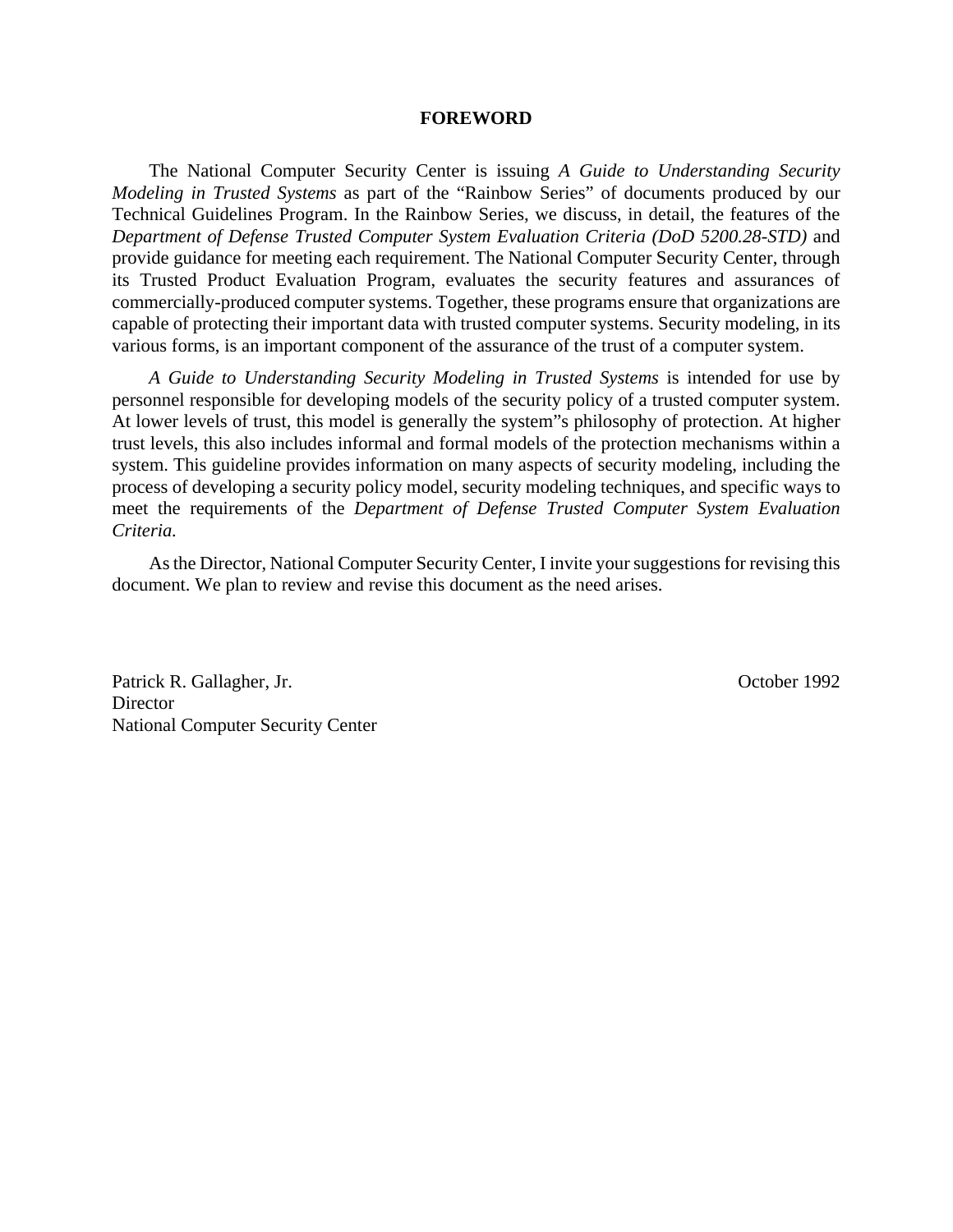### **ACKNOWLEDGMENTS**

Special recognition and acknowledgment for their contributions to this document are extended to the following: Dr. James Williams, as primary author of this document; Barbara Mayer, Capt. James Goldston, USAF, and Lynne Ambuel, for project management.

Special thanks are also given to the many evaluators, vendors, and researchers whose careful reviews and suggestions contributed to this document, with special recognition for the advice of David Bell, Daniel Schnackenberg, Timothy Levin, Marshall Abrams, Deborah Bodeau, Leonard La Padula, Jonathan Millen, William L. Harkness, Thomas A. Ambrosi, Paul Pittelli, Dr. Michael Sinutko, Jr, and COL Rayford Vaughn, USA.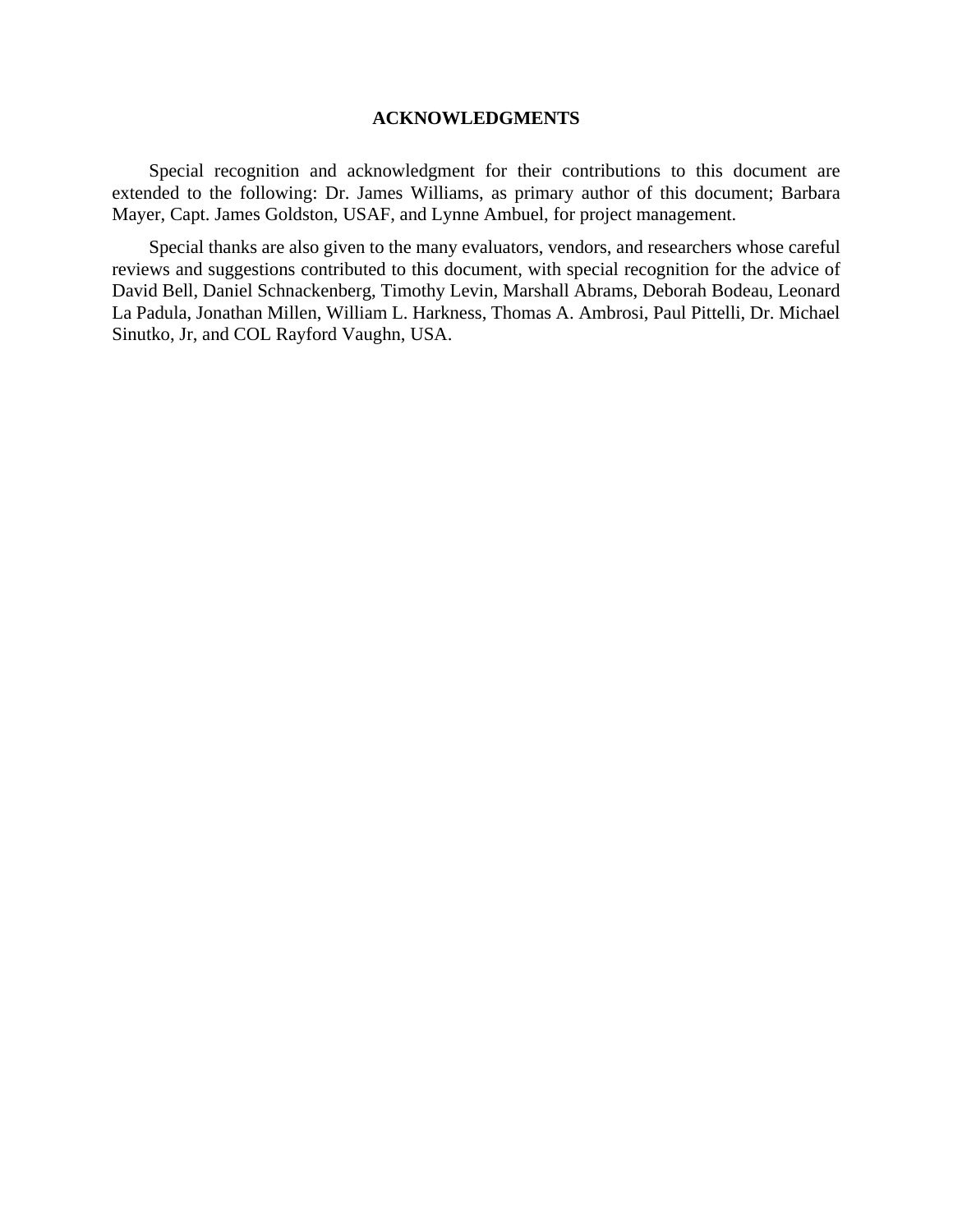# **TABLE OF CONTENTS**

| 1. |                                                                                                                |
|----|----------------------------------------------------------------------------------------------------------------|
|    |                                                                                                                |
| 2. | <b>OVERVIEW OF A SECURITY MODELING PROCESS 9</b>                                                               |
|    |                                                                                                                |
|    |                                                                                                                |
| 3  |                                                                                                                |
|    | 3.1.8 Unlabeled Entities and the Trusted Computing Base  40                                                    |
|    |                                                                                                                |
|    | 3.2.1 External-Interface Requirements and Model 43<br>3.2.3 Application to the Reference Monitor Interface  47 |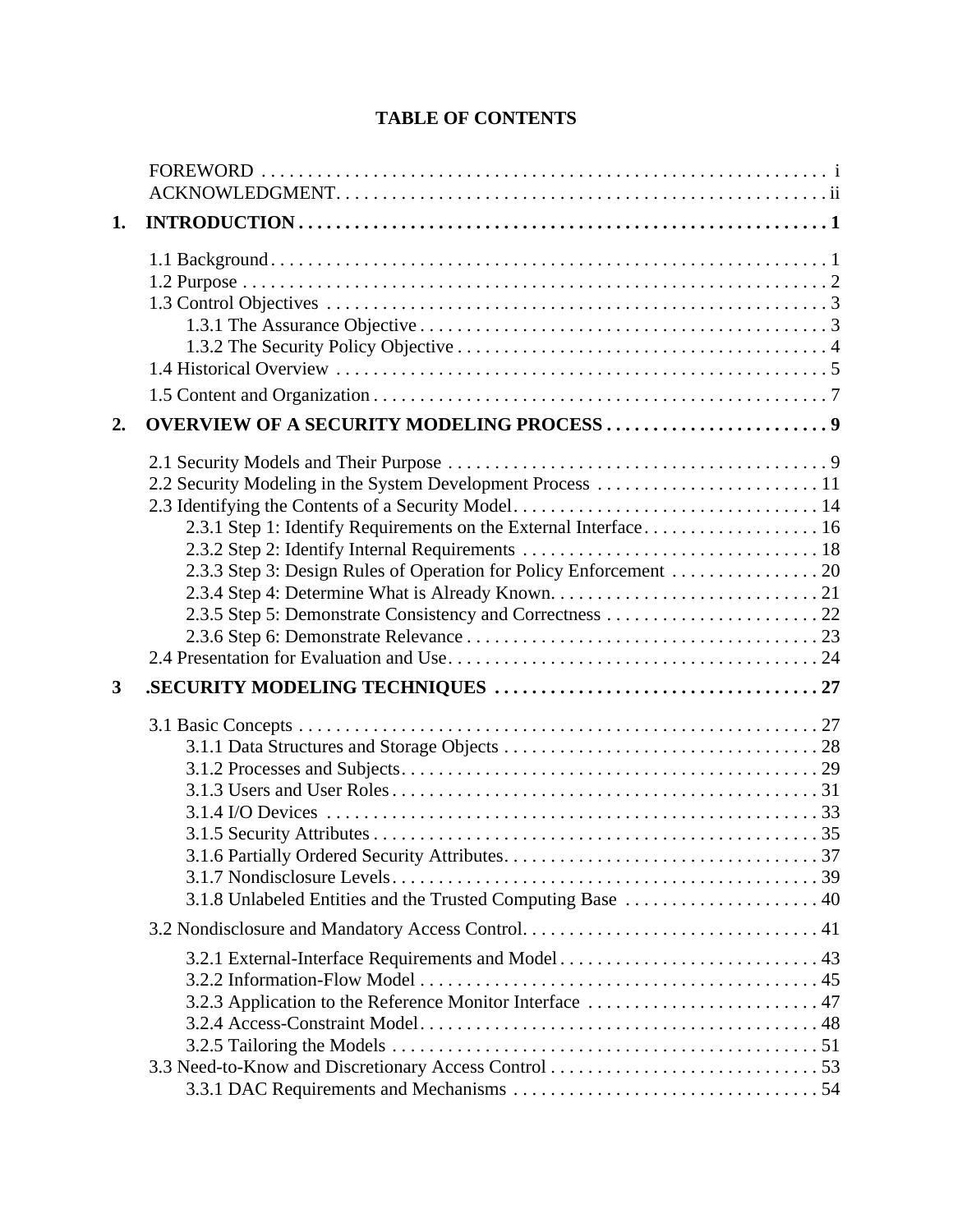| APPENDIX A. SECURITY LEVELS AND PARTIALLY ORDERED SETS  107 |  |
|-------------------------------------------------------------|--|
|                                                             |  |
|                                                             |  |
|                                                             |  |
|                                                             |  |
|                                                             |  |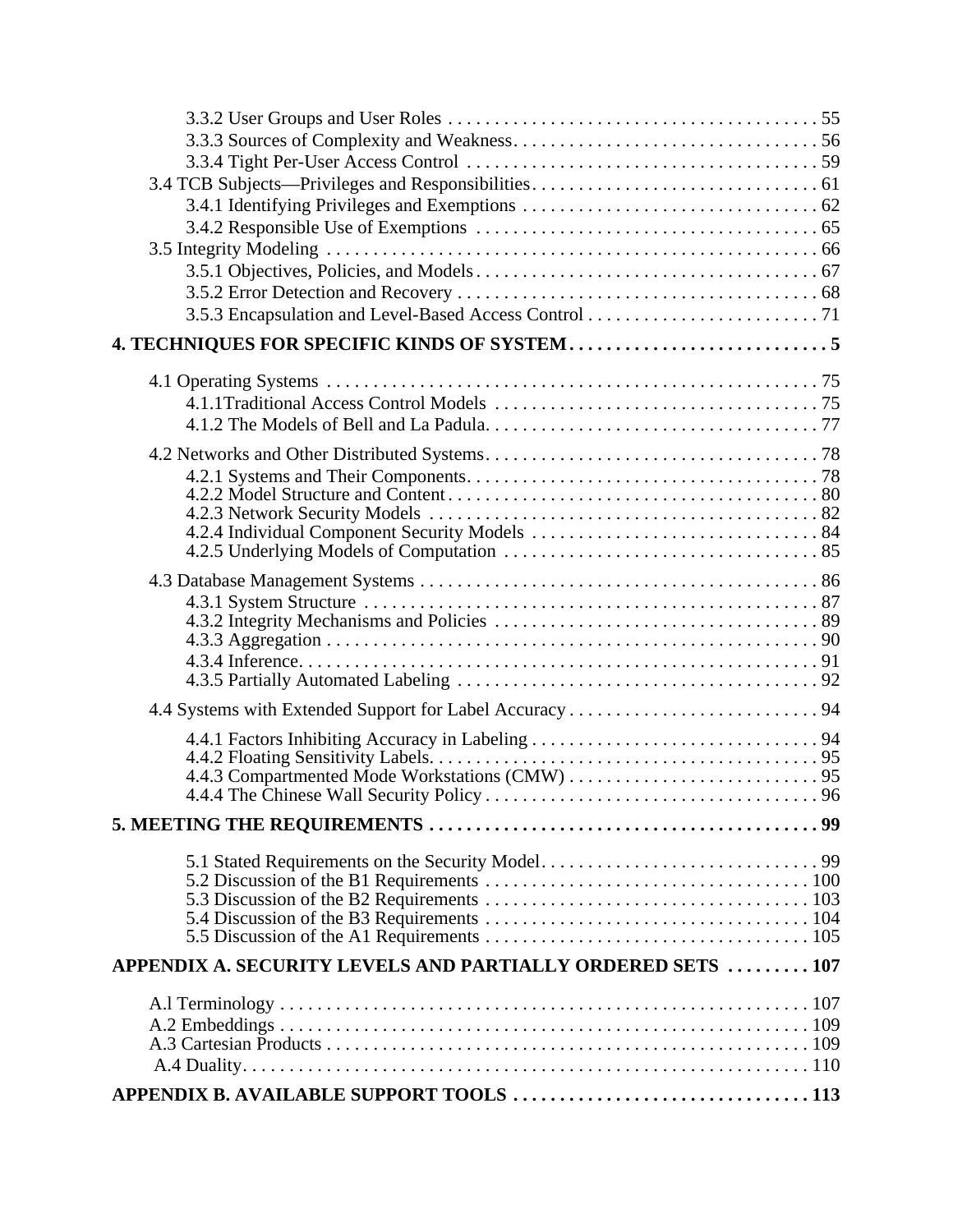| APPENDIX C. PHILOSOPHY OF PROTECTION OUTLINE  17 |  |
|--------------------------------------------------|--|
|                                                  |  |
|                                                  |  |
|                                                  |  |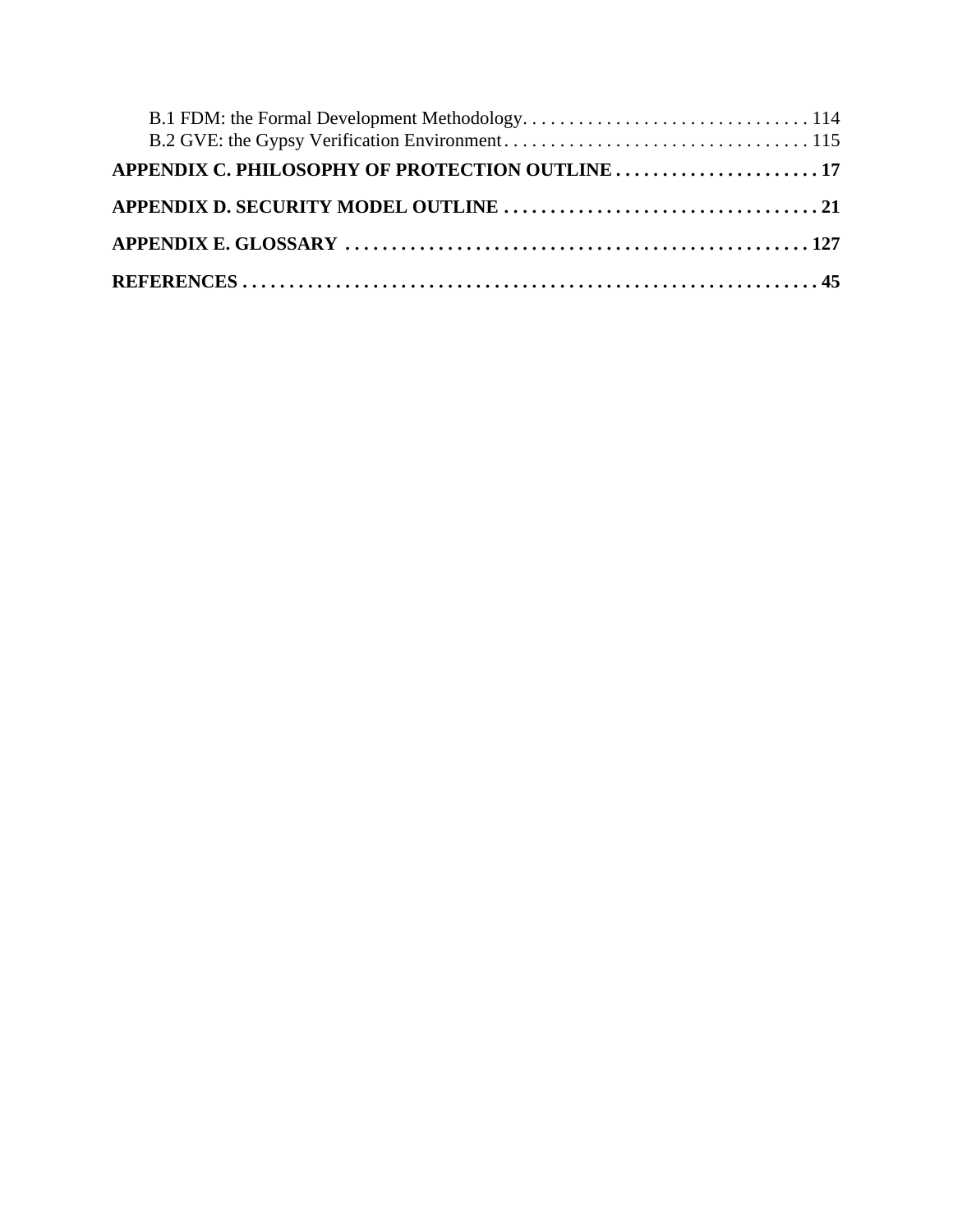## **1. INTRODUCTION**

This document provides guidance on the construction, *evaluation*, and use of security policy models for *automated information systems (AIS)* used to protect *sensitive information* whose unauthorized disclosure, alteration, loss, or destruction must be prevented. In this context, sensitive information includes classified information as well as unclassified sensitive information.

## **1.1 BACKGROUND**

The National Computer Security Center (NCSC) was established in 1981 and acquired its present name in 1985. Its main goal is to encourage the widespread availability of trusted AISs. In support of this goal, the *DoD Trusted Computer System Evaluation Criteria (TCSEC)* was written in 1983. It has been adopted, with minor changes, as a DoD standard for the protection of sensitive information in DoD computing systems. [NCSC85] The *TCSEC* is routinely used for the evaluation of commercial computing products prior to their *accreditation* for use in particular environments. This evaluation process is discussed in *Trusted Product Evaluations: A Guide for Vendors.* [NCSC90c]

The *TCSEC* divides AISs into four main divisions, labeled D, C, B, and A, in order of increasing security protection and *assurance.* Divisions C through A are further divided into ordered subdivisions referred to as classes. For all classes (C1, C2, B1, B2, B3 and A1), the *TCSEC* requires system documentation that includes a *philosophy of protection*. For classes B1, B2, B3, and A1, it also requires an *informal* or *formal security policy model*.

Although the *TCSEC* is oriented primarily toward operating systems, its underlying concepts have been applied much more generally. In recognition of this, the NCSC has published a *Trusted Network Interpretation* [NCSC87] and a *Trusted Database Management System Interpretation.* [NCSC91] In addition, the NCSC also provides a series of guidelines addressing specific TCSEC requirements, of which this document is an example.

## **1.2 PURPOSE**

This guideline is intended to give vendors and evaluators of trusted systems a solid understanding of the modeling requirements of the *TCSEC* and the *Trusted Network Interpretation of the TCSEC (TNI).* It presents modeling and philosophy of protection requirements for each of the classes in the *TCSEC,* describes possible approaches to modeling common *security requirements* in various kinds of systems, and explains what kinds of *mode is* are useful in an evaluation. It is intended for vendors, evaluators, and other potential builders and *users* of security models.

This guideline discusses the philosophy of protection requirement, explains how it relates to security modeling, and provides guidance on documentation relating to the system's philosophy of protection and security policy model. It explains the distinction between informal and formal security policy models as well as the relationships among application-independent models, *application-dependent security models,* and model interpretations. It also explains which techniques may be used to meet the modeling requirements at levels B1 through Al as well as the advantages and disadvantages of the various modeling techniques. Finally, it discusses the specific *TCSEC* modeling requirements.

This guideline also addresses human aspects of modeling. It describes how modeling captures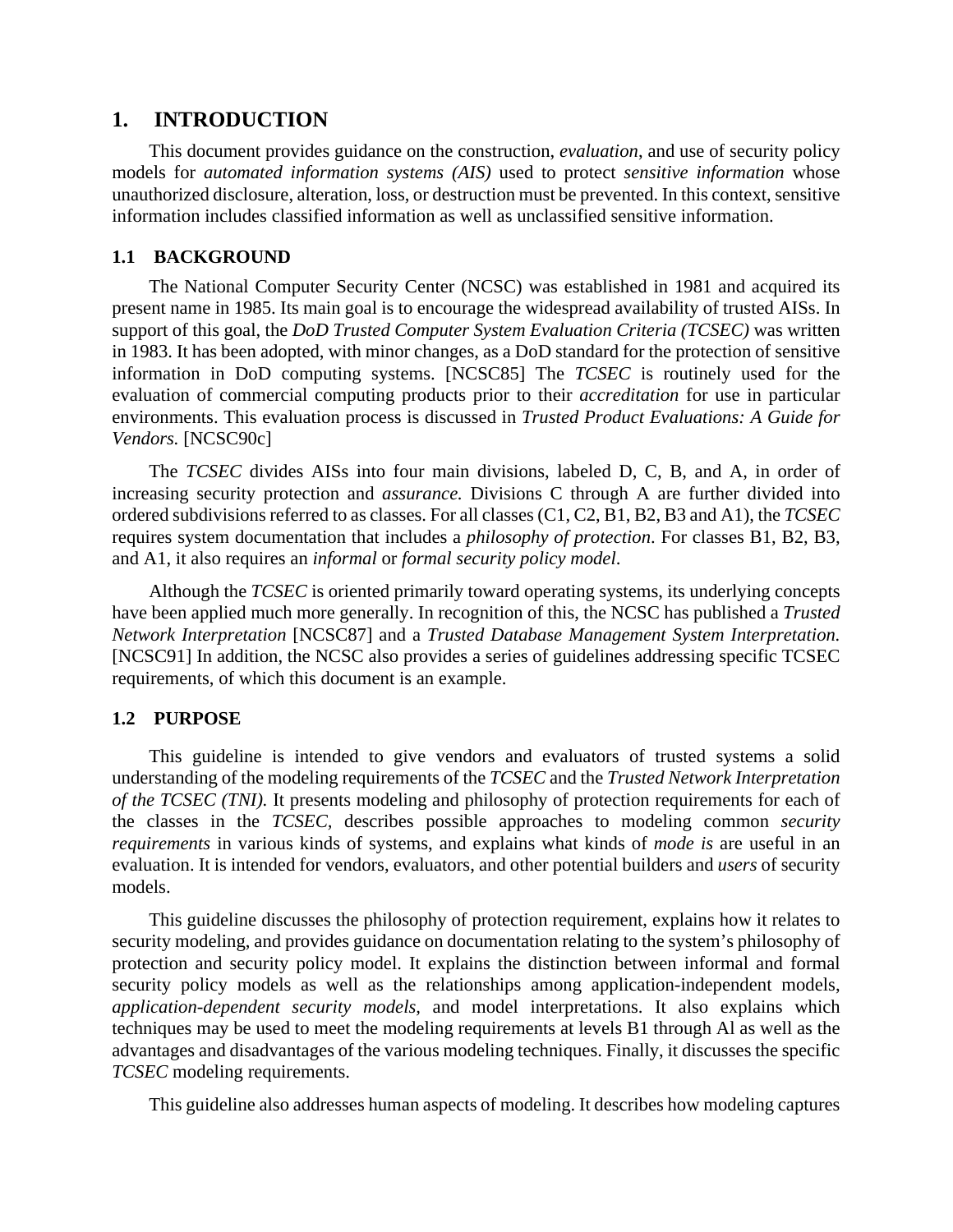basic security requirements and how the security modeling effort leads to better systems and provides a basis for increased assurance of security.

Finally, this guideline answers common questions about NCSC recommendations regarding the construction of security models. Security policies and models are supplied by vendors in response to customer needs and *TCSEC* requirements; they are not supplied by the NCSC or the *TCSEC*. The *TCSEC* does, however, set minimum requirements in the areas of *mandatory and discretionary* access control. The *TCSEC* does not require particular implementation techniques; this freedom applies, by extension, to modeling techniques. Acceptability of a technique depends on the results achieved. More specifically, a security model must provide a clear and accurate description of the security policy requirements, as well as key ideas associated with their enforcement. Moreover, one must be able to validate the model using assurance techniques appropriate to the proposed evaluation class. Any vendor-supplied modeling technique which appears to be compatible with the security modeling requirements will be seriously considered during the course of a product evaluation.

Topics which are closely related to security modeling include formulation of security policy objectives, design specification and *verification, covert channel analysis,* and implementation correspondence analysis. These topics are addressed only to the extent necessary to establish their influence on the security modeling process. All but the first of these topics are addressed in other guidelines in this series. Security objectives for trusted systems traditionally include nondisclosure, *integrity,* and *denial of service. [*cf NCSC88*, AIS Security]* However, the modeling of denial of service is not addressed in this guideline, due to the lack of adequate literature on this topic. This guideline is written with the understanding that security modeling will continue to evolve in response to new policy objectives and modeling techniques associated with future trusted system designs.

Reading and understanding this guideline is not sufficient to allow an inexperienced individual to develop a model. Rather, he or she should read this document in conjunction with one or more of the published models in the list of references. This guideline assumes a general familiarity with the *TCSEC* and with computer security. A general text such as *Building a Secure Computer System* [GASS87] may provide useful background reading. Additional mathematical background needed for formal modeling can be found in general texts on mathematical structures such as *Introduction to Mathematical Structures* [GALO89].

The approaches to security modeling presented in this document are not the only possible approaches to satisfying *TCSEC* modeling requirements, but are merely suggested approaches. The presentation of examples illustrating these approaches does not imply NCSC endorsement of the products on which these examples are based. Recommendations made in this document are not supplementary requirements to the *TCSEC.* The *TCSEC* itself (as supplemented by announced interpretations [NCSC87, NCSC88a, NCSC88b, NCSC91]) is the only metric used by the NCSC to evaluate trusted computing products.

## **1.3 CONTROL OBJECTIVES**

The requirements of the *TCSEC* were derived from three main control *objectives:* assurance, security policy, and accountability. The security modeling requirements of the *TCSEC* support the assurance and security policy control objectives in systems rated B1 and above.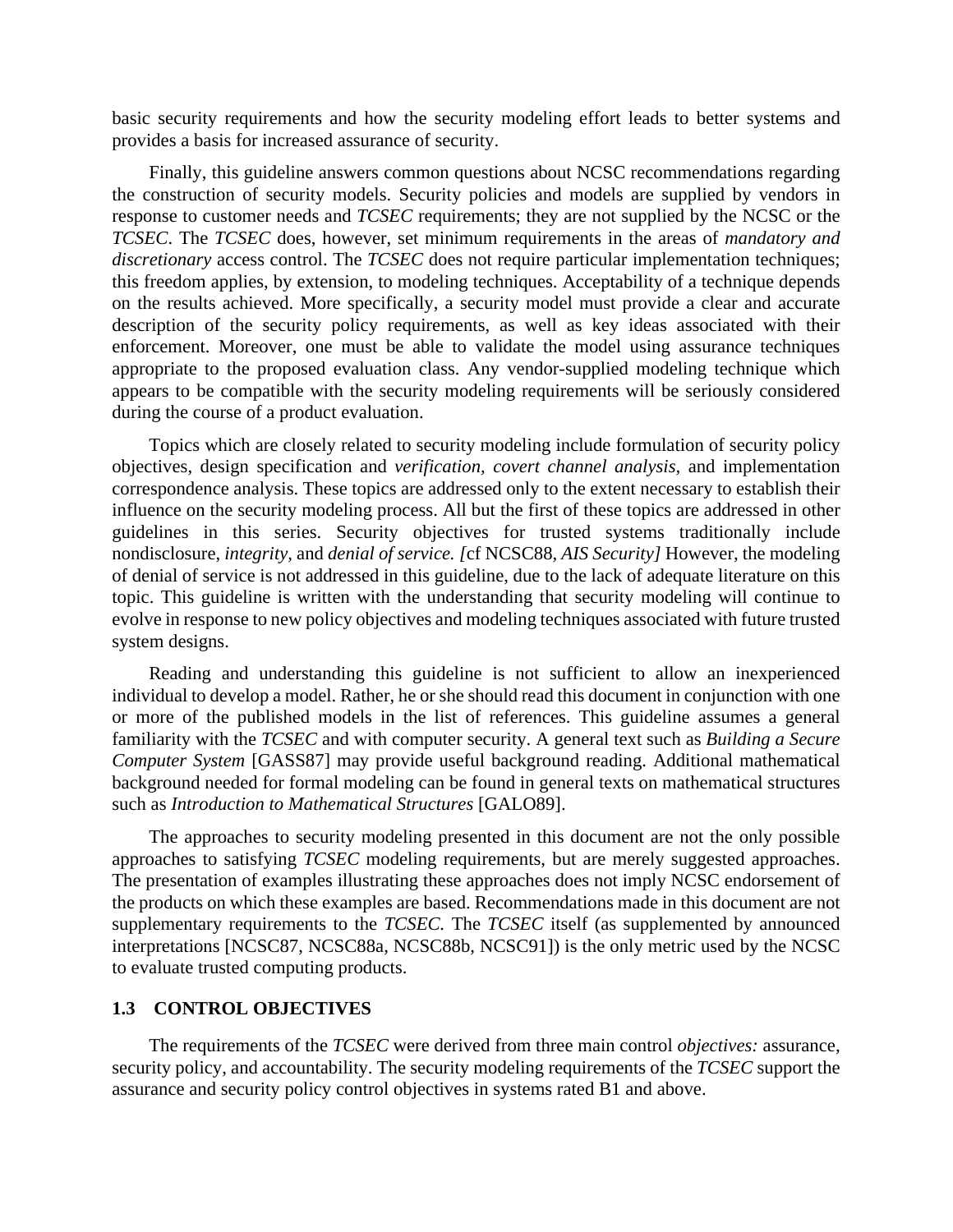### **1.3.1 THE ASSURANCE OBJECTIVE**

The *TCSEC* assurance control objective states, in part,

"Systems that are used to process or handle classified or other sensitive information must be designed to guarantee correct and accurate interpretation of the security policy and must not distort the intent of that policy." [NCSC85, § 5.3.3]

Assurance in this sense refers primarily to technical assurance rather than social assurance. It involves reducing the likelihood that security mechanisms will be subverted as opposed to just improving people's confidence in the utility of the security mechanisms.

### **1.3.2 THE SECURITY POLICY OBJECTIVE**

The TCSEC security policy control objective states, in part,

"A statement of intent with regard to control over access to and dissemination of information, to be known as the security policy, must be precisely defined and implemented for each system that is used to process sensitive information. The security policy must accurately reflect the laws, regulations, and general policies from which it is derived." [NCSC85, § 5.3.1]

 The security policy objective given in the *TCSEC* covers "mandatory security policy," "discretionary security policy," and "marking" objectives. The mandatory security policy objective requires the formulation of a mandatory access control (MAC) policy that regulates access by comparing an individual's clearance or authorization for information to the classification or sensitivity designation of the information to be accessed. The discretionary access control objective requires the formulation of a discretionary access control (DAC) policy that regulates access on the basis of each individual's *need-to-know,* Finally, the marking objective gives labeling requirements for information stored in and exported from systems designed to enforce a mandatory security policy.

The access controls associated with security policies serve to enforce nondisclosure and integrity. *Nondisclosure controls* prevent inappropriate dissemination of information. Integrity controls prevent inappropriate modification of information.

The security policy control objective requires that the security policy accurately reflect the laws, regulations, and general policies from which it is derived. These may include the revised DoD Directive 5200.28, *Security Requirements for Automated Information Systems (AISs).* [DOD88a] Section D of Directive 5200.28 gives policy relating to both integrity and nondisclosure. It mentions safeguards "against sabotage, tampering, denial of service, espionage, fraud, misappropriation, misuse, or release to unauthorized users." Enclosure 2 defines relevant terms and, in particular, extends the concept of "user" to include *processes* and devices interacting with an automated information system on behalf of users. Enclosure 3 gives general security requirements, including data-integrity requirements. The revised 5200.28 does not use the MAC/ DAC terminology. Instead, it requires accurate marking of sensitive information and the existence of an (undifferentiated) access control policy based partly on the identity of individual users. It treats need-to-know as a form of *least privilege.*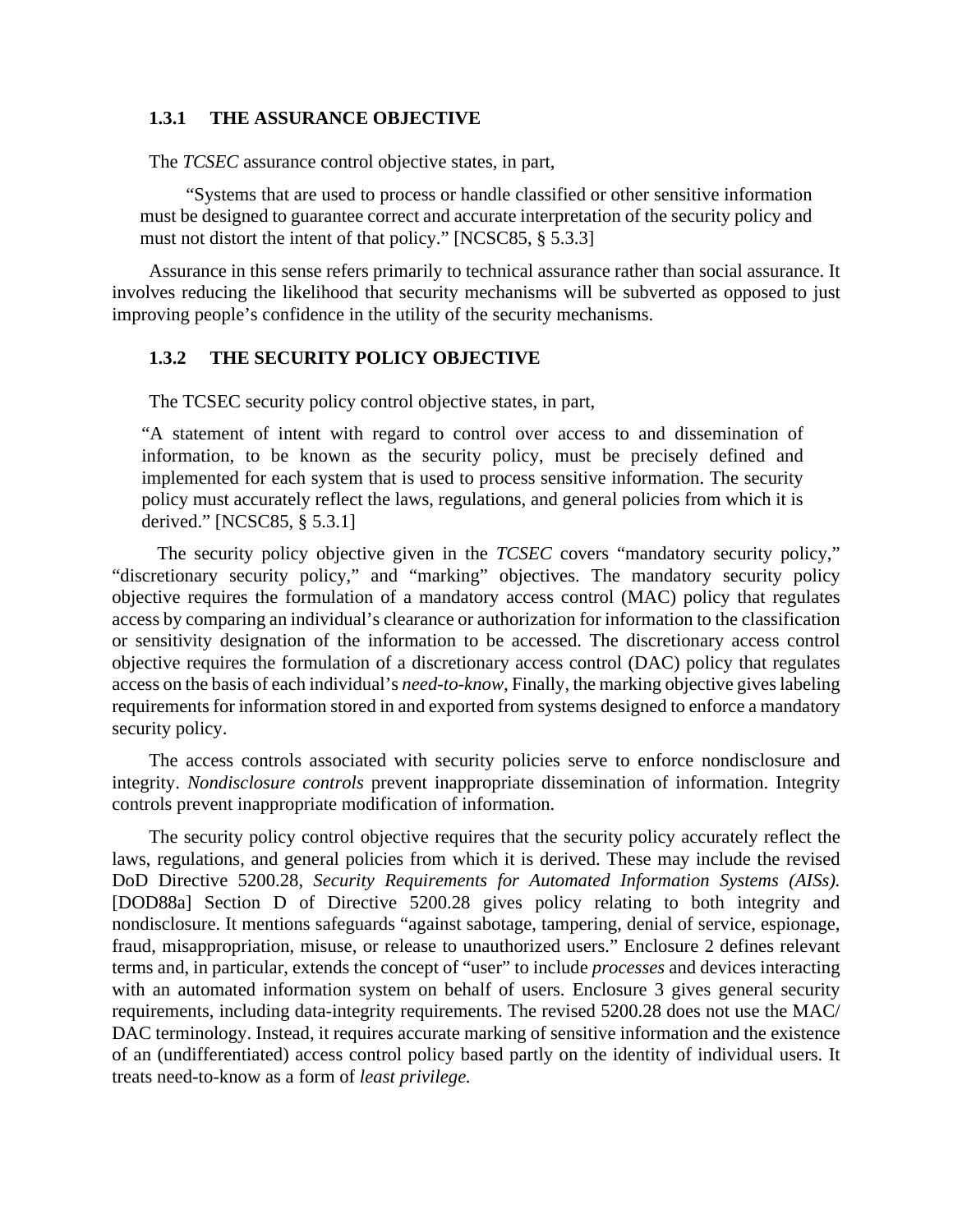Security policy relating to nondisclosure stems from Executive Order 12356 [REAG82] and, in the case of DoD systems, from DoD 5200.1-R. [DOD86] Depending on the application, the security policy may be constrained by a variety of other regulations as well. The collection, maintenance, use, and dissemination of personal information is protected by DoD Directive 5400.11 [DOD82, § E.2] and by Public Law 100-503 [CONG88]. Classified and other sensitive information needed for the conduct of federal programs is protected by the Computer Security Act of 1987, Public Law 100-235 [CONG87], which requires safeguards against loss and unauthorized modification.

#### **1.4 HISTORICAL OVERVIEW**

The starting point in modeling a MAC policy is the observation that *security levels* are *partially ordered* (see Appendix A). This fact was first reflected in the design of the ADEPT-50, an IBM 360-based, time-sharing system with both mandatory and discretionary controls. [WEIS69, LAND81] The central role of partial orderings in MAC policy models was then recognized in subsequent work. [POPE73; BELL73; BELL74a] These partial orderings on security levels have become known as *dominance* relations.

Independently of this, access *control* matrices were used by Lampson and Graham [LAMP71; GRAH72] to represent protection data. These works modeled discretionary access control using matrices whose rows and columns represented subjects and objects. *Subjects* were active entities such as processes and users. *Objects* were entities such as data structures that played a passive role, but often included subjects as well. Each entry in an access matrix told what a given subject was allowed to do with a given object by giving a set of allowed operations such as read, write, execute, or change ownership. The AIS used the access matrix to mediate all accesses by subjects to objects.

An Air Force *Computer Security Technology Planning Study* [ANDE72], referred to as "the Anderson Report," discussed use of a reference monitor to enforce nondisclosure policies and advanced the idea of *formal security verification—* the use of rigorous mathematical proofs to give (partial) assurance that a program design satisfies stated security requirements. This idea was investigated by Schell, Downey and Popek. [SCHE73]

At that time, Bell and La Padula adapted access control matrices for use in modeling both mandatory and discretionary access controls and codified the reference monitor concept using *state machines.* Their machine states included access matrices and other security-relevant information and are now often referred to as *protection states.* Having established the necessary framework, they observed that a portion of DoD policy for nondisclosure of classified information could be formalized as *invariant* properties of protection states [LAPA73], that is, as properties which hold in all *reachable* states of the system. Their invariants constrained the allowed accesses between subjects and objects. The most significant of these was their *\*-property* It included a form of the *simple security property* and guaranteed that the security level of every object read by an untrusted subject was at or below the security level of every object written by that subject. [BELL74] These ideas and their use in enforcing nondisclosure are covered in detail in Sections 3.2.4 and 4.1.

To complete their state machine, Bell and La Padula introduced a set of state transformations, called *rules of operation,* that modeled basic changes in a protection state and then rigorously proved that the *r*ules of operation preserved the identified state invariants. [LAPA73, BELL74, BELL76] This work contains the first widely discussed use of mathematical proof for studying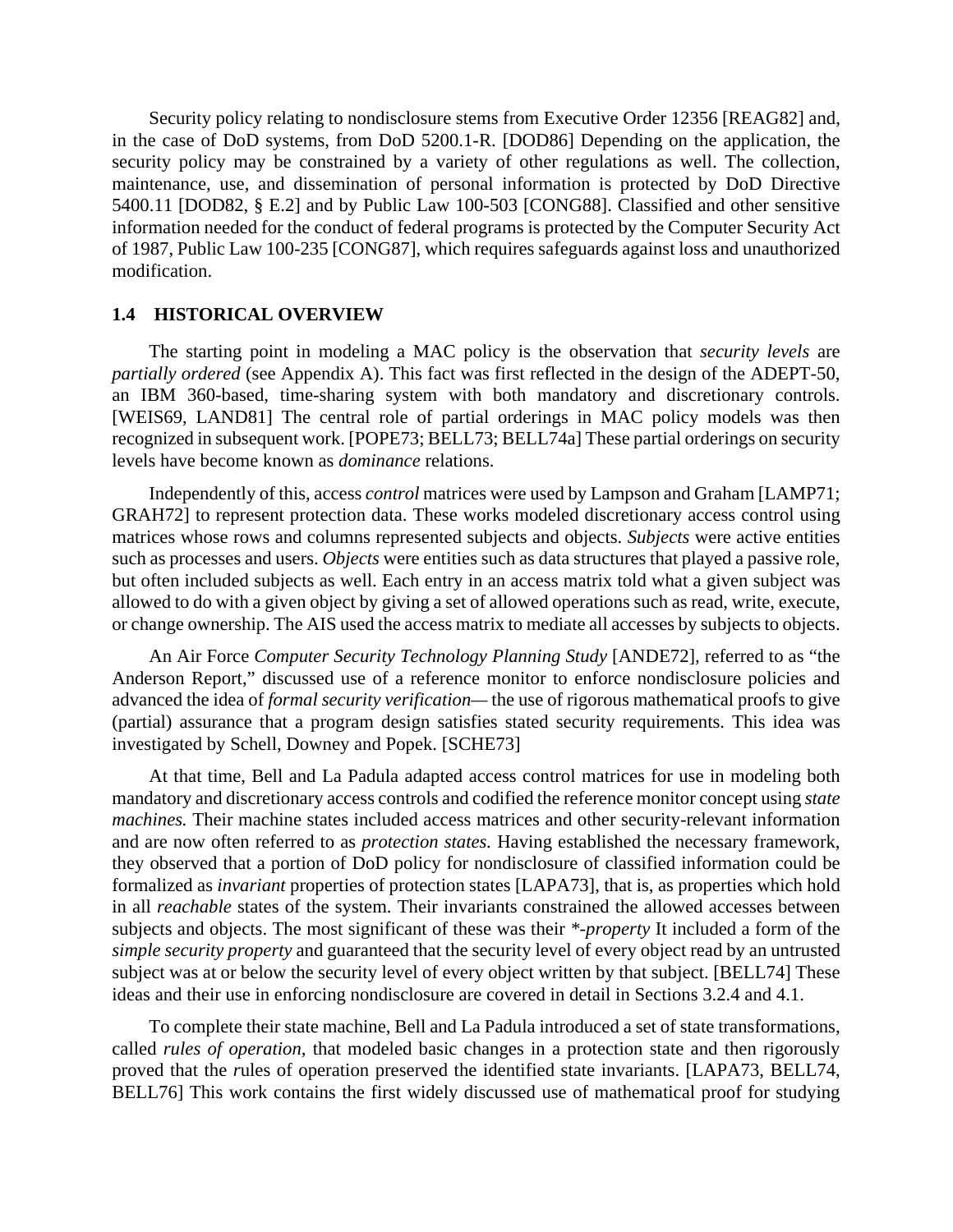multilevel security.

In parallel with Bell and La Padula, Walter and others developed a similar approach to verifying multilevel security. [WALT74, WALT74a] A strong point of the work by Walter et al. is the use of modularity and data abstraction techniques that have since been accepted as indispensable for verifying large systems.

The intent of the state invariants identified by Bell and La Padula is that information is allowed to flow from one *entity* to another only if the second entity is at an equal or higher security level than the first. Denning and others attempted to formalize this idea directly using "information flow" models. [DENN76, DENN77, COHE77, REIT79, ANDR80]. These models differed in style from access control models in that they referred explicitly to information flow, but, in contrast to more recent investigations, did not actually define information flow. Denning's work did, however, point out an interesting distinction. In the conditional assignment

$$
if a = 0 then b := c,
$$

information flows explicitly from c to b (when  $a = 0$ ) and implicitly from a to b (when  $b \neq c$ ). Denning also pointed out that, in the case of the ADEPT-50, access control can easily allow implicit information flow. [DENN77] This problem is discussed in detail in Section 3.2.

Discrepancies between information flow and access control open up the possibility of *covert channels—* paths of information flow that malicious processes can use to bypass the access control mechanism and thereby violate underlying security objectives. [cf LAMP73] Information flow models and concern over covert channels have led to the development of techniques and tools for covert channel analysis that are capable of detecting a variety of covert channels. [MILL76, MILL81, FEIE77, FEIE80]

The developments just described provided the technical background for the security modeling requirements given in the *TCSEC.* A variety of important developments not explicitly reflected in the *TCSEC* have taken place in the last decade and will be presented later in this guideline. The class of security policies that can be formally modeled has been greatly extended, beginning with Biba's (pre-TCSEC) work on integrity. [BlBA77] Work has also gone into tailoring nondisclosure security to particular applications. Finally, various *external-interface models* have been developed that do not constrain internal system structure, an example of which is the noninterference model of Goguen and Meseguer. [GOGU82] These models provide a rationale for rigorously assessing new approaches to access control.

#### **1.5 CONTENT AND ORGANIZATION**

Section 2 presents an overview of the security modeling process, with emphasis on correctness and utility. Section 3 presents technical detail on how to model concepts of interest, including nondisclosure and integrity policies, mandatory and discretionary access controls, and exemption from access control within the Trusted Computing Base (TCB).

Section 4 shows how to apply the techniques from Section 3 to various kinds of systems; including operating systems, networks, database systems, and multilevel workstations. Finally, Section 5 summarizes all of the *TCSEC* security modeling requirements for B1, B2, B3, and A1 computing systems.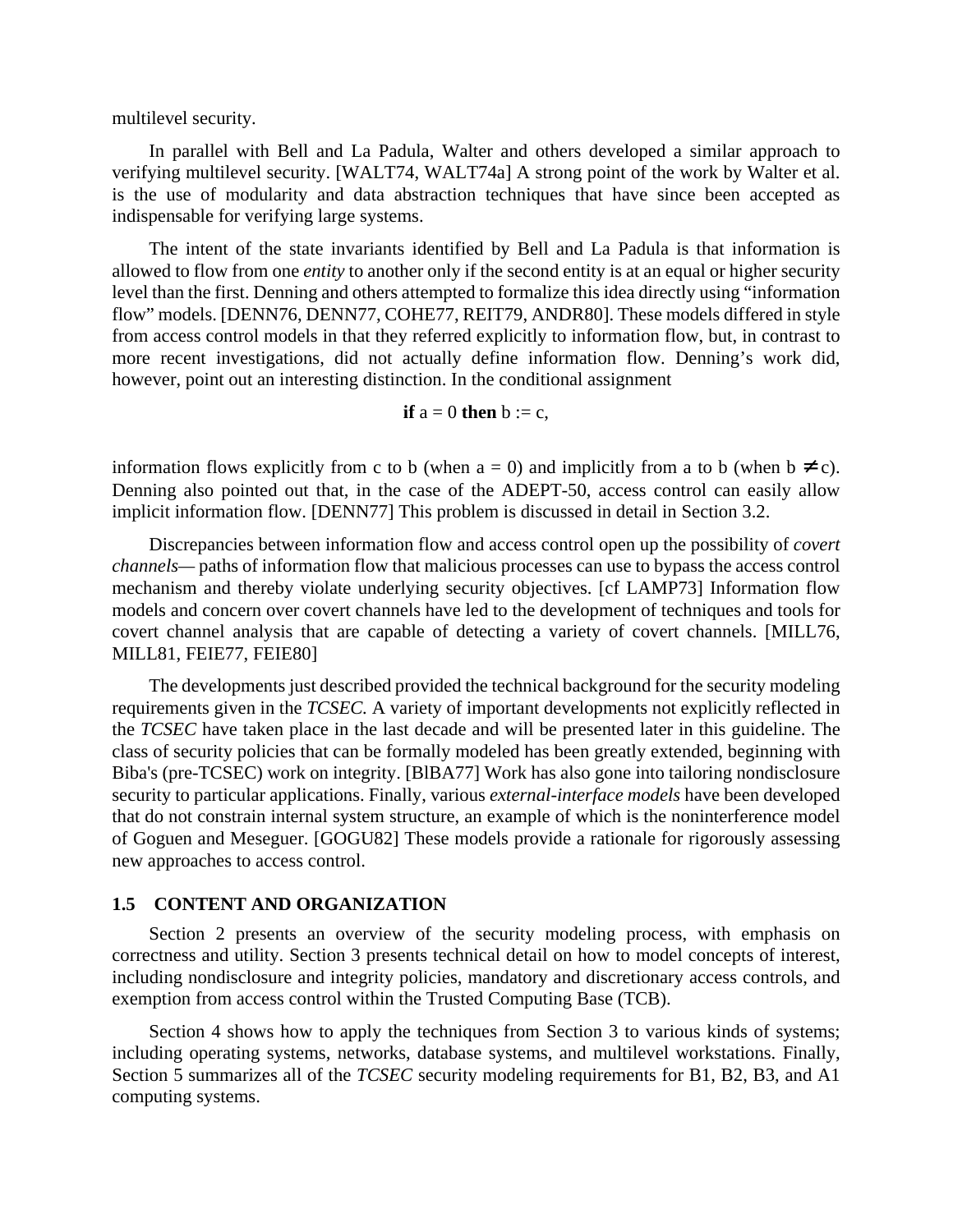Appendix A presents facts about lattices and partially ordered sets that are needed for Sections 3 and 4. Appendix B contains brief descriptions of available support tools. Appendices C and D contain suggested outlines for a philosophy of protection and a security policy model. Finally, Appendix E is a glossary giving definitions of technical terms. This glossary includes all terms that are introduced in italics throughout the guideline.

When *TCSEC* requirements are discussed in this guideline, they are identified either by the key words "must" or "shall" or by explicit quotations from the *TCSEC*. By way of contrast, when desirable but optional actions and approaches are discussed, they are presented without exhortation and are instead accompanied by an explanation of specific advantages or benefits. In a few cases, possible requirements are designated by "should," because the implications of the *TCSEC* are not fully understood or agreed upon.

# **2. OVERVIEW OF A SECURITY MODELING PROCESS**

A security model precisely describes important aspects of security and their relationship to system behavior. The primary purpose of a security model is to provide the necessary level of understanding for a successful implementation of key security requirements. The *security policy* plays a primary role in determining the content of the security model. Therefore, the successful development of a good security model requires a clear, well-rounded security policy. In the case of a formal model, the development of the model also must rely on appropriate mathematical techniques of description and analysis for its form.

Sections 2.1 and 2.2 explain what security models describe, why they are useful, and how they are used in the design of *secure systems*. Section 2.3 introduces general definitions relating to security models and explains how security models are created. Finally, Section 2.4 discusses the presentation of a security model in a modeling document.

## **2.1 SECURITY MODELS AND THEIR PURPOSE**

Early security models focused primarily on nondisclosure of information. More recently, the importance of data as a basis for decisions and actions has stimulated interest in integrity models. [DOD88a, WHIT84] For example, nondisclosure properties alone do not protect against viruses that can cause unauthorized, malicious modification of user programs and data.

A wide variety of concepts can impact nondisclosure and integrity in particular system designs. As a result, the content of security models is quite varied. Their primary purpose is to provide a clear understanding of a system's security requirements. Without such an understanding, even the most careful application of the best engineering practices is inadequate for the successful construction of secure systems.

Inadequacies in a system can result either from a failure to understand requirements or from flaws in their implementation. The former problem, defining what a system should do, is relatively difficult in the case of security. The definition must be precise in order to prevent undesired results, or subtle flaws, during the implementation of the system design.

During the entire design, coding, and review process, the modeled security requirements may be used as precise design guidance, thereby providing increased assurance that the modeled requirements are satisfied by the system. The precision of the model and resulting guidance can be significantly improved by casting the model in a formal language.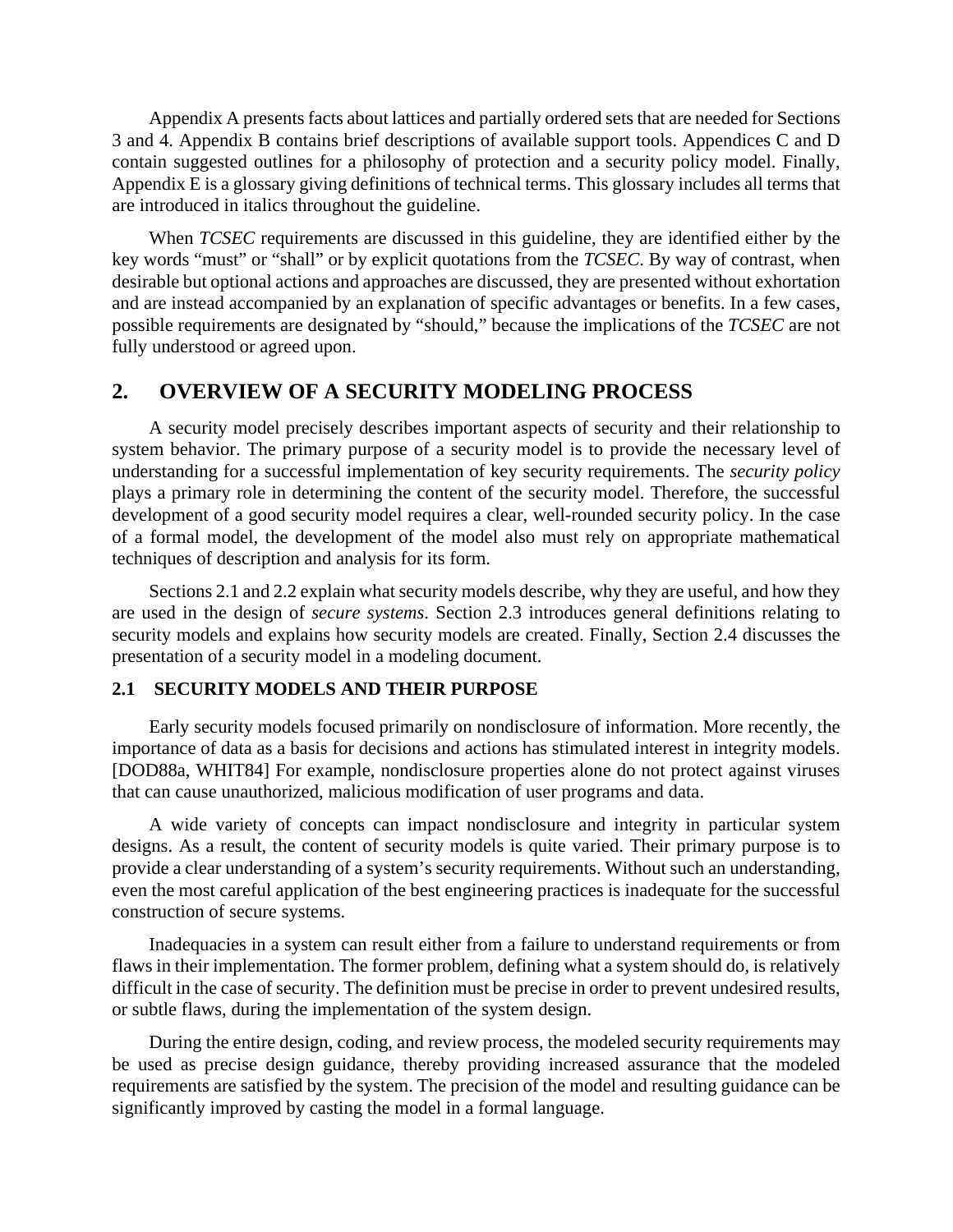Once the system has been built, the security model serves the evaluation and accreditation processes. It contributes to the evaluators' judgement of how well the developers have understood the security policy being implemented and whether there are inconsistencies between security requirements and system design. Moreover, the security model provides a mechanism for tailoring the evaluation process to the vendor's needs because it presents the security concept that is supported by the system being evaluated. The inclusion of particular facts in the security model proclaims to evaluators and potential customers that those facts are validated at the level of assurance which the *TCSEC* associates with that system's evaluation class.

Upon successful evaluation and use, the security model provides a basis for explaining security-relevant aspects of system functionality. Later, during maintenance, it provides a basis for guidance in making security-relevant modifications. Finally, by suppressing inessential design detail, security models facilitate a broader understanding of security that can be applied to increasingly larger classes of systems. Among the many examples of such generalizations is the adaptation of traditional reference monitor concepts referenced in the *TNI* to provide a basis for understanding network security requirements. [NCSC87]

The intended purpose of a security model suggests several desirable properties. The requirements captured by a good model pertain primarily to security, so that they do not unduly constrain the functions of the system or its implementation. A good model accurately represents the security policy that is actually enforced by the system. Thus, it clarifies both the strengths and the potential limitations of the policy. (As an extreme example, if the system can simply declassify all objects and then proceed normally, as in McLean's System Z [MCLE87], a good model would show this.) Finally, a good model is simple and therefore easy to understand; it can be read and fully understood in its entirety by its intended audience. This last property cannot be achieved without significant care in choosing the contents, organization, and presentation of the security

model. For example, the desire to provide a security model with the "look and feel" of  $UNIX^{\textcircled{\textcirc}}$ might need to be tempered by the need for simplicity and abstraction. [cf NCSC90b, Sec. 6.2]

### **2.2 SECURITY MODELING IN THE SYSTEM DEVELOPMENT PROCESS**

Security requirements are best identified early in the system development process. Not identifying security requirements in a timely fashion is likely to have devastating effects on security assurance, security and application functionality, development schedule, and overall development costs. For example, in the case of a development using DOD-STD-2167A, [DOD88] this identification process would be part of the system requirements analysis. The identification of security requirements begins with the identification of high-level security objectives (as described in Section 1.3) and the methods by which they are to be met, including automated, procedural, and physical protection methods. This identification of security requirements and their derivation from identified higher-level security objectives is the initial material for a philosophy of protection (POP). As indicated in Appendix C, the philosophy of protection may also include a broad range of other topics such as the structure of the *trusted computing base (TCB)* and physical and procedural *security mechanisms*.

Those requirements in the philosophy of protection which deal with automated protection methods provide an initial definition of security for a *security policy model*. The model's purpose is to precisely state these requirements and to compare them with key aspects of the security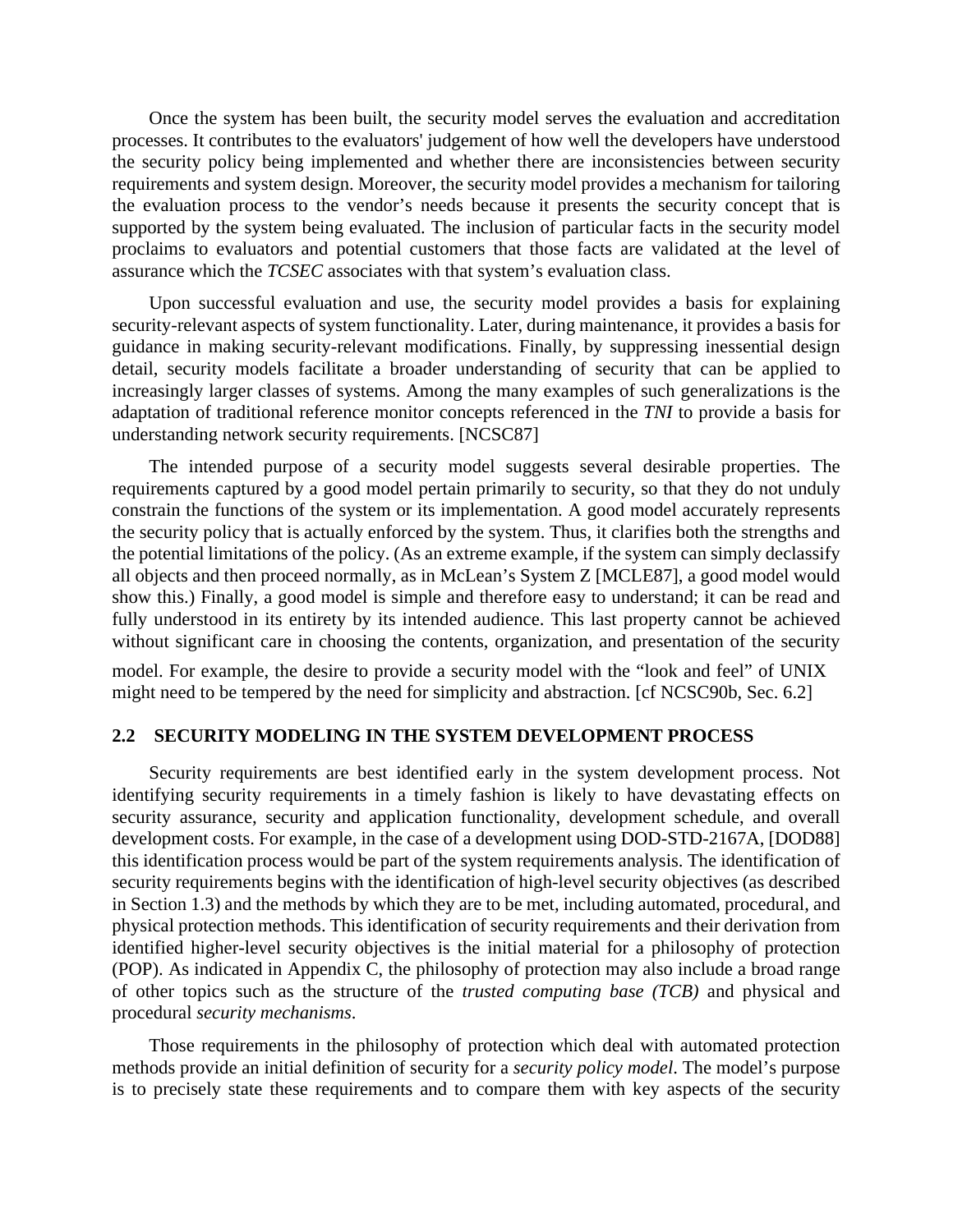enforcement mechanism. A security policy model in this sense contains two essential portions: a "definition of security" portion that captures key security requirements and a "rules of operation" portion that shows how the definition of security is enforced.<sup>1</sup>

The model's definition of security can be used to avoid major system development errors. It can be used to guide the design of basic software protection mechanisms and to influence the design, selection and use of underlying firmware and hardware protection mechanisms. The initial draft model, and supporting documentation, provides guidance as to system security during reviews of the system design. However, there often are discrepancies between the design and the model. Some of these are resolvable and can be identified and corrected during the normal design review process. In some cases, however, discrepancies are unavoidable and can only be resolved by making some assumptions that simplify the problem. These assumptions need to be justifiable, based on the model. These discrepancies can also be addressed through procedural restrictions on the use of the system. There are some portions of a security model that may require design information that is not initially available and must, therefore, be postponed. Possible examples include detailed rules of operation for a security kernel and security models for specific securitycritical processes. In such cases, the system designer must ensure that discrepancies are noted and the completed system will satisfy the completed model.

To ensure that a design satisfies modeled security requirements, it is necessary to give a *model interpretation* which shows how the model relates to the system. For evaluation classes B1 and B2, this involves explaining how each concept in the model is embodied by the system design and informally demonstrating that the modeled requirements are met. Since the model's rules of operation must conform to the model's definition of security, the model interpretation need demonstrate only that the rules of operation are adhered to. For classes B3 and A1, the model interpretation is done in two steps. The design, as reflected in a *top-level specification (TLS),* is shown to be consistent with the model, and the implementation is shown to be consistent with the TLS. For Class B3, an informal *descriptive top-level specification (DTLS)* is used, an informal correspondence from the DTLS to the model is performed, and the implementation is shown to be consistent with the DTLS. At Class A1, the DTLS is supplemented with a *formal top-level specification (FTLS),* a formal verification proves that the FTLS is consistent with the model, and the implementation is shown to be consistent with the FTLS. A fuller summary of modelinterpretation requirements is given in Section 5.

The role of security modeling in relation to other aspects of system development is summarized in Figure 2.1. Aspects that do not directly involve modeling, per se, are shaded in grey. Requirements concerning the model are summarized at the beginning of Section 5. The broadest document is the philosophy of protection (POP); it covers higher-level security objectives, derived security policies constraining the design and use of the system, and the protection mechanisms enforced by the TCB. The POP, the security policy, and the model all cover the system's definition

<sup>&</sup>lt;sup>1</sup>The TCSEC Glossary identifies several kinds of formal security policy models but discusses modeling requirements only for state-machine models. For these, it identifies a "definition of security" portion, referred to as a "definition of a "secure state" and "rules of operation" portion, in an apparent summary of the Bell & La Padula approach. Both the definition itself and its subsequent use in product evaluations indicate that, while a state-machine approach is unnecessary, a model must contain both a definition of security and rules of operation which show how the definition of security is enforced. The definition of security should adequately support identified security policy objectives but does not necessarily have to consist of, or be limited to, a definition of secure state.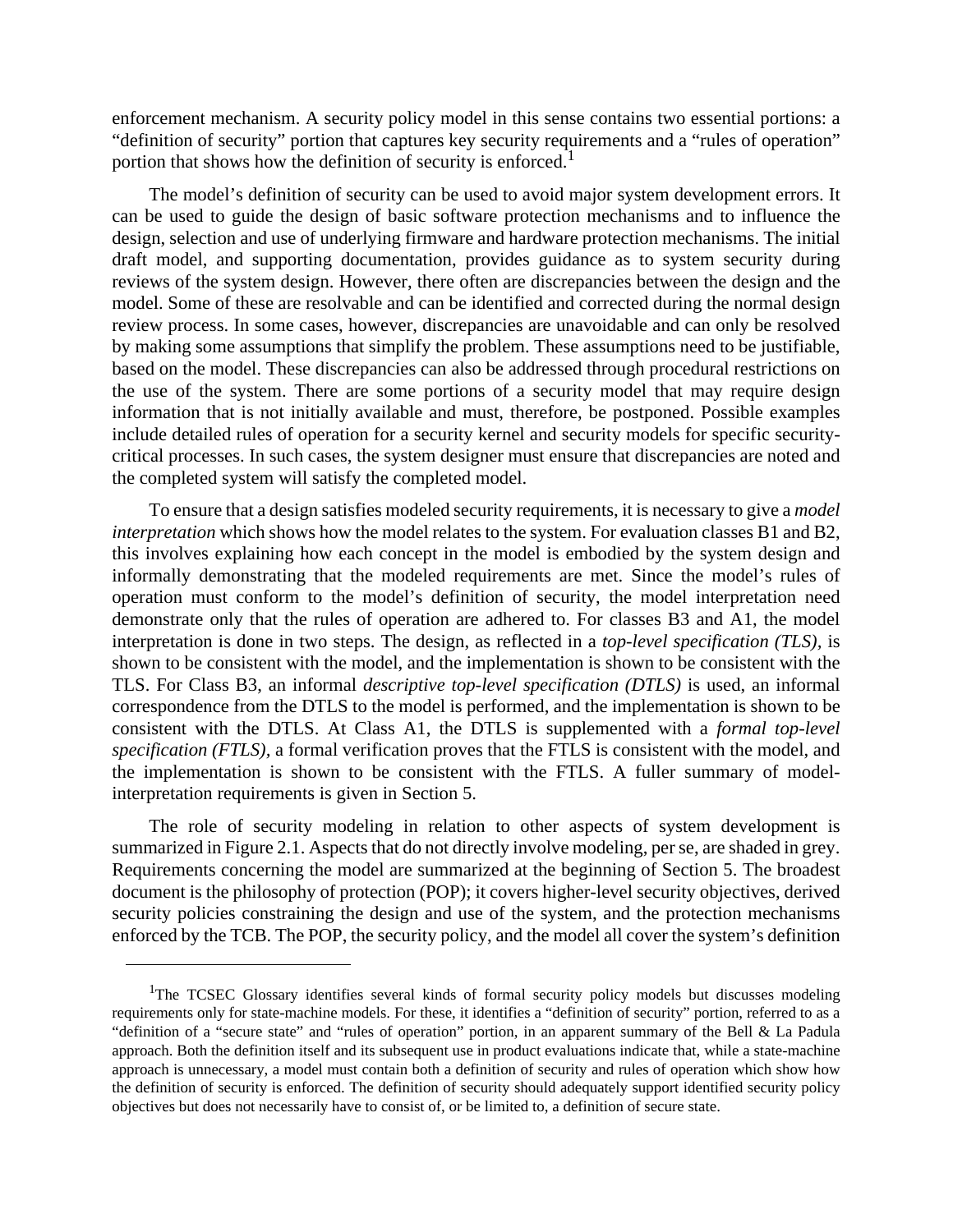of security. Both the POP and the model cover key aspects of the TCB protection mechanisms. At B2 and above, the formal model supports a rigorous proof showing that the rules of operation enforce the definition of security, and the DTLS gives a functional description of the TCB protection mechanisms with emphasis on the TCB interface. At A1, the FTLS formalizes a large portion of the DTLS in order to verify that the TCB design satisfies the modeled security requirements.



**Figure 2.1. Security Documentation**

The above paragraphs refer to a single security model but networks, database systems, and other complex systems may involve several security models or *submodels.* When a system is made up of several complex components or subsystems, interfaces between the components or subsystem layers must be modeled, if they play a key role in security protection. In this case, the best approach may be to develop separate models for each component or layer in order to show how the various subsystems contribute to overall system security. A danger with this approach, however, is that the combined effect of the various submodels may not be obvious. This is discussed further in Section 4.

## **2.3 IDENTIFYING THE CONTENTS OF A SECURITY MODEL**

The most basic strategy in identifying the contents of a security model is perhaps that of divide and conquer. The modeling effort may be subdivided according to higher-level security objectives. Requirements on a system can be mapped to derived requirements on subsystems. Requirements for a particular objective can be classified according to level in a requirements hierarchy.

Security modeling provides a five-stage elaboration hierarchy for mapping a system's security policy requirements to the behavior of the system. As a result of this hierarchy, the phrases "security policy" and "security model" have taken on a variety of meanings. The five relevant stages are as follows:

- 1. Higher-level policy objectives
- 2. External-interface requirements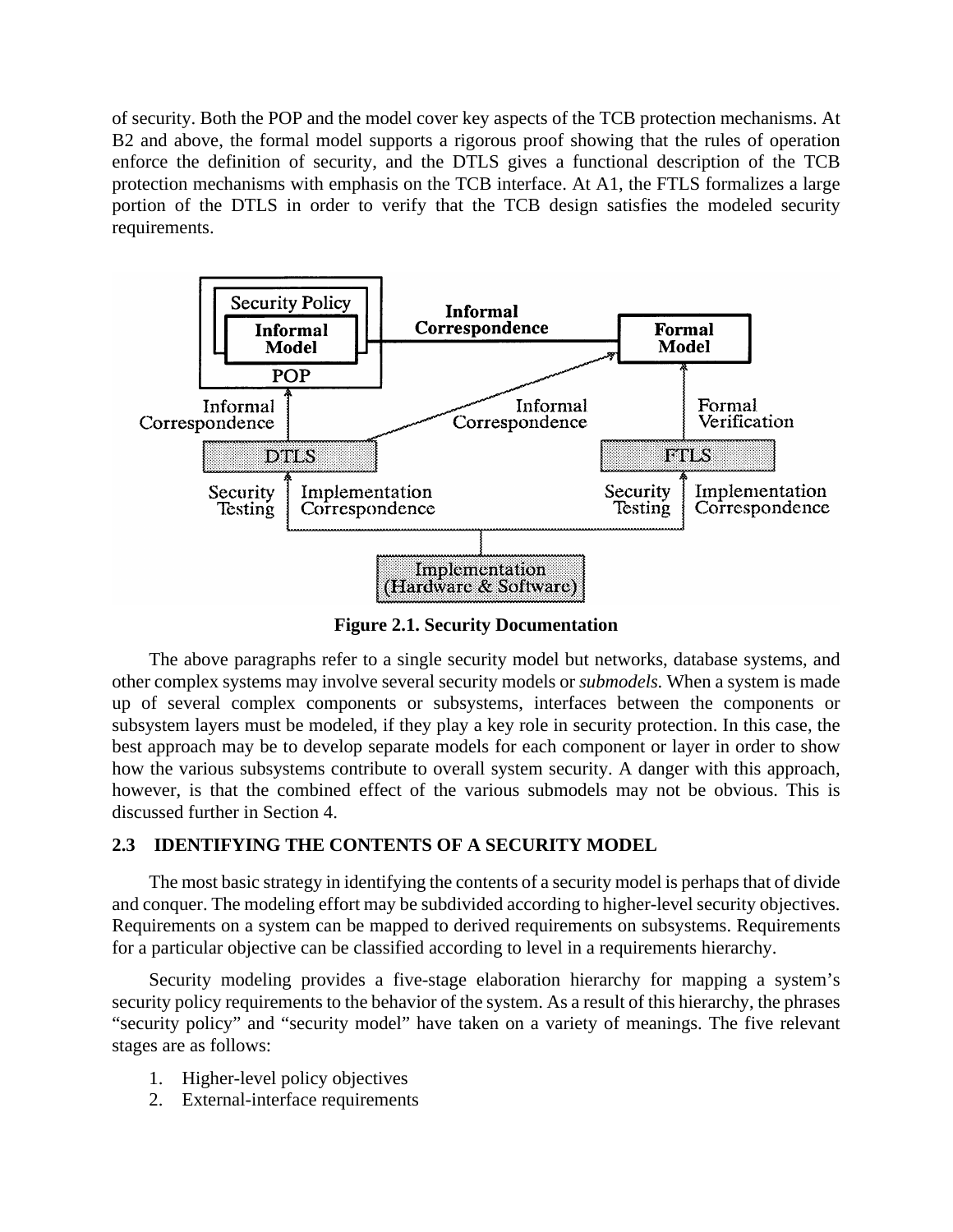- 3. Internal security requirements
- 4. Rules of operation
- 5. Top-level specification

A higher-level objective specifies what is to be achieved by proper design and use of a computing system; it constrains the relationship between the system and its environment. The *TCSEC* control objectives belong to this first level of the requirements hierarchy. An external-interface requirement applies a higher-level objective to a computing system's external interface; it explains what can be expected from the system in support of the objective but does not unduly constrain internal system structure. *Internal security requirements* constrain relationships among system components and, in the case of a TCB-oriented design, among *controlled entities.* Rules of operation explain how internal requirements are enforced by specifying access checks and related behaviors that guarantee satisfaction of the internal requirements. A top-level specification is a completely functional description of the TCB interface. It also specifies behavior of system components or controlled entities.

In various contexts, the phrase security policy may refer to any or all of the first four stages of elaboration. In many contexts, the term security policy refers to organizational security policy. [cf NCSC85, Glossary] From a modeling perspective, organizational policies are the source of higher-level policy objectives. In much of the literature on security modeling, a system security policy is part of the requirements stages of development and provides the definition of security to be modeled. Additional thoughts on the importance of distinguishing among policy objectives, organizational policies, and system policies may be found in Sterne's article "On the Buzzword "Security Policy." [STER91] The terms "AIS security policy" and "automated security policy" are synonyms for "system security policy."

The security policy model is a model of the security policy enforced by the TCB. It is simultaneously a model of the policy and of the system for which the model is given. The portions of the system which are constrained by the model belong to the TCB by definition. The model's definition of security may contain external-interface requirements, but more traditionally consists of internal requirements. Its rules of operation may, in some cases, amount to a top-level specification. There is no firm boundary between rules of operation and top-level specifications: both explain how internal requirements are enforced by the TCB. However, more detail is required in a TLS, including accurate descriptions of the error messages, exceptions, and effects of the TCB interface. Security requirements occur implicitly in rules of operation and top-level specifications. In this form they are often referred to as security mechanisms. Internal requirements are sometimes classified as "policy" or "mechanism" according to whether or not they are derived from a specific higher-level policy objective.

Conceptually, the security modeling process takes place in two main phases. Requirements modeling takes place after a system security policy is fairly well understood. This is accomplished by constraining the system's design and use based on the higher-level objectives. Rules of operation may be deferred until after the definition of security is established and the basic architecture of the system has been identified.

The following paragraphs contain general suggestions for the construction of security models. Suggestions pertaining to specific kinds of security requirements and specific kinds of systems are given in Sections 3 and 4, respectively.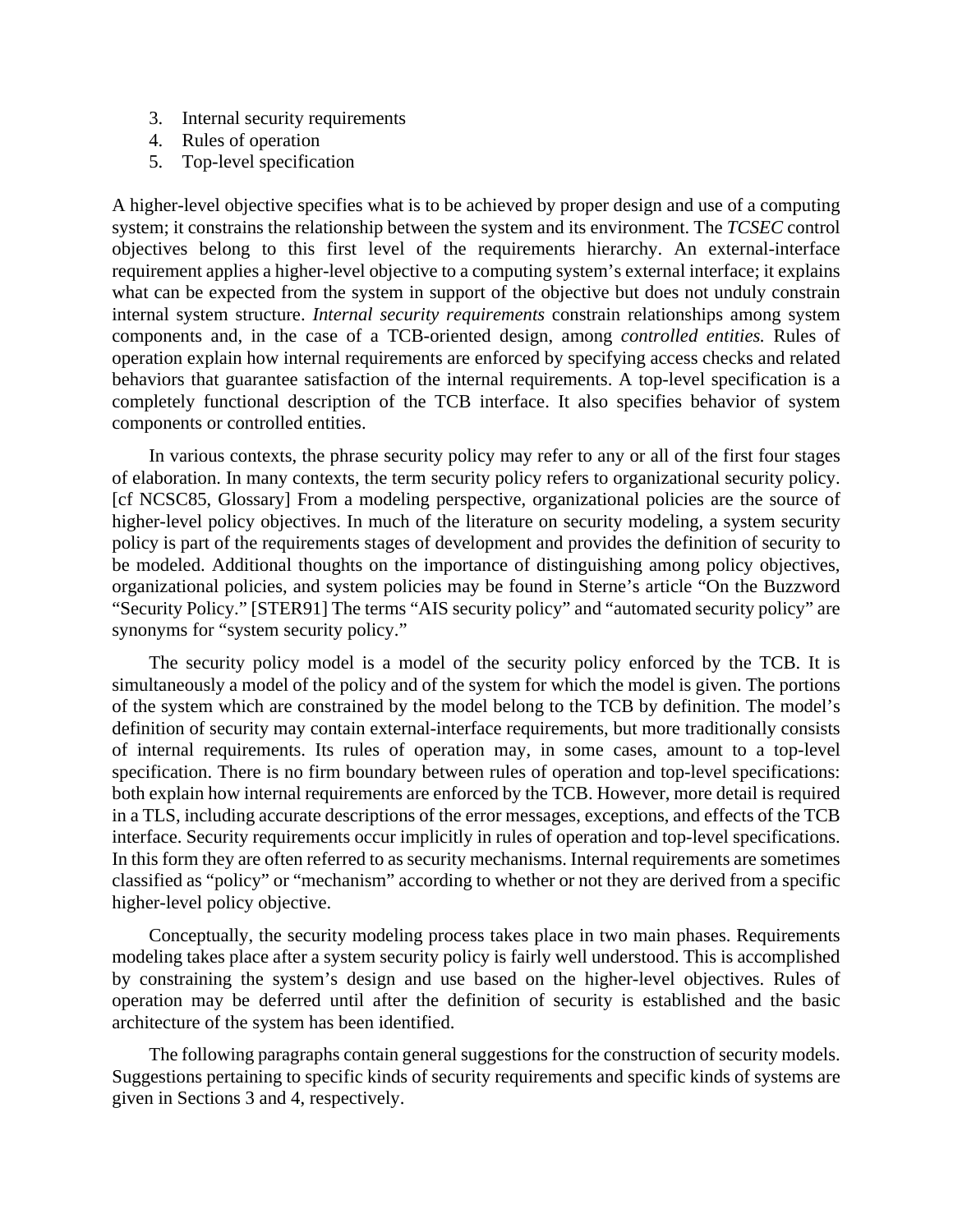These suggestions are broken down into six steps that could be carried out with respect to an entire system and security policy or, more simply, for a given component and higher-level policy objective. The first step is to identify externally imposed security policy requirements on how the system (or component) must interact with its environment. The second is to identify the internal entities of the system and to derive the requirements portion of the model in such a way as to extend the external-interface requirements. The third is to give rules of operation in order to show how the modeled security requirements can be enforced. After completion of step three enough information generally is available to determine reliably whether the model is inherently new or can be formalized by known techniques. At classes B2 and above, this is the fourth step. The first three steps taken together result in the identification of several submodels. The fifth step is to demonstrate consistency among these various submodels, so that they fit together in a reasonable way to form a completed security policy model. Finally, the sixth step is to demonstrate relevance of the model to the actual system design. Typically, the majority of the security modeling effort is associated with these last two steps and associated revisions to the model. The total effort needed to produce a security policy model varies considerably, but is often between six staff-months and two staff-years.

## **2.3.1 STEP 1: IDENTIFY REQUIREMENTS ON THE EXTERNAL INTERFACE**

The first step is to identify major security requirements and distinguish them from other kinds of issues. These identified requirements should adequately support known higher-level policy objectives for use of the system. An emphasis on external-interface requirements helps prevent an unrecognized mixing of security and design issues. Such mixing could interfere with the understanding of security and could impose unnecessary constraints on the system design.

External-interface requirements for a computer system can be described in several ways. An elegant, but possibly difficult, approach is to limit the discussion purely to data crossing the system interface; this is the "black-box" approach. The best known example of the black-box approach is noninterference (see Section 3.2.1). Alternatively, one can describe the system in terms of its interactions with other entities in its environment, such as other computing systems, users,  $2 \text{ or }$ processes. Finally, one can give a hypothetical description of internal structure that ensures the desired external-interface behavior.

In general, the system's interaction with its environment is constrained by the sensitivity of the information handled and by the authorizations of the individuals and systems accessing the system. Identified user roles, associated privileges, and the extent to which certain roles are security-critical also limit the system's interface to the environment. These constraints determine *security attributes* that are associated with the system's inputs and outputs. Security attributes may include classification, integrity, origin, ownership, source of authorization, and intended use, among others. The use of such attributes in the construction of security models is discussed in Section 3.

In the case of mandatory access control policies, information must be accurately labeled and handled only by authorized users. This requirement places restrictions on how information is input to the system and, implicitly, on how it will be processed. Authorized handling of information is modeled in terms of constraints on what information may flow from one user to another:

<sup>2</sup>In this guideline, a *user* is always an individual human user.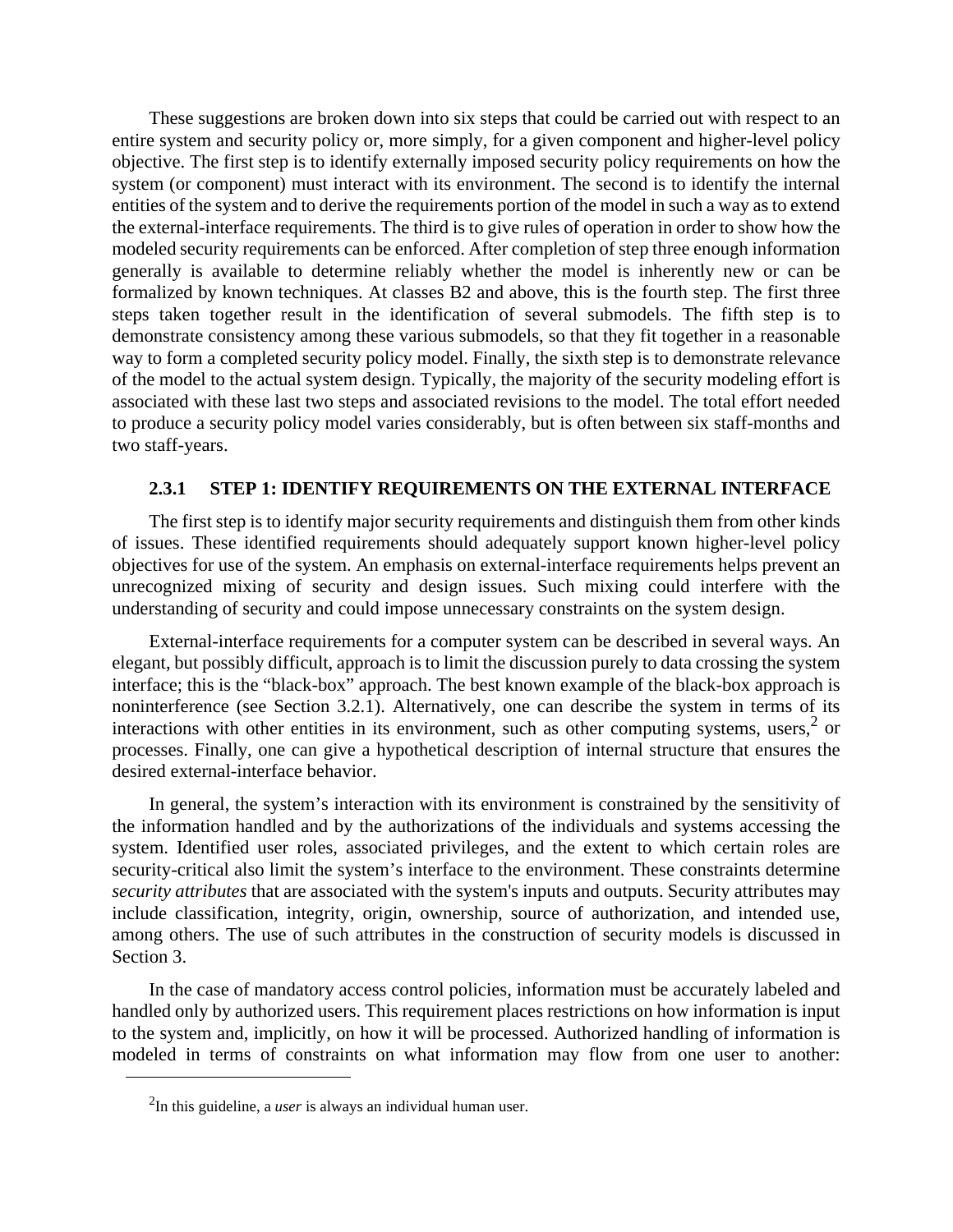information input to the system as classified information should be output only to authorized recipients.

In addition to general regulations, there are often site-dependent and application-dependent constraints that may need to be modeled. In particular, there may be site-dependent constraints on allowed *security labels*.

Having identified the security requirements on the system interface, it is necessary to decide on the requirements to be covered in the model's definition of security. It must then be decided which of these requirements should be modeled directly or indirectly in terms of internal requirements on *system entities* and the TCB interface. The set of requirements to include is constrained by minimal *TCSEC* requirements, the need to adequately support relevant policy objectives, and the need for a simple, understandable model. The inclusion of more requirements may provide more useful information for accreditation once the system is evaluated, but it also increases the difficulty of the vendor's assurance task. The inclusion of more requirements also suggests a more careful structuring of the model in order to show how various aspects of security fit together.

Several factors may influence a decision of whether to directly include external-interface requirements in the security model. The direct inclusion of external-interface requirements can help explain how the model supports higher-level policy objectives. In the case of an application security model, the direct modeling of user-visible operations may be more relevant to end users, a point of view reflected in the SMMS security model. [LAND84] In the case of a network security model, understanding is facilitated by modeling of the network's interaction with hosts in its environment, as will be discussed in Section 4.2.

### **2.3.2 STEP 2: IDENTIFY INTERNAL REQUIREMENTS**

To support the identified external requirements, the system must place constraints on the controlled entities of the system. These internal constraints traditionally form the model's definition of security. In a model whose definition of security contains external-interface requirements, internal constraints can provide a needed bridge between the definition of security and the rules of operation.

The controlled entities themselves should be identified at a level of granularity that is fine enough to allow needed security-relevant distinctions among entities. At class B2 and above, the controlled entities should include all (active and passive) system resources that are accessible outside of the TCB. For convenience, controlled entities may be grouped into subclasses in any way that facilitates understanding of the system. Such groupings will depend on the system to be modeled. For an operating system, the relevant controlled entities might include buffers, segments, processes, and devices. In most models, it has been convenient to group entities according to whether they play an active or a passive role in order to help show how the TCB implements the reference monitor concept<sup>3</sup>. For networks and other complex systems, identification of controlled entities may need to be preceded by identification of subsystems and their derived security requirements.

 $3<sup>1</sup>$  [ANDE72], active entities are called "subjects". This use of the word is slightly broader than that used in this guideline, where subjects are essentially controlled processes.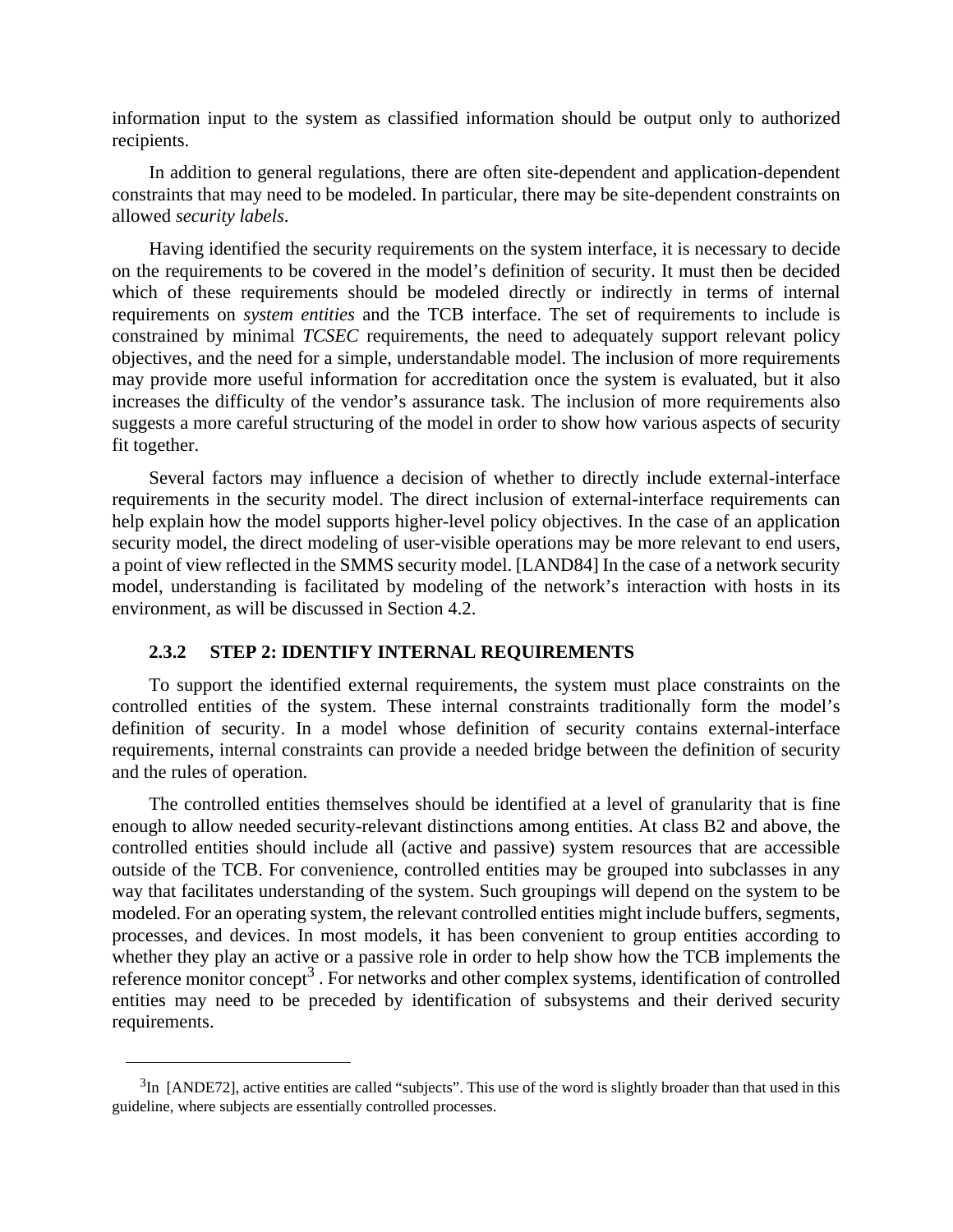Constraints on controlled entities are best stated as general properties and relationships that apply to all (or a broad class of) entities and accesses. Greater generality eliminates unnecessary constraints on the system design, improves on's intuition about the model, and can greatly reduce the overall effort needed to validate correctness of the identified constraints.

The identification of necessary constraints on controlled entities and their interactions is a nontrivial task; familiarity with similar systems and security models can be of great benefit. To define the necessary constraints, it will be necessary to label each entity with appropriate security attributes and to identify possible kinds of interactions, or accesses, between controlled entities. As used here, an access is any interaction that results in the flow of information from one entity to another. [cf DOD88a]

In describing access constraints, it may be useful to know that some kinds of accesses are highly restricted, as when a process accesses a file by executing it. The notion of causality may also be important: a transfer of information from entity  $e_1$  to  $e_2$  might occur because  $e_1$  wrote  $e_2$ , because  $e_2$  read  $e_1$ , or because a third entity directly copied  $e_1$  to  $e_2$  without actually reading  $e_1$ . [cf MCLE90, Sec. 2]

In the particular case of state machine models, constraints often take the form of state *invariants,* as in the work of Bell and La Padula. Recent efforts suggest that *state-transition* constraints are an attractive alternative to state invariants for certain kinds of security requirements. [MCLE88; NCSC90b, Sec. 6.7] The simplest well-known, state-transition constraint is the *tranquility* principle of Bell and La Padula, which says that the security level of a controlled entity cannot change during a state transition. Tranquility can be artificially rephrased as a state invariant: in any reachable state, the level of an entity coincides with its level in the initial state. Consider, however, the DAC requirement that a subject which gains access to an object must possess the necessary DAC permissions when the access request is made. This is harder to rephrase as a state invariant because DAC permissions can change from one state to the next. Good tutorial examples of state invariants and state-transition constraints may be found in *Building a Secure Computer System* [GASS87, Sec. 9.5.1, 9.5.2]; more complex examples occur in the TRUSIX work (NCSC90b, Sec. 2].

The number of internal requirements in a typical model varies considerably depending on the desired level of assurance, the complexity of the policy and system being modeled, and the granularity of the individual requirements. For example, the Trusted UNIX Working Group (TRUSIX) model covers *TCSEC* access control requirements for a B3 Secure Portable Operating System Interface for Computer Environments (POSIX) system and has eleven state invariants and ten state-transition constraints. [NCSC90b]

The question of which security requirements to cover in the model's internal requirements is answered as much by issues of good engineering practice as by the *TCSEC.* At a minimum, the model must cover the control of processes outside the TCB. Such processes are potentially a significant security risk because they may be of unknown functionality and origin. According to current practice, those portions of the TCB that do not support user-requested computation do not have to be modeled. For example, the security administrator interface does not have to be modeled. However, if significant user-requested computation is performed by some portion of the TCB, it should be modeled. A typical example would be a trusted downgrading process available to authorized users (not necessarily the security administrator). A more extreme example would be a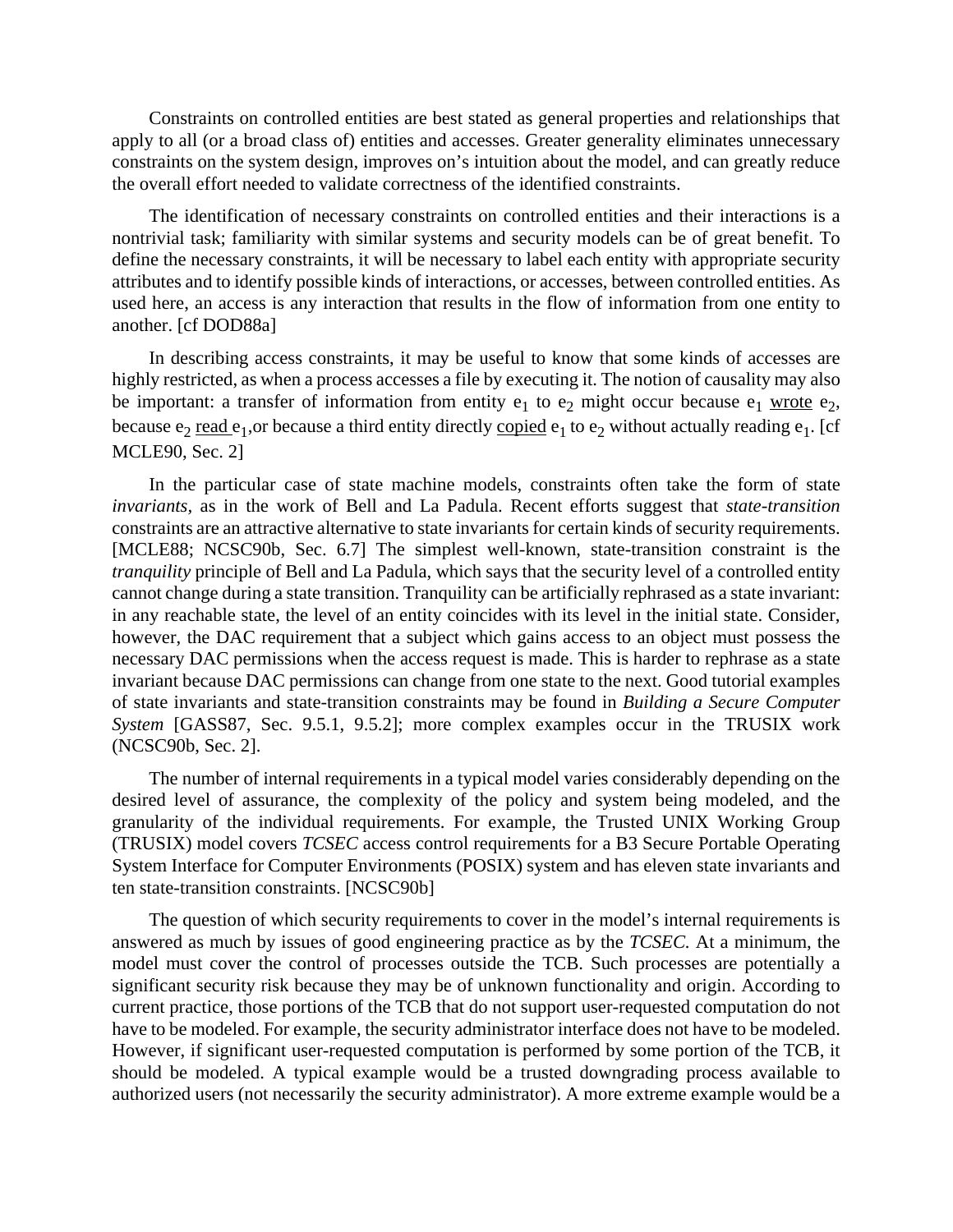multilevel database management system implemented as a *TCB subject* whose database consisted of a single highly-classified file.

Finally, there is the possibility that some security requirements might be included in the model, but only in the rules of operation. The rules of operation may allow the application of good security practice closer to the implementation level. The rules of operation can then contain security conditions that are not explicitly required by the security policy. Rules of operation can not make up for an inadequate definition of security, however. The task of inferring a modeled security policy from the rules of operation may be excessively difficult, especially if the rules are complex. [cf NCSC90b, Sec. 6.8]

## **2.3.3 STEP 3: DESIGN RULES OF OPERATION FOR POLICY ENFORCEMENT**

How can the modeled security requirements on system entities be enforced? The rules of operation answer this question in broad terms by describing abstract interactions among system entities with particular emphasis on access control and other policy-enforcement mechanisms. In the case of an operating system kernel, the rules of operation would typically describe state transformations and associated access checks needed to uphold the definition of security. In the case of a formal model, this step amounts to the construction of a miniature FTLS. It is a useful preliminary step, even if a full FTLS specification is planned. The rules of operation together with the modeled requirements on controlled entities form the security policy model.

In giving rules of operation, it is important that system behavior be adequately represented. However, actual interactions among controlled entities need not be directly specified when they can be described as a composition of several rules of operation. There is no need for an implementation to directly support an individual rule where several rules have been combined to describe an action. An appropriate level of detail for rules of operation is illustrated by the work of Bell and La Padula. [BELL76] Good tutorial examples may be found in *Building a Secure Computer System.* [GASS87, § 9.5.1 (Step 3)] More complex examples may be found in the TRUSIX work. [NCSC90b] The rules of operation will usually be more readable if they are not too detailed. At class B3 and above, it is especially important to avoid details that are not security relevant. This is because their inclusion in the model may force their inclusion in the TCB in order to achieve a successful model interpretation, thereby violating the TCB minimization requirements. [NCSC85, Sec.3.3.3.1.1]

In the case of a B1 informal model, the rules of operation may reasonably contain information that, for higher evaluation classes, would be found in a DTLS. Thus, a stronger emphasis on policy enforcement than on policy requirements may be useful. This is especially true if the TCB is large and complex, as, for example, when security is retrofitted onto a previously unevaluated system. [BODE88]

A formal model needs to formalize the idea that a particular state transformation is being executed on behalf of a particular subject. Two traditional approaches are to add an extra input to the state transformation that gives the subject id and to add a "current subject" field to the system state. With the former approach, accompanying documentation should explain clearly how the subject-identity parameter is passed, in order to avoid the erroneous impression that the subject is responsible for identifying itself to the TCB. The latter approach suggests that the system being modeled has a single central processing unit. This may be a problem for the model interpretation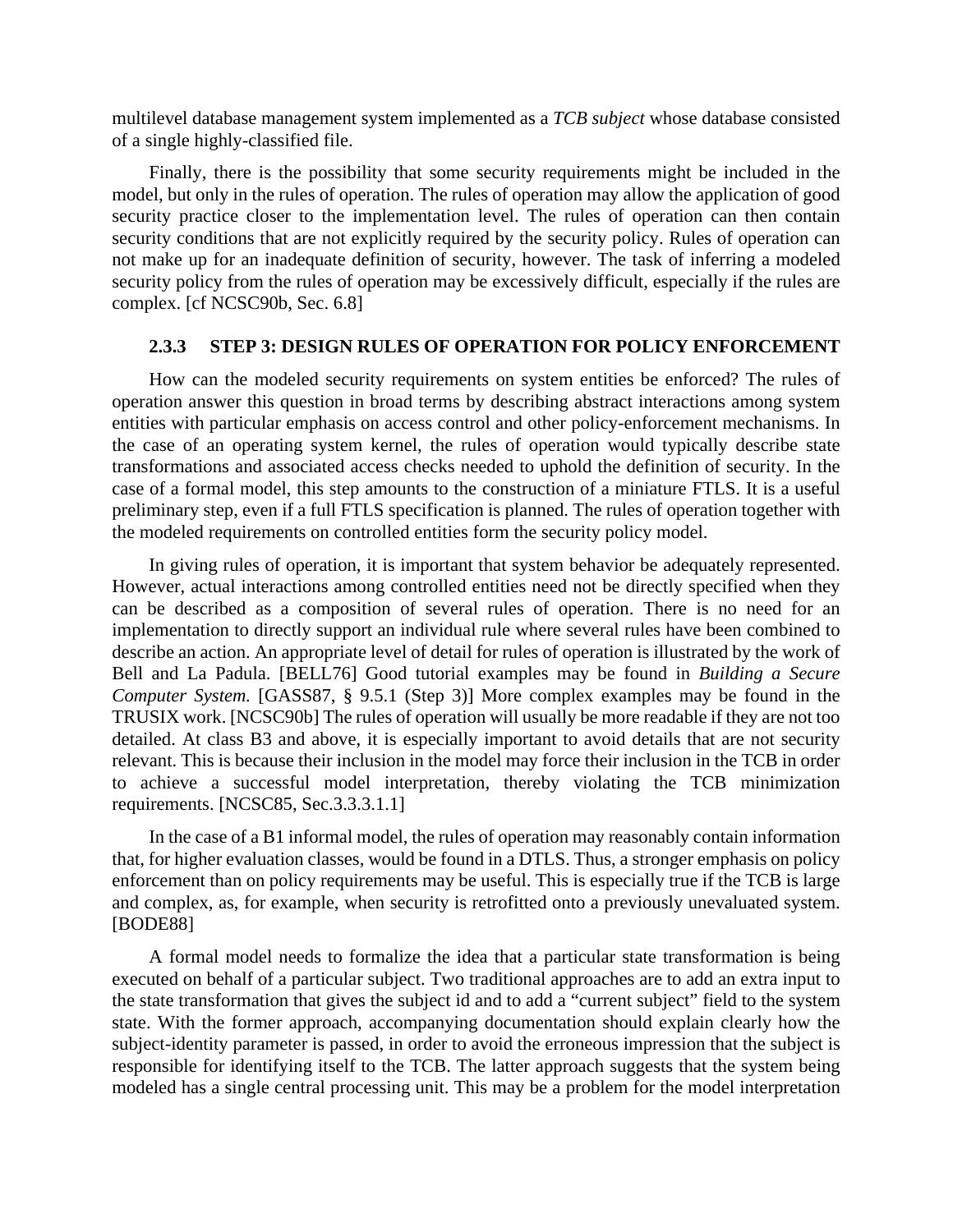if the system actually contains multiple CPUs. See the TRUSIX work for further discussion. [NCSC90b, Sec. 6.13]

Finally, in designing rules of operation, it may be convenient to separate access decisions from other kinds of system functionality, including the actual establishment or removal of access. This separation facilitates exploration of new access control policies. Only the access decision portion is affected by a change in policy because access enforcement depends only on the access decision, not on how it was made. [LAPA90, ABRA90] Isolation of the access decision mechanism occurs in the LOCK system design [SAYD87] and in the security policy architecture of Secure Ware's Compartmented Mode Workstation [NCSC91b, Section 2.2.1.].

### **2.3.4 STEP 4: DETERMINE WHAT IS ALREADY KNOWN**

Usually some, if not all, aspects of the identified security model will have been studied before. The identification of previously used terminology allows security issues to be presented in a manner that is more easily understood; and making the connection to previously studied issues may provide valuable insight into their successful solution.

For classes B2 and above, the modeling effort must be based on accepted principles of mathematical exposition and reasoning. This is because formal models and mathematical proofs are required. The chosen mathematical formalism must allow for an accurate description of the security model and should provide general mechanisms for its analysis. This is necessary so that specific interactions among the entities of the model can be verified as being appropriate.

In practice, needed mathematical techniques are usually adapted from previous security modeling efforts because security modeling, per se, is generally much easier than the development of new mathematical techniques. Extensive use of past modeling techniques is especially feasible in the case of fairly general and familiar policy requirements. System-dependent modeling is generally required for policy enforcement, but established techniques are often available for demonstrating consistency with the modeled requirements.

If new mathematical techniques are used, their credibility is best established by exposure to critical review, in order to uncover possible errors in the mathematics and its intended use. This review process is facilitated by the development of comparative results that give useful relationships between new models and old ones.

## **2.3.5 STEPS: DEMONSTRATE CONSISTENCY AND CORRECTNESS**

Since the security provided by a system is largely determined by its security model, it is important that the model capture needed security requirements and that its rules of operation show how to enforce these requirements.

The first crucial step of identifying security requirements on the system interface cannot be directly validated by mathematical techniques. [cf MCLE85] Human review is needed to establish what security requirements need to be addressed and whether these requirements are reflected in later mathematical formalizations. For systems in class B2 and above, real-world interpretations are assigned to key constructs of the formal model in order to provide a common semantic framework for comparing the model and the security policy.

The appropriate technique for validating requirements on controlled entities (Step 2) depends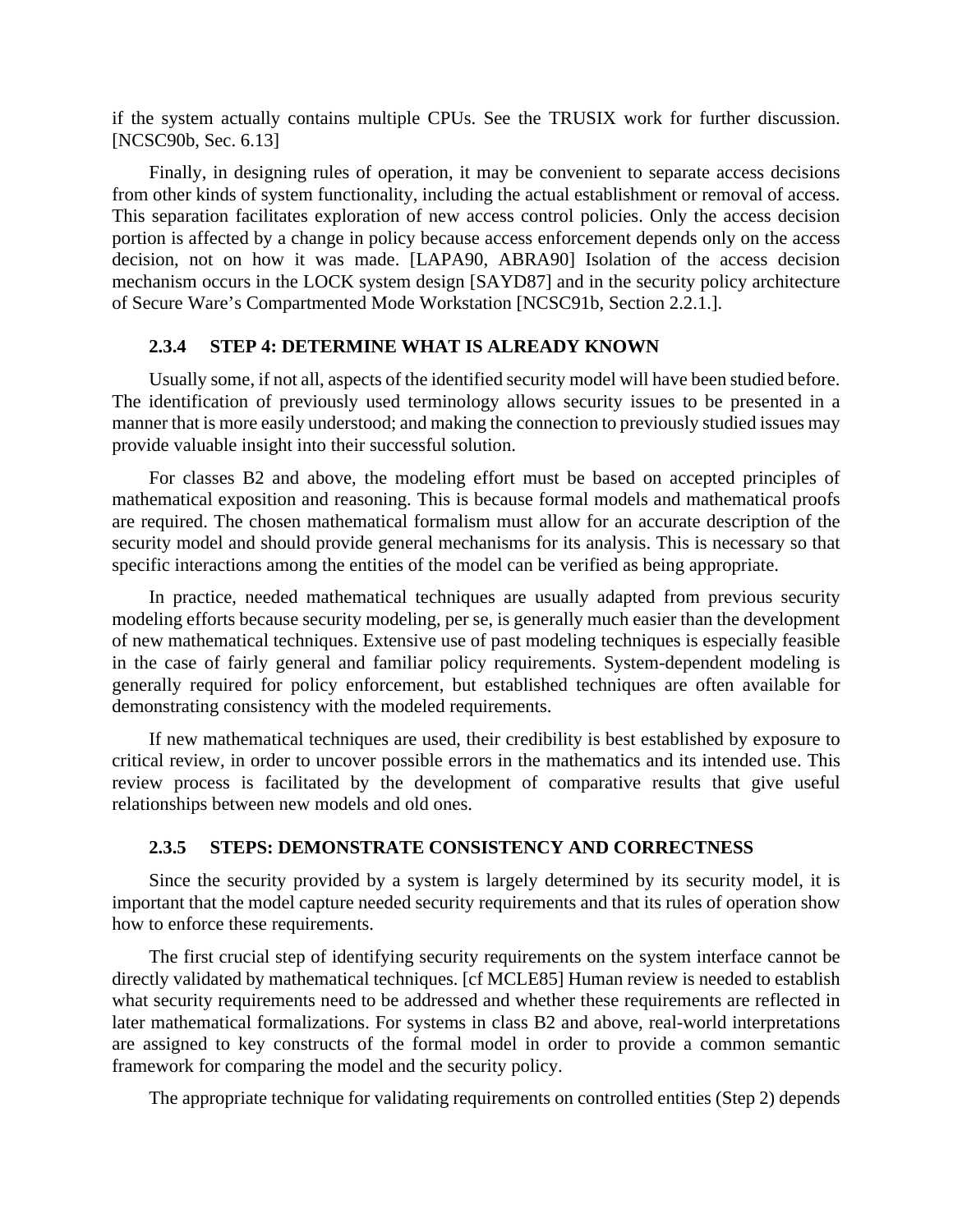partly on the novelty of the approach. Informal human review is required to assure that the modeled requirements support the original system security policy. Careful comparisons with previous models of the same or related policies may help to show how new modeling techniques relate to previously accepted techniques for handling particular policy concepts. (See, for example, [MCLE87; MCLE90, Sec. 3 & Sec. 4].) An alternate technique is to give an external-interface model and then mathematically prove that the constraints on system entities imply satisfaction of the external-interface model. The external-interface model is easily compared with a security policy or policy objective. The constraints on system entities are those identified in the requirements portion of the security policy model. This technique is illustrated in Section 3.2.

If the rules of operation are given correctly (Step 3), they will comply with the constraints given in the requirements portion of the model. A *formal proof* of compliance is required for classes B2 and above. In a state-transition model, state invariants are proved by induction: one proves that they hold for the initial state and are preserved by each state transition given in the rules of operation. (See, for example, [CHEH81].) State-transition constraints are straightforwardly proved by showing that each state transition satisfies the constraints.

### **2.3.6 STEP 6: DEMONSTRATE RELEVANCE**

The rules of operation should be a correct abstraction of the implementation. A preliminary model interpretation that is done as part of the modeling process can provide an informal check on whether the rules of operation are sensible and relevant. This model interpretation shows how enforcement mechanisms modeled in the rules of operation are realized by the system. A model interpretation explains what each model entity represents in the system design and shows how each system activity can be understood in terms of the given rules of operation. Thus, for example, a "create file" operation in the system might be explained as involving a restricted use of the rules for "create object," "write object," and/or "set permissions" in the model, depending on the actual arguments to the "create file" command.

An appropriate, somewhat novel, example of a model interpretation is found in the TRUSIX work. [NCSC90b, Sec. 4] The model interpretation is described as an informal mapping from the TRUSIX DTLS to the TRUSIX model. This interpretation first explains how UNIX entities are represented in the model and the DTLS. For example, messages, semaphores, and shared memory are entities that the DTLS refers to as interprocess communication (IPC) objects but that are treated as "files" in the model. Thirty-six UNIX system interface functions are then described by giving pseudocode that shows how each function can be expressed in terms of the state transformations given by the rules of operation. In other words, the transformations given in the rules of operation form a toy security kernel that could be used to implement UNIX if efficiency were irrelevant.

The SCOMP and Multics model interpretations are examples based on *Secure Computer System: Unified Exposition and Multics Interpretation.* [BELL76]. In the SCOMP interpretation, a set of security-relevant kernel calls and trusted processes are identified as `SCOMP rules of operation." [HONE85] For each such SCOMP rule, a brief summary of security-relevant functionality is given and then interpreted as the combined effect of restricted use of one or more rules from the above work by Bell. [BELL76] The specific restrictions are enumerated in an appendix, along with a rationale for omitting some kernel calls and trusted functions from the interpretation. The correspondence between the rules in this work [BELL76] and actual SCOMP behavior is rather complex. The Multics interpretation, by way of contrast, is more sketchy, but the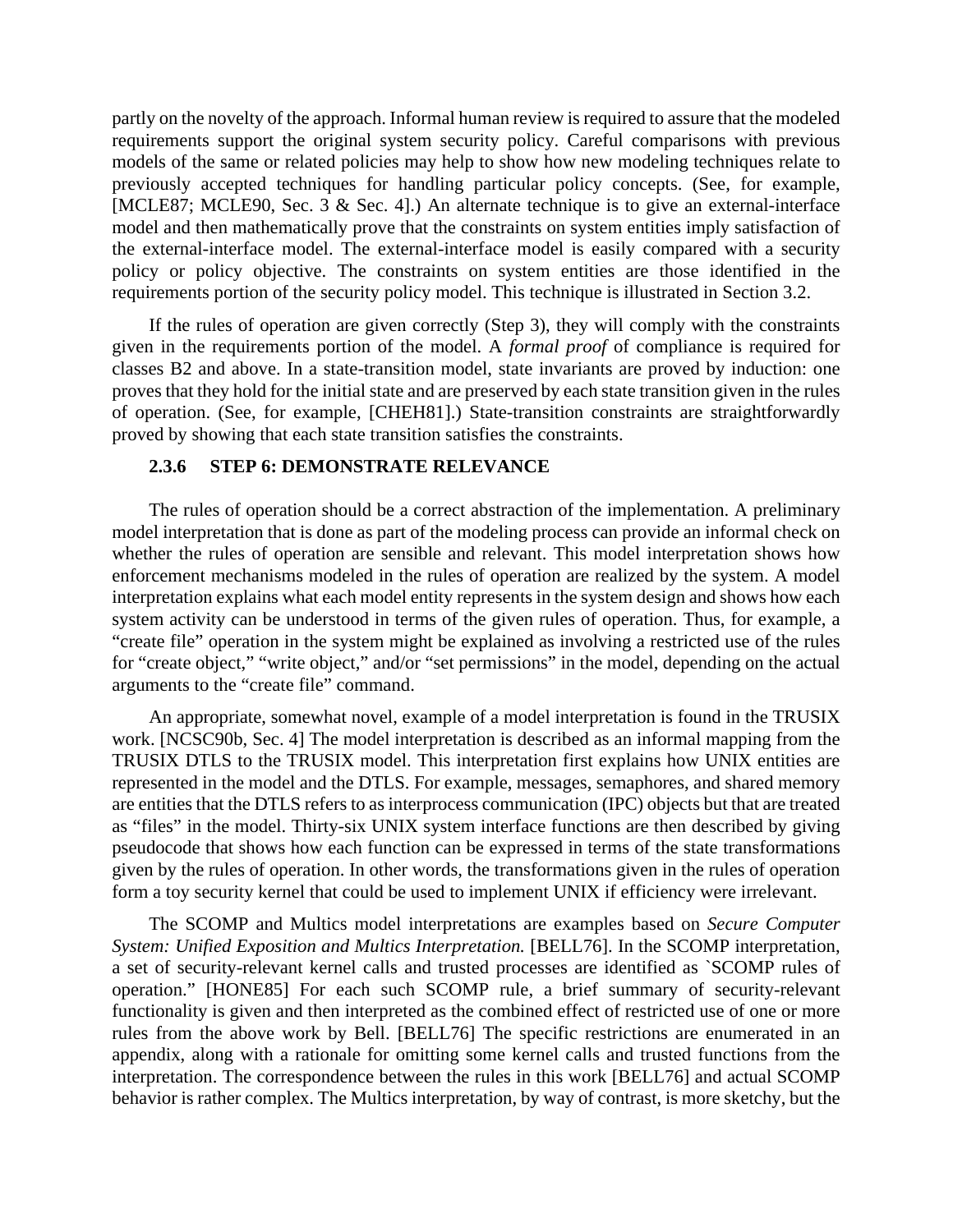actual correspondence appears to be simpler. [MARG85]

## **2.4 PRESENTATION FOR EVALUATION AND USE**

The most important factors in the successful presentation of a security model are the simplicity of the model, its appropriateness, and an understanding of its intended uses.

The presentation of the model must demonstrate that the model correctly describes the system security policy. A clear explanation of the policy from which the model is derived should be available for this demonstration. Sufficiency of the model may be demonstrated by presenting the relationship of the model to the policy and by carefully explaining and justifying the modeling decisions behind this relationship. In addition to modeled requirements, the system may support other security requirements that are not suitable for inclusion in the model, especially if it is a formal model. Unmodeled security requirements can be presented in an appendix so that TCB developers have all of the security requirements in a single document.

An overview of the model interpretation is needed so that readers can understand the relevance of the system's security model to the security policy and to the overall systemdevelopment process. All of these topics may be legitimately covered in a philosophy of protection. In fact, it is highly desirable that the philosophy of protection be the first document delivered by the vendor in a system evaluation, so that it can serve as a basis for further understanding of the security model and other system documentation.

In the case of a formal model, an informal explanation or presentation of the model prepared for a general audience is highly desirable. This is partly for reasons mentioned in Section 2.3.5 and partly because of the general need to acquaint system developers, implementors, and end users with the basic security principles that are to be supported by the system. The informal presentation can reasonably be included in the philosophy of protection.

A well-written explanation of the model's definition of security can be used by potential buyers of a secure system to determine compatibility between the computing system and their organization's security policies and needs. To evaluate the ability of a computing system to support these policies, potential users may wish to construct an informal model of their security policies and compare it to the definition of security supported by the computing system. This use of the security model and the fact that some aspects of security modeling can only be validated by social review suggest that portions of the security model and the philosophy of protection be made available to a relatively wide audience, for example, treating them as publicly released, nonproprietary documents.

For systems at the B2 level or above, the requirement of mathematical proof necessitates the presentation of a rigorous mathematical formalization as well. For a mathematical audience, standards of precision may preclude a style that will be appropriate for a general audience. In this case, an informal presentation of the model is also needed in order to reach the general audience.

At the A1 level of assurance, the formal model is directly involved in the formal verification of the FTLS. As a result, it may be appropriate to present the model in the formal specification language of an endorsed verification system (see Appendix B). Authors and readers must be fully aware of the nuances of the descriptive notation of the verification system used in order to avoid errors due to discrepancies between author intent and reader expectation. Furthermore, if a formal verification system is used to check proofs, it is necessary to achieve a correct translation of what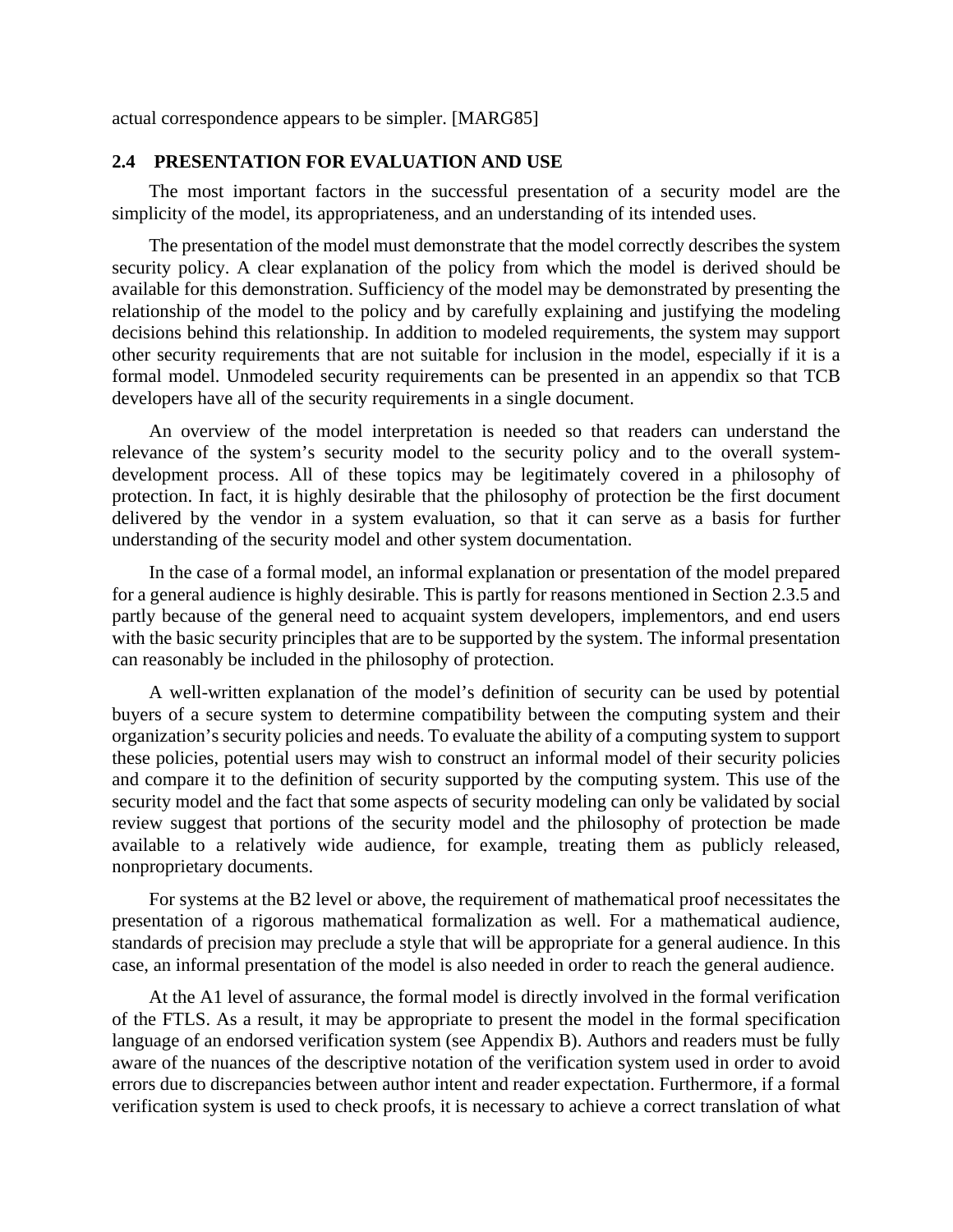is to be proved into the language of the verification system. Further discussion of these points may be found in [FARM86; NCSC90b, Sec. 6.3].

# **3. SECURITY MODELING TECHNIQUES**

Having introduced the major topics involved in security modeling, we now consider detailed modeling issues with emphasis on mathematical structure as well as empirical justification. In this section, a review of basic concepts is followed by discussions on the modeling of various kinds of policies and objectives: nondisclosure, need-to-know, integrity, and special-purpose policies of particular TCB subjects.

In most cases, modeling techniques are introduced, with details handled via references to the available literature. Inclusion of these references does not imply NCSC endorsement of referenced products incorporating the techniques discussed.

## **3.1 BASIC CONCEPTS**

As discussed in Section 2, the identification of controlled entities plays a crucial role in the development of a security policy model. At B2 and above, the controlled entities must include all system resources. If the policy is multifaceted, with separate subpolicies for mandatory and discretionary access controls, it may be acceptable to decompose the system into different sets of controlled entities for different subpolicies. A secure computing system may decompose into data structures, processes, information about users, I/O devices, and security attributes for controlled entities. In general, the number of different kinds of entities depends on what security-relevant distinctions are to be made. The following paragraphs discuss how to perform such a decomposition for typical kinds of entities, with the goal of modeling security requirements in such a way as to allow an accurate, useful model interpretation.

An *explicitly controlled entry* is one that has explicitly associated security attributes. In the TRUSIX model, for example, the explicitly controlled entities are referred to as "elements". They consist of subjects and three kinds of objects; files, directories, and entries (i.e., links). [NCSC90b, Sec. 6.9-6.11] In addition to explicitly controlled entities, a system will have implicitly controlled entities. Such an entity might be contained in an explicitly controlled entity or might be a composite entity composed of explicitly controlled entities having potentially different security attributes.

The discussion of security attributes in this section emphasizes security levels used for mandatory access control because the *TCSEC* labeling requirements apply primarily to mandatory access control and auditing. However, much of what is said about MAC labels applies to other kinds of security attributes including, for example, discretionary access control lists.

It is necessary to model creation and destruction of most kinds of controlled entities. A simpler model results if the same approach is used in all cases. In a formal model, one can model the creation of new controlled entities by modeling changes in the set of all controlled entities. A fixed set of possible controlled entities, together with an indication of which entities are available for use in a particular state (e.g., which subjects are active, which objects or object-ids are allocated) can also be used. [cf NCSC90b]

## **3.1.1 DATA STRUCTURES AND STORAGE OBJECTS**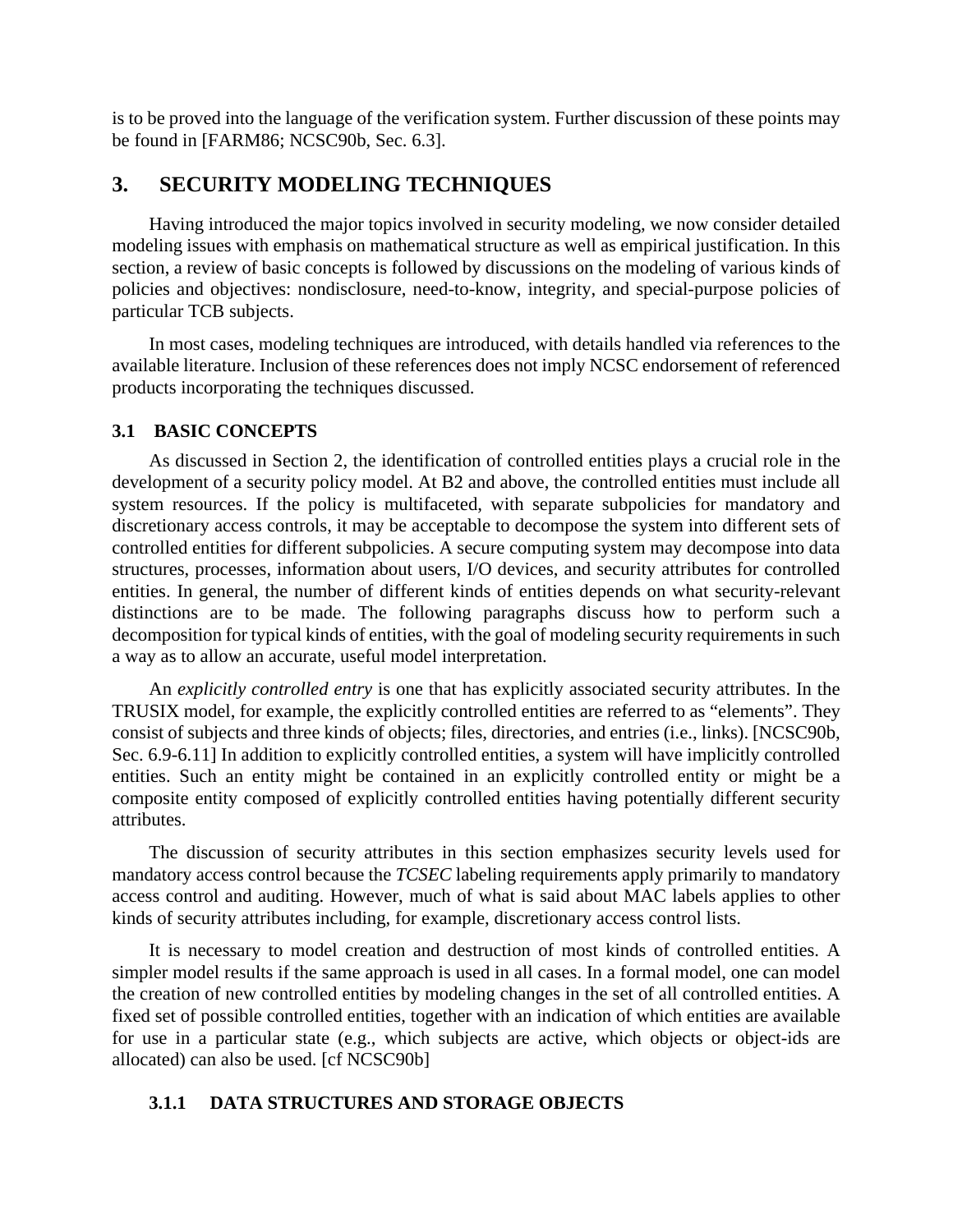In this guideline, a data structure<sup>4</sup> is a repository for data with an internal state, or value, that can be written (i.e., changed) and/or read (i.e., observed) by processes (and, possibly, devices) using well defined operations available to them. A data structure is distinct from its value at a particular time, which is, in turn, distinct from the information conveyed by that value. The information content depends not only on the value but also on how it is interpreted. Similarly, a data structure is distinct from a name for that data structure.

A data structure that is explicitly associated with exactly one security level by the security policy model is a *storage object.*<sup>5</sup> There are no a *priori* restrictions on the level of abstraction at which data structures and storage objects are modeled. In particular, objects may be abstract data structures that are accessed using high-level operations provided by an *encapsulation mechanism*. In this case, a user would have access to the high-level operations but could not access the encapsulated data directly via more concrete operations that may have been used to define the highlevel operations. This lack of direct access would have to be enforced by the TCB.

Ordinarily, the storage objects in a security model are *disjoint*. This means that, in principle, changes to one object do not force changes to other objects. If a state-machine model is used, disjoint storage objects can be modeled as separate components of the underlying machine state. If two objects at different security levels were not disjoint, then access to data in their intersection would be allowed or denied according to which label is used. This ambiguity can be resolved by explicitly associating a level with their intersection. In this case, the associated level allows the intersection to also be regarded as a separate storage object, thereby restoring disjointness. Thus, disjointness in storage objects simplifies one's understanding of how security labels are used to control access. It has also been argued that disjointness simplifies covert channel analysis via shared resource matrices.

In some systems, collections of objects are combined to form *multilevel data structures* that are assigned their own security levels. Multilevel data structures called "containers" are used in the Secure Military Message System (SMMS) to address *aggregation problems*. 6 [LAND84] The level of a container must dominate the levels of any objects or containers inside it.

When an object or other controlled entity is created, it must be assigned security attributes and initialized in such a way as to satisfy the object reuse requirement. The modeling of object reuse policies (e.g., objects are erased when allocated) can be useful, but object reuse is not found in traditional *access control models* because the object reuse requirement deals with the content of objects and TCB data structures. The initialization of security attributes, however, plays an essential role in access control and can be modeled by distinguishing between "active" and "inactive" entities, as in [NCSC90b]. The security attributes of a newly created object may be taken from, or assigned by, the subject that created it. In many systems, creating an object is essentially a special case of writing to it: its value changes from undefined to null. If this change is visible to

<sup>4</sup>The need to distinguish between data structures and objects is not seen in the *TCEC* Glossary definitions but has arisen more recently from issues involving structured objects, multilevel data structures, and possible differences between the storage objects used for MAC and the *named objects* used for DAC.

<sup>5</sup>The need to distinguish between data structures and objects is not seen in the *TCEC* Glossary definitions but has arisen more recently from issues involving structured objects, multilevel data structures, and possible differences between the storage objects used for MAC and the *named objects* used for DAC

 $6$ An aggregation problem can occur when a user has access to individual pieces of data in a data set, but not to the entire data set. This problem is discussed further in Section 4.3.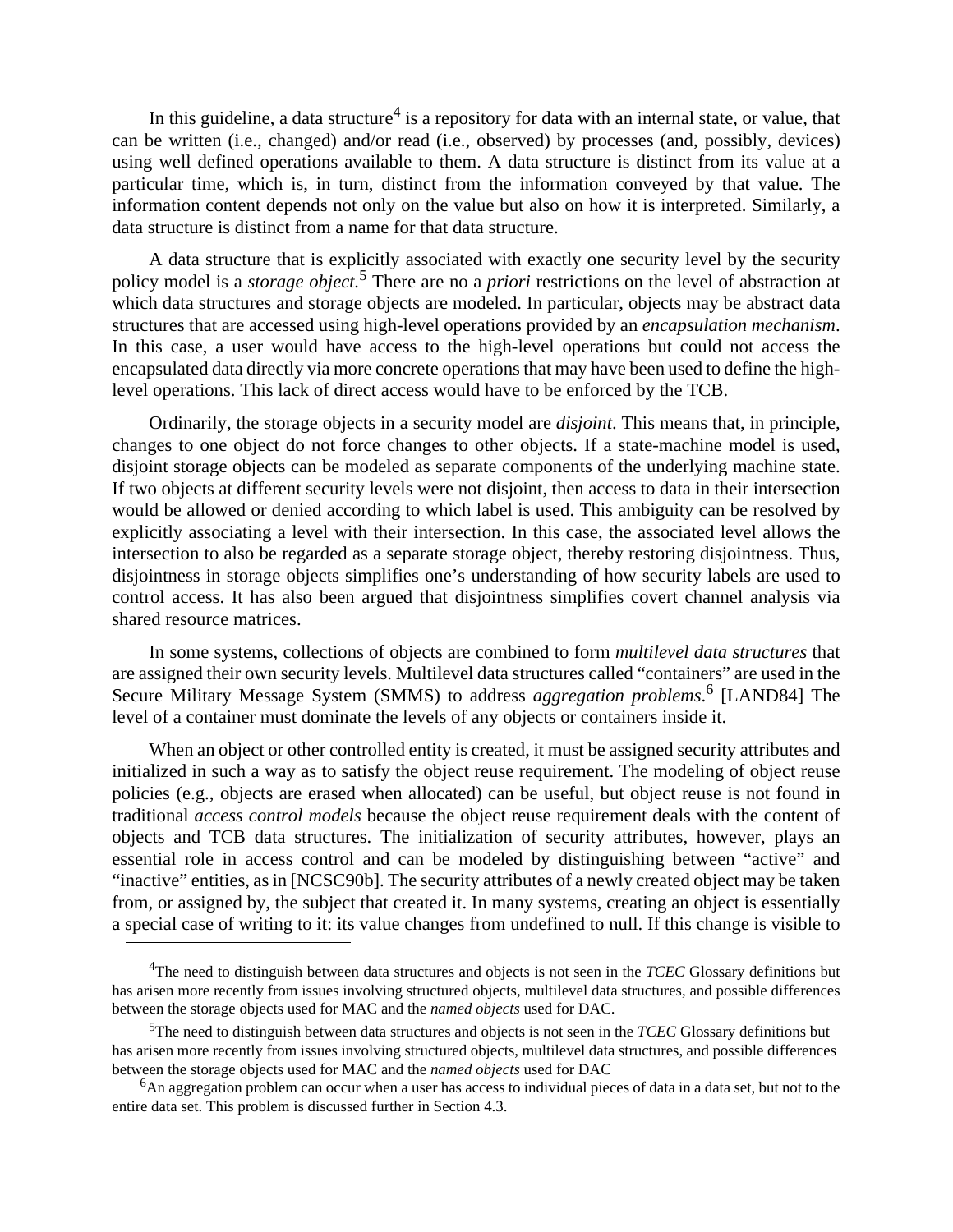non-TCB subjects and the new object is created by a non-TCB subject, then the security level of the new object must dominate that of the creating subject. DAC attributes, by way of contrast, are usually given by system- or user-supplied defaults.

## **3.1.2 PROCESSES AND SUBJECTS**

A process may create, destroy, and interact with storage objects and other processes, and it may interact with I/O devices. It has an associated run-time environment and is distinct from the program or code which defines it. For instance, the program would ordinarily be modeled as information contained in a storage object. An explicitly controlled process is a subject. It normally has a variety of associated security attributes including a security level, hardware security attributes such as its process domain, the user and user group on whose behalf it is executing, indications of whether it belongs to the TCB, and indications of whether it is exempt from certain access control checks.

The issues regarding disjointness of storage objects mentioned in Section 3.1.1 apply to subjects as well. If two subjects share memory, it is advisable to model the shared memory as an object separate from either subject in order to achieve the disjointness needed for information-flow analysis. Local memory need not be separately modeled, but must be properly taken into account when modeling the subject. Registers (including the instruction pointer) are technically shared memory but can often be treated abstractly as unshared local memory. This is especially true if registers are saved and restored during process swaps and the information they contain is not shared between processes.

Security levels for processes are ordinarily similar to security levels for storage objects. The *TCSEC* requires that a subject have a nondisclosure level that is dominated by the clearance and authorization of its user. A TCB subject may reasonably be assigned separate levels for reading and writing in order to allow partial exemption from access control (see Section 3.4). Other TCBrelated entities may also need separate levels for reading and writing in some systems. One such example is /dev/null in UNIX. [GLIG86] This object is system high in the sense that any process can write to it; but it is system low in the sense that any process can read from it because its value is always null.

In general, the security-relevant *attributes* of a subject are part of its run-time environment. Some attributes are relatively static and are inherited from the subject's executable code or are stored with its code. In UNIX, the property of being a set-user-id program is a statically determined attribute, as is the effective user-id. Other attributes are dynamically assigned and are inherited from a subject's parent or are actively assigned by the parent (assuming it has a parent process). In the latter case, the parent must be relied upon to assign the child's security attributes appropriately. As a result the parent usually belongs to the TCB in this latter case. A secure terminal server, for example, might create a subject and assign it security attributes based on the determined identity of a user logging in.

There are potential difficulties in associating user-ids with TCB subjects. A terminal server would appear to operate on behalf of the user currently logged in or on behalf of the Identification and Authentication mechanism if no one was logged in. A print spooler acts on behalf of the users in its print queue. Such TCB subjects are, in reality, associated with multiple user-ids, a fact which is relevant to the design of the audit mechanism. A TCB subject that does not act on behalf of a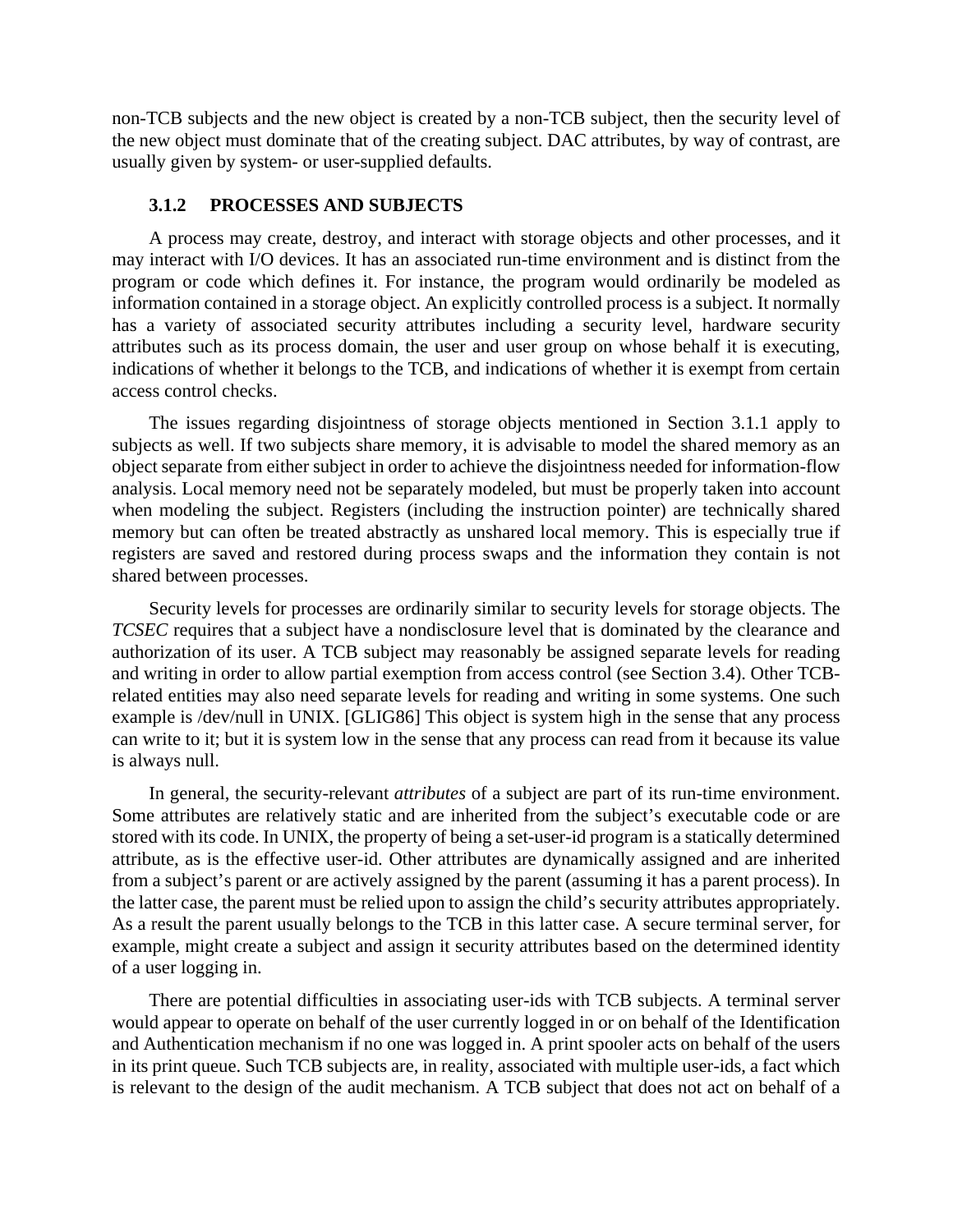given user can be handled either as having a dynamically modifiable user-id or as acting on behalf of the system (equivalently, as acting on behalf of a system-defined pseudo-user).

When a subject creates a child subject by executing a program, the resulting child might belong to the TCB and be exempt from certain access control checks, even if the original subject was not in the TCB. This is possible if exemptions are associated with the program object itself.

With the advent of multitasking languages such as Ada, there is a question of when two threads of control belong to the same subject. Pragmatically, to be the same subject, they should have the same security attributes. To qualify as separate subjects, their separation should be enforceable by the TCB.<sup>7</sup> Finally, nothing explicitly prohibits a multithreaded process from consisting of several subjects operating at different security levels. Of course, intraprocess communication will be somewhat limited for such a process unless it contains TCB subjects that are exempt from some of the MAC constraints.

## **3.1.3 USERS AND USER ROLES**

User-related topics often turn up in security models in spite of the fact that users are not controlled entities and thus do not need to be directly modeled. The users of a system may perform specific *user roles* by executing associated *role-support programs*. In general, a user may engage in a combination of several roles. As a matter of policy, a given user role may require systemmediated authorization and may provide specific system resources needed for performance of the role. Although the following paragraphs discuss only individual user roles, most of the basic concepts extend to roles for other kinds of *clients* in the environment of a computing system including user groups and, in the case of a network, hosts or subjects running on hosts.

The *TCSEC* requires support for certain *trusted user roles.* For systems at B2 and above, these roles include the *security administrator* role and the *system operator* role. The administrator role governs security attributes of users, moderates discretionary and mandatory access control, and interprets audit data. The operator role ensures provision of service and performs accounting activities. [NCSC90a] These roles may be subdivided so that they can be shared by multiple users. In addition, they do not preclude the addition of other trusted roles. In general, trusted user roles are characterized by the fact that they involve handling security-critical information in a way that violates access restrictions placed on non-TCB subjects. As a result, processes that support trusted roles can be misused and must have restricted access. By definition, such *trusted role processes* have security properties that are unacceptable without special constraints on the behavior of their users. These observations suggest (but do not mandate) the modeling of support for user roles, especially trusted user roles. Trusted role processes are usually treated as TCB subjects. Additional information on modeling them is given in Section 3.4.

Instructive examples of role definitions may be found in Secure Xenix [GLIG86] and the SMMS security model [LAND84]. Secure Xenix restructured the Guru role into four separate roles. The SMMS security model included a system security officer role, a downgrader role and a releaser role. In both of these systems, the roles support *separation of duty* in that each role has

<sup>7</sup>The *TCSEC* glossary mentions two uses of the word "subject," the more general use from [ANDIE72] and a less general use from Multics. In Multics, a process and, hence, a subject is single-threaded. However, legitimate examples of multithreaded subjects have turned up in product evaluations, and their multithreadiness has been considered acceptable by the NCSC. Multithreaded processes are often referred to as process *families*.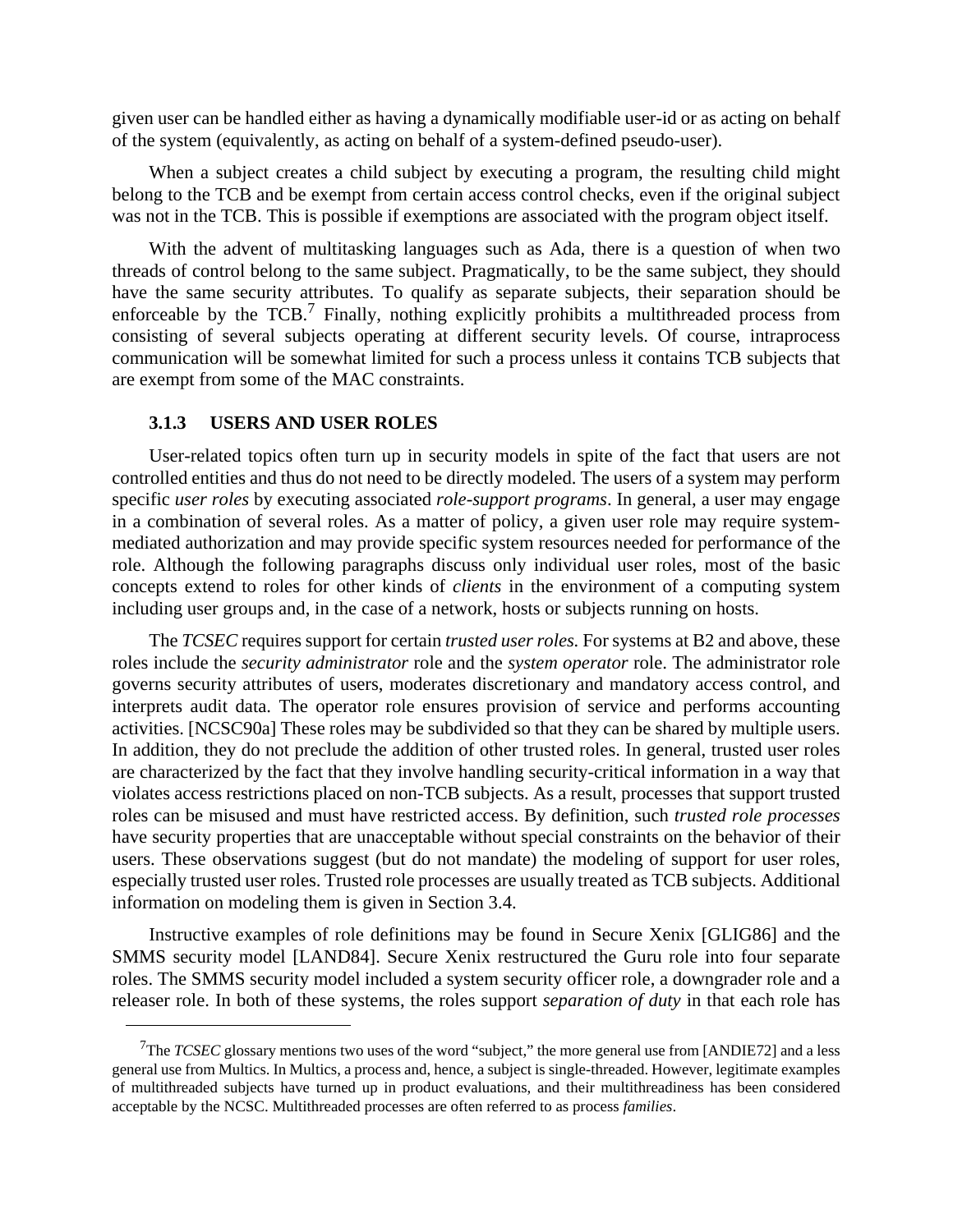privileges not available to the other roles. Separation of duty has been emphasized by Clark and Wilson, who have given a general scheme for constraining user roles by using triples of the form (user, program, object-list) in order to control how and whether each user may access a given collection of objects. [CLAR87] A similar role-enforcement mechanism is supported by *type enforcement.* [BOEB85] The type-enforcement mechanism itself assigns "types" to both subjects and objects; subject types are referred to as "domains." The accesses of each subject are constrained by a "type table" based on subject domain and object type. Each user has a set of domains associated with subjects running on his behalf. These domains are used to define user roles. [cf THOM90]

## **3.1.4 I/O DEVICES**

Although users are external to the computing system and need not be directly modeled, it is still useful to model their allowed interactions with the system in order to document securityrelevant constraints that are enforced by the system. User interactions may be modeled in terms of constraints on I/O devices if there is a convention for discussing the current user of a device. Devices which are accessible to subjects outside the TCB should be modeled either implicitly or explicitly as part of the interface between the non-TCB subjects and the TCB. An additional reason for interest in I/O devices is that I/O typically accounts for a large portion of the TCB.<sup>8</sup> The following paragraphs present general information on the modeling of devices with emphasis on device security requirements and then discuss when they should be modeled as objects, as subjects, or as their own kind of entity.

Normally, security models discuss abstract encapsulated devices rather than actual physical devices. An *encapsulated device* is an abstract representation of a device, its associated device driver, and possibly other associated entities such as attached hardware and dedicated device buffers. Thus, for example, one might discuss a line printer connected to the system but not the actual RS-232 device used to achieve the connection or its associated device driver.

By definition, an input device injects information into the system in a way that the system cannot entirely control. The next state of the system may depend on the actual input as well as on the current state and the particular state transformation being executed. This fact can be accommodated in several ways in an FTLS or a model that addresses object content. One can treat the actual input as a parameter to the transformation. If there are only a few different input values, one can associate different transformations with different inputs. Finally, one can treat the transformation as being *nondeterministic,* meaning that several different states can result from executing the transformation in a given state.

Abstract encapsulated devices are often passive entities, in contrast to their underlying hardware. Security requirements for devices, however, differ significantly from those for either storage objects or controlled processes:

External policy on use of the system requires that devices pass information only to authorized users.

 ${}^{8}$ I/O handling often accounts for 30 percent or more of an entire operating system. [TANE87, Preface]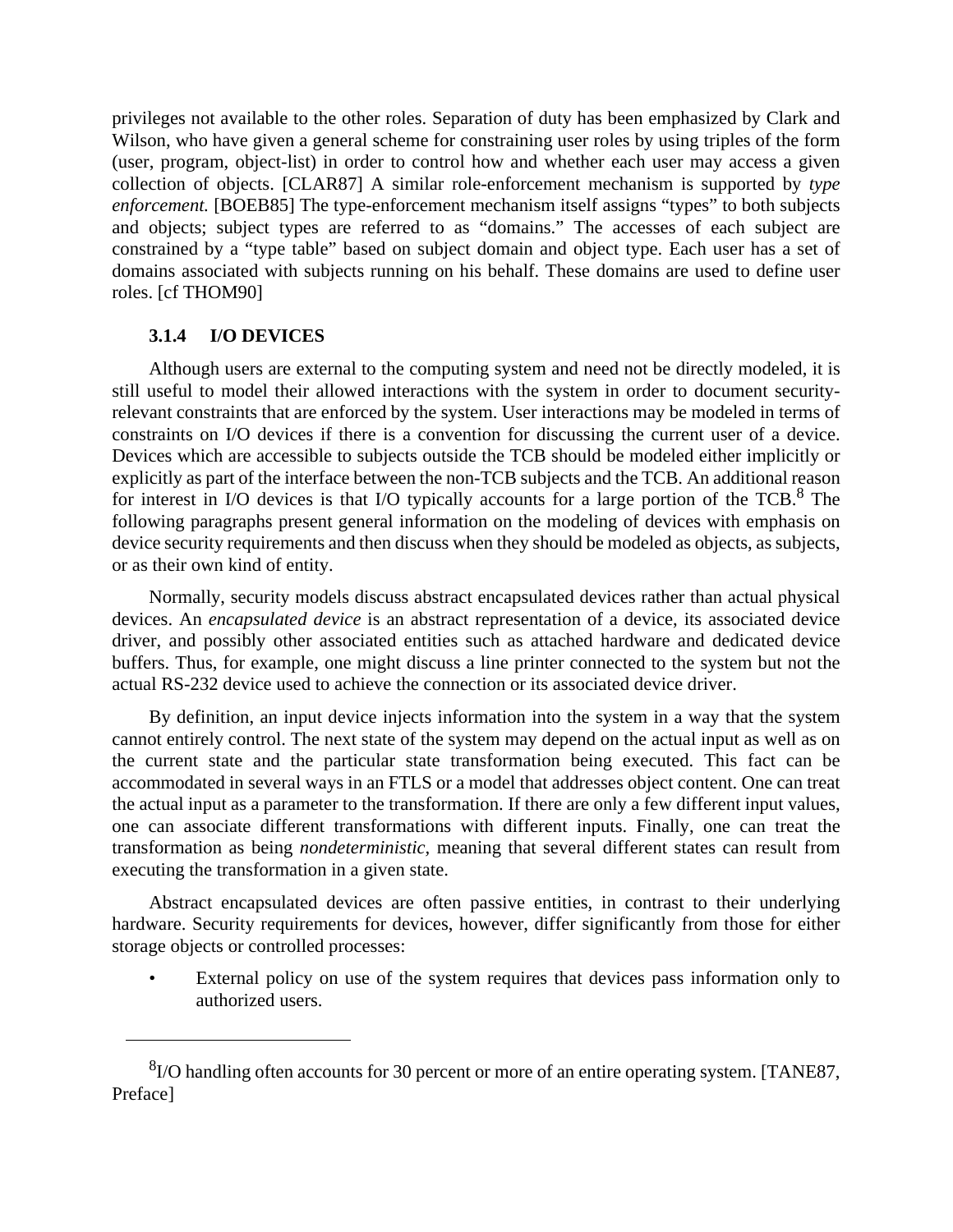- Devices may transport either unlabeled data or labeled data and are classified as single *level* or *multilevel devices* accordingly.
- At B2 and above, the *TCSEC* requires that every device have a minimum and maximum device level that represents constraints imposed by the physical environment in which the device is located.

Authorized use of a device may be enforced by requiring that any piece of information output by the device have a security level that is dominated by the clearance and authorization of the recipient. A combination of procedural and automated methods are needed to correctly associate the security level of the information, the user who will receive that information, and the security level of that user. Typically, the device itself will also have a security level. The user who receives information from a device may well be different than the user who sent that information to the device. If a device with local memory (an intelligent terminal, for example) is allocated to different users or different security levels at different times, it will typically need to be reset between users in order to meet requirements on authorized transmission of information.

Both single-level and multilevel devices may handle multiple levels of information. A singlelevel device can only handle a single level at a time but may have some convention for changing levels. A multilevel device, by way of contrast, can handle different levels of data without altering its security designation, but still might be used in such a way as to carry data at only one fixed security level.

The *TCSEC* requirement for device ranges does not explain how they are to be used. The most common option is to require that the level of any object transmitted by the device be within the range. Another option is to require that the security clearance of any user be within the range. Separate decisions regarding device minimum and device maximum are also possible. In the Trusted Xenix system,<sup>9</sup> a user with a secret clearance can have an unclassified session on a terminal with a secret device minimum. The intended interpretation of the device minimum is that the device is in a restricted area that should contain only users whose clearance is at least the device minimum. If the device minimum is secret, then a login attempt by an uncleared user is treated as a violation of physical security. [GLIG86]

The question of whether devices should be modeled in the same way as other kinds of controlled entities depends on the complexity of the devices involved, observed similarities between devices and other modeled entities, and goals relating to the simplicity and accuracy of the model. The TRUSIX group decided to model devices in the same way as file objects, a decision that depended heavily on both the nature of UNIX and the specific goals of the TRUSIX effort. [NCSC90b, § 6.9] The SMMS model treats devices as containers in order to capture the fact that the device maximum must dominate the level of all data handled by the device. [LAND84] Yet another alternative is to model devices by modeling their device drivers as TCB subjects. In general, more sophisticated I/O devices need greater modeling support, with the limiting case being intelligent workstations modeled as autonomous computing systems.

## **3.1.5 SECURITY ATTRIBUTES**

<sup>&</sup>lt;sup>9</sup>Trusted Xenix" is a trademark of Trusted Information Systems. Trusted Xenix was formerly known as Secure Xenix, which is the name found in [GLlG86].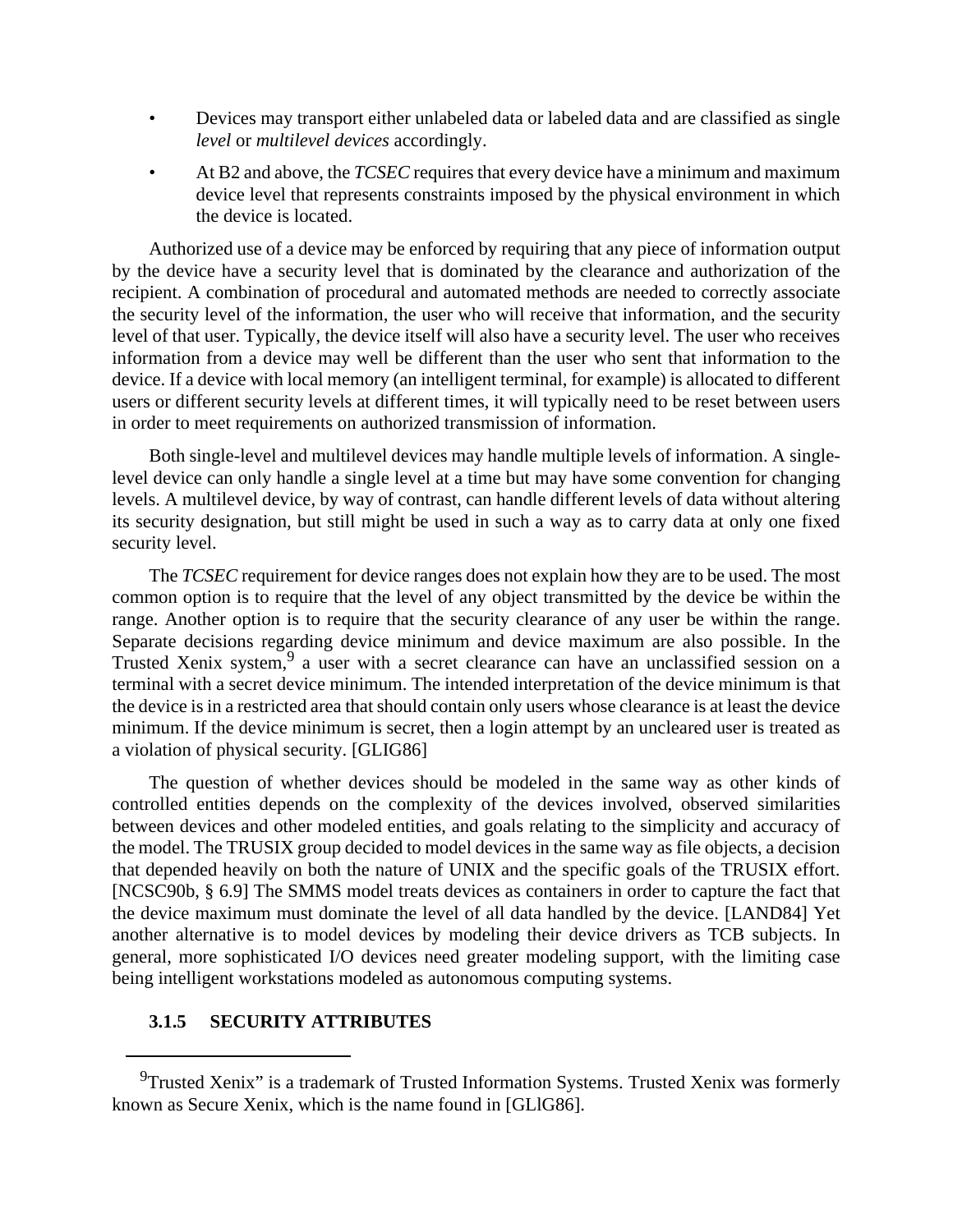A security attribute is any piece of information that may be associated with a controlled entity or user for the purpose of implementing a security policy. The attributes of controlled entities may be implicit; they need not be directly implemented in data structures. Labels on a multilevel tape, for example, can be stored separately from the objects they label, provided there is an assured method of determining the level of each object on the tape. [cf NCSC88b, C1-C1-05-84]

Primary attributes of security policies that are usefully reflected in the security model include locus of policy enforcement, strength and purpose of the policy, granularity of user designations, and locus of administrative authority. These policy aspects lead to a taxonomy of policies and security attributes.

There are several types of security attributes of any given system: informational attributes, access control attributes, nondisclosure attributes, and integrity attributes. *Informational attributes* are maintained for use outside the given computing system, whereas *access control attributes* limit access to system resources and the information they contain. Purely informational attributes are somewhat uncommon; an informative example is given in Section 4.4. Access control attributes may be classified according to what they control. A *loose access control attribute* controls access to the entity it is associated with, whereas a *tight access control attribute* also controls access to information contained in that entity. Thus, access restrictions determined by tight attributes must propagate from one object to another when (or before) information is transferred, because control over the information must still be maintained after it leaves the original entity. *Nondisclosure attributes* are used to prevent unauthorized release of information, whereas *integrity attributes* are used to prevent unauthorized modification or destruction of information.

Attributes can also be classified by the granularity and authority of their control. The *user granularity* of an attribute may be "coarse," controlling access on the basis of broadly defined classes of users, or it can be "per-user," controlling access by individual users and processes acting on their behalf. Finally, *centralized authority* implies that policy for use of attributes is predefined and takes place under the control of a system security administrator, whereas *distributed authority* implies that attributes are set by individual users for entities under their control. This classification of security attributes is based partly on the work of Abrams. [ABRA90]

When applied to typical security policies for B2 systems, these distinctions among security attributes might take the form given in Figure 3.1. MAC policies must enforce nondisclosure constraints on information and may enforce integrity constraints as well. They must regulate access to information on the basis of user clearance and labeled sensitivity of data. The involvement of user clearances typically comes at the expense of per-user granularity because several users are likely to have the same clearance. Authority to assign security attributes is usually somewhat centralized. Users can create entities at various levels, but ability to change the levels of existing entities is usually restricted to authorized users.

DAC policies must enforce access constraints on both reading and writing. They must provide per-user granularity as criteria for access decisions, although they often include a group mechanism for coarse gained access decisions as well. DAC policies are normally used to enforce both nondisclosure and integrity, but constraints on access to named objects do not necessarily imply corresponding constraints on access to information in those objects. Authority to change discretionary attributes is usually distributed among users on the basis of ownership.

*MAC DAC*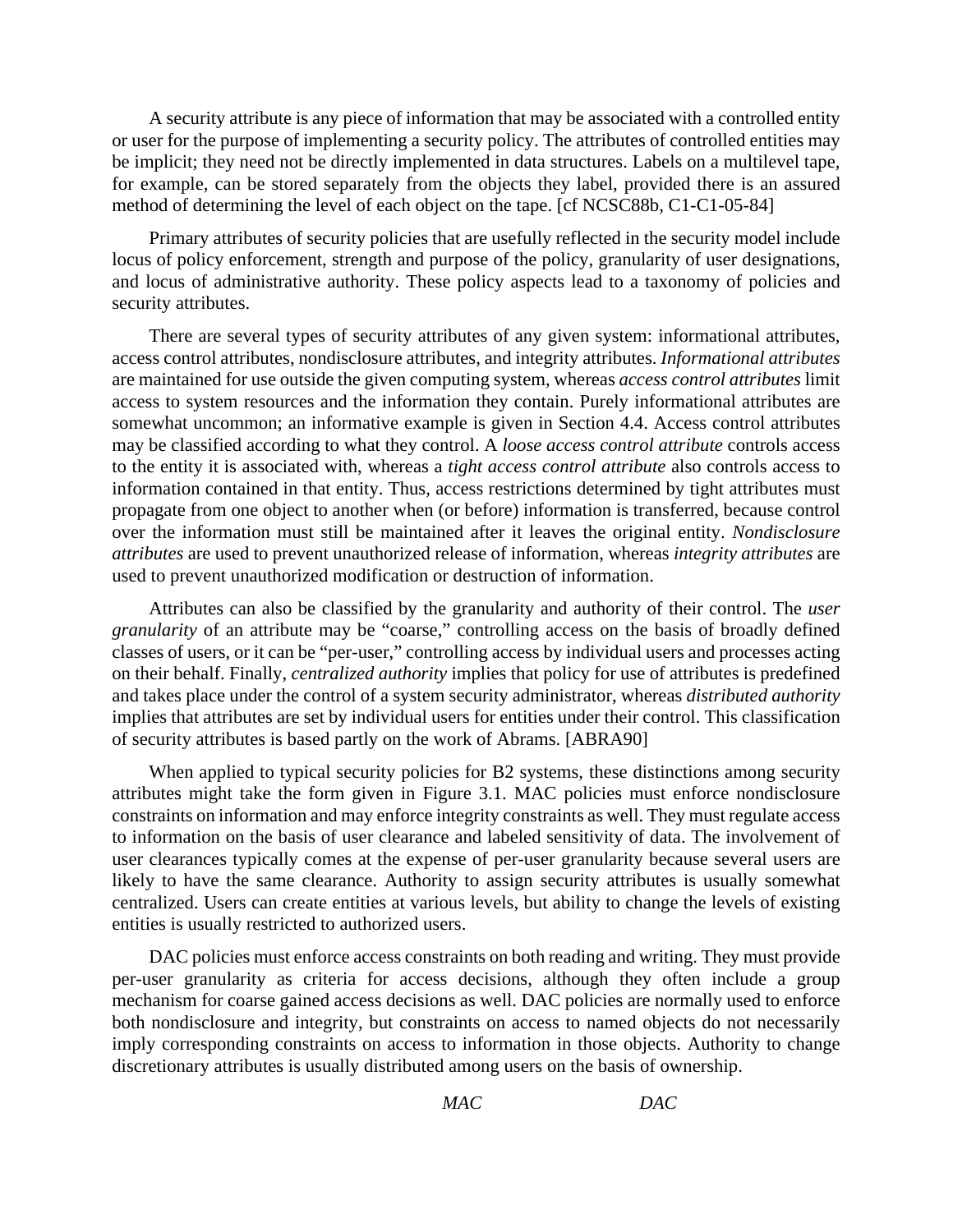| <b>Binding Strength:</b> | Tight                       | Loose <sup>10</sup>       |
|--------------------------|-----------------------------|---------------------------|
| Purpose:                 | Nondisclosure <sup>10</sup> | Nondisclosure & Integrity |
| User Granularity:        | Coarse                      | Per-user                  |
| Authority                | Centralized                 | Distributed <sup>10</sup> |

### **Figure 3.1. Typical Classification of Access Control Policies**

### **3.1.6 PARTIALLY ORDERED SCURITY ATTRIBUTES**

A security attribute belonging to a partially ordered set may be referred to as a level. The associated partial ordering may be referred to as the dominance relation; in symbols,  $L_1$  is *dominated by L2* if and only if  $LI \leq L2$ . The use of partially ordered levels is usually associated with tight access control policies and constraints on information flow. Constraints on information flow can arise for several different reasons. As a result a multifaceted policy might have a different partial ordering for each reason. Often, the combined effect of constraints associated with several partial orderings can be expressed in terms of a single composite ordering. In this case, facts about Cartesian products of partially ordered sets given in Appendix A may be used to simplify the formal model and, possibly, the system's implementation as well. The following paragraphs discuss the connection between levels and constraints on information flow, the use of these constraints for supporting nondisclosure and integrity objectives, and the tailoring of level-based policies to particular applications.

A dominance relation is often viewed as an abstraction of allowed information flows: information can flow from entity  $\rm E^1$  to entity  $\rm E^2$  only if the level of  $\rm E^1$  is dominated by the level of  $E^2$ . This rather general view, which is an analogue of the original \*-property of Bell and La Padula, allows the illustration of some basic issues in the use of levels, but it is overly simple in some respects. It does not address whether information flows properly or whether the flow is direct or indirect. Moreover, this view does not contain any explicit assumption about why information may be prevented from flowing from one entity to another.

Partially ordered levels and related constraints on information flow have been suggested for use in enforcing both nondisclosure and integrity objectives. The motivation for these suggestions may be understood from the following considerations. Suppose that access controls could enforce the above information-flow constraints perfectly. Suppose that the two objects contain the same information, but one is labeled at a higher level than the other. In this situation, information is less likely to be disclosed from the higher-level object because fewer subjects have a sufficiently high level to receive this information. Conversely, if lower-level subjects can write higher-level objects, then inappropriate modification of the lower-level object is less likely because fewer subjects have a sufficiently low level to write to it. This dual relationship may cause the goals of nondisclosure and integrity to conflict, especially if the ordering on levels is strongly hierarchical. As explained in Section 3.5, this duality between nondisclosure and integrity has some significant limitations. A given set of security levels designed for enforcing nondisclosure may be in appropriate for

 $10$ The MAC policy enforced by a system may be useful for integrity as well as nondisclosure. DAC policies are not required to be either loose or distributed.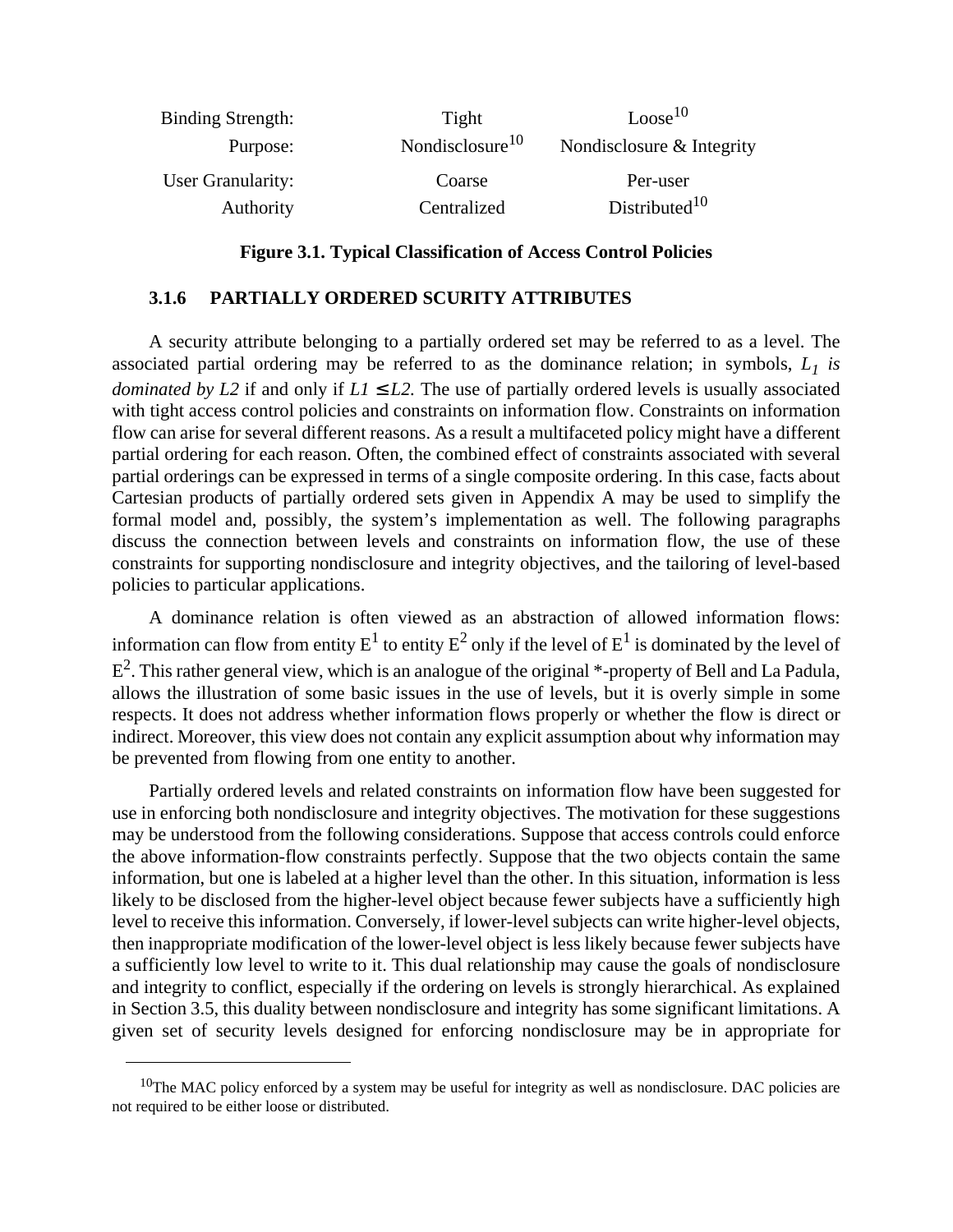enforcing integrity, and not all integrity policies use partially ordered security attributes.

When a computing system is accredited for use at a particular site, it is assigned a *host accreditation range* — a set of levels at which the host may store, process, and transmit data.<sup>11</sup> A host range can prevent the aggregation of certain classes of data. If several objects have different levels and no level in the host range dominates all of them, then there is no legitimate way of concatenating these objects. This use of host ranges is discussed further in Section 4.4.

A desirable constraint holds between a host range and device ranges: if the host range contains a level that does not belong to any device range, a non-TCB subject running at that level can not communicate bidirectionally without using covert channels. By way of contrast, a device range may reasonably contain levels not in the host range. Suppose, for example, that A and B are incomparable levels dominated by a level C that does not belong to the host range. A device might reasonably use C as a maximum device level in order to allow use of the device at either level A or level B. But, in this case, the system would need to check that each object input from the device actually belonged to the host range.

### **3.1.7 NONDlSCLOSURE LEVELS**

The following paragraphs discuss the structure of nondisclosure levels as it relates to their abstract mathematical properties, to *TCSEC* requirements, and to their intended use. Analyses given in the following paragraphs suggest that the structure of nondisclosure levels that are used to enforce nondisclosure policies is often not needed for modeling purposes. If their structure plays no significant role in a given model, their inclusion is unnecessary and may limit the applicability of the model.

The *TCSEC* requires that nondisclosure levels contain a classification component and a category component. The hierarchical "classification" component is chosen from a linearly ordered set and the nonhierarchical "category" component must belong to a set of the form \**(C)*, the set of all subsets of *C,* for some set C of categories. [cf NCSC85, Sec. 9.0, Sec. 3.1.1.4] In some applications, thousands of categories may be needed. In others, only the four clearance levels "unclassified", "confidential", "secret", and "top secret" are needed, as a result of Executive Order 12356. [REAG82] These facts illustrate the importance of configuration-dependent host accreditation ranges to remove unused security levels.

As explained in Appendix A, any partially ordered set may be fully embedded in one based on categories. As a result, *TCSEC* constraints on nondisclosure levels do not restrict the class of partially ordered sets that may be used for such levels (although these constraints do affect the use of human-readable names). The decomposition of levels into classification and category components can be configuration-dependent and may be given along with the host accreditation range. This fact is of some interest for computing systems with both commercial and military applications. [cf BELL90] In this case, the model should be general enough to embrace all intended configurations.

 $11$  Several different kinds of accreditation ranges may be associated with host on a network. For example, a network interface accreditation range is a device range which restricts the levels that may be used in connection with a given network interface.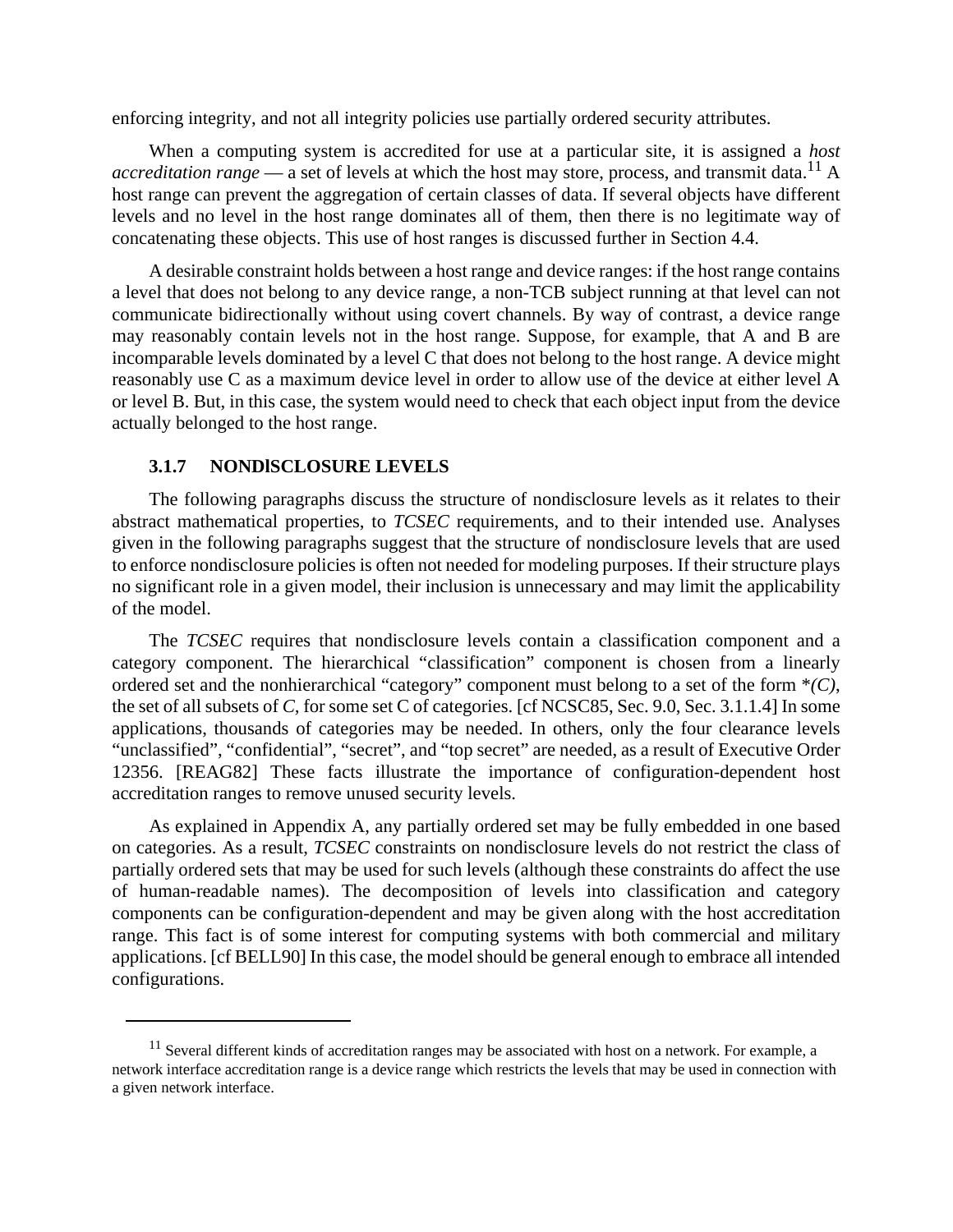Even if labels are explicitly assumed to contain classification and category components, nothing in the *TCSEC* prevents the addition of vendor-supplied components because such additions do not invalidate the mandated access checks. Thus, for example, each label could contain a release date after which the contained information will be valueless and, therefore, unclassified. If release dates are chronologically ordered, later dates would represent a higher nondisclosure level. The initial specification of release dates, like that of other nondisclosure attributes, needs to be handled by trusted path software. The regrading from classified -outdated to unclassified would be carried out by trusted software in conformance with accepted downgrading requirements.

A nondisclosure level is, by definition, commensurate with the level of harm that could result from unauthorized disclosure, and it should also be commensurate with the level of assurance against unauthorized disclosure that is to be found in the system's TCB and surrounding physical environment. Various rules of thumb have been worked out to correlate risk with levels of nondisclosure and assurance. [DOD88a, NCSC85a] While these relationships are not likely to show up in the security model itself, they may affect the kinds of security attributes that are included in the nondisclosure level.

### **3.1.8 UNLABELED ENTITIES AND THE TRUSTED COMPUTING BASE**

In addition to controlled entities, there are system resources that either are not user accessible or are part of the mechanism by which user-accessible resources are controlled. These latter resources are the software, hardware, and internal data structures which make up the TCB. At higher levels of assurance, significant effort goes into minimizing the size and complexity of the TCB in order to reduce the overall effort needed to validate its correct operation.

The TCB typically consists of the implemented access control mechanism and other entities that must be protected in order to maintain the overall security of the system. A TCB process which is not part of the access control mechanism may be assigned security attributes and controlled as a subject in order to help enforce the principle of least privilege within the TCB. Conversely, certain subjects may need to be included within the TCB because they assign security levels to input, support trusted user roles, transform data in such a way as to legitimately alter the data security level, or perform some other security-critical function.<sup>12</sup> A data structure may also be securitycritical, as when it contains user-authentication data, a portion of the audit trail, audit-control data, or security attributes of controlled entities. It is not always necessary to assign security attributes to TCB processes and *security-critical* data structures, but this is often done to enforce the principle of least privilege within the TCB and to regulate access by non-TCB subjects to security critical data structures.

If a piece of data can be accessed as a direct effect of a system call (i.e. access directly specified in a parameter) then it must be accounted for in the interpretation of controlled entities in such away as to satisfy MAC requirements. But some data structures may not be directly accessible. Possible examples include security labels, the current access matrix, internal object names that are not accessible to users of the system, and transient information related to access

 $12$ Subjects belonging to the TCB are often referred to "as trusted," but in some contexts, this word is used more narrowly, referring to TCB subjects that are exempt from certain constraints enforced by the reference monitor, or even more narrowly, for subjects that are exempt from the \*-property. [cf SALT75, SCHE88, BELL76]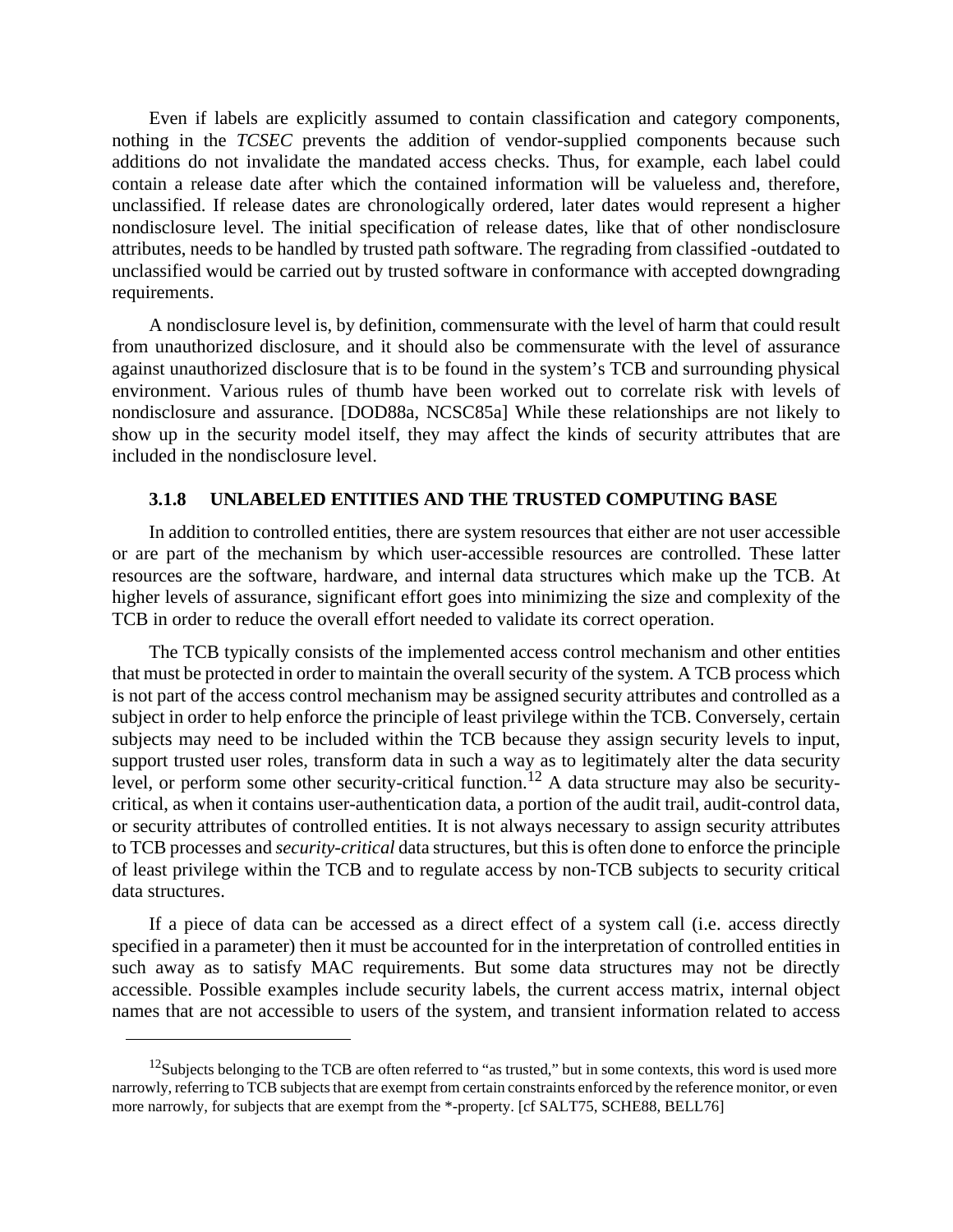control, opening of files, and so forth. A data structure which is not directly accessible does not have to be labeled. A decision to supply a label may complicate the modeling process, whereas a decision not to supply a label may increase the difficulty of the covert channel analysis.

While there is no explicit requirement to model the TCB, the model must capture security requirements imposed by the *TCSEC*, including reference monitor requirements relating to non-TCB subjects and the entities they manipulate. [cf NCSC87, Appendices B.3.4, B.7.1] A possible approach to modeling these reference monitor requirements is discussed in Section 3.2.4. If significant aspects of the system security policy are embodied in TCB subjects that are exempt from modeled access constraints on non-TCB subjects, then exempt subject modeling is also needed. This topic is discussed further in Section 3.4.

### **3.2 NONDISCLOSURE AND MANDATORY ACCESS CONTROL**

How can nondisclosure requirements be accommodated in a model's definition of security? To what extent can access control succeed in enforcing nondisclosure? What impact do nondisclosure and access control requirements have on trusted systems design? The first of these questions is customarily addressed by imposing access constraints on controlled entities (e.g., the \*-property). But various research efforts have contributed additional approaches that provide a useful context in which to explain how access constraints can support nondisclosure objectives. Both traditional and newer research-related approaches are discussed below. The ordering is topdown, beginning with nondisclosure requirements on the external system interface, as in the modeling paradigm described in Section 2.3.

Section 3.2.1 shows how nondisclosure requirements can be formalized in an externalinterface model. In Section 3.2.2, *external-interface requirements* are elaborated to obtain an *information-flow model,* in order to facilitate later analysis. Section 3.2.3 introduces the reference monitor interface and applies the information-flow requirements to individual subject instructions. Section 3.2.4 presents an access-constraint model that ensures satisfaction of the information-flow requirements at the reference monitor interface. Finally, Section 3.2.5 only briefly discusses rules of operation because of their system-specific nature.

Each of the three models presented in Sections 3.2.1, 3.2.2, and 3.2.4 provides adequate conceptual support for nondisclosure requirements found in the *TCSEC* mandatory security objective and could serve as a definition of mandatory security in a security policy model. Adequacy of the access-constraint model, in particular, is established by comparison with the previous two models. Comments regarding the impact of these models on overall system design are distributed among the various subsections, with the third access-constraint model providing the most explicit basis for designing rules of operation and judging correctness of implementation.

These models are very simple and need to be adjusted to accommodate policy variations found in particular trusted systems. These models do not address aggregation and inference. For sake of simplicity, no accommodation is made for trusted processes or discretionary access control. The presented access-constraint model is especially relevant to systems in which all user-initiated computation is performed by subjects outside of the TCB. It may not be adequate for systems whose TCB contains major trusted applications (e.g., a multilevel DBMS implemented as a TCB subject). Finally, the entire analysis assumes that the system to be modeled is *deterministic* in the sense that its behavior is completely determined by its combined input sequence and data initially in the system.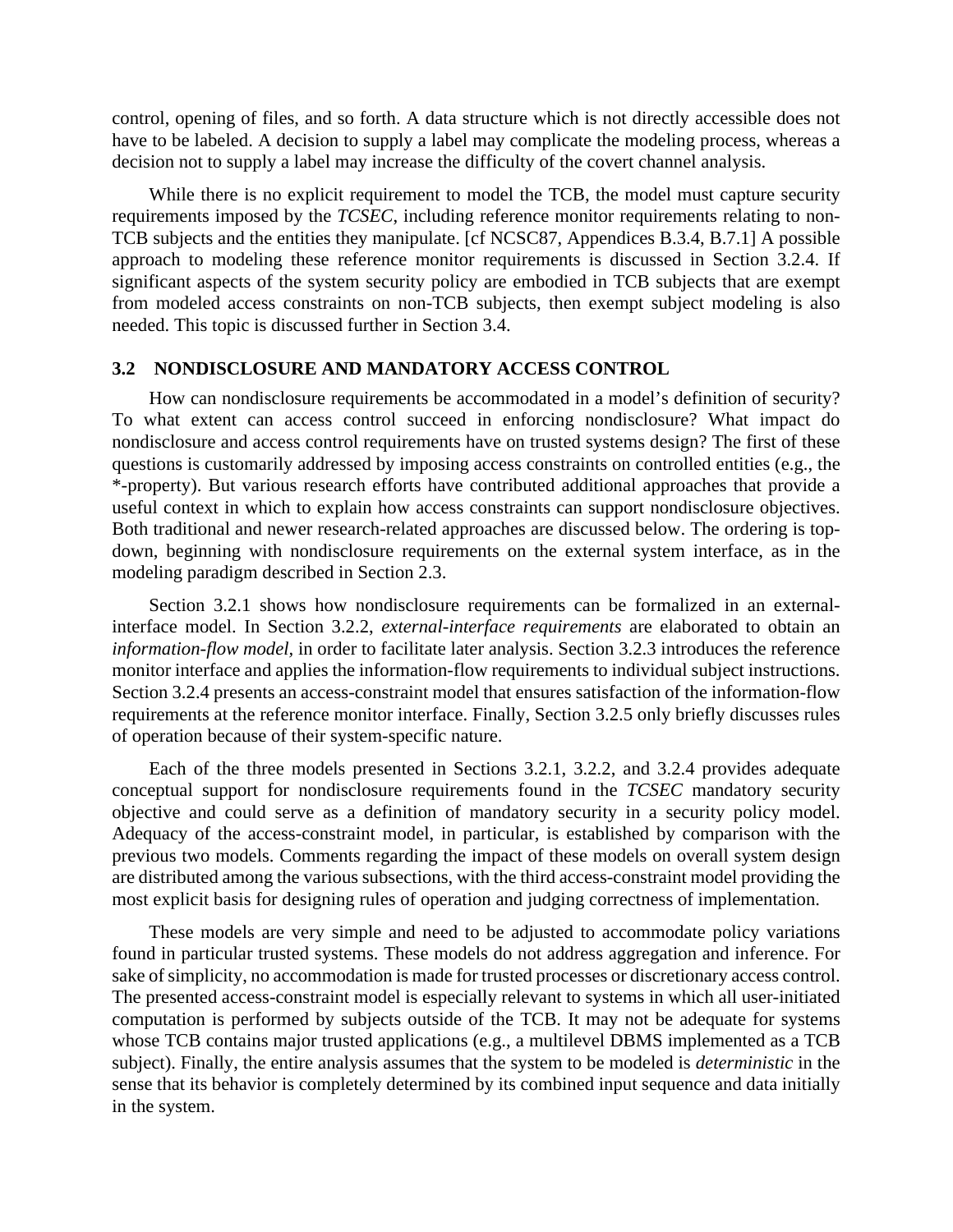### **3.2.1 EXTERNAL-INTERFACE REQUIREMENTS AND MODEL**

Consider a system where each input or output is labeled with a nondisclosure level. Users work with I/O streams containing items at a given level and provide inputs in such a way that the level of a given input stream accurately reflects the sensitivity of the informatIon it contains. The system creates each output item by extracting information from input items (possibly at several different levels) and affixing an appropriate label. A combination of automated and procedural methods is used to combine input streams into a single input sequence and to separate the resulting combined output sequence into separate output streams at different levels.

The actual nondisclosure requirement is this: outputs labeled with a given level must contain only information whose sensitivity is dominated by that of their label. This requirement is pictured in Figure 3.2, where lighter shadings represent higher information security levels: for level A dominates  $\blacksquare$  for level B, which dominates  $\blacksquare$  for level C.

This requirement is difficult to model (let alone implement) because it talks about the actual sensitivity of output information, whereas the system is only given the attributed sensitivity of its data. These difficulties can be avoided with the following alternate requirement: a given labeled output must not contain information derived from data whose attributed sensitivity fails to be dominated by the level of the output's label. This alternate requirement applies to both data supplied in the input streams, and data residing in the system itself. This alternate requirement is slightly stronger than the original provided that information at a given level cannot be synthesized by aggregation and inference from information at strictly lower levels. In this case, any classified information in the system either came from the input stream or was already contained in the system when it was installed level .



**Figure 3.2 Intended Use of a Secure System**

In the first external-interface model, each item in the system's input stream is taken to be a labeled value, as is each item in the output stream. There are two "nondisclosure security" requirements which are given relative to an arbitrary level L:

#### **Noninterference:**

Any output stream at level *L* remains unchanged when inputs at levels not dominated by *L* are altered or removed.

### **Nonobservability:**

Any output stream at level *L* remains unchanged when data in the system whose sensitivity is not dominated by *L* is altered or removed.

These two terms and the requirements they name are similar; the only distinction is that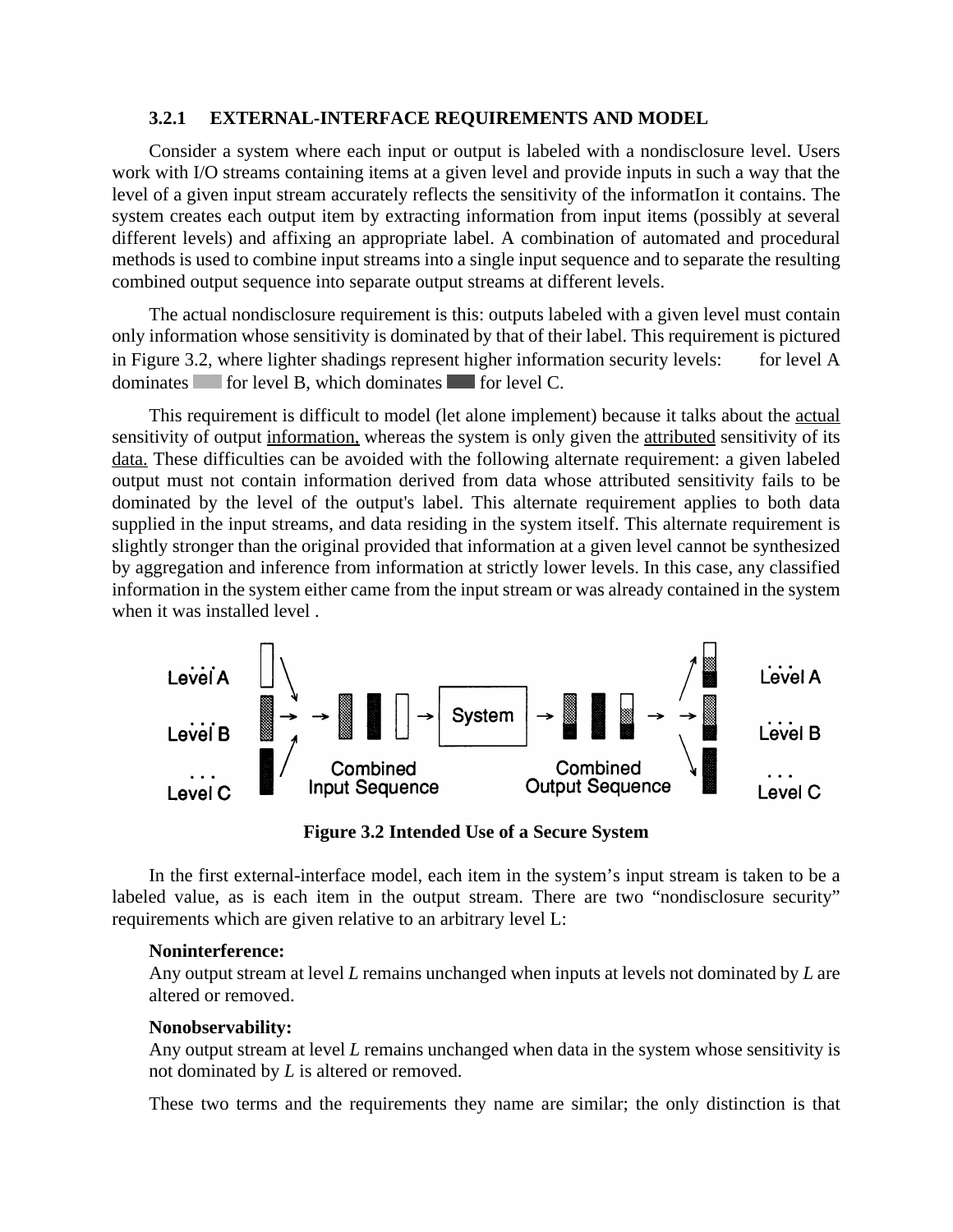noninterference discusses independence from high-level input whereas nonobservability discusses independence from high-level data in the system.

As with any mathematical modeling effort, there is a need to specify the physical interpretation of the model. There are also choices to be made as to which aspects of the system's observable behavior are actually addressed by this external-interface model. An "accurate" interpretation of this model is a physical system whose I/O streams and data are related according to the above two requirements. In a "complete" interpretation of this model, the input stream would contain all external influences on the system being modeled; the output stream would contain all observable effects of the system on its environment; and the data in the system would include all data that can influence the value of the output stream. An accurate interpretation can be "useful" without being complete if it includes all outputs associated with normal use as well as enough of the inputs and system state to predict the included outputs. It is standard engineering practice to avoid details that would make the modeling problem intractable and then consider them in a separate covert channel analysis.

The noninterference requirement is due to Goguen and Meseguer. (GOGU82] Under useful interpretations, this requirement rules out resource-exhaustion channels associated with those aspects of the system that are covered by the model's interpretation. Suppose that some system resource (such as memory) is used for processing both low-level and high-level inputs, and that the processing of low-level inputs cannot proceed when that resource is unavailable. In this case, the system may not emit a low-level diagnostic explaining the nature of the problem, since the diagnostic could reveal "interference" by high-level input. The low-level diagnostic, if allowed, would have provided a resource-exhaustion channel.

The nonobservability requirement was developed as part of the LOCK verification effort. It covers situations in which classified data is entered during system configuration using information paths not addressed in the security modeling process. A superficially stronger requirement is that the system initially contains no classified information. This stronger requirement occurs implicitly in the original noninterference models of Goguen and Meseguer. [GOGU82, GOGU84] With this stronger requirement, useful physical interpretations would need to include any classified inputs that occurred during the construction, installation, or booting of the system.

## **3.2.2 INFORMATION-FLOW MODEL**

The information-flow model is discussed next because of its close relationship to noninterference. The requirements of this model are motivated by an informal view of how information flows through a deterministic state-machine system. The possible paths of information flow during a state transition are depicted as arrows in Figure 3.3, where *I, O,* and *S* abbreviate input, output, and state, respectively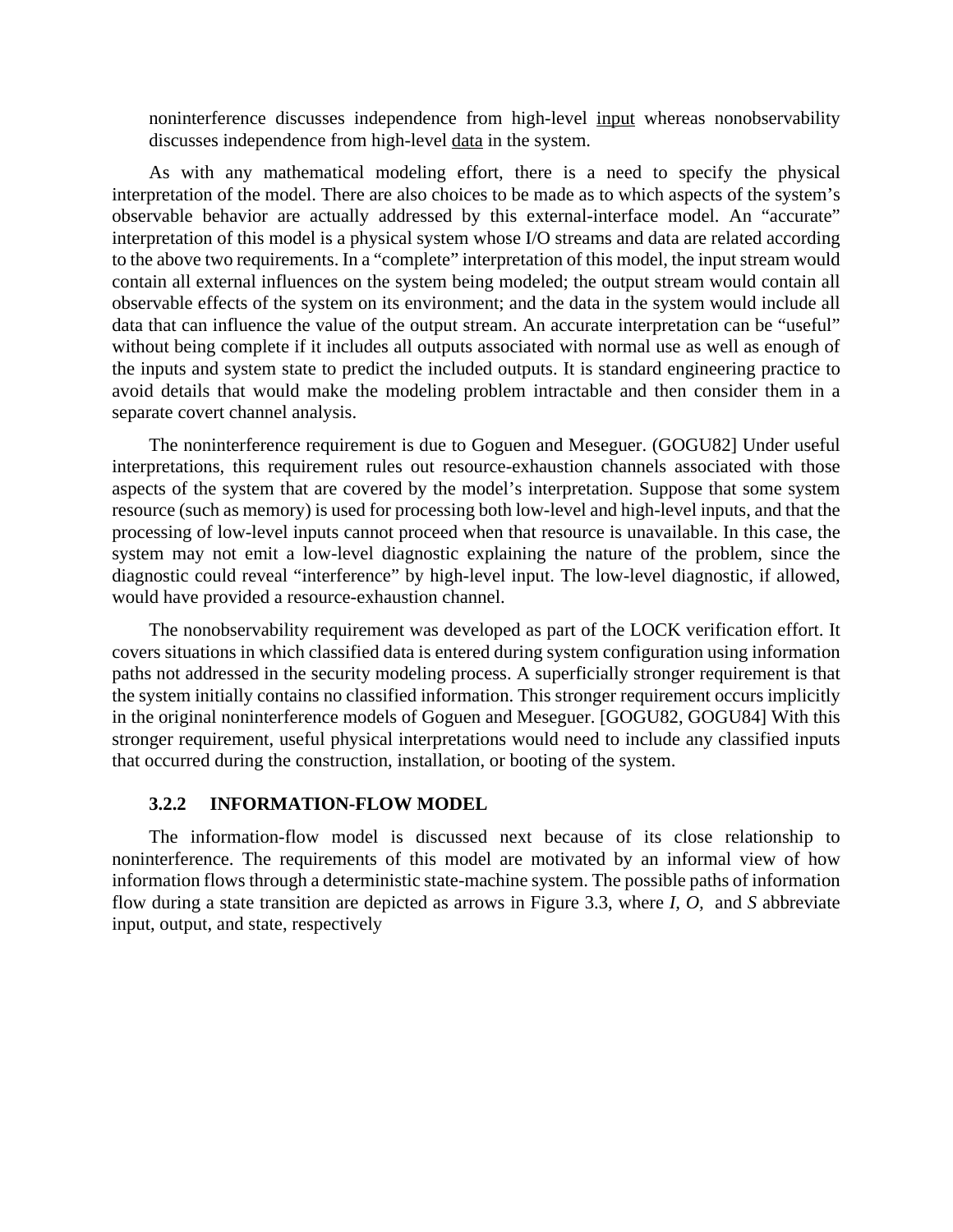

### **Figure 3.3. Information Flows in a Deterministic State Machine**

Each input is assumed to induce a state transition and a (possibly empty) sequence of labeled outputs. As indicated in the above diagram, there are just four possible flows: directly from input to output, from an input to the next system state, from a given state to the next state, and from a given state to an output. Correspondingly, there are four flow-security requirements for the information-flow model that must hold for any nondisclosure level L. They refer to "portions" of the state, meaning collections of variables (i.e., state components):

### **I/O Security:**

.

An output at level L can only be induced by an input whose level is dominated by L.

#### **I/S Security:**

An input at level L can affect only those portions of the system state whose levels dominate L.

#### **S/O Security:**

An output at level L can depend only on those portions of the system state whose levels are dominated by L.

### **S/S Security:**

A portion of the state which is at level L can affect only those portions of the state whose levels dominate L.

To see the effect of these requirements, suppose, for example, that the current time is maintained as a state component that is implicitly incriminated by every input instruction according to the time needed for its execution. The I/S security property implies that the clock level must dominate every level in the input stream because every input affects this particular state component. This observation does not imply that all "system" clocks have to be system high, however. One possibility is to partition time into several disjoint "slices." This partitioning effectively creates a virtual clock for each time slice. Processes running in a given time slice affect only the virtual clock associated with that time slice, so that the level of the virtual clock need only dominate the levels of these processes. Consequently, a process that reads the virtual clock for its time slice must have a level that dominates those of other processes running in that time slice.

The four requirements of the information-flow model imply those of the nondisclosurerequirements model. This fact is an example of an "unwinding" theorem in that it shows how to recast nondisclosure in terms of individual inputs and state transitions. An informal justification of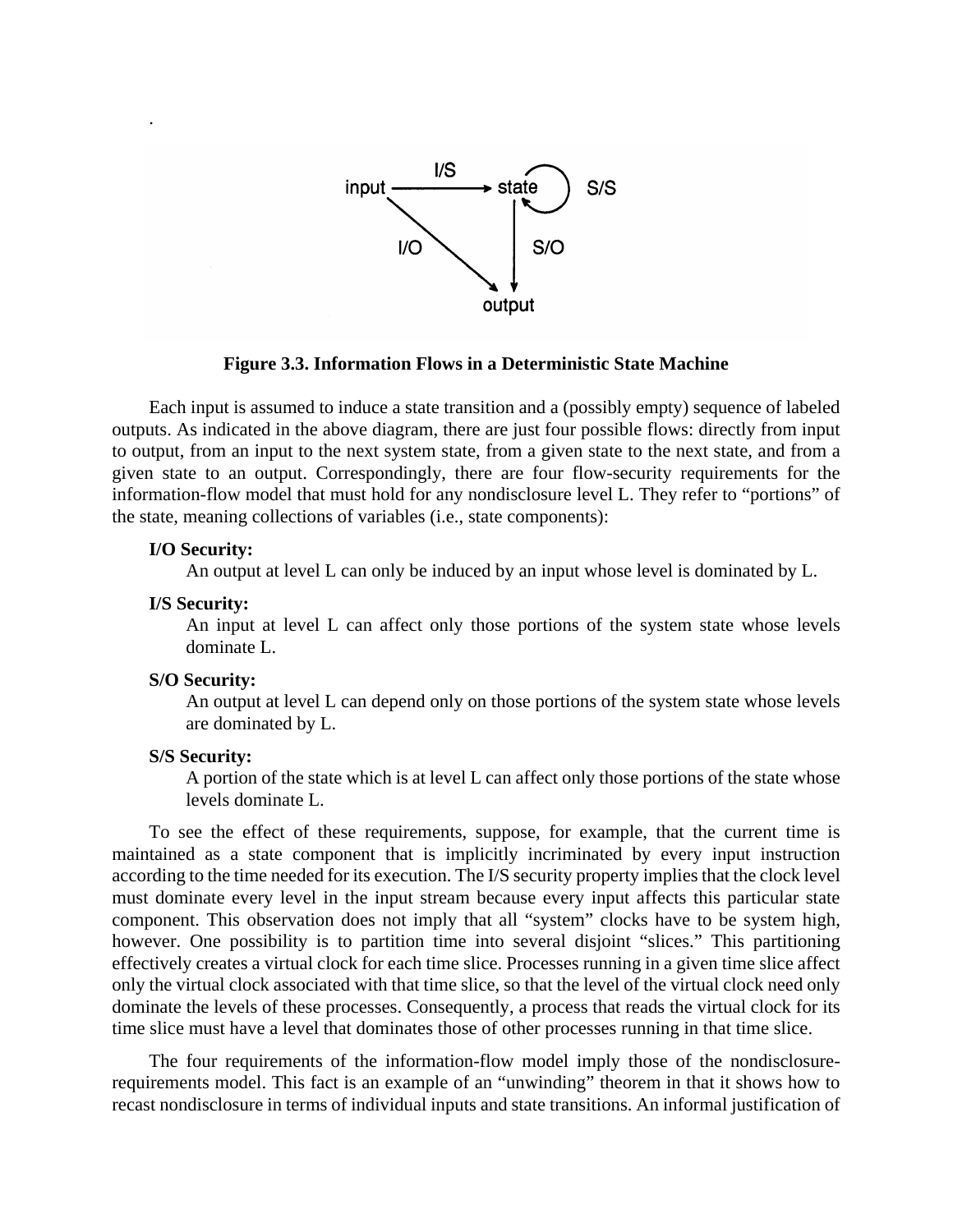this fact can be given as follows. First, consider the nonobservability requirement: information at a given level L in the output stream cannot come directly from portions of the state not dominated by L (by the S/O security property), and it cannot come indirectly from a preceding state transition (by the S/S security property). Now consider noninterference: information in the output stream at a given level L cannot come directly from inputs not dominated by L (by the I/O security property), and it cannot come indirectly via an intermediate system state as a result of the I/S security and nonobservability properties.

All four of the flow-security requirements are necessary for noninterference. Moreover, there is a partial converse: in the case of systems that contain "print" commands capable of outputting arbitrary state components, the four flow-security requirements follow from the nondisclosure requirements.

This information-flow model is similar to those of Feiertag, Levitt, and Robinson [FEIE77] but it makes some minor improvements: an input that causes a state change may also induce output; a given input may induce outputs at several different levels; and it is not required that each input be associated with an identified user. The correctness of this model with respect to the nondisclosure-requirements model is formally proven in [WILL91]. The result is a variant of the unwinding theorem of Goguen and Meseguer. [GOGU84, RUSH85] An exposition of Rushby's treatment of the unwinding theorem can be found in the article "Models of Multi level Security." [MILL89]

### **3.2.3 APPLICATION TO THE REFERENCE MONITOR INTERFACE**

Security policy models traditionally emphasize the reference monitor interface and cover the processing of subject instructions but ignore issues associated with the sequencing of subject instructions and their synchronization with external inputs. These ignored issues are handled separately via covert channel analysis. This is due to the lack of general, well-developed modeling techniques for dealing with time, concurrence, and synchronization. Subject-instruction processing, by way of contrast, is readily modeled. In particular, the above external-interface and information-flow models can be used for subject-instruction processing, just by giving them a new physical interpretation.

Under this new interpretation, the inputs of the state machine are the instructions that subjects execute, including system traps whose semantics are defined by the TCB's kernel-calI software. External system inputs are also included in the case of "input instructions." Each instruction is executed to produce a state change and zero or more outputs. The outputs include external system outputs and, possibly, feedback to the unmodeled instruction-sequencing mechanism.

Notice that subjects do not literally execute instructions (since they are untrusted). The TCB itself executes each subject instruction on behalf of an associated subject controlled by the TCB. In particular, each hardware instruction available to processes outside of the TCB (i.e., each "usermode" instruction) is executed by the CPU, which is part of the TCB. To ensure nondisclosure security, all subject instructions, including user-mode hardware instructions, must satisfy the reinterpreted model requirements, either by virtue of the hardware design or by enforced restrictions on their use. For example, security may be violated if a subject can follow a kernel call with a "branch-to-previous C ontext" instruction that inadvertently restores all of the access privileges used during the processing of that kernel call. Instructions implemented by the hardware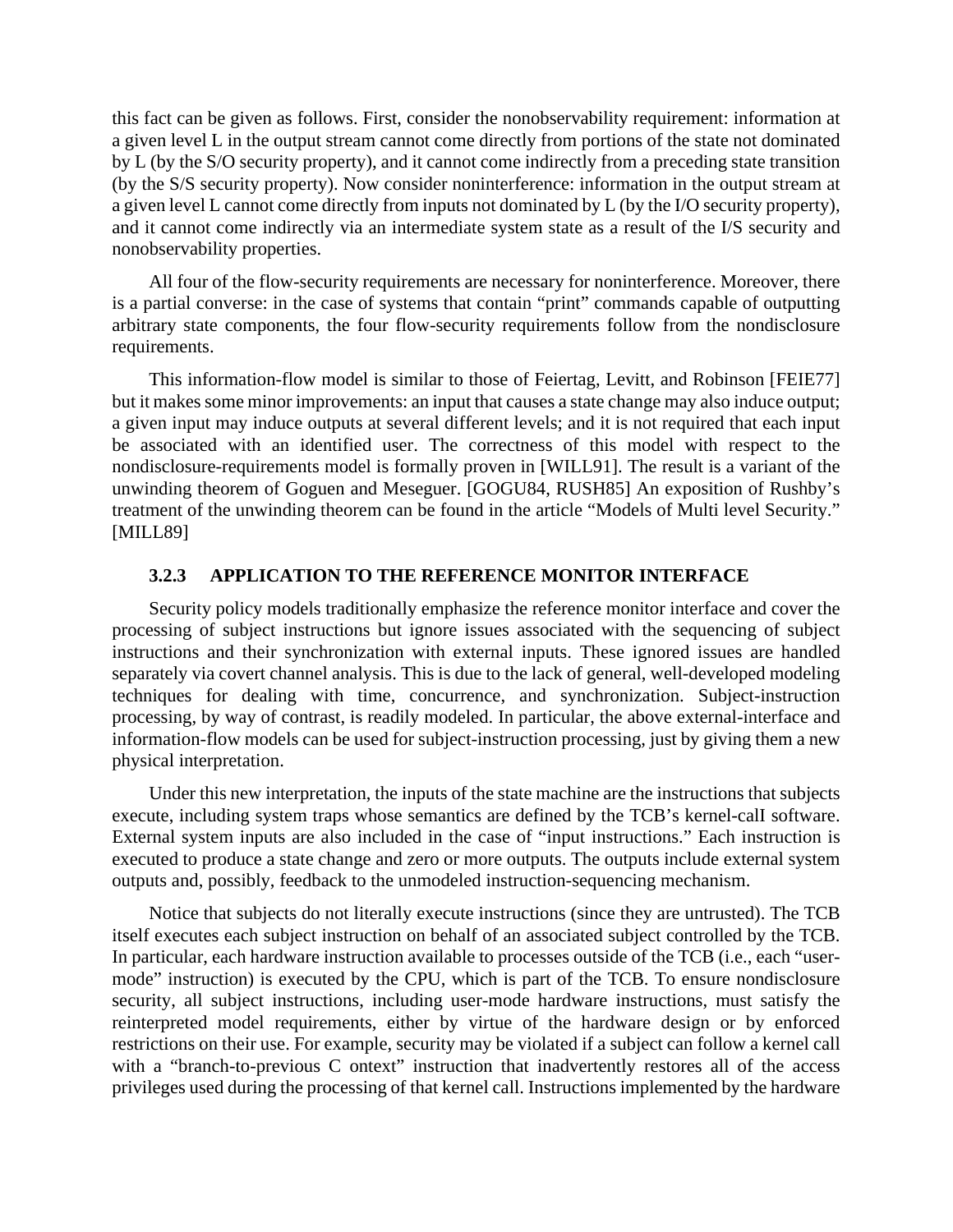but not used by compilers should be modeled if the compilers are bypassable. In the unusual case where non-TCB subjects can directly execute microcode instructions, these too need to be modeled.

The actual accesses of a given subject to various objects in its environment are determined by the instructions it executes (or attempts to execute). Therefore, it is this stream of subject instructions that the reference validation mechanism must mediate in order to carry out the recommendations of the Anderson Report. [ANDE72] The application of noninterference and information flow to subject-instruction processing dates back to [FEIE77] where a form of noninterference is referred to as "property P1." The validation of noninterference as applied to LOCK subject-instruction processing is presented in [HAIG87a; FINE90]. Keefe and Tsai have adapted noninterference for use in modeling DBMS schedulers. [KEEF90] It can be shown that information flow for subject-instruction processing, together with a variant of noninterference for subject-instruction sequencing, implies noninterference and nonobservability for the entire system. [WlLL91]

#### **3.2.4 ACCESS--CONSTRAINT MODEL**

An access-constraint model can be obtained by expanding the information-flow model of instruction processing to include traditional notions of access control, including subjects, objects, a current-access matrix, and access constraints. This is not a complete access control model in the traditional sense because it lacks rules of operation. It is a definition of mandatory security for instruction processing; it does not show how access constraints are actually enforced.

The access-constraint model assumes that the instruction processing state is made up of labeled state components called objects. The model does not explicitly assume that subjects are controlled processes, but it does assume that every computation involving either access to objects or output has an associated subject. Each subject has a nondisclosure level and is assumed to include its local data space (including stack, program counter, and so forth). Consequently, each subject is also considered to be an object that could passively be acted on by other subjects. The system state, *st*, contains a "current-access matrix,"  $A_{st}$  (s, o), that associates each subject-object pair with a set of "modes." For simplicity, the possible modes are taken to be just "observe" and "modify."

The requirements of the access-constraint model fall into three groups: traditional requirements, constraints on the semantics of observation and modification, and I/O requirements. These requirements are formulated for systems with file-like objects that are opened (in accordance with simple security and the \*-property), accessed for a period of time (in accordance with the observe-semantics and modify-semantics requirements), and then closed. Each of the eight requirements must hold in every reachable state.

#### **Simple Security**:

A subject may have observe access to an object only if its level dominates that of the object.

#### **\*—Property:**

A subject may have modify access to an object only if its level is dominated by that of the object.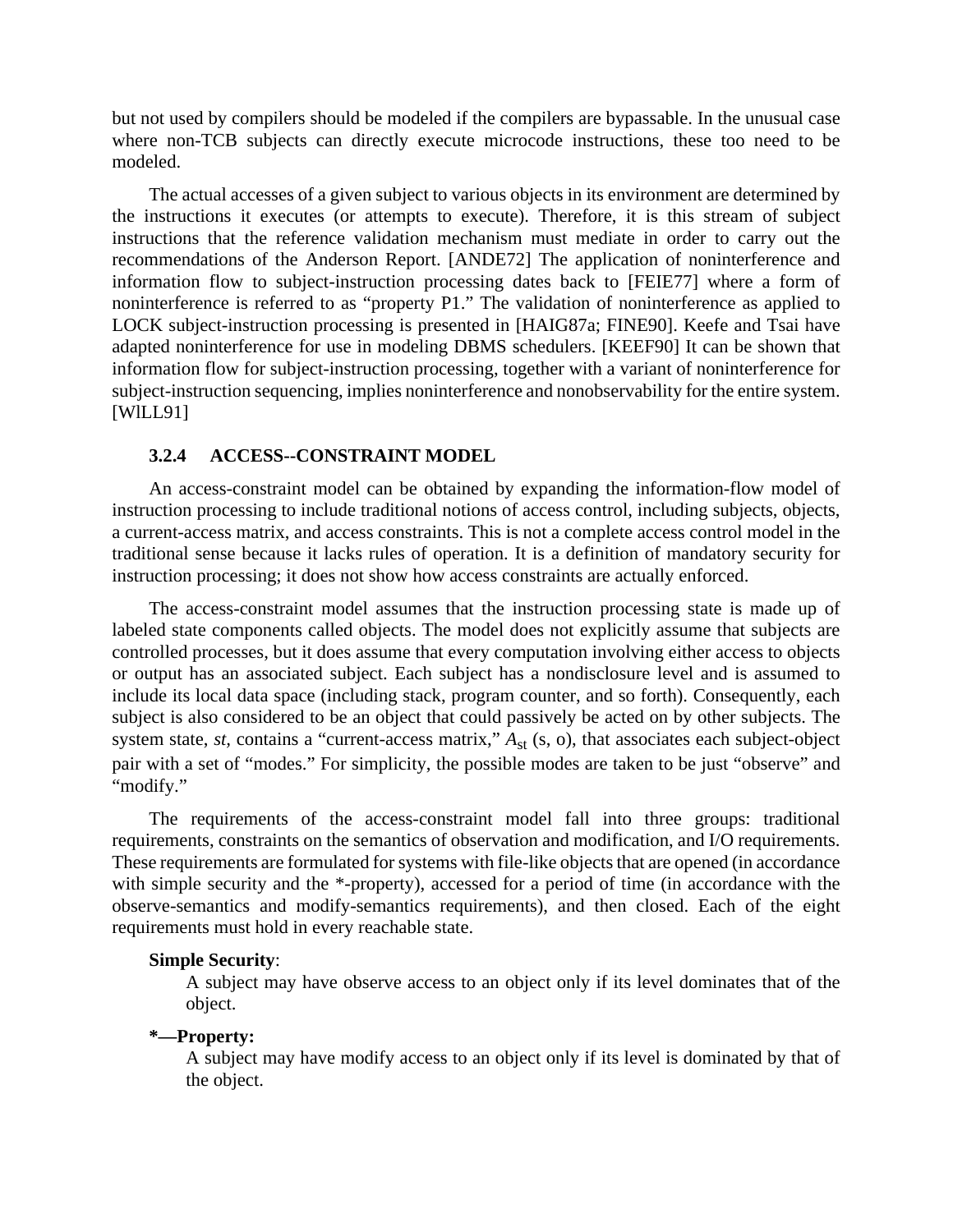#### **Tranquility:**

The level of a given subject or object is the same in every reachable state.

Variants of simple security and the \*-property are found in virtually all mandatory security models. The tranquility requirement can be weakened without compromising the mandatory security objective, but possibly at the expense of a more complicated model. [cf MCLE88]

The requirements which constrain the semantics of reading and writing are a major factor in deciding what checks must appear in the rules of operation. Other major factors include the actual system design and the degree of detail needed in the model.

### **Observe Semantics:**

A subject that executes an instruction whose behavior depends on the value of some state component must have observe access to that state component.

#### **Modify Semantics:**

A subject that executes an instruction which modifies a given state component must have modify access to that state component.

The observe-semantics requirement is slightly stronger than necessary. A subject (e.g., a mail program) that knows the existence of two objects at a higher level might reasonably cause information to be transferred from one to the other by means of a "blind" copy instruction, but this is directly ruled out by the observe-semantics requirement. As noted by McLean [MCLE90, Sec. 4], Haigh's analysis contains a similar restriction. [HAIG84] A very careful treatment of what constitutes observation may be found in "A Semantics of Read." [MARC86] The use of a semantics of reading and writing may be found also in several other security modeling efforts, including those by Cohen, [COHE77] Popek, [POPE78] and Landwehr [LAND84].

The following requirements constrain allowed associations between subjects and I/O streams. They assume that each input is read on behalf of an associated subject referred to as its "reader."

### **Reader Identification:**

The decision as to which subject is the reader for a given input must be based only on information whose level is dominated by that of the reader.

### **Reader Authorization:**

The level of the data read must be dominated by that of the reader.

#### **Writer Authorization:**

A subject that executes an instruction which produces an output must have a level that is dominated by that of the output.

In some implementations, the associations between inputs and subjects are relatively static, and their validation is straightforward. In others, subjects are created dynamically to service inputs as they arrive, and explicit modeling may be useful.

If the eight requirements of this access-constraint model are satisfied, then so are the requirements of the information-flow model. [WILL91] This observation supports the thesis that access constraints can provide an adequate definition of mandatory security. Related comparisons of access control models and information-flow models may be found in the works by Gove and Taylor. [GOVE84, TAYL84] Unfortunately, this access-constraint model also shares some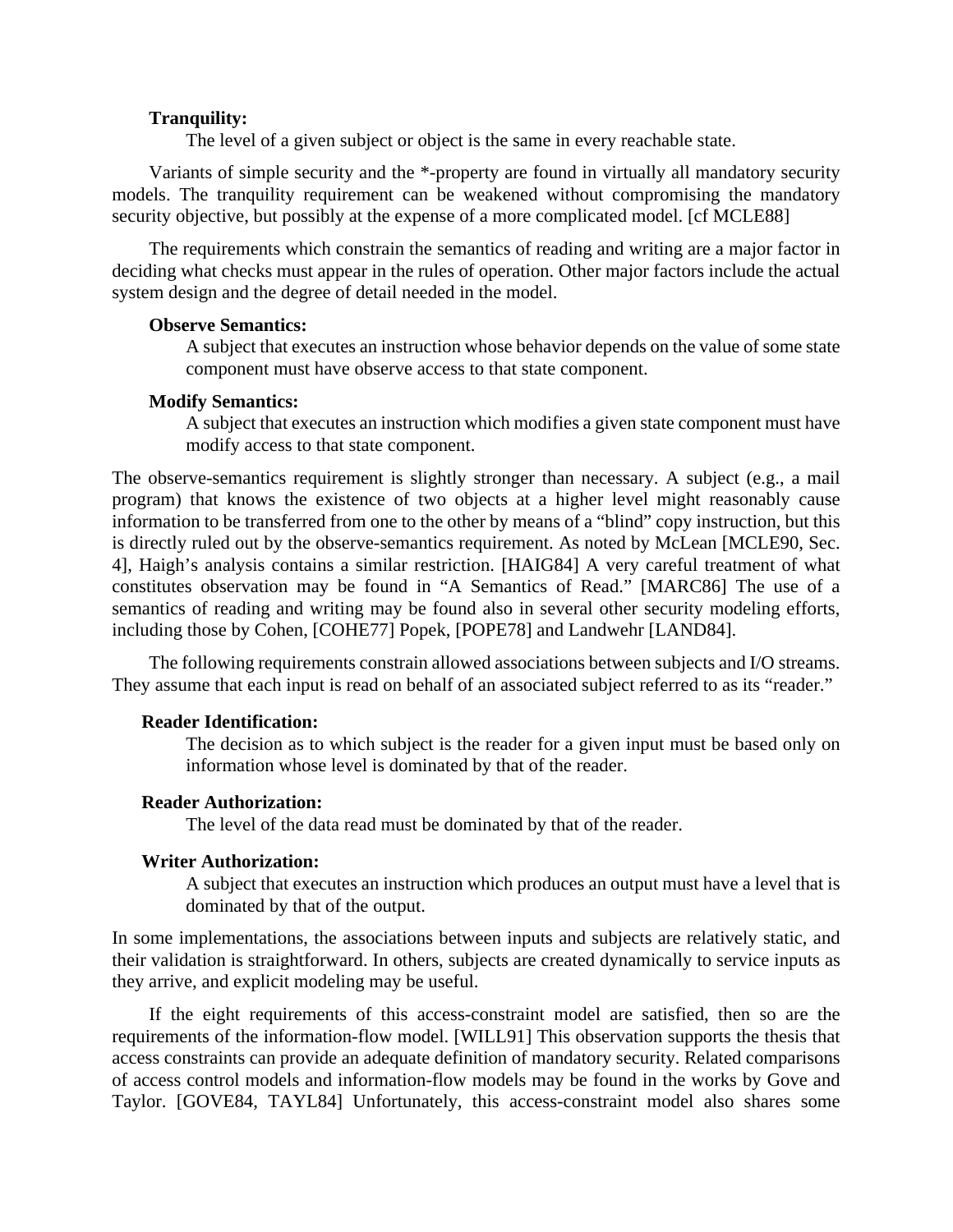potential weaknesses of the previous models. In particular, use of the simple security and \* properties to enforce nondisclosure rests on the following implicit assumption: a non-TCB subject either outputs information at its own level or outputs information of an unknown lower level that must, therefore, be given worst-case protection. This assumption ignores the possibility that a process may be able to produce information which is more highly classified than its inputs through some form of aggregation or inference. Security models which address this possibility in the case of database management systems are discussed in Section 4.3.

### **3.2.5 TAILORING THE MODELS**

The remaining tasks in modeling nondisclosure are to tailor the definition of mandatory security to meet specific system needs and to provide rules of operation describing the kinds of actions that will be exhibited by the system being modeled. The following paragraphs discuss adaptations relating to lack of current access and the desirability of modeling error diagnostics, trusted operations, and nondeterminacy.

In most systems there are some operations that access objects without being preceded by an operation that provides access permission. For these operations, authorization must be checked on every access, and either the model or its interpretation must treat the combined effects of the simple security and observe-semantics properties, and of the \*-property and modify-semantics properties. If this is done in the model, the result is as follows:

#### **Observe Security:**

A subject may execute an instruction whose behavior depends on the value of an object only if its security level dominates that of the object.

### **Modify Security:**

A subject may execute an instruction that modifies an object only if its level dominates that of the object.

These axioms omit reference to the traditional current-access matrix and are particularly wellsuited to systems that do not have an explicit mechanism for granting access permissions.

Although it is necessary to model unsuccessful execution resulting from attempted security violations, it is not necessary to model resulting error diagnostics. If the model only covers normal use of the system, it is both acceptable and traditional to omit error diagnostics, as would typically be the case in an informal model of a B1 system. For higher evaluation classes, however, an available option is to give detailed rules of operation that explicitly model some or all error returns. Their inclusion in the model can provide an alternative to examining them by means of a more traditional covert channel analysis, as well as additional information for judging correctness of the system's design and implementation. Error diagnostics resulting from unsuccessful instruction executions can reasonably be modeled either as output or as information written into the subject's data space.

A variant of the above modeling strategy has been carried out for the LOCK system. The LOCK verification is based on noninterference and nonobservability applied to subject-instruction processing (as opposed to the entire system). The inputs consist of LOCK kernel requests and usermode machine instructions. LOCK uses a "conditional" form of noninterference in which certain "trusted" inputs are explicitly exempted from the noninterference requirement. The LOCK model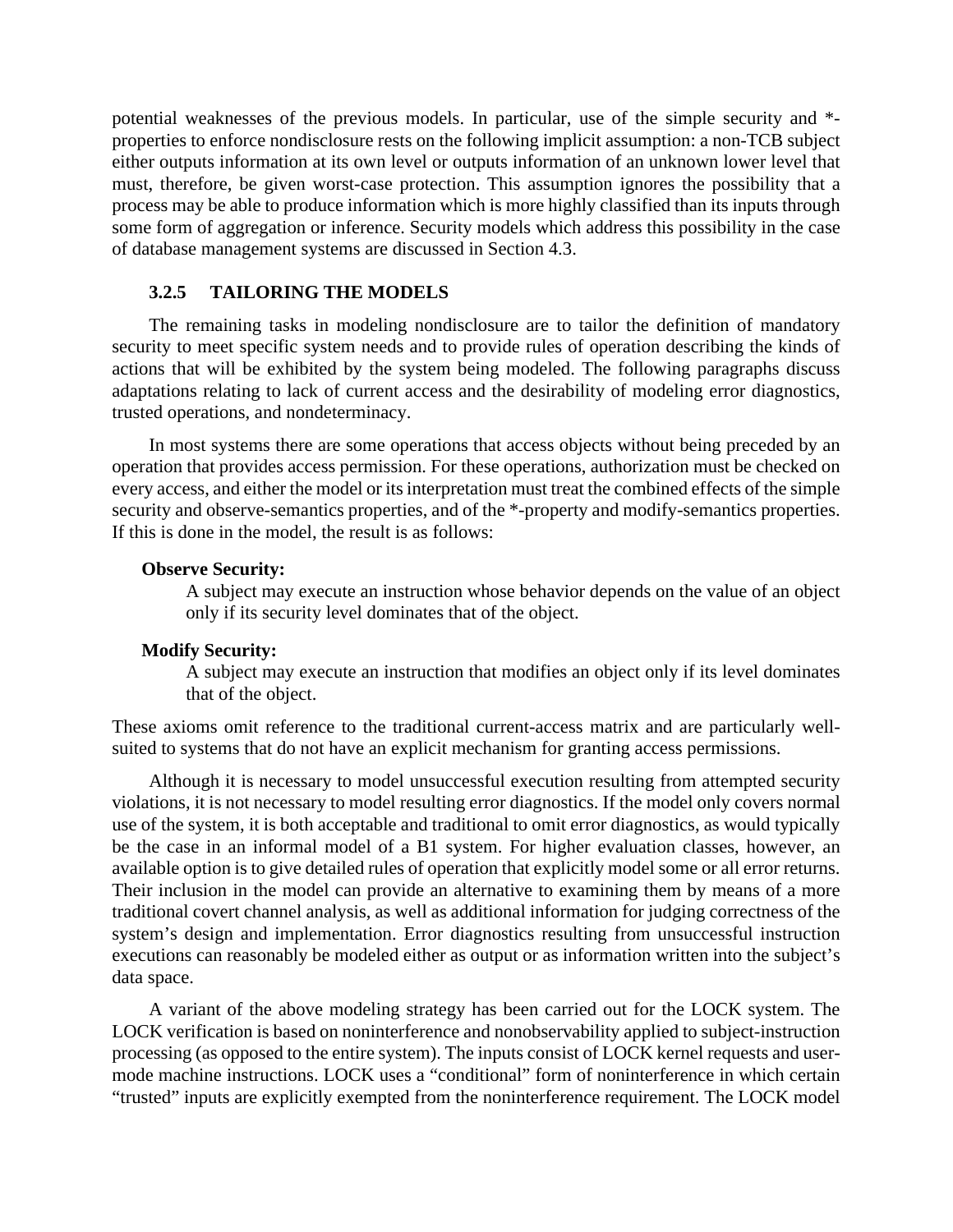was elaborated by means of an unwinding theorem and then augmented to obtain an access control model. Technically, the LOCK noninterference verification is an extension of traditional access control verification because the first major step in proving noninterference was to verify the traditional Bell & La Padula properties for the LOCK access control model. This access-control verification represents about half of the LOCK noninterference verification evidence. The LOCK developers compared noninterference verification with a traditional covert channel analysis technique based on shared resource matrices. [HAIG87, FINE89] They have since concluded that the noninterference approach is preferable, especially if both nonobservability and noninterference are verified, because of the extensive hand analysis associated with the shared resource matrix approach.

Noninterference has been generalized to nondeterministic systems in several ways. A variety of nonprobabilistic generalizations has been proposed for dealing with nondeterminacy, but they do not provide a full explanation of nondisclosure because of the possibility of noisy information channels. [WITT90] Despite this limitation, nonprobabilistic generalizations of noninterference provide useful insight into the nature of security in distributed systems. An interesting result is that a security model can be adequate for sequential systems, but is not adequate for a distributed system. This is because the process of "hooking up" its sequential components introduces new illegal information channels that are not addressed by the model. [MCCU88a] A state-machine model that overcomes this lack of "hook-up" security has been provided by McCullough. [MCCU88] It relies on state-transition techniques and, like the original Goguen and Meseguer models, has a demonstrated compatibility with traditional design verification methodologies.

### **3.3 NEED-TO-KNOW AND DISCRETIONARY ACCESS CONTROL**

Discretionary access control (DAC) mechanisms typically allow individual users to protect objects (and other entities) from unauthorized disclosure and modification. Many different DAC mechanisms are possible, and these mechanisms can be tailored to support a wide variety of user- -controlled security policy objectives. Users may impose need-to-know constraints by restricting *read access* and may guard the integrity of their files by restricting *write access.* As explained below, the use of group names may also allow specific objects and processes to be associated with specific user roles in support of least privilege. Discretionary security mechanisms are more varied and tend to be more elaborate than mandatory mechanisms. The policy requirements for them are weaker in order to allow for this variation. As a result, a well-understood discretionary security model can play a larger role both in clarifying what is provided in a particular system and in encouraging an elegant security design.

Traditionally, systems have been built under the assumption that security objectives related to DAC are both user-enforced and user-supplied. A variety of well-known weaknesses are traceable to this assumption. By way of contrast, vendor cognizance of user security objectives allows the development of a DAC security model whose mechanisms correctly support higher-level, userenforced security policies. Moreover, modeling of these higher-level policies would provide a suitable basis for validating correctly designed DAC mechanisms and for supplying guidance on their use for policy enforcement.

DAC mechanisms and requirements are summarized in Section 3.3.1. Group mechanisms and their use in supporting user roles are covered in Section 3.3.2. Section 3.3.3 discusses traditional weaknesses in meeting common user-enforced security objectives and Section 3.3.4 presents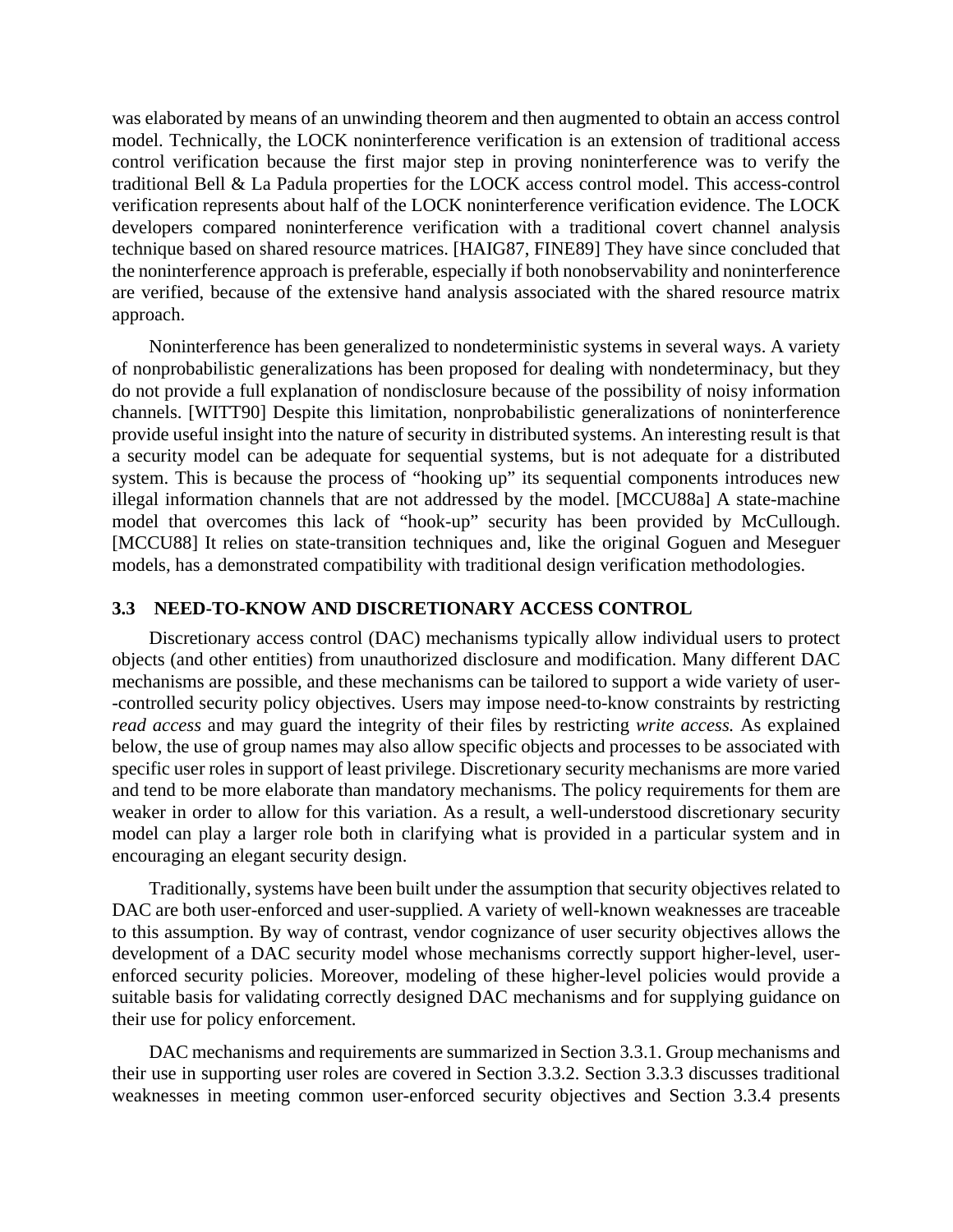mechanisms that overcome some of these weaknesses. Further information on DAC mechanisms may be found in *A Guide to Understanding Discretionary Access Control in Trusted Systems*. [NCSC87a] The formalization of control objectives such as need-to-know and least privilege, as well as the subsequent verification of access control mechanisms with per-user granularity, are research topics that have yet to be adequately explored.

#### **3.3.1 DAC REQUIREMENTS AND MECHANISMS**

Separate DAC attributes for reading and writing are traditional but not required. DAC security attributes must be able to specify users both explicitly and implicitly (i.e., by specifying a user group whose membership might be controlled by another user or user group). For systems at B3 and above, DAC attributes must give explicit lists<sup>13</sup> of individuals and groups that are allowed or denied access. A wide variety of relationships among individual and group permissions and denials are possible. [cf LUNT88]

The assignment of DAC attributes may be carried out by direct user interaction with the TCB, by (non-TCB) subjects acting on behalf of the user [NCSC88b, C1-CI-01-86], or by default. This last alternative is needed in order to ensure that an object is protected until such time as its DAC attributes are set explicitly. [NCSC88b, C1-CI-03-86] The default attributes for an object may be inherited (as when a new object is created in UNIX by copying an object owned by the user) or they may be statically determined.

A user who has responsibility for assigning DAC attributes to an object may be regarded as an *owner* of the object. Typically, the user who creates an object has responsibility for assigning DAC attributes and is thus the initial owner in this sense, but this is not a requirement. [NCSC88b, C1-CI-03-85] In UNIX, each file has a unique explicit owner, but root can also modify DAC attributes and it is thus an implicit co-owner. Some systems provide for change of ownership and for multiuser ownership; others do not. A variety of issues arise in the case of multiple owners. May any owner grant and revoke access, or are some owners more privileged than others? How is coordination among owners achieved; is agreement among owners required? The answers can differ for read and write accesses and for granting and revoking. Analogous issues arise when transfer of ownership occurs. A traditional approach to these issues is to let any owner grant or revoke access or ownership; another is to adopt a principle of "least access," so that all owners must grant a particular kind of access in order for it to become available. [cf LUNT88]

By tradition, the entities controlled by the DAC mechanism must include all user-accessible data structures controlled by MAC. However, the explicitly controlled entities (i.e. named objects) may be different from MAC storage objects. Examples where storage objects and named objects differ are found in some database systems (see Section 4.3). Operating systems can also have this feature. For example, files might be named objects which are made up of individually labeled segments that are the storage objects.

### **3.3.2 USER GROUPS AND USER ROLES**

Access control lists determine triples of the form [user/group, object, access-mode] and

 $13$ Lists, per se, are not required; any equivalent implementation mechanism for specifying access on a per-user basis suffice.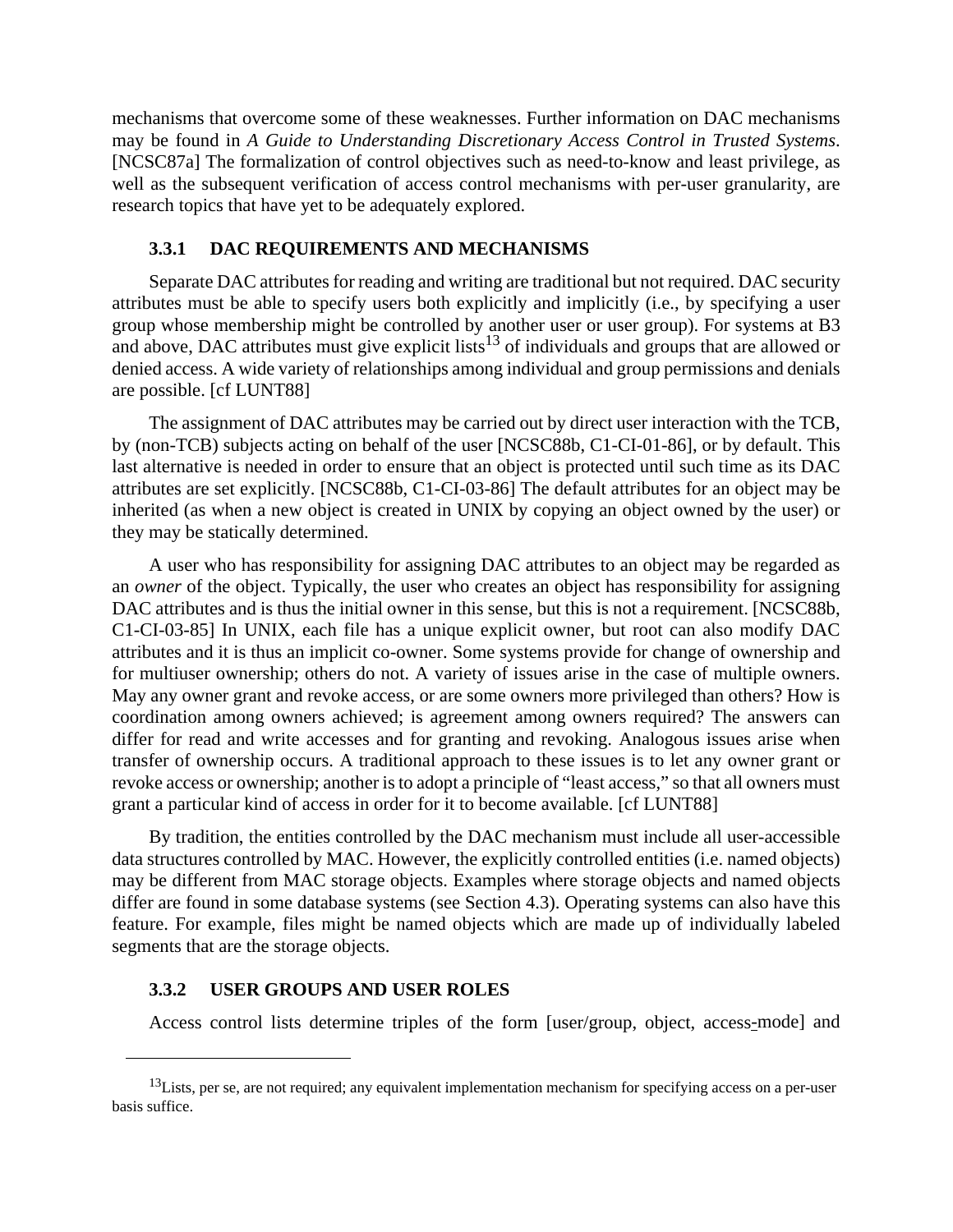thereby provide a limited variety of triples of the sort used for role enforcement. In fact, generalizing the mechanism to allow arbitrary programs in place of access modes would provide a general mechanism of the sort used for role enforcement, as was discussed at the end of Section 3.1.3. In the case of a trusted role, all associated programs would belong to the TCB.

Some systems allow a user to participate in several groups or roles. Some of these systems require a user to set a "current group" variable for a given session. In this case, the user would run only programs with execute access in the current group, and they would access only files associated with that group. Again, the effect is to create a three-way constraint involving user groups, processes, and storage objects. In order for a user to participate in several groups or roles, it must be possible for some groups to be subgroups of others or for a user to be associated with several different groups. The possibility of subgroups involves some interesting implementation issues. [SAND88] In the SMMS [LAND84], groups represent user roles, each user has a unique "individual" role, there is a notion of current role, and a given user may have several current roles. This use of individual roles or groups is a way of tying individual accesses to group accesses so that the two kinds of access do not have to be discussed separately: individual access is implicitly given by the rules for group access applied to one-member groups.

The ability to define user groups may be distributed. It is usually assumed that the class authorized to define user groups is larger than the class of system security personnel but smaller than the entire user population. A group associated with a trusted user role (e.g., downgrader, security administrator) would necessarily be controlled by a system administrator.

The owner of a group and the users who specify access to their objects in terms of that group need to clearly understand both the criteria for group membership and the entitlements associated with membership in that group. Such understandings depend partly on the mechanics of the group mechanism, which may be clarified by including groups in the security model.

### **3.3.3 SOURCES OF COMPLEXITY AND WEAKNESS**

In security policies and definitions of security, complexity tends to inhibit effective user understanding. As such, it is a weakness that, in some cases, may be offset by accompanying advantages. The following paragraphs discuss several sources of complexity and weakness in DAC mechanisms including objects that are not disjoint, the coexistence of two or more access control mechanisms, discrepancies between allowed and authorized accesses, and the use of "set-user-id" to allow object encapsulation. Finally, the most common weakness found in DAC mechanisms is discussed, namely, that they are loose; that is, they control access to objects without necessarily controlling access to the information they contain.

It can happen that named objects overlap so that a given piece of data can be associated with several different sets of security attributes. In this case, they can be called disjoint. This is essentially what happens if ownership is associated with file names rather than with files. In this case, a given piece of data can have multiple owners, each of whom can give or revoke access to it. As with mandatory access controls, a lack of disjointness tends to interfere with one's ability to determine allowed accesses. It usually implies that named objects are different from storage objects, a fact which is a source of complexity that may have some advantages. Discretionary access may be controlled to a finer or coarser level of object granularity than mandatory access. Aggregation problems can be addressed by allowing some objects to be subobjects of others and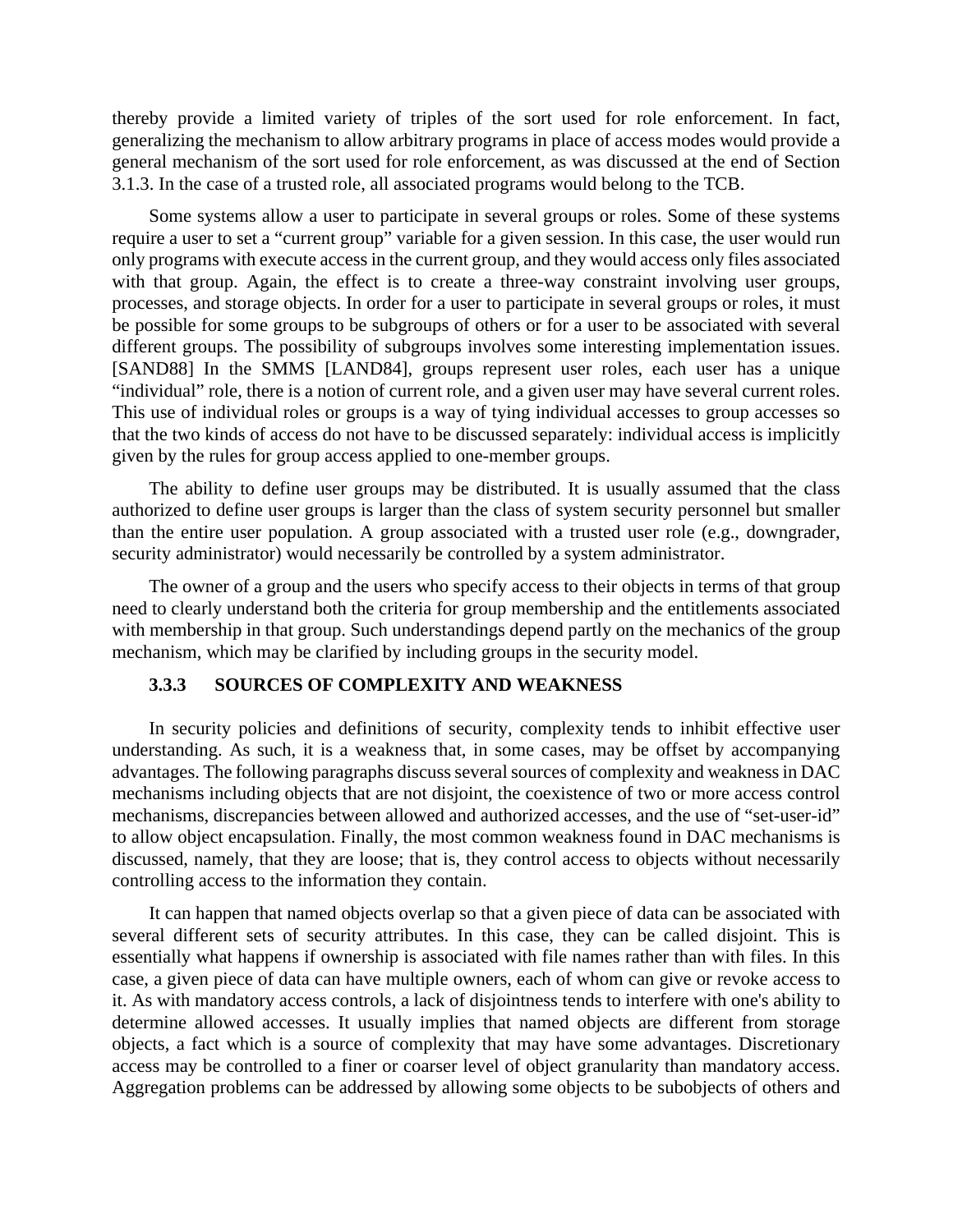by imposing stricter access controls on an aggregate object than on its components. In the case of aggregate objects, there is the additional problem that a change in the permissions of the aggregate may logically entail a change in the permissions of its components.

When a C2 or B1 system is created by retrofitting security into a previously unevaluated system, it may happen that the new mechanism supports access control lists in addition to the old discretionary mechanism supported. In this case, the discretionary portion of the security model can play a useful role in showing how the two mechanisms interact. [BODE88]

If a process has its discretionary permission to access an object revoked while the process is using it, some implementations allow this usage to continue, thereby creating a distinction between authorized and allowed accesses. This distinction is both an added complexity and a weakness that needs to be modeled in order to accurately reflect the utility of the mechanism. The principal reason for allowing this distinction is efficiency of implementation. However, in virtual memory systems, immediate revocation can often be handled efficiently by deleting access information in an object's page table. [KARG89]

Although discretionary access is ordinarily thought of as relating to users and objects, processes also acquire discretionary permissions, either dynamically when they are executed, or statically from their executable code. With dynamic allocation, the permissions may be those associated with the user who invoked the process; the process's user id would be an example. In command and control systems, there is often a "turnover" mechanism in which the user id of a process can change in order to allow a smooth transfer of control when a user's shift ends. In UNIX, the user id of a shell program changes in response to a "switch user" command.

With static allocation, security attributes might be associated with a subject on the basis of its executable code. The UNIX "set user id" feature provides an example of this type of allocation. The owner of a program can specify that it is a "set-id" program, meaning that it will run with the owner's "effective user id" and thereby assume its owner's permissions when executed by other users. The purpose of this mechanism is to allow programmers to create "encapsulated" objects. Such an object is encapsulated by giving it owner-only access, so that it can be handled only by programs whose effective user id is that of the owner. Other users can access the object by only executing "encapsulating" set-user-id programs that have the same owner as the encapsulated object. The UNIX set-user-id option is a source of added complexity, and, as explained below, is vulnerable to a variety of misuses. Other methods of object encapsulation are thus well worth investigating. Suggested patches to the UNIX set-user-id mechanism have been considered in the design of Secure Xenix [GLIG86], and modeling of the set-user-id mechanism itself is illustrated in the TRUSIX work. [NCSC90b]

Discretionary access controls are inherently loose. This can cause information to be disclosed even though the owner has forbid it. For example, breaches of need-to-know security may occur when user *i*, who owns a file *f* gives permission to access information in *f* to user *j* but not to user *k,* and then *k* indirectly obtains access to *f.* This can happen in a variety of ways, including the following:

- *j* copies *f* to a file that *k* has read access to.
- a *Trojan* horse acting under authority of either *i* or *j* gives *k* a copy of *f.*
- a *Trojan* horse acting under authority of *i* gives *k* read access to *f.*
- a poorly designed set-user-id program created by *j* is run by *k* (with the discretionary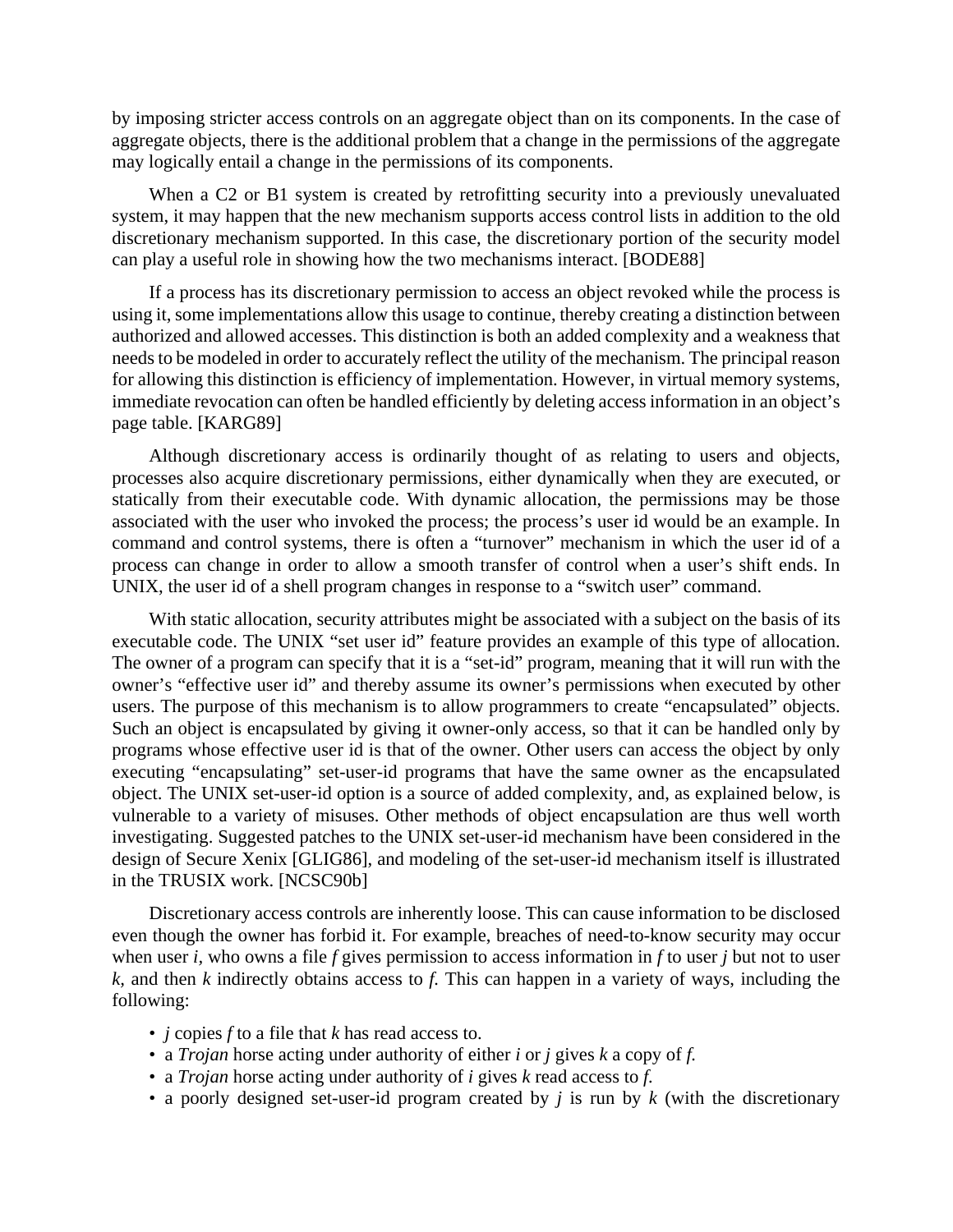permissions of *j*) and is misused to give *k* a copy of *f.*

Each case involves an extension of access that is analogous to downgrading in MAC. If this extension occurs without the knowledge and permission of *f* owner, then the intent of the owner's protection is violated.

The first three of the above five weaknesses are specific to policies dealing with nondisclosure, and they need not carry over to other policies dealing with unauthorized modification. The fourth and fifth weaknesses, by way of contrast, involve tampering with DAC security attributes by non-TCB subjects, a feature that seriously affects any policy relying on DAC attributes.

The first of the above weaknesses appears to be an inherent aspect of traditional DAC mechanisms. An interesting fact about these mechanisms is that there is no general algorithm that can decide, for an arbitrary system and system state, whether a given user can ever obtain access to a given object. [HARR76] As explained below, such weaknesses are not forced by DAC requirements, despite their prevalence in existing systems.

### **3.3.4 TIGHT PER-USER ACCESS CONTROL**

Tight controls on the distribution of information within a computing system originate from efforts to provide DAC-like mechanisms that have useful information-flow properties [MILL84] and from efforts to provide automated support for "ORCON" and similar release markings that are used in addition to security classifications. (ISRA87, GRAU89] Some typical release markings are:

ORCON—dissemination and extraction of information controlled by originator NOFORN—not releasable to foreign nationals NATO—releasable to NATO countries only REL <countries/organization>—releasable to specified foreign countries only EYES ONLY <groups/offices>—viewable by members of specified offices only PERSONAL FOR <individuals>-releasable to specified individuals only.

Release markings are used by the originator(s) of a document for providing need-to-know information. Some release markings such as NOFORN, NATO, and REL  $\leq$ , have coarse user granularity and, as explained in Appendix A.4, can be handled via nondisclosure categories. Others have per-user granularity but, unlike traditional DAC mechanisms, restrict access to both the document and the information it contains. A catalogue of release markings and an accompanying language syntax may be found in the article "Beyond the Pale of MAC and DAC — Defining New Forms of Access Control." [MCCO90]

Tight access control mechanisms designed to support need-to-know differ from traditional DAC mechanisms in several crucial respects. The explicitly controlled entities (i.e., "named objects") include processes as well as data structures. In addition, a user's ability to modify their security attributes is highly constrained. The first such mechanism was proposed by Millen [MILL84]; a minor variant of it follows.

Each controlled entity is associated with two sets of users, a "distribution" set and a "contribution" set. These are obtained by evaluating the entity's "access expression" whenever the object is involved in an access check. Access expressions are the DAC attributes of the policy; their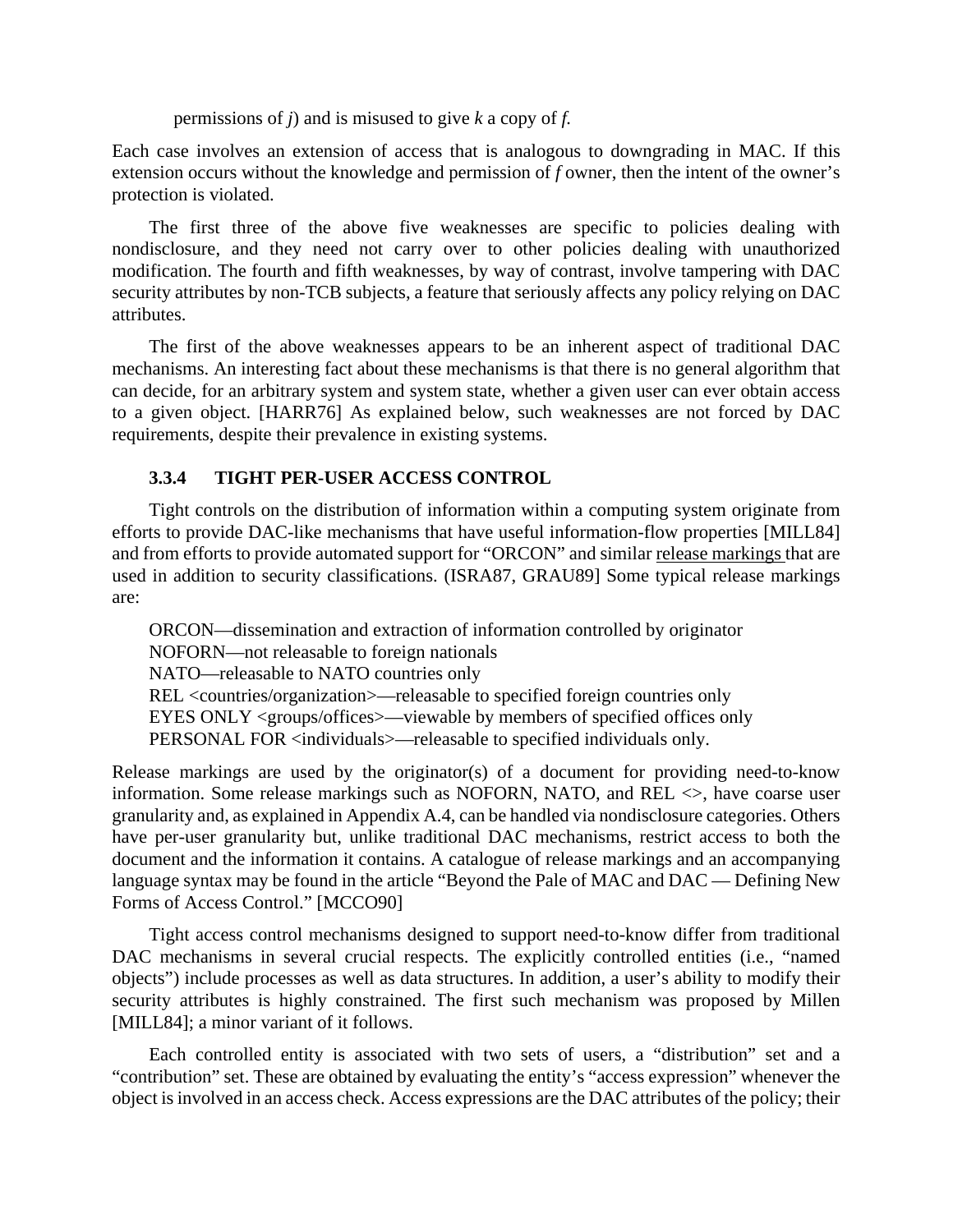semantics explain the interplay among individual and group authorizations and denials. For the sake of brevity these are not modeled. The distribution and contribution sets enforce nondisclosure and integrity constraints, respectively. Smaller distribution sets represent a higher level of nondisclosure, and smaller contribution sets represent a higher level of integrity. The empty set is both the highest nondisclosure level and the highest integrity level. Information may flow from entity *f* to entity *g,* provided the distribution set for *f* contains the distribution set for *g* and the contribution set for *f* is contained in the contribution set for *g.*

In Millen's model, devices have a controlling influence on user behavior. A terminal, for example, is modeled as two separate devices—a keyboard for input and a screen for output. When a user logs in, the distribution and contribution sets for both the keyboard and the screen are set (by a secure terminal server) to {*i*}. Communication from other users (or files that they own) is enabled by extending the contribution set for the screen. Communication to other users is enabled by extending the distribution set for the keyboard. The keyboard contribution set and the screen distribution set must always contain *{i}* in order to reflect the actual presence of the person using the terminal.

The distribution sets and contribution sets of Millen's model may be viewed as levels whose partial ordering is directly tied to an information-flow policy. Consequently, this DAC mechanism is tight enough to control information flow, and covert storage channel analysis can be used to check the extent to which distribution sets control disclosure in an actual implementation. In Millen's model, DAC permissions for an object are set (by its creator or by default) when it is created and are never modified thereafter. As a result, DAC Trojan horses of the sort discussed in Section 3.3.3 are impossible. The ability to dynamically change discretionary attributes without losing tightness would require some nontrivial additions to the policy. Expansion must be done only by trusted path software in response to appropriate owner authorization. Ownership must propagate so that it is associated not only with controlled entities but also with the information they contain. One option is for ownership to propagate in the same way as contribution sets, with each owner supplying access constraints. A slightly different option is suggested in McCollum's work. [MCCO90]

Similarities between MAC and the tight DAC of Millen's model suggest the possibility of a single mechanism meeting both sets of requirements. Moreover, both sets of requirements stem from the same policy objective in *Security Requirements for Automated Information Systems (AISs).* [DOD88a] The consistency of the two sets can be informally justified as follows: assume the system supports co-ownership by maintaining separate distribution and contribution sets for each owner, taking intersections in the obvious way. Each input must be co-owned by a system security officer (SSO), and there is a trusted path mechanism that allows a user to select the SSO's distribution set from a collection of SSO-controlled groups. For example, the groups might be TS,  $S^+$ , and  $U^+$  where, by definition,  $U^+$  is the group of all users,  $S^+$  is the union of TS and the secret users, and TS is the top secret-users. Users are instructed to select the SSO's distribution set according to the sensitivity of their data, and, as a result, the main MAC requirements for labeling and access control are satisfied.

A disadvantage of tight DAC is that there are many innocuous violations of the policy, as, for example, when a user creates a file with owner-only access and then mails it to a colleague. Pozzo has suggested that, if the user is authorized to extend access, a trusted path mechanism should interrupt the program causing the violation in order to obtain the user's permission, thereby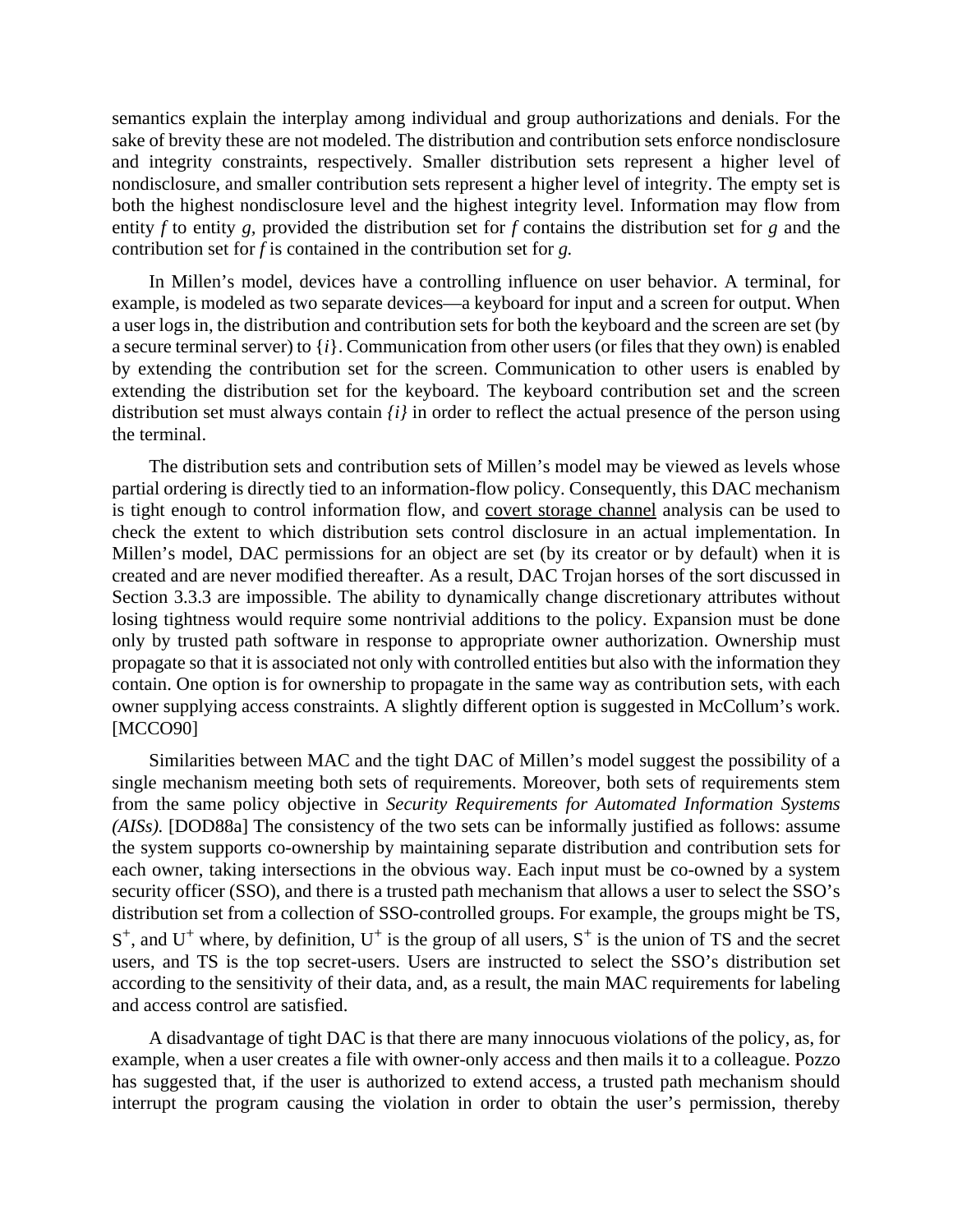minimizing the inconvenience associated with tight control. [POZZ86] Another strategy for minimizing unnecessary access violations, which has been suggested by Graubartis, is to allow DAC security attributes to float so that when a process reads a file, for example, the distribution list for the process would be intersected with that of the file. [GRAU89] A disadvantage of propagated ownership is that the set of owners tends to expand, and this is inconvenient if all owners must agree on access control decisions.

### **3.4 TCB SUBJECTS—PRIVILEGES AND RESPONSIBILITIES**

TCB processes are often exempt<sup>14</sup> from some of the access constraints placed on non-TCB subjects and are, therefore, able to access data and perform actions that are not available to non-TCB subjects. The responsible use of such exemptions by the TCB is properly part of the system security policy. Exemptions in this sense are not a license to violate policy. If a TCB process is exempt from some of the constraints placed on non-TCB subjects but not others, it may be useful to treat it as a TCB subject so that the TCB can enforce those constraints from which it has not been exempt.

The trusted-role programs identified in Section 3.1.3 are usually exempt in this sense because they have access to security critical data structures and, in many cases, address role-related extensions of the basic system security policy. Device-related subjects are also likely to be exempt. A secure terminal server needs to handle inputs at a variety of security levels and may be implemented as a TCB subject exempt from some of the MAC constraints. A print server is also likely to be implemented as a multilevel TCB subject because of the need to save, label, and print files at several different security levels.

In some cases, exempt subjects conform to the same overall policy that the system enforces on non-TCB subjects. In others, exempt subjects provide limited but significant extensions to the basic system policy. As a result, the presence of unmodeled exempt subjects can make it difficult to determine the actual system security policy by looking at the security policy model. [cf LAND84] To the extent that the policy for exempt subjects differs from the policy described in the *system security model,* the validity of the model as a representation of the system is compromised as are assurances derived from an analysis of the model. The extent of the compromise tends to be influenced by the extent to which such exempt subjects interact with nonexempt subjects.

The actual rules enforced by the system include both what may be done by non-TCB subjects and what is done by TCB subjects. Unmodeled special cases can be avoided by directly addressing the policies associated with exempt subjects in the model. [cf ABRA90] The following paragraphs address the modeling of exemptions and their legitimate use by TCB processes. There is no explicit requirement to model TCB subjects and their exemptions from access control, but there may be implicit modeling requirements that apply to some subjects, especially those that are directly involved in the access control mechanism. In the case of subjects exempt from mandatory access checks, it is often appropriate to substitute covert channel analysis for explicit modeling.

### **3.4.1 IDENTIFYING PRIVILEGES AND EXEMPTIONS**

<sup>&</sup>lt;sup>14</sup>TCB subjects which are exempt from some or all access constraints enforced on non-TCB subjects are often referred to as "privileged," but this word has a variety of other uses, as in the phrase "principle of least privilege." As mentioned in Section 3.1.8, TCB subjects (in particular, exempt subjects) are often referred to as "trusted" subjects, but this term has other uses as well.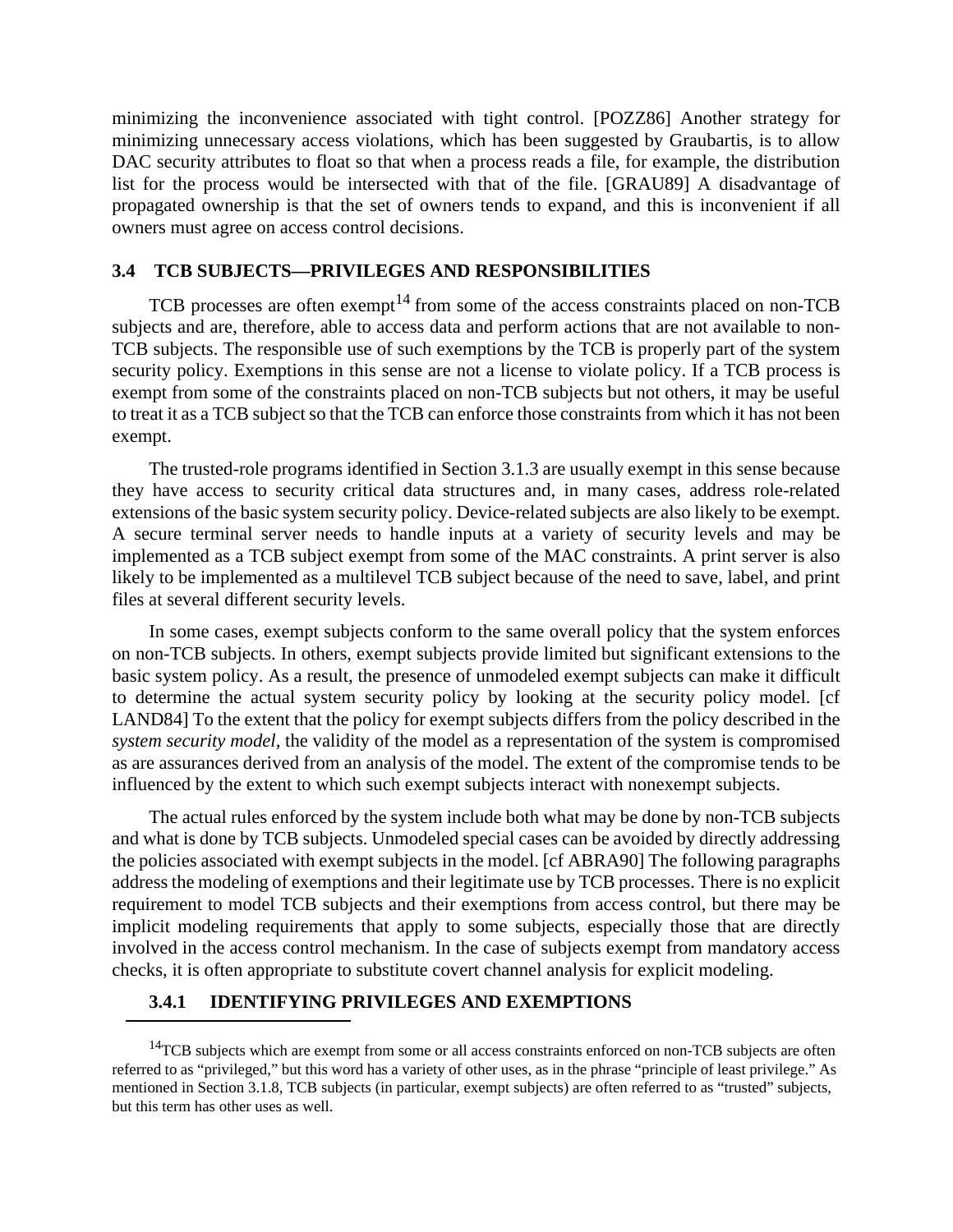If the principle of least privilege is followed in allocating exemptions to TCB subjects, then the extent of a subject's exemptions are both a partial measure of the need to model its behavior and an indicator of what should be modeled. This information indicates the extent to which a TCB subject's privileges may be abused and, thus, the amount of assurance that must be provided regarding the subject's correctness. Information on the extent of a subject's exemptions can be provided by an explicit identification of exemptions, by its security attributes, and by specific knowledge of the resources accessible to it. These identification techniques provide a variety of techniques for modeling and implementing exemptions.

A useful first step in describing exemptions is to classify them according to various kinds of security requirements, such as mandatory access control, discretionary access control, auditing, and service assurance. The purpose of this classification is to guarantee that any process which fails to have a particular kind of exemption will not interfere with the corresponding kind of security requirement. Each named exemption or "privilege" is associated with a particular kind of functionality allowed by that exemption. Ideally, this functionality should be available only through possession of the named exemption. As with other security attributes, it is important to know how a process inherits its exemptions (e.g., dynamically from its parent or statically from its executable code). Whether this classification is an explicit part of the model will depend largely on whether it appears in the system design. Including exemptions explicitly in the design simplifies the analysis of exempt subjects but also complicates the access control mechanism.

In the Army Secure Operating System (ASOS), exemptions are an explicit part of the access control mechanism. [DIVI90] The association between exemptions and kinds of security allows the model to assert, for example, that any process (trusted or otherwise) satisfies the \*-property unless it has the "security-star-exemption." To possess an exemption, a process must receive that exemption both statically during system generation and dynamically from its parent process. Thus, most ASOS subjects can never have exemptions. Those subjects that can have exemptions will only run with the exemptions when they are necessary. The TRUSIX work also illustrates the use of exemptions for the case of a trusted login server: two exemptions and associated transformations allow (a new invocation of) the server to change its real user id and raise its security level. [NCSC90b]

The DAC mechanism can be extended to identify TCB subjects and security-critical objects in the following way. The system has one or more distinguished pseudousers. Some or all securitycritical data structures are owned by these pseudousers. A named object owned by a pseudouser has owner-only access, and DAC is designed in such a way that nothing can ever alter the access permissions of an object owned by a pseudouser. (This implies that the system's DAC mechanism is free from some of the traditional weaknesses mentioned in Section 3.3.3.) Only TCB subjects are allowed to act on behalf of pseudousers and, therefore, are the only subjects capable of accessing objects owned by their pseudousers. Thus, if the audit trail, for example, is owned by an "auditor" pseudouser, then editing of audit files can be performed only by specially designed TCB subjects acting on behalf of the auditor, if at all.

The MAC mechanism can also be extended to allow partial exemptions. Security-critical data structures can be treated as objects with special security levels possessed only by TCB subjects. More significantly, subjects can be partially exempt from the \*-property. Each subject is provided with two separate security labels, an "alter-min" label that gives the minimum level to which a subject may write and a "view-max" label that gives the maximum level from which it may read.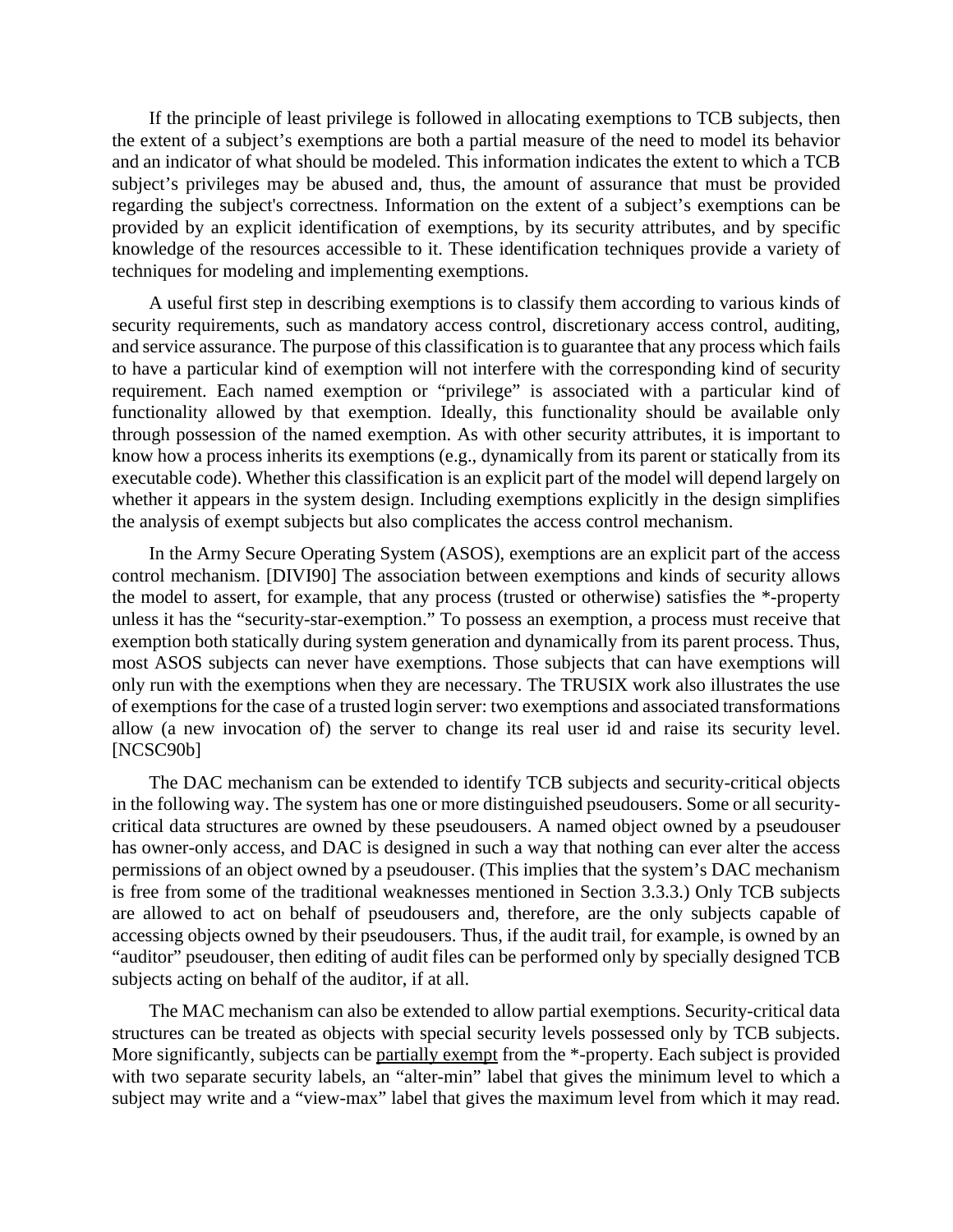A process is partially trusted to the extent that its alter-min level fails to dominate its view-max level. [SCHE85, BELL86, DION81] A straightforward application of partially trusted processes is found in the GEMSOS design. [SCHE85] Each process has two security labels and is classified as "single-level" or "multilevel," according to whether the two labels are equal or distinct. Each security label has separate nondisclosure and integrity components. The nondisclosure component of the view-max label must dominate the nondisclosure component of the alter-min label, whereas, the integrity component of the alter-min label dominates the integrity component of the view-max label because of the partial duality between nondisclosure and integrity mentioned in Section 3.1.6.

Finally, as an example of the above identification techniques, consider the requirement that only certain administrative processes can access user-authentication data. One possibility is to treat this independently of other policy requirements. User-authentication data can be stored in unlabeled TCB data structures that are not available to non-TCB subjects or even most TCB subjects. This nonavailability constraint (and exemption from it) might be implemented via hardware isolation or by an explicit software exemption mechanism. This approach could be explicitly modeled.

A second possibility is to permanently place user-authentication data in named objects owned by an "administrator" pseudouser and allow only certain programs to run on behalf of this pseudouser. A (fixable) drawback of this approach is that such programs may need to run on behalf of actual users for auditing purposes.

A third possibility is to place user-authentication data in a storage object which has a unique security level that is incomparable with any level available to users of the system. Only certain administrative programs are allowed to run at this level; such programs may need to be partially trusted in order to access data at other security levels. Notice that other TCB-only security levels may be needed to ensure that these administrative programs do not have access to other securitycritical data structures which are also being protected by the MAC mechanism.

### **3.4.2 RESPONSIBLE USE OF EXEMPTIONS**

In modeling an exempt subject, the goal is to prohibit abuses of privilege that might result from exemptions by placing explicit constraints on that subject's behavior. The main challenge in formulating these constraints is to achieve an appropriate level of abstraction. In most cases, the requisite security requirement is considerably weaker than a detailed statement of functional correctness. The following paragraphs first discuss subjects that conform to the overall policy enforced for non-TCB subjects and then discuss those that do not. These latter subjects include, primarily, the trusted-role programs identified in Section 3.1.3.

An exempt subject that conforms to the basic policy illustrated by the modeling of non-TCB subjects usually does not require separate modeling unless it supports a significant extension of the TCB interface that is not covered by the general model. This is the case of a subject which is also a trusted DBMS, for example. However, the modeling of a policy-conforming exempt subject can provide additional insight into its proper design and is particularly valuable if the subject is visible at the user interface. For example, a scheduler is user-visible, should be policy-conforming, and could be treated as an exempt subject whose behavior is justified either by modeling noninterference-like requirements [cf KEEF90; MAIM90] or by performing a covert channel analysis.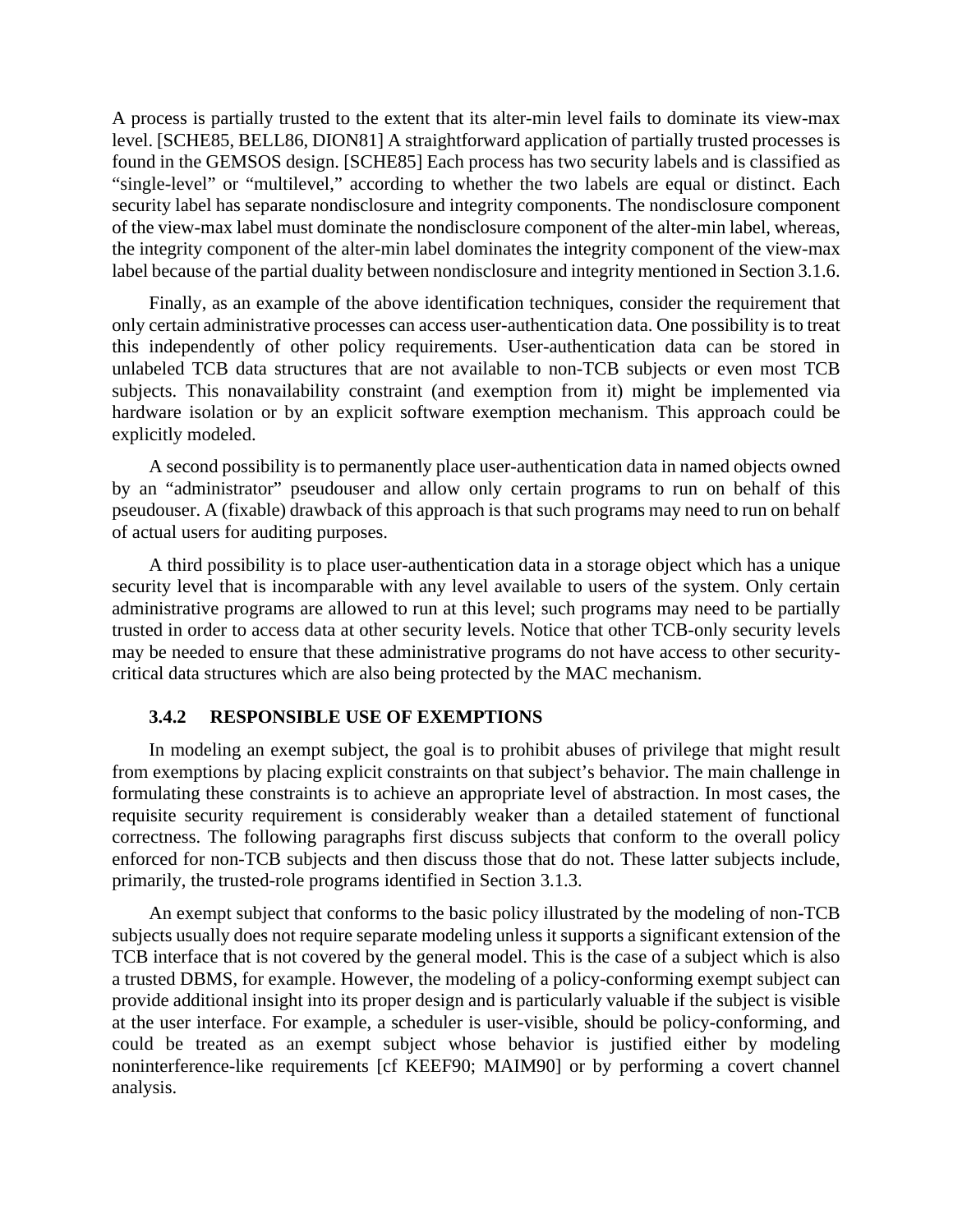A secure terminal server is another example of a user-visible, policy conforming, exempt subject. The main security-critical requirements for a secure terminal server are that each user and terminal have a trusted path (or paths) for exchanging security-critical information with the TCB and that there be no "cross talk" between a given trusted path and any other I/O channel. The issue of how logical channels are multiplexed onto a given terminal is not security-relevant, as long as it is correct. The fact that the multiplexing includes an Identification and Authentication (I&A) protocol is security-relevant, but modeling details of the I&A mechanism is unlikely to add much assurance unless it is accompanied by an analysis of subvertability.

In the case of a trusted-role program, misuse and resulting breaches of security can be prevented through a combination of software checks and procedural constraints on correct use of the program. If the program and the trusted role it supports are designed together, then the design analysis can identify errors of use and can determine whether they are easily detected through automated checks. The automated checks are appropriately covered in a trusted-process security model. Knowledge of errors that are not caught by the automated checks can be recast as informal policies associated with the trusted role itself. These procedural policies are reasonably included in the system's Trusted Facility Manual. A reader of the high-level system documentation should be able to see how a given misuse of a trusted role is inhibited through an appropriate combination of software mechanisms required by the model and procedural constraints found in the definition of the trusted role. One should be able to see, for example, how a system administrator is inhibited from falsifying evidence about the behavior of other users by editing the audit trail.

Security properties for trusted-role processes often involve constraints that hold over a sequence of events, as opposed to constraints on individual state transitions. The use of locks to ensure proper sequencing of events may be needed, at least in some cases. [cf LAND89] Modeling of trusted-role processes is often omitted on grounds of restricted use and lack of accepted examples, but this argument is weak because the higher level of user trust is offset by a greater potential for abuse.

#### **3.5 INTEGRITY MODELING**

Although both integrity and nondisclosure are important for both commercial and military computing systems, commercial systems have historically placed greater emphasis on integrity, and military systems more emphasis on nondisclosure. Accordingly, guidelines on integrity policy are under development by the National Institute of Science and Technology (NIST).

Although the *TCSEC* does not impose specific requirements for integrity policy modeling, it does provide for vendor-supplied policies and models. As mentioned in Section 1.3.2, DoD Directive 5200.28 includes both integrity and nondisclosure requirements. In addition, the NCSC evaluation process accommodates any security policy that meets minimum *TCSEC* requirements and is of interest to the Department of Defense.

Although the following paragraphs do not offer guidance on the formulation of system integrity policies, they do consider relevant modeling techniques and *TCSEC* requirements. A brief discussion of integrity objectives, policies, and models is given in order to provide an overall picture of the field of security policy modeling. This is followed by a brief taxonomy of integrityrelated concepts and their relationship to security modeling. Topics covered in the taxonomy fall into two broad areas: error handling and integrity-oriented access control. Examples relating to TCB integrity are included with the taxonomy as indications of possible relationships between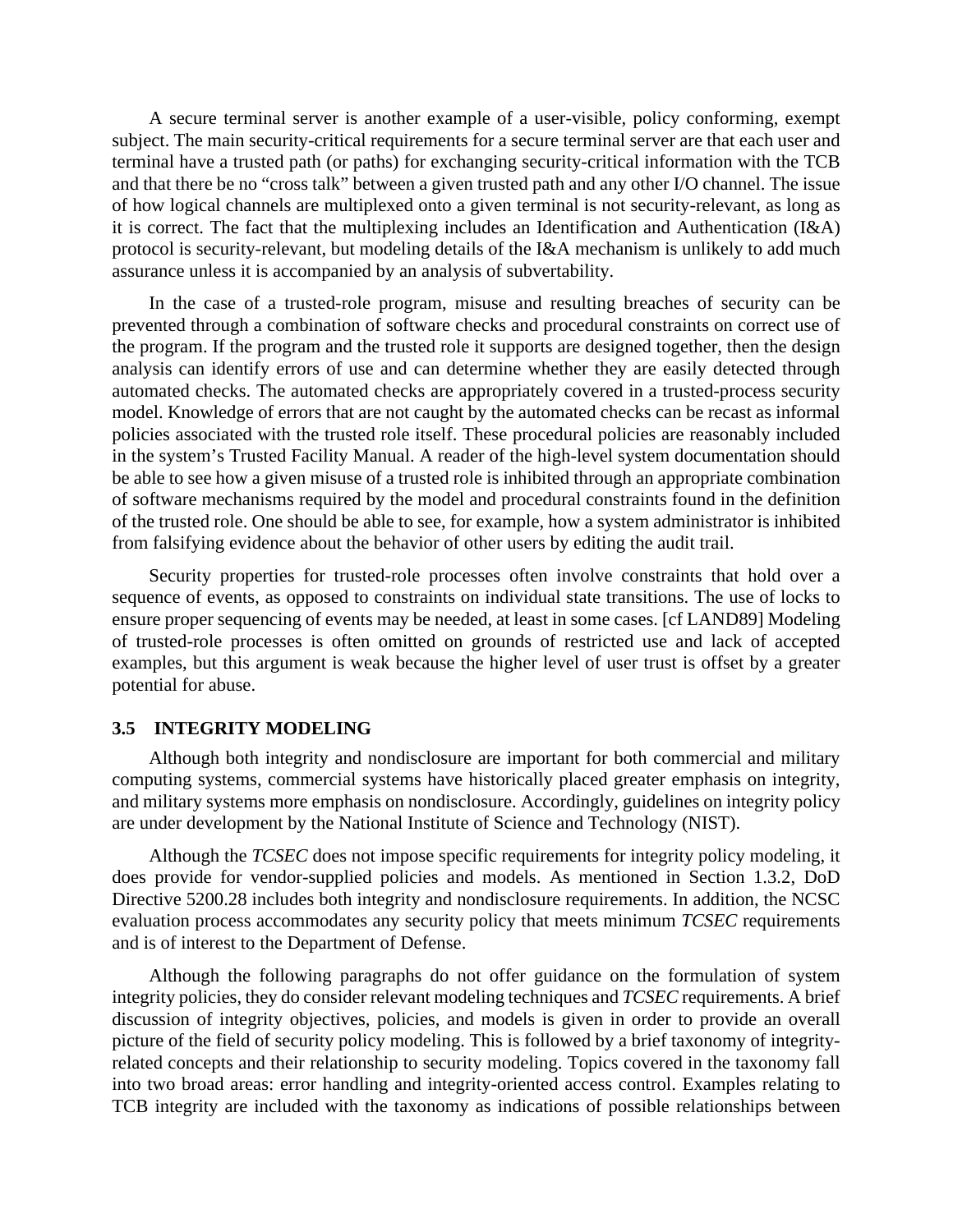integrity modeling and related assurance issues for the TCB. The presented taxonomy is based largely on the one found in "A Taxonomy of Integrity Models, Implementations and Mechanisms." [ROSK90]

#### **3.5.1 OBJECTIVES, POLICIES, AND MODELS**

The term integrity has a variety of uses in connection with computer security [cf RUTH89], all stemming from a need for information that meets known standards of correctness or acceptability with respect to externally supplied real-world or theoretical situations. A closely related need is the ability to detect and recover from occasional failures to meet these standards. These needs lead to derived objectives for user integrity, data integrity, and process integrity in order to maintain and track the acceptability of information as it is input, stored, and processed by a computing system.

Commercial experience as a source of integrity objectives, policies, and mechanisms is covered in the landmark paper by Clark and Wilson. [CLAR87; KATZ89] Their paper includes a separation-of-duty objective for promoting user integrity; application-dependent, integrityvalidation processes for ensuring data integrity; the application-dependent certification<sup>15</sup> of "transformation procedures" for establishing process integrity; and a ternary access control mechanism for constraining associations among users, processes, and data. A thorough discussion of their work is given in the *Report on the Invitational Workshop on Integrity Policy in Computer Information Systems (*WIPCIS). [KATZ89]

Their requirement for well-formed transactions suggests that for high-integrity processes, application-dependent software modeling may be needed as input to the certification process. As discussed in Section 3.5.3, the access control mechanism of Clark and Wilson determines which procedures may act on a given object and thereby provides an encapsulation mechanism similar to those associated with data abstraction in modern programming and specification languages.

### **3.5.2 ERROR DETECTION AND RECOVERY**

In the following paragraphs, general observations on the nature of error handling are followed by a variety of examples that arise in connection with integrity policies.

An error can only be recognized if an unexpected value occurs or if an unexpected relationship among two or more values occurs. The possibility of anomalous values and relationships may be built in as part of the system design, as in the case of audit records and message acknowledgments. It may be added by an application, be of external origin resulting from syntactic and semantic constraints on the structure of the application data, or be external in the form of information held by multiple users (in addition to the computing system).

The detection of anomalous values and relationships is only partially automated in most cases. Typically, an initial error or anomalous situation is detected, perhaps automatically. This discovery

<sup>&</sup>lt;sup>15</sup> The term "certification," is sometimes confused with the similar terms, evaluation" and accreditation." Certifications, like evaluations, are carried out with respect to security-relevant criteria and, like accreditations, are with respect to a particular application and site. However, an evaluation applies to a product whereas a certification applies to its use in a particular site or application. An accreditation is an authorization for use, whereas a certification is a decision that relevant technical requirements are met.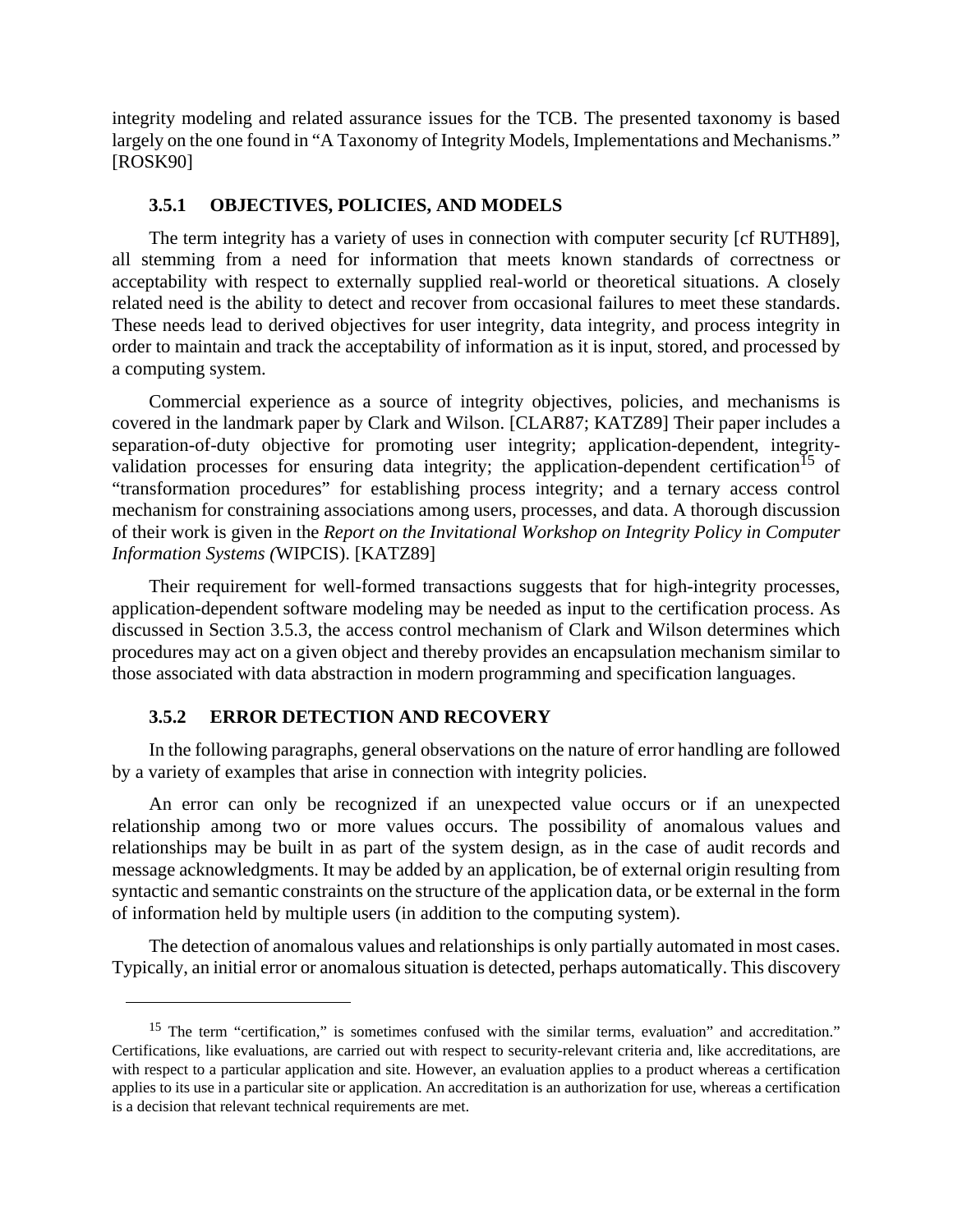may be followed by further automated or manual investigation to find related errors and, perhaps, the root cause of these errors. Finally, corrective action removes the errors and/or inhibits the creation of new errors.

The automated portions of this three-part, error-handling process are more likely to be suitable for security modeling. In the case of a partially automated error-handling mechanism, modeling can help clarify which portions of the mechanism are automated (namely, those that are modeled). If detection is automated and recovery is manual, there may be additional issues associated with the design of an alarm mechanism (e.g., timeliness, avoidance of masking high-priority alarms with low-priority alarms).

As already mentioned, the TCB audit mechanism required for systems at classes C2 and above is a built-in, error-rejection mechanism. It is usually not modeled but could be; Bishop has provided an example. [BISH90] Recent integrity articles have suggested that audit records should allow for a complete reconstruction of events so that errors can be traced to their source. [SAND90, CLAR89] This integrity requirement on audit trails is potentially amenable to formal analysis.

"Checkpoint and restore" is another built-in mechanism found in many systems. Modeling of this mechanism may be no more interesting than for auditing. However, systems at classes B3 and above have a trusted-recovery requirement. The state invariants that come out of the formal modeling and verification process effectively define exceptional values of the system state that must not exist in a newly restored state. Moreover, run-time checking of these state invariants may be necessary after an unexplained system failure.

A variety of integrity mechanisms promote user integrity by collecting the same or related information from several different users. Supervisory control and N-person control allow two or more users to affirm the validity of the same information. Supervisory control involves sequential production and review of an action, whereas N-person control refers to simultaneous or independent agreement on taking action. A possible approach to modeling N-person control is given by McLean. [MCLE88, Sec. 3] The subjects of the model include composite subjects made up of N ordinary subjects acting on behalf of different users. The explicit inclusion of these Nperson subjects invites questions about their security attributes; for example, what is their security level? In both supervisory and N-person control, lack of agreement is an error condition, and the system performs error handling by blocking the action being controlled.

Certain access controls may be suspended by any user in an emergency, but the system may require that a state of emergency be explicitly declared before suspending these access controls. The explicit declaration together with the actual violation of the controls provides two different indications of the need for a typical action. The decision to constrain a particular action via supervisory, N-person, or emergency-override control might be made by an appropriately authorized user, as opposed to the system's designers. In all three of these mechanisms, the actions to be controlled need not be vendor-defined.

A related strategy for promoting user integrity is separation of duty. This involves defining user roles in such a way that no one user can commit a significant error without detection. Instead, there would have to be collusion among several users. For example, if no one person can order goods, accept delivery, and provide payment, then it is difficult for a user to buy nonexistent items from himself. A more generic example recommended by Clark and Wilson is that no person who is authorized to use a transformation procedure has participated in its certification. Separation of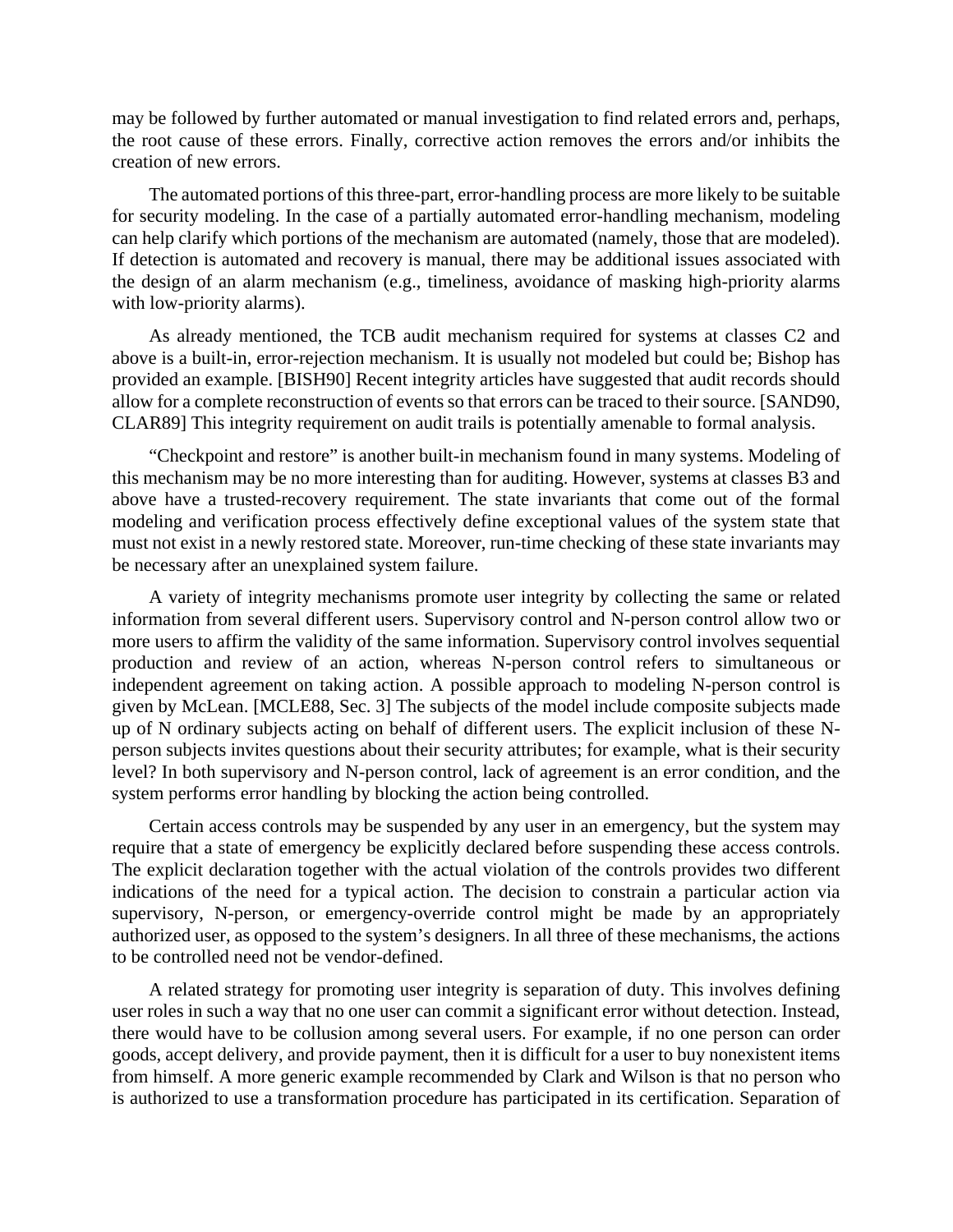duty promotes user integrity, if roles are designed in such a way that several different users contribute overlapping, partially redundant views of an external situation modeled in the computing system. In most cases, design of the roles is application-dependent. Provisions for role enforcement are part of the system design. Detection of errors can be either manual or automated (but application-dependent). Error recovery is largely manual. In the Clark-Wilson model, separation of duty is enforced via access control triples, but is itself not formally modeled.

According to Clark and Wilson, consistency checks on the structure of user-supplied data are needed initially to guarantee that data has been properly entered [CLAR87] and can be run later as a check against inappropriate modification [CLAR89]. Typically, these Integrity Validation Procedures (IVPs) compare new information against previously computed information, as in a program that compares actual inventory data against previously computed inventory. The use of IVPs is explicitly modeled by Clark and Wilson, but the fact that they reject anomalous data is not.

Redundancy to improve process integrity is used in high-availability systems. Two or more processes with different hardware and/or algorithms are run with the same expected result, and a voting algorithm combines the results. An interesting feature of these data- and process-integrity promoting algorithms is that they apparently increase integrity through aggregation and inference. In this respect, integrity is similar to nondisclosure, not dual to it. Interesting formal models of voting algorithms include the "Byzantine Generals Problem", in which a process can give inconsistent results [LAMP82], and clock synchronization algorithms. [LAMP87, RUSH89]

In general, all error-handling mechanisms exploit redundancy of the sort discussed in information theory and conform to the same general principles that provide the basis for errorcorrecting codes [cf HAMM80] used to suppress noise. What sets integrity-related mechanisms apart is their emphasis on user-induced errors.

#### **3.5.3 ENCAPSULATION AND LEVEL-BASED ACCESS CONTROL**

The following paragraphs discuss encapsulation mechanisms, the use of level-based access control and integrity hierarchies, and the use of partially trusted subjects to achieve encapsulation.

Encapsulation mechanisms ensure what Clark and Wilson refer to as "internal consistency." They provide a limited set of high-level operations that can be certified to maintain a known structure on the data that they encapsulate. Several mechanisms suitable for performing encapsulation have been discussed in Sections 3.1.3, 3.3.2, and 3.3.3. Another encapsulation mechanism is message passing, as illustrated in the design of Smalltalk. [GOLD80] As discussed below, level-based access control with partially trusted subjects also provides an encapsulation capability similar to type enforcement.

If an encapsulation mechanism is supported, it may be used to provide tamper proofing for the TCB and to enforce the principle of least privilege within the TCB. Type enforcement has been used for this purpose. [BOEB85] In the LOCK system, each security-critical entity (for example, the password file) is of a type that can be accessed only by the appropriate TCB subjects. This typing information is preset and, in the case of TCB entities, cannot be modified, even by the system security officer. Since the type enforcement mechanism is formally verified, this verification provides a partial verification of TCB integrity as a special case. Type enforcement has also been used to extend the LOCK TCB for a trusted DBMS application. [STAC90] In the extension, new TCB subjects are straightforwardly prevented from interfering with the old part of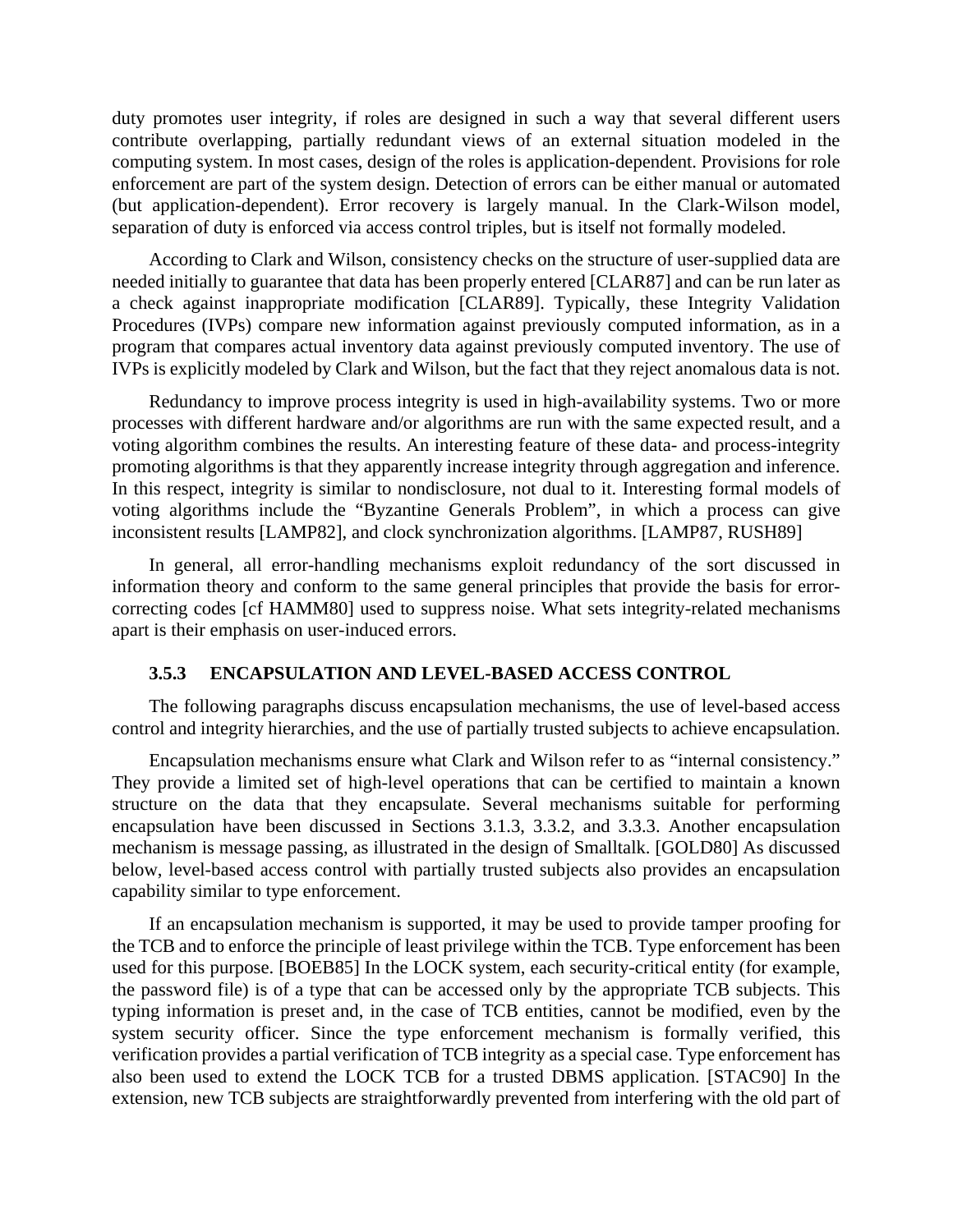the TCB through static access restrictions in the type-enforcement table.

The crucial idea behind access control based on integrity levels was alluded to in Section 3.1.6. That information may flow from one entity to another only if the latter's integrity level is at or below that of the former, thereby preventing the latter from being contaminated with lowintegrity information. Thus, if the integrity ordering is inverted for purposes of access control, then the \*-property will automatically enforce the desired property. As observed by Roskos, [ROSK90] this duality applies not only to access control, but to higher-level nondisclosure policies as well. In the case of noninterference, for example, if inputs from user A cannot "interfere" with outputs to user "B," then A cannot compromise the integrity of these outputs. [PITT88] The practical utility of these observations is undetermined.<sup>16</sup>

For level-based integrity to be useful, there must be some convention for assigning integrity levels to controlled entities. Biba [BIBA77] suggested a hierarchy dual to that given by Executive Order 12356, which, as mentioned in Section 3.1.7, defines the terms "confidential," "secret," and "top secret." Thus, integrity levels would be classified according to the level of harm which could result from unauthorized or inappropriate modification of information. The dual of "secret," for example, would be a level indicating that inappropriate modification could result in serious, but not exceptionally grave, damage to national security. While this suggestion has not found wide acceptance, there are clear-cut examples of integrity orderings associated with the possibility of serious harm. The inadvertent substitution of "exercise" data for "live" data is one such example; effectively, "exercise" is a lower integrity level than "live." What Biba's suggestion lacks (in contrast to the work of Clark and Wilson) is a convention for controlling not only who may modify data but also how they do it.

There are several other integrity measures not based on level of harm. [cf PORT85] User contribution sets form an integrity ordering under the dual of the subset relation, as was noted in Section 3.3.4. A careful analysis of user roles can also give indications of needed integrity and nondisclosure levels. [LIPN82] The results of trusted error-detection and integrity-validation procedures can be stored as (components of) integrity levels in order to disable inappropriate uses of flawed data and to enable appropriate error-recovery procedures.

Integrity levels (or components) that are based on freedom from various kinds of error cannot be preserved during processing unless the procedures involved do not introduce these kinds of errors. This motivates the use of software assurance hierarchies. The necessary level of software assurance is found by working backwards from a level of acceptable risk, which depends both on the expected level of software errors and the level of harm which may result from these errors in a particular operating environment (the latter being bounded by the relevant Biba integrity levels). If software at several levels of assurance is needed on the same system, then an access control mechanism is needed to be sure that software used in a given application is backed up by adequate assurance. A technique that suggests itself is to include assurance levels as components of integrity levels.

A well-defined hierarchy of assurance levels is given in the *TCSEC* for evaluating TCBs. It has been adapted to subsystems [cf NCSC88a] and is readily adapted to individual processes; the

<sup>&</sup>lt;sup>16</sup> Yet another relationship between nondisclosure and integrity is found in the "Chinese Wall" policy discussed in Section 4.4.4 - a nondisclosure policy can promote user integrity by preventing conflicts of interest.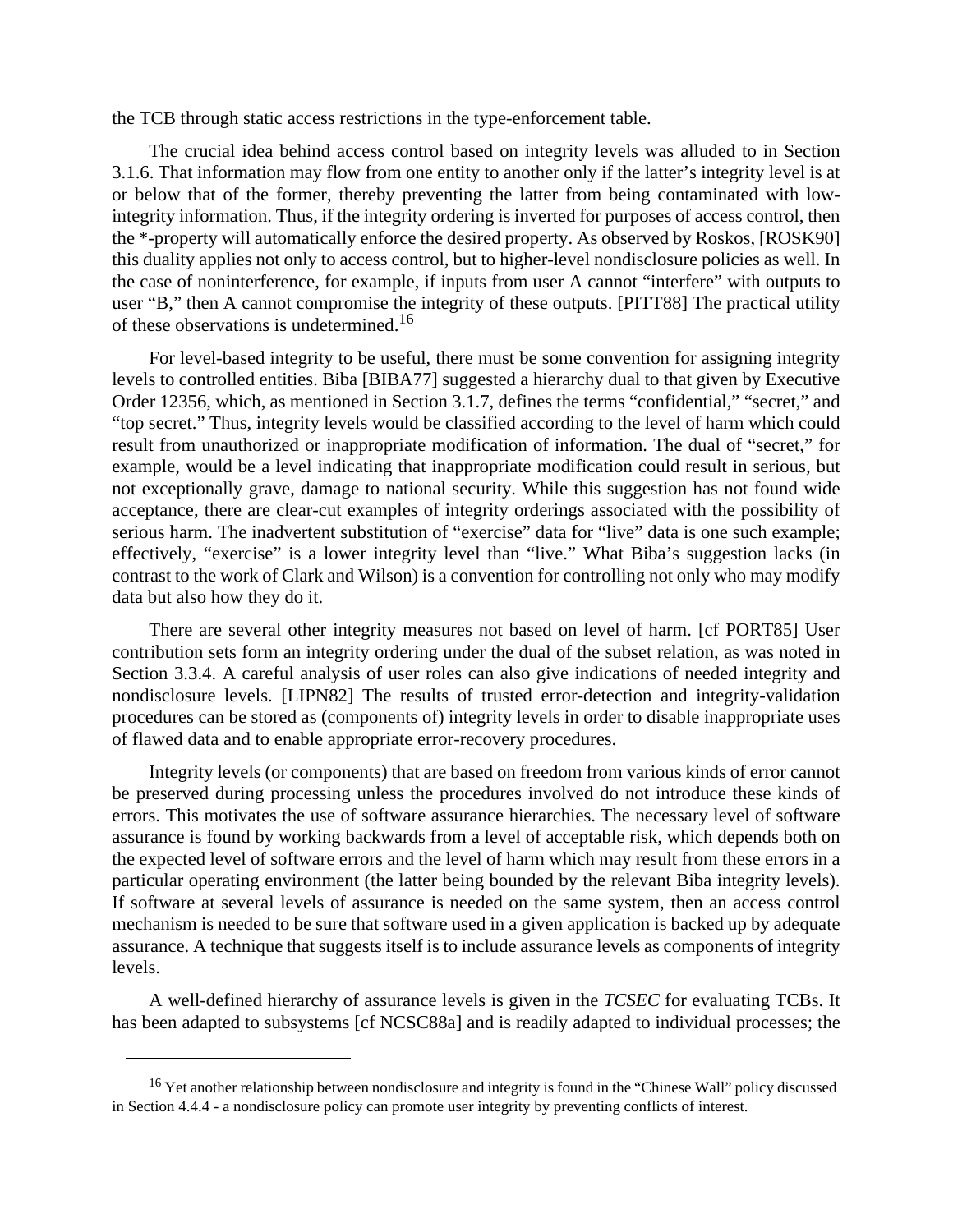hierarchy itself is summarized in Appendix D of the *TCSEC*. An easily applied assurance hierarchy based on credibility of origin has also been suggested by Pozzo: [POZZ86] software supplied by a system's vendor is regarded as having higher assurance than software developed by a company's support staff, and production software typically has higher assurance than experimental software. Software of unknown origin has lowest assurance. Such a hierarchy presupposes an ability to track data sources, as described in DoD 5200.28-R. [DODS8a, Enclosure2, Req. 7]

The use of level-based integrity for TCB encapsulation is suggested by Millen. [MILL84] One or more integrity categories can be reserved for TCB entities, as a means of protecting them from non-TCB entities. An application of this idea is found in the network described by Fellows. [FELL87] In this network, each communication process in the TCB is a partially trusted subject that sends messages labeled with its own unique integrity category, thereby encoding authorship of the message in the security label itself.

Lee and Shockley have argued that level-based integrity with partially trusted<sup>17</sup> subjects can partially fulfill the requirements of Clark and Wilson. [LEE88, SHOC88] The ASOS integrity policy may be viewed as a special case of this general partially trusted subject mechanism. Access checking in ASOS allows any process to read below its own integrity level; the implicit assumption is that any subject with reasonable integrity can be relied on to make its own integrity checks when needed. In effect, each subject in ASOS is treated as if it had a separate view-max security label obtained by setting the integrity component of its security label to integrity-low. [DIVI90]

# **4. TECHNIQUES FOR SPECIFIC KINDS OF SYSTEMS**

Though relevant to many systems, some security modeling techniques are best illustrated by a particular kind of system. While traditional access control models are applicable to a wide class of systems, they are nicely illustrated by operating systems because they both contain file-like objects that are opened, accessed for a period of time, and then closed. The issue of selecting an underlying *model of computation* occurs in any modeling effort, but models not based on state machines have occurred most frequently in *networks*. Trusted application models often take the form of models for database systems. Issues having to do with label accuracy are illustrated in Compartmented Mode Workstations (CMWs) and the Secure Military Message System (SMMS). The treatment of these topics is largely introductory because of the breadth (and, in some cases, relative newness) of the material to be covered.

### **4.1 OPERATING SYSTEMS**

In modeling operating systems, there is especially rich literature to draw on. The following paragraphs discuss traditional access control models and the models of Bell and La Padula in particular.

#### **4.1.1 TRADITIONAL ACCESS CONTROL MODELS**

An access control model traditionally involves a set of states, together with a set of primitive operations on states. Each *state* contains a set *S* of "subjects," a set *O* of "objects," and an "access" matrix *A*. For each subject *s* and object *o*, *A* [*s*, *o*] is a set of access rights, such as "read," "write,"

<sup>&</sup>lt;sup>17</sup>Subjects that are partially trusted with respect to integrity labels do not necessarily belong to the TCB.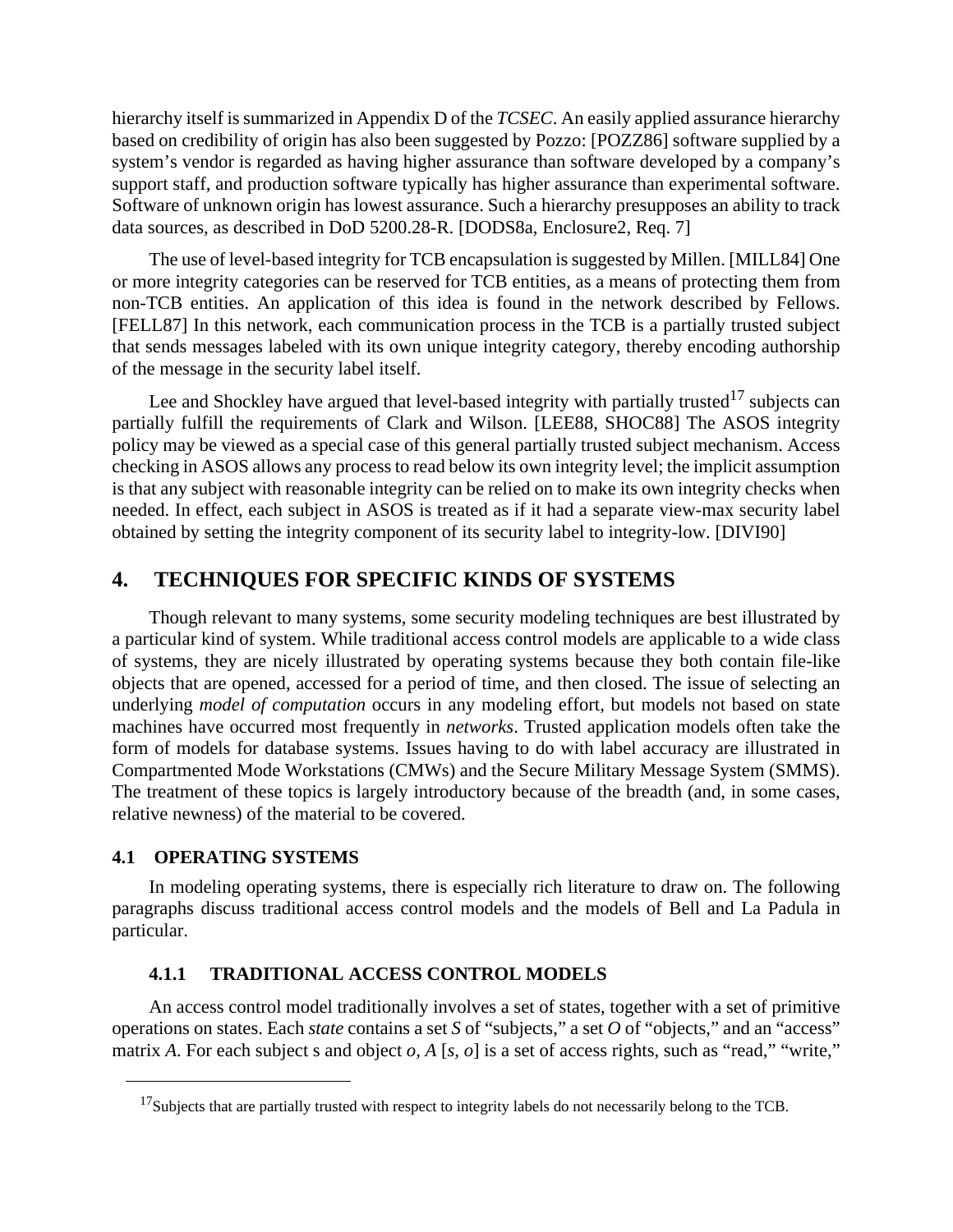"execute," and "own." In the context of an access control model, rules of operation are axioms or definitions describing the primitive operations.

The simplest useful access control model is perhaps the HRU model of Harrison, Ruzzo and Ullman. [HARR76] The HRU model assumes that every subject is also an object, the rationale being that (almost) every subject has local memory that it can access. In the HRU model, the primitive operations are, create *s*, create *o,* destroy *s,* destroy *o*, enter *r* into *A* [*s, o*], and delete *r* from *A* [*s, o*], where *r* varies over all supported access rights.

To use an access control model for security modeling, one needs to add functions that extract security labels from subjects and objects and to explain how operations are affected by security labels. In some cases, it may also be appropriate to model other attributes of objects, such as directory hierarchies. These additions to the basic access control model facilitate a clear presentation, but are not theoretically necessary for discussing security, as can be seen from Pittelli's translation of a Bell and La Padula model into the HRU model. [PITT87] One can model the addition of new subjects or objects by allowing *s* and *o* to change in response to the create and delete operations, or one can use fixed sets of subjects and objects together with an indication of which subjects are active. Finally, if an access control model is to discuss information flow, it needs to discuss which objects are actually written as a result of a given operation. This can be done by adding functions that extract object content. A complete information-flow analysis would also need to address flows to and from non-object entities. Flows to and from the current-access matrix, for example, could be handled either by treating rows of the matrix as objects or by treating these flows in the covert channel analysis.

The assumption that subjects are objects is associated with several interesting observations that need to be modeled whether or not subjects are regarded as objects. Typically, every subject has read and write access to itself (that is, to its stack and local data area). This fact can be modeled as the invariant (read, write)  $\in$  *A [s, s]*. Consequently, if a subject outside the TCB is allowed to change its security level, the new level should dominate the old one. This is because information at the old level in its local memory can be transferred only to entities whose level dominates the subject's new and (hence) old security level. The assumption that subjects are objects also provides a means of modeling interprocess communication: a process  $P_1$  may send a message or signal to process  $P_2$  if and only if  $P_1$  has write access to  $P_2$ .

Hierarchical file systems have a potential for introducing various covert storage channel problems. In many cases, these channels can be closed through the use of additional access control checks that depend on the structure of the directory hierarchy. It is acceptable to include such access control checks (and hence, directory structures) in the model. One problem is that if a directory contains a file at a lower security level, then it is difficult to delete the directory without users at the lower security level finding out, since they can no longer access the file after it is deleted. A widely imitated solution proposed by Walter is to require a *compatibility property* for directories, namely that the level of each file dominate that of its parent directory. [WALT74] Alternatively, the system could just remove access and leave actual deletion of files and directories to a trusted garbage collector. A similar problem that is not ruled out by compatibility arises when a lower-level process creates a directory at a higher level. If a higher-level process then adds a (higher-level) file to the directory, a UNIX-like operating system would refuse a later request by the lower-level process to delete the directory, thereby signaling the existence of the higher-level file. [GLIG86]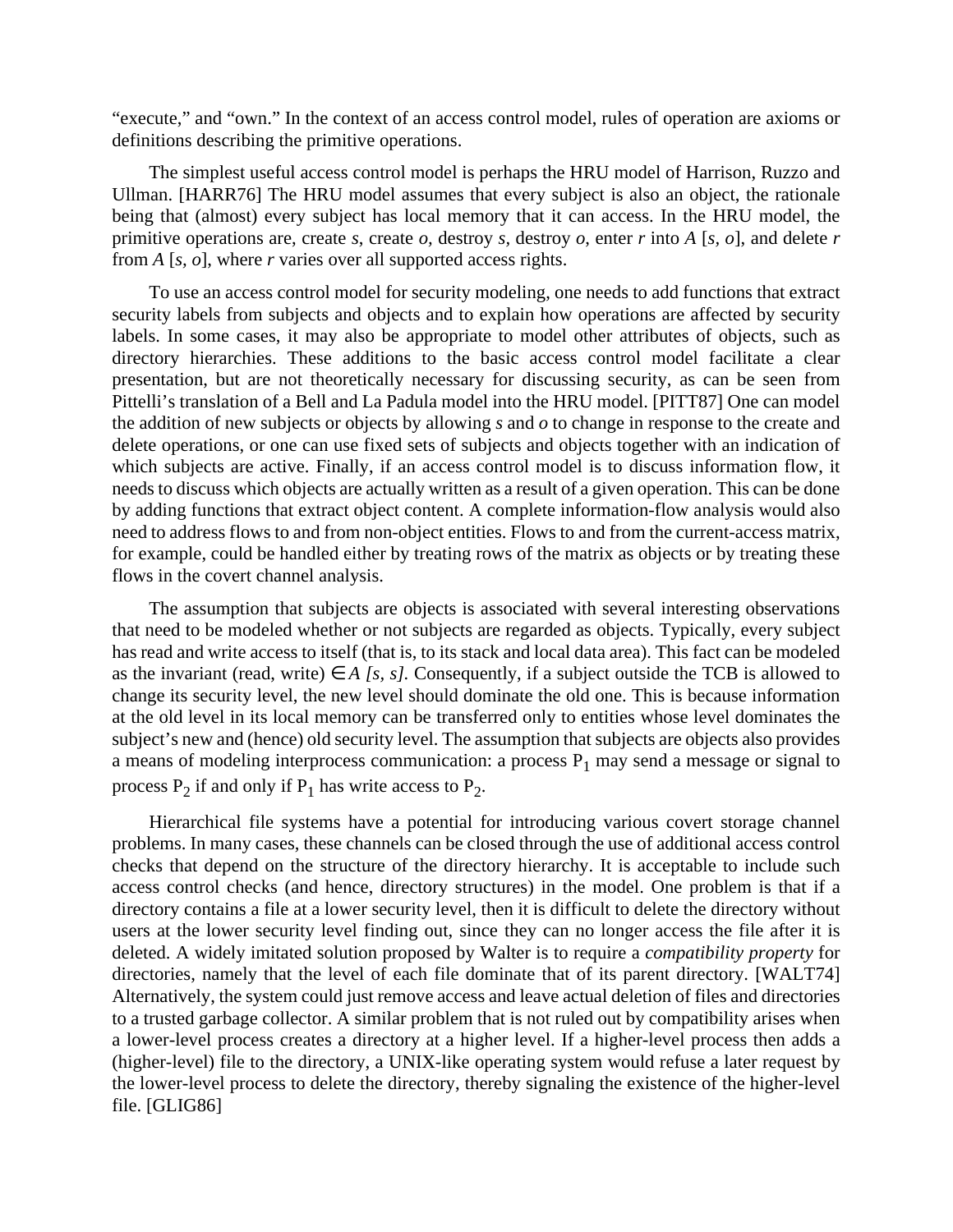The compatibility principle was regarded by the TRUSIX working group as being a generally useful property of directories, independently of its use to discourage covert channels. They considered four possible approaches to modeling directories and, for sake of generality, decided that security labels would be assigned to individual directory entries as well as directories. [NCSC90b, Sec. 6.10, 6.11]

Kernel call based implementations of operating systems invariably rely on some form of exception mechanism. At higher assurance levels, it is likely to be a matter of policy that exceptions not return information about higher-level entities. In this case, kernel exceptions can be included in the security model in order to represent this policy, either directly or in summary form. One might, for example, use the three exception classes "access-denied," "user-error," and "system error". [BELL76]

For further information on access control models, the reader is referred to *Cryptography and Data Security* [DENN82, Ch.4] and "Models of Multilevel Security" [MILL89].

### **4.1.2 THE MODELS OF BELL AND LA PADULA**

As mentioned in Section 1.4, the work of Bell and La Padula identified the main steps in the security modeling process and provided the first real examples of security verification by proving that their rules of operation preserved necessary state invariants. The identified invariants codified important mandatory access control requirements and provided guidance for their implementation.

Not surprisingly, fifteen years of close scrutiny has produced an understanding of areas where refinement of the original approach is desirable in future efforts. The question of correspondence to externally imposed MAC security policy was handled quite informally. As indicated in Section 3.2 (and in the LOCK verification effort), a closer correspondence is possible with the use of external-interface models. In fact, the Bell and La Padula models contain some well-known weaknesses. A lack of attention to local process memory is related in part to the fact that subjects need not be objects. A subject may, in the absence of the tranquility principle [LAPA73, p. 19], lower its security level. As a result, the "change subject current security level" and "change object level" rules provide a variety of opportunities for untrusted downgrading of information. The significance of these and similar rules was not well understood until much later. [MILL84, MCLE85, MCLE87, BELL88, LAPA89]

The Bell and La Padula models have a relatively narrow focus. None of the models explicitly mentions multilevel devices, external interfaces, or user identities; and there is no modeling of integrity. With the exception of the \*-property, exemptions from access control are not modeled, so that there is no basis for relating exemptions to use of privilege, subject integrity, or trusted user roles. The Multics model interpretation was necessarily incomplete because design work on Secure Multics was still in progress in 1976. Some of the notational conventions used in the models (e.g., overuse of subscripts and lack of mnemonic naming conventions) are avoided in many of the more recent security modeling efforts.

### **4.2 NETWORKS AND OTHER DISTRIBUTED SYSTEMS**

Which network decomposition techniques lend themselves to security analysis? How should this decomposition be reflected in the model? How should the overall network security policy be reflected in the model? What is the role of *individual components* in enforcing the overall policy?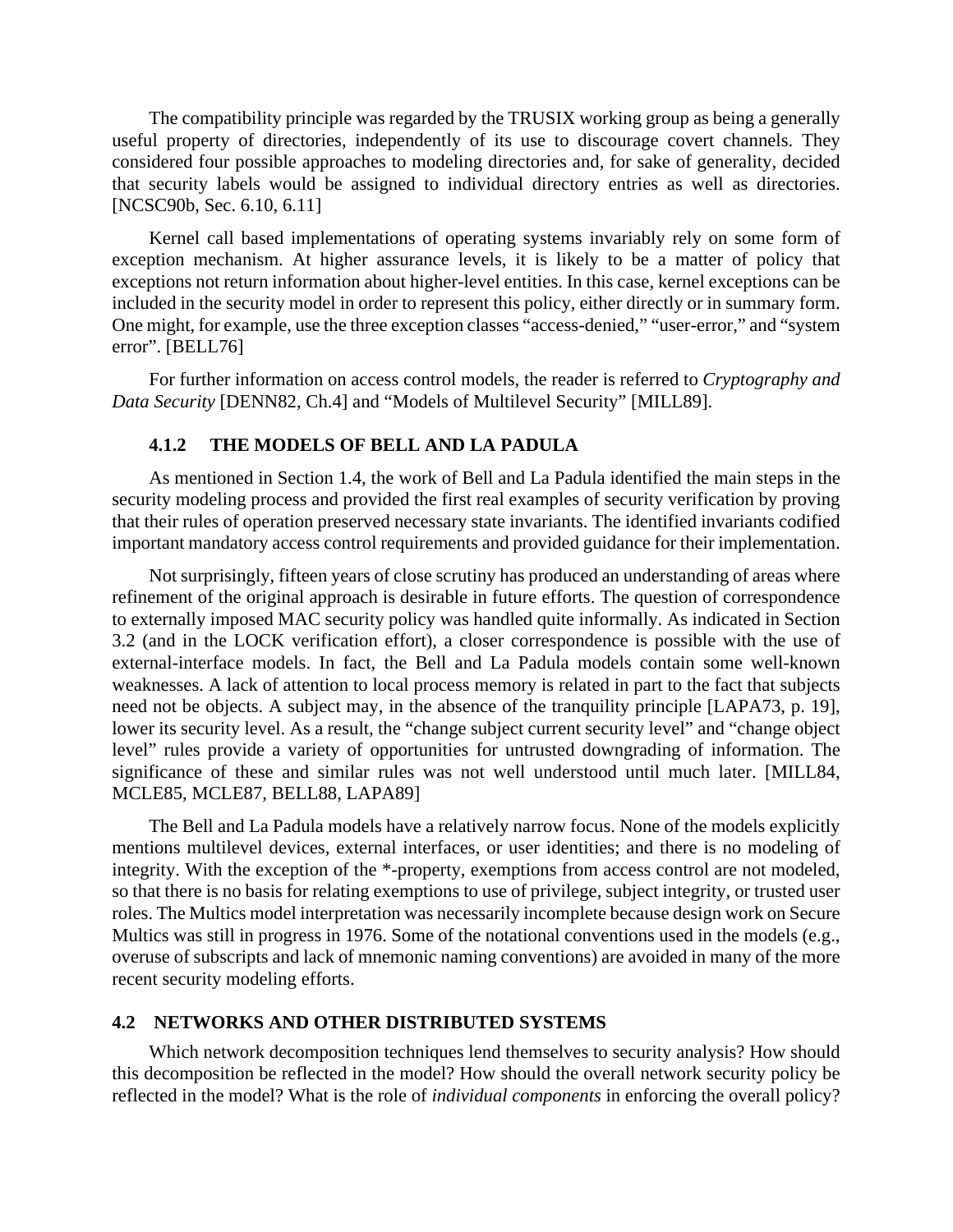Should nondeterminacy and the distributed nature of a network be reflected in the model's underlying model of computation; that is, should the network be treated as a state machine or as something else? The following subsections discuss these questions as they relate to network security objectives and the requirements of the *Trusted Network Interpretation (TNI).* [NCSC87]

### **4.2.1 SYSTEMS AND THEIR COMPONENTS**

A *network system* is an automated information system that typically consists of a communications subnet and its clients. Clients are entities that the subnet interacts with (e.g., host computers, other networks, users, electronic censors), as in Figure 4.1. Some clients may play a distinguished role in the network, performing key distribution or network administration services. The communications subnet might consist of message switches and transmission lines.



**Figure 4.1. A Physical Network Decomposition**

In addition to a physical decomposition of a network, there is also the possibility of decomposing along protocol layers, so that a network handling a layer *n* protocol decomposes into abstract protocol machines and network(s) handling a more primitive layer *n-*1 protocol. [cf ISO84, TANE88] In this second approach, it is possible to reassemble the protocol machines at various layers into physical components, so that the second approach is compatible with the first. In Figure 4.2, abstract protocol machines are collected to form interface units that may either be part of or separate from corresponding hosts. Each interface unit includes protocol handlers for all layers.

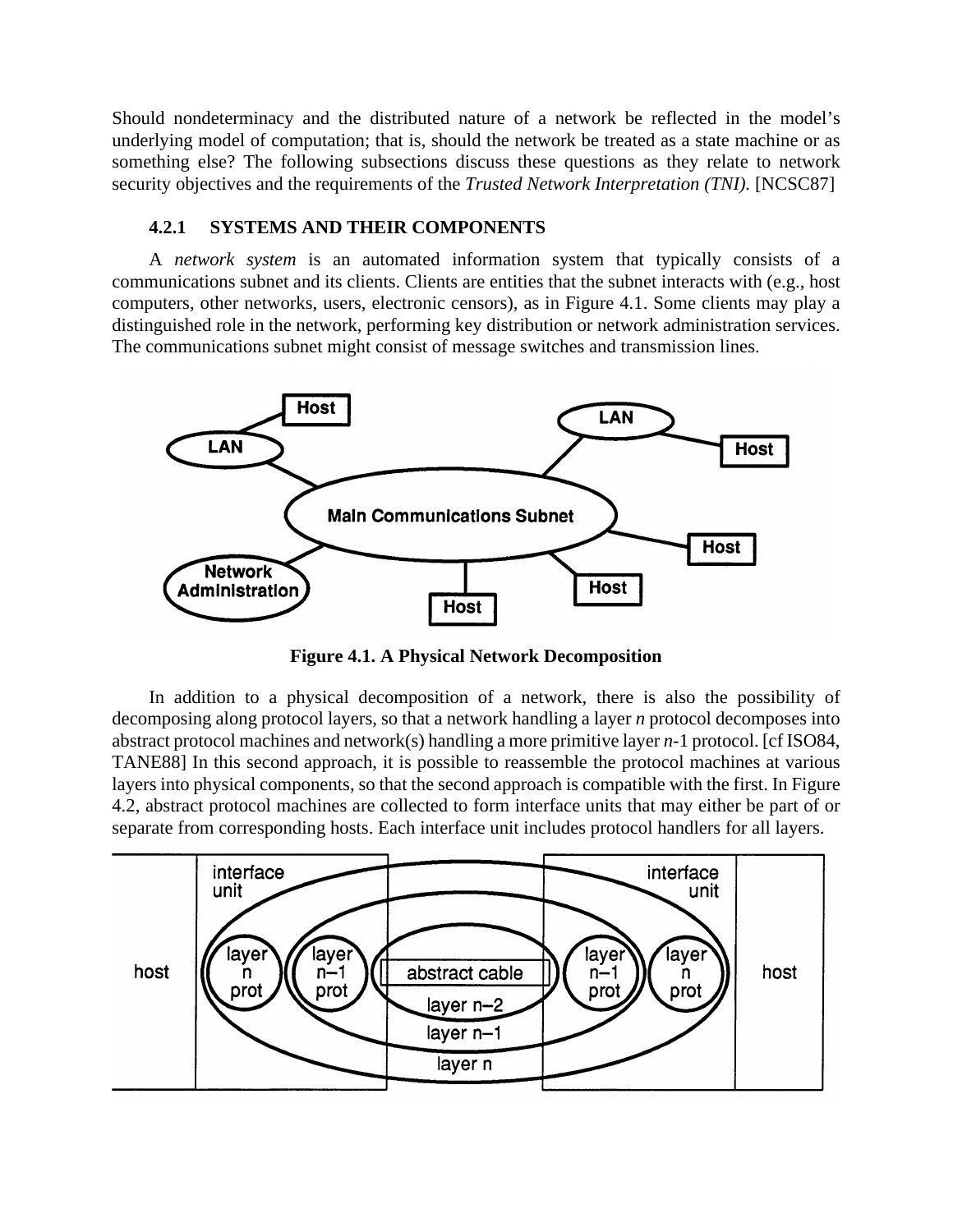#### **Figure 4.2. A Network Protocol Decomposition**

The partitioning of a network system results in optional subsystem components, such as a communications subnet, as well as individual components whose further subdivision is not useful for modeling purposes. [NCSC87, Sec. I.3] In the following paragraphs, network systems and subsystems are both referred to as networks. Individual and subsystem components are both referred to as *components*. Network partitioning has a variety of security-relevant ramifications. There is a need for both system security models and component models as well as the need to consider TCB interfaces both in components and in the entire network system. In contrast to operating systems, there is little point in assuming that a network is either "up" or "down." Rather, it is necessary to model the network across a range of partially functioning states. [FELL87] The principle of "mutual suspicion" can be applied to components in order to minimize security violations in case an individual component is subverted. [SCHA85] In this case, each component enforces a component policy that is strong enough not only to contribute to the overall system policy but also to detect suspicious behavior in other components.

Networks are usually extensible, and, as a result, analysis of their security cannot depend on configuration details that change as the network expands. A similar problem is posed by the need for fault tolerance. Component failures and subsequent restarts should not lead to violations of network security policy. [FELL87]

Some networks have covert channel problems related to indeterminate information in message headers. In some cases, these "header" channels are visible in the model itself. Other covert channels result from interconnection subtleties and from nondeterminacy caused by channel noise and by race conditions associated with distributed computation. Similar covert-channel problems can arise in other nondeterministic systems, and, as mentioned in Section 3.2, a probabilistic analysis may be needed in order to rule out certain kinds of covert channels. [WITT9O] However, nonprobabilistic analyses have also provided some useful insights. [MCCU88, MCCU88a, JOHN88]

#### **4.2.2 MODEL STRUCTURE AND CONTENT**

A crucial modeling requirement for networks is that "the overall network policy must be decomposed into policy elements that are allocated to appropriate components and used as the basis for the security policy model for those components". [NCSC87, Sec. 3.1.3.2.2] One way of meeting this requirement is to provide a security policy model consisting of several submodels. A *network security model* can give an overall definition of security for the network in order to clarify how the network supports higher-level security objectives. A structural model can explain how the network is partitioned. This is particularly useful if the component structure is directly involved in the network's policy enforcement strategy. Finally, each component is given a security policy model. Correctness is shown by demonstrating that the component model properties together with the structural model properties imply the requirements in the network security model. The given demonstrations may rely either on external interface properties of the components [cf MOORE90, BRIT84, FREE88] or on modeled internal properties [cf GLAS87].

For a component that is part of a larger network, external-interface requirements will often be apparent from the network modeling effort. For a separately evaluated component, rated B2 or higher, external-interface requirements will usually be given in an accompanying network security architecture description. [NCSC87, Sec. 3.2.4.4, A.3] The NCSC Verification Working Group has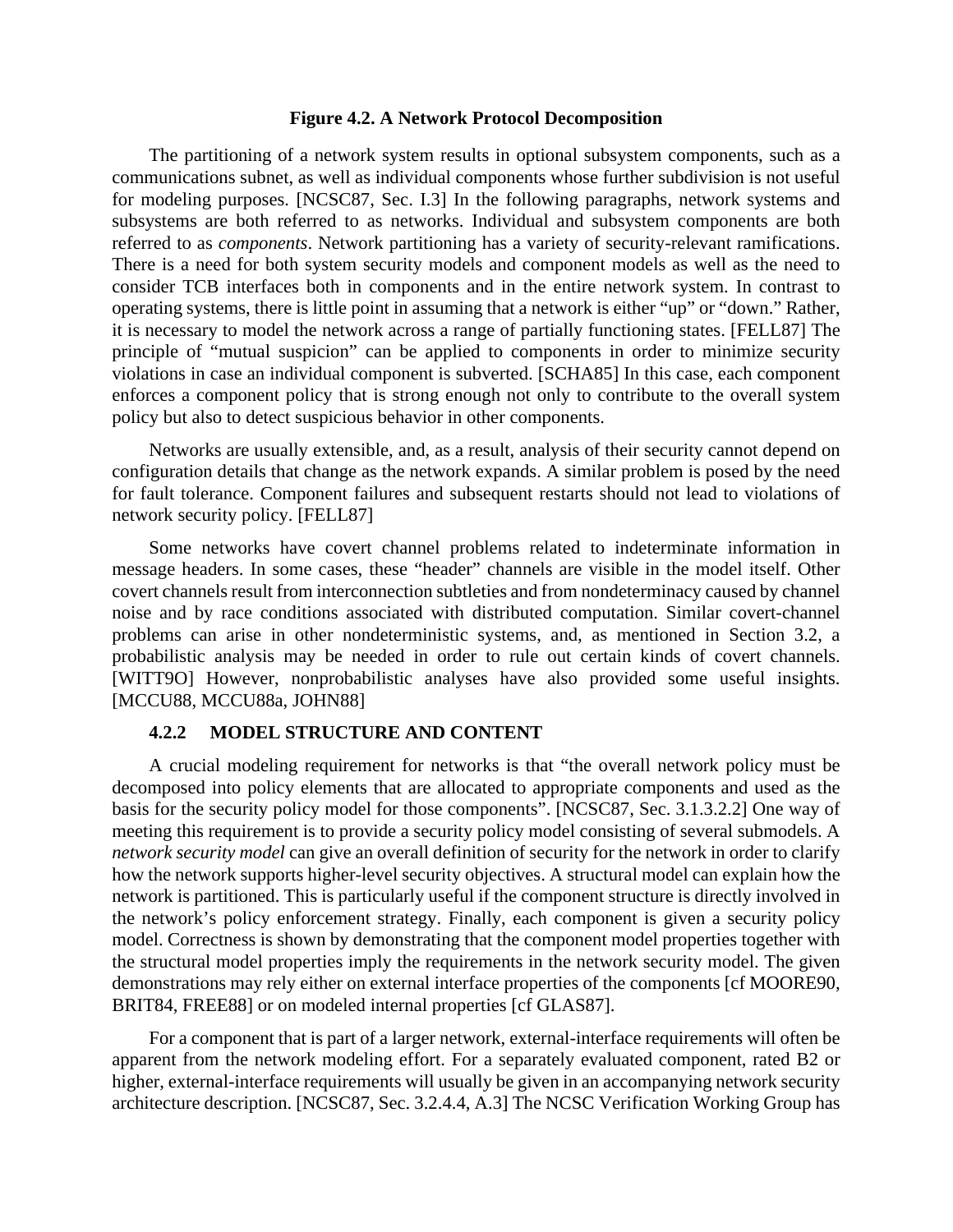concluded that access control requirements imposed by the network security architecture should be modeled. Consequently, the definition of security for the component model needs to contain or comply with such external-interface requirements. It is easier to demonstrate conformance if these requirements are directly included. This "external" portion of a component model is essentially new and is distinct from internal requirements or rules of operation. In the case of MAC requirements, this external interface portion may be regarded as a generalization of *TCSEC* device labeling requirements. [NCSC87; Sec. 3.1.1.3.2, 3.2.1.3.4] A model for a network system, in contrast to a component, may not need such external-interface requirements because the environment of the network system need not have a well-defined security architecture and is likely to contain only trusted entities such as users and other evaluated network systems.

Security-critical entities in the network or its containing network system are collectively referred to as the *network TCB (NTCB).* A second network modeling requirement is that a component model should cover all interfaces between security-critical network entities and other kinds of entities (see Figure 4.3). Collectively, these interfaces contain the reference monitor interface for the NTCB. Relevant non-NTCB entities for a network might belong either to the network or to its environment. Whole components of a network may lie outside of the NTCB. Individual components may also contain non-NTCB entities (as in the case of an ordinary host, for example).

When modeling a component, it may be desirable to model not only the interface between its TCB and non-TCB entities but also the interface between its TCB and other NTCB entities in order to give a better description of the security services provided by that component. For an A1system, this additional modeling information can provide correctness criteria for the FTLS, since each component FTLS must describe the interface between that component's TCB and the TCB portions of other components. [NCSC87, Sec. 4.1.3.2.2] These additional interfaces are indicated by dashed lines in Figure 4.3.



**Figure 4.3. Modeled Interfaces to the TCB Portion of Component A**

### **4.2.3 NETWORK SECURITY MODELS**

The security policy model for a network often contains a network security portion, although this is not required by the *TNI.* Overall network security modeling is especially useful for a network that is too large for effective system testing because, in this case, overall security assurance can be achieved only by some form of static analysis. A network security model can give a precise description of security services provided by the network and can help to identify the boundaries of the system being modeled. It can identify security-relevant aspects of communication among major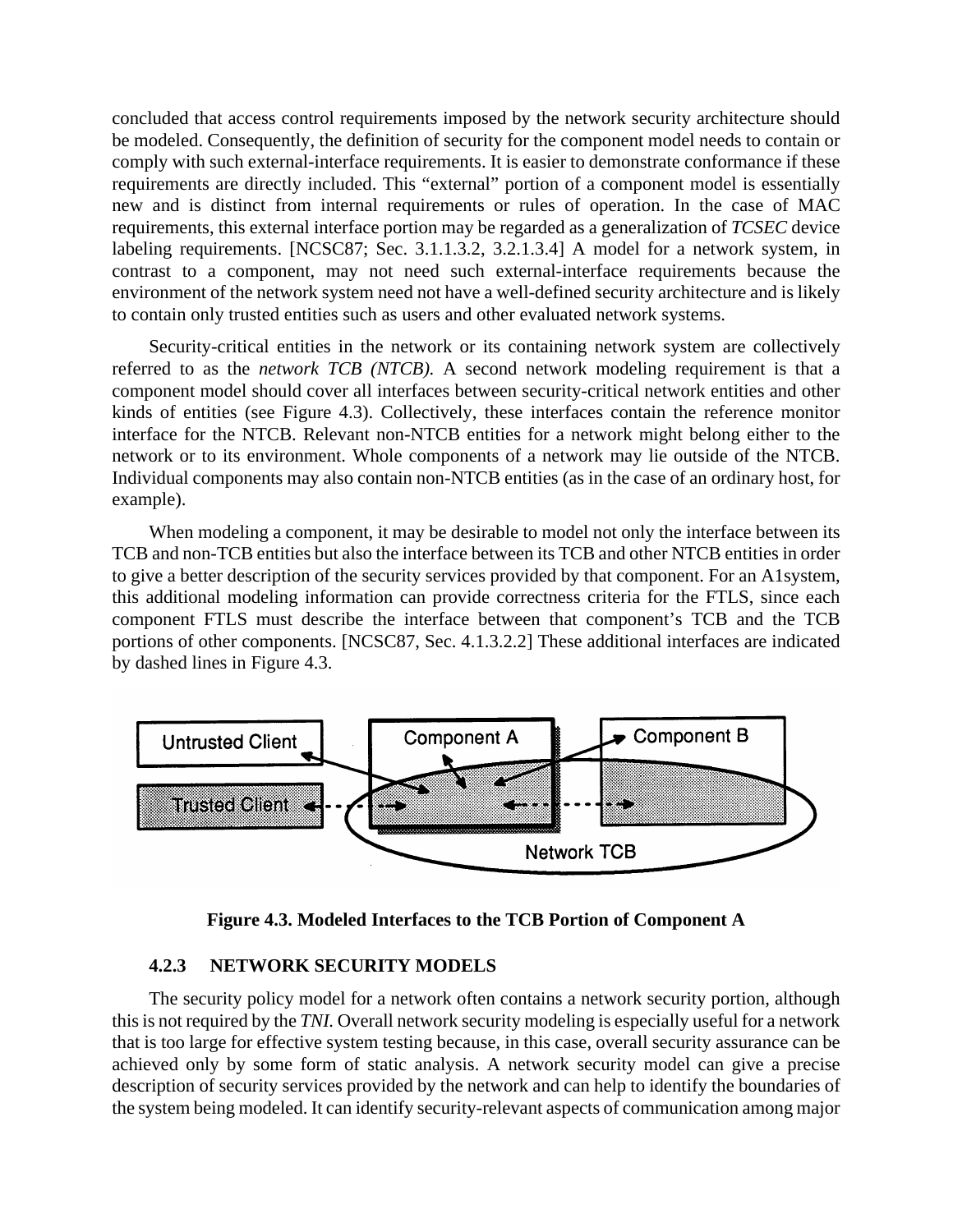components and can describe associated security requirements. The entities described in this model need not be local to individual physical components. This model partially determines and may share the external-interface requirements found in the various component models.

For network systems rated B1 and above, mandatory access control plays a major role in modeling user-related communication. [SCHN85] Other useful security requirements include correct delivery [GLASS87]; discretionary access control; label, header, or message integrity [GLAS87, FREE88]; and encryption [BRIT84]; among others. [ISO89; NCSC87, Sec.9]

In many networks, there is a significant amount of TCB software devoted to security-critical communications protocols. A clear understanding of the basis for these protocols is required in order to completely assess security assurance. A network security model can provide this understanding by providing requirements that serve as correctness criteria for security-critical protocols found in the NTCB portion of the network. Label association protocols and label integrity requirements are of particular relevance in the case of MAC policy modeling.

Access control modeling may be influenced by the network topology. For example, access enforcement may be carried out by a communications subnet, while access decisions are performed by a designated host that serves as an access decision facility. [BRIT84]

One approach to specifying mandatory access control is to regard hosts as subjects (partially trusted subjects, in the case of multilevel secure hosts) and host "liaisons" as "communication" objects.18 [BELL86, BELL88a] Host liaisons are temporary connections established between pairs of hosts for the purpose of exchanging messages at a given security level, such as transport layer connections. This approach is similar to that taken in several real systems. In the Boeing local area network (LAN) model the subjects are arbitrary LAN clients. [SCHN85] In the model described by Fellows subjects are hosts. [FELL87] In this latter modeling effort, the host liaison approach was found to be satisfactory for expressing system security requirements with the possible exception of what came to be known as the "entelechy"<sup>19</sup> property. This property means that a host may send or receive messages over a connection if and only if it has current access to that connection. These models are internal-requirements models for network systems. Because these models treat hosts very simply, they also serve as external-interface specifications of their communication subnets.

A more explicit external-interface model was given for the Multinet Gateway System (MGS). The clients of the MGS are "external systems" that communicate with the MGS over message ports. [FREE88] Messages have security labels, message ports are multilevel devices, and the expected access constraints are enforced between messages and message ports. In addition, the model contains limited information about the structure of messages and declares that any delivered message must be legitimately "derived from" messages received by the system at the same security level. In other words, no spoofing or regrading is allowed. The MGS model and FTLS are, in part, partitioned along protocol layers.

<sup>18</sup>The words "subject" and "object" are used somewhat differently in these presentations than in the *TSEC,* in order to convey an analogy between the presented network models and more traditional access control models, TSEC requirements pertinenting to controlled process subjects and storage objects do not always carry over in the manner suggested by the analogy.

<sup>19</sup>*en-tel'-e-key- the* realization of form-giving cause (as contrasted with potential existence).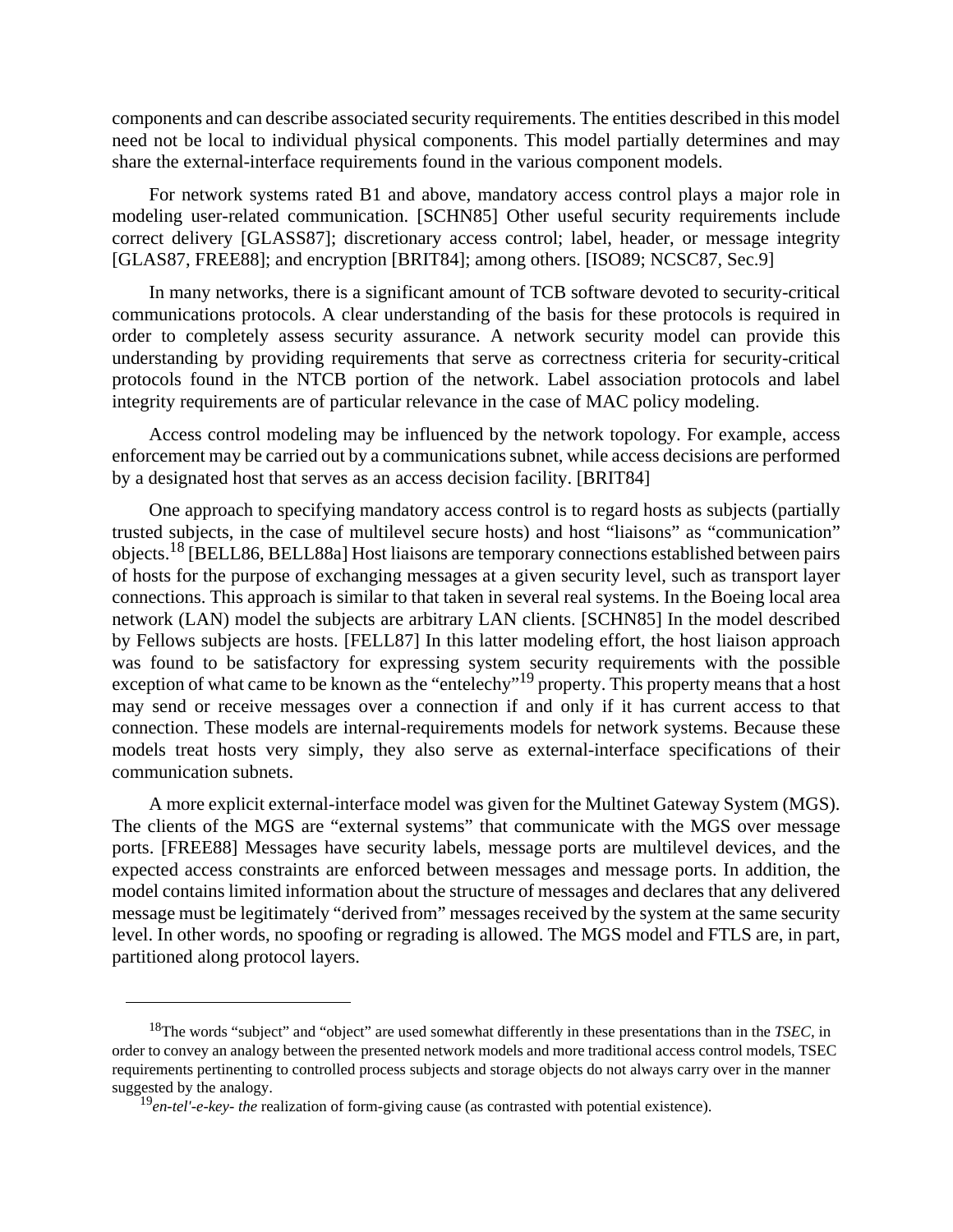In some cases lower-level component models involve system-only messages which are not visible at the system interface. [FELL87, FREE88] In these cases special security labels are used to separate system-only messages from normal client messages so that privileged information in system-only messages cannot accidentally leave the system. Lower level component specifications had to distinguish among several kinds of messages, such as acknowledgments and other "protocol" messages as well as between encrypted and plain text messages. Messages are split into header and data components. In networks, some understanding of object structure is essential to enforcing security, and this understanding necessarily turns up in derived security requirements for network components.

In some cases, the network model may be trivial and therefore unneeded. A network system consisting of single-level hosts connected by one-way links, for example, might have only the obvious requirement that the level of a destination host dominate that of a receiving host. Even this simple case may be worth modeling, if the cascading problem is considered. Considering the cascading problem may determine when network connections increase the risk of compromise. [see MILL88]

#### **4.2.4 INDIVIDUAL COMPONENT SECURITY MODELS**

Like other component models, individual component security models should accommodate relevant external-interface requirements inherited from their containing networks. An individual component which contains entities that are not security critical must contain a reference monitor, and its model should constrain the reference monitor interface. In this case, the model will include a structure analogous to that presented in Section 3.2, including internal requirements and rules of operation. Correctness of the model can be proved by showing that the rules of operation imply both internal- and external-interface requirements. For some components, this proof may involve showing that the internal requirements already imply the external-interface requirements. For others, the internal requirements may apply only to the internal reference monitor interface, so that they are unrelated to the external-interface requirements and have properties that are enforced by different software.

As with other kinds of computing systems, an individual component may contain subjects that do not act on behalf of particular users; the *TNI* refers to these as *internal subjects*. In the case of networks, it is common for internal subjects to exist outside the TCB, as in the case of routing protocols which are not involved in security enforcement. In some components, all of the subjects are internal, and the isolation of untrusted processes is so simple and straight-forward that modeling of the reference monitor interface is unnecessary.

An individual component may lie entirely within the NTCB. In this case, its external-interface requirements may already be sufficient as a description of component policy enforcement because an *internal-security model* offers no essentially new insights. Alternatively, a simplified functional description, in the form of an FTLS or rules of operation, may be useful in showing how the component goes about meeting its external-interface requirements. In this case, the functional description should provably imply the external-interface requirements.

### **4.2.5 UNDERLYING MODELS OF COMPUTATION**

State machines have been successfully used as a basis for security modeling in several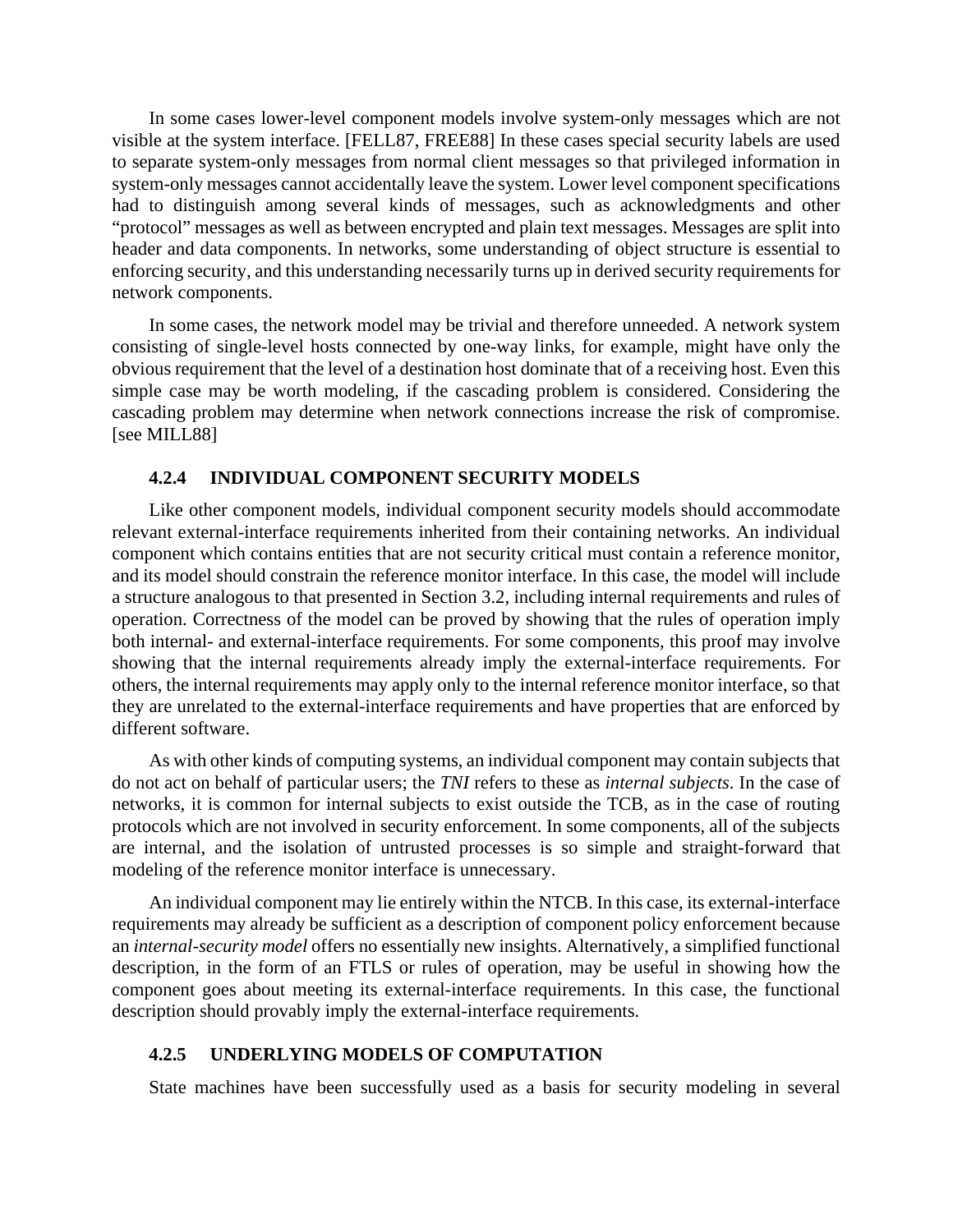network evaluations. However, concerns about their convenience for partitioning a network TCB into components have been expressed by some researchers and system developers. State invariants may not be testable in practice because they can discuss widely separated state components that cannot be accessed in a timely fashion. Two elementary state transitions may be concurrent, leading to a partially ordered view of event histories in which two events can occur without either fully preceding the other. Parts of the secure state may be replicated in different locations, which imposes consistency requirements as well as forced discrepancies between the system state and the Cartesian product of the component states. [FELL87] Because of these perceived inconveniences, various history mechanisms have been used as an alternative to state machines, including I/O histories [GLASS87; FREE88], time-stamped buffer histories [BRIT84], and event histories [MCCU88]. Event histories are essentially the "trace" semantics for Hoare's communicating sequential processes. [HOARE85]

The differing approaches used in the above security modeling efforts underscore the fact that a formal security model depends on an underlying model of computation. Models of computation that could reasonably be used for networks include modal logic with communication based on shared variables [MANN82, PNUE81], axiomatically defined process algebras [MILN83, HOAR85], and Petri nets augmented with data flow primitives [AGER82, CHIS85]. Specification languages based on process algebras [EIJK89] and on communicating state machines [DIAZ89] have been developed for describing communications protocols and may be adaptable for use in writing network security models.

In general, the underlying model of computation for a security model should be chosen to facilitate the statement and proof of the key security properties that will be studied. In the case of networks, several different options have been tried and many more are plausible, but no preferred approach has yet been established.

#### **4.3 DATABASE MANAGEMENT SYSTEMS**

The field of database security is relatively new and has provided a large variety of questions and issues, some of which are outlined in the following paragraphs. As a result, there are many unresolved issues, and significant effort may be needed to obtain a good security design. This section is based in part on observations drawn from works by Hubbard and Hinke [HUBB86, HINK90], from the *Trusted Database Management System Interpretation of the Trusted Computer System Evaluation Criteria (TDI),* [NCSC91] and from similar security modeling issues for other trusted applications.

Perhaps the most obvious modeling issue is how the DBMS security model should be related to the DBMS data model, that is, to the high-level user's model of how the DBMS manages data. Can the security model serve as a simplified data model? If so, is it consistent with the data model supplied to users of the system? Are all of the major entities in the data model covered in the security model? In the case of a relational DBMS, for example, does the model and/or accompanying documentation explain how relations, views, records, fields, and view definitions relate to the appropriate entities (e.g.,named objects) of the security model?

Commercial database systems are commonly designed to run on a variety of different operating systems. This suggests that a database system might be modeled separately from its underlying operating systems, if there is a common explanation of how its security features interact with those of the underlying operating systems. Database systems raise a variety of security policy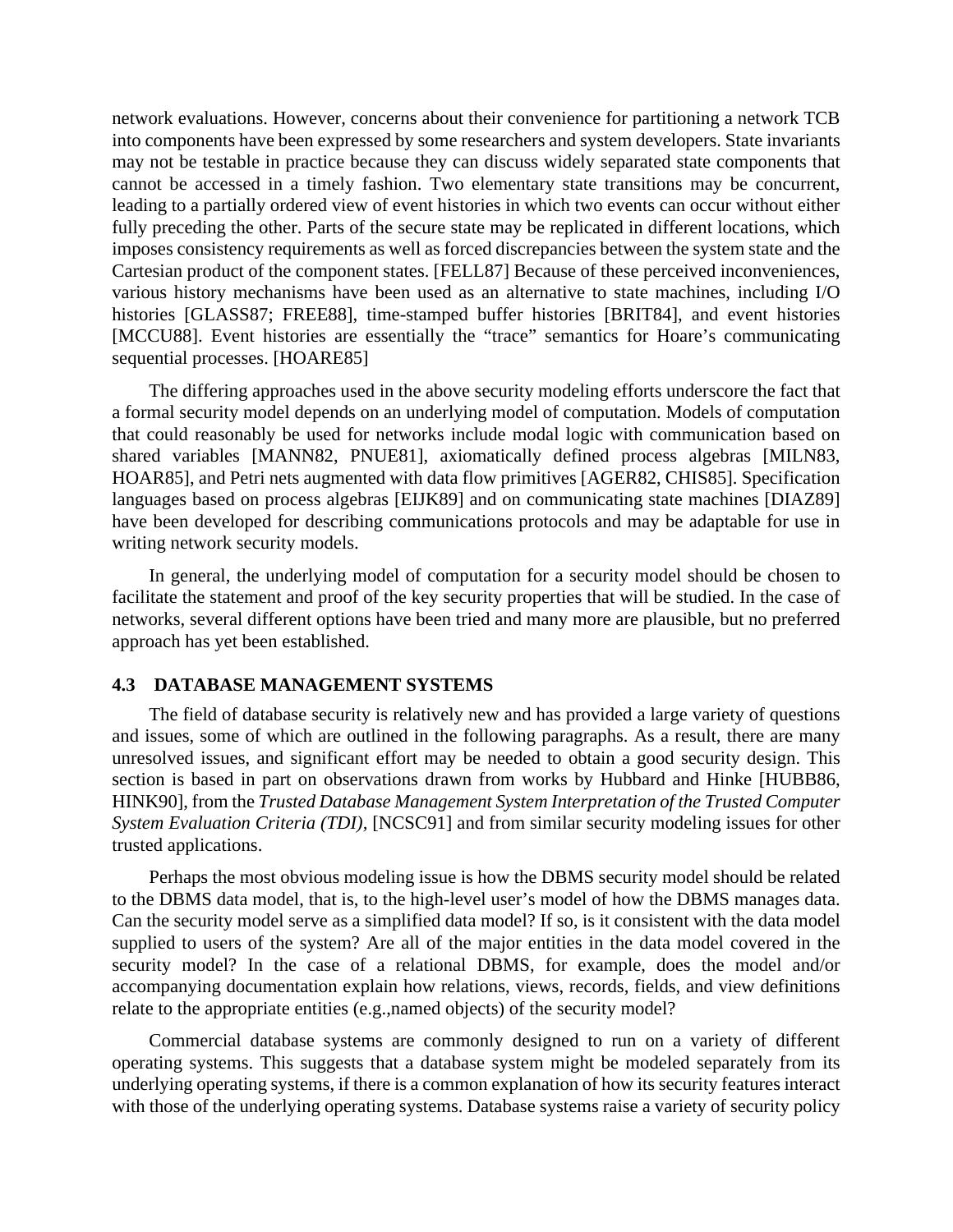issues that are not covered in the *TCSEC.* The large quantity of user-supplied information found in typical databases increases the potential for erroneous data (and data classifications) as well as the potential for the unauthorized release of information due to aggregation and inference. However, database systems can partially automate the labeling of data through the use of content-dependent classification rules, thereby eliminating some kinds of user errors.

### **4.3.1 SYSTEM STRUCTURE**

Many of the structural considerations regarding database systems apply to application systems in general. [cf PAYN90] A discussion of these considerations is followed by DBMSspecific observations about the design of objects for mandatory and discretionary access control.

A DBMS (or similar application) can be built on an existing trusted system or can be built from scratch. A third alternative is to build on a modified system, but, in terms of modeling, this is similar to starting from scratch. Building on a trusted operating system offers a well-defined and well-documented basis that provides process isolation and user authentication. Depending on the DBMS design, the operating system may also provide mandatory or discretionary access control. However, it may be necessary to hide or "turn off" some of the original security mechanisms, if they are inconsistent with and impact the operation of the DBMS security policy. The DBMS may also need to hide the original TCB/user interface, if the DBMS provides a significantly different user interface than the underlying operating system. Starting from scratch can give a more unified design, may simplify the security modeling effort, and is particularly appropriate for database machines with simple, built-in operating systems.

The DBMS-supplied notion of security can be presented in an external-interface model that gives the intended user-view of security. If the DBMS is built on a trusted operating system, the external model can be followed with an internal requirements model that identifies the role of the underlying operating system and its security policy model. The external-interface model itself will be more relevant to users of the application if it emphasizes concepts associated with the DBMS. Terminology found in the OS security model, by way of contrast, may be inappropriate either because it refers to entities hidden by the application or is very abstract in order to apply to a wide range of product applications.

The security models associated with a trusted DBMS and its underlying operating system illustrate several issues that arise in other large applications. To ensure that the system design is consistent with the security policy, it is necessary to provide evidence that the model (or models) of underlying subsystems support the application policy. The decomposition of an overall security policy model into submodels for subsystems is particularly advantageous when subsystems are developed by different groups over a protracted period of time. Despite efforts to keep the system model abstract, there may be inconsistencies between it and off-the-shelf subsystems used in the development. As a result, the system security model will need to be maintained in an interactive process as the design and product selection proceed.

The granularity of storage objects for database systems is typically finer han that of the underlying operating system. The distinction between active and passive entities tends to be somewhat blurred in the case of object-oriented systems. Existing examples suggest that the data model has a strong influence on the mandatory security policy, as can be seen by comparing relational [e.g., DENN88], functional [THUR89], entity/relationship [GAJN88], and object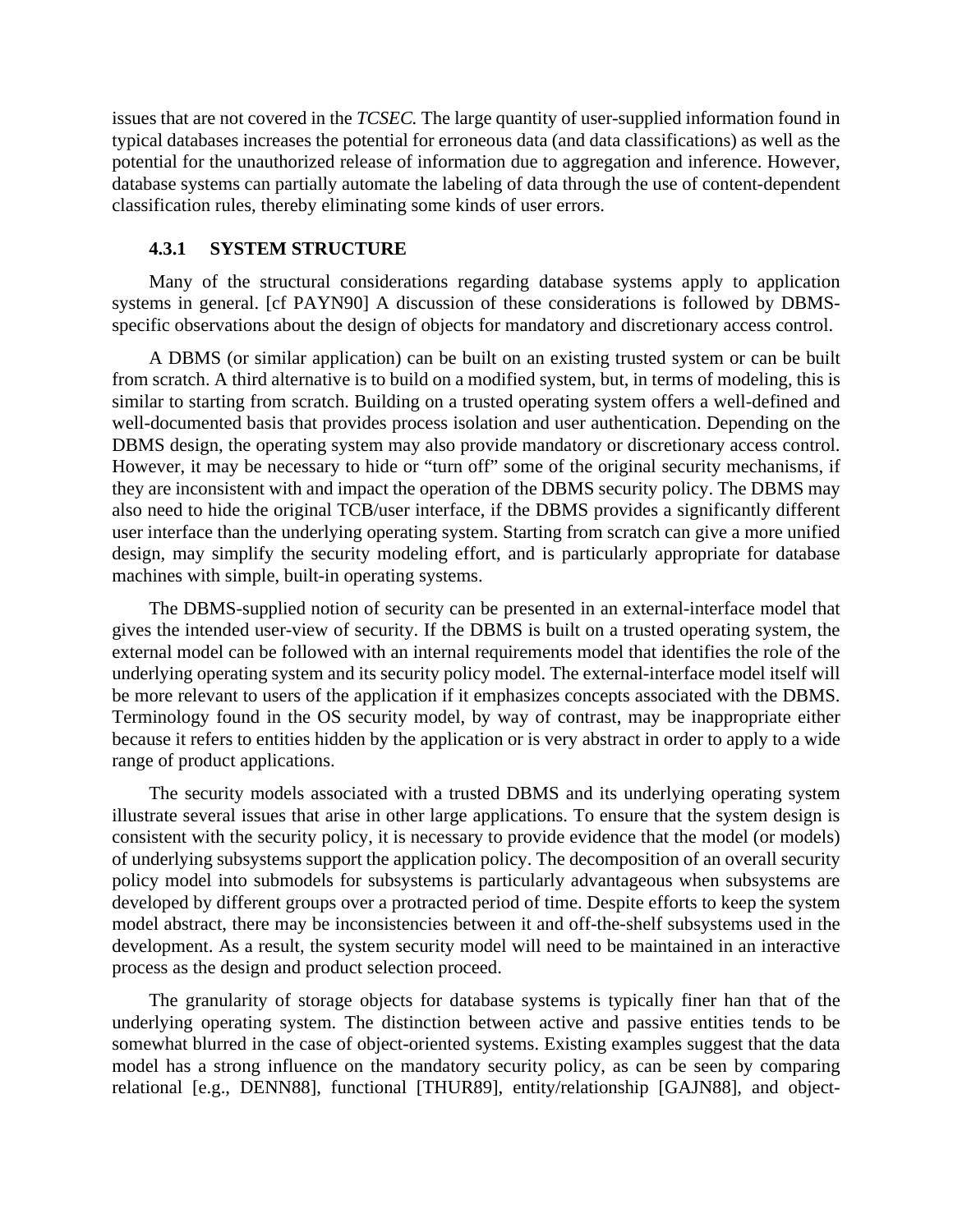oriented security models [e.g., JAJO90; KEEF89b; LUNT90; LARR90]. These observations suggest that the underlying OS MAC facility may well need to be supplanted. Database entities may be viewed as multilevel structures that are divided up and stored in single-level files. In this case, the DBMS might contain non-TCB subjects operating at all security levels used by the DBMS. This approach is illustrated by the LOCK Data Views [HAIG90] and SeaViews [LUNT88b] systems. Alternatively, the DBMS itself may take responsibility for the assignment of security labels so that entities which are single-level objects to the operating system are multilevel data structures to the DBMS, as in the ASD [GARV90] and MITRE prototypes [DAVI88]. In either case, it is important to understand the relationship between database entities and the storage objects of the underlying operating system, and it is appropriate to explain and perhaps formally model the protocol for passing objects between the DBMS and the underlying operating system.

The named objects in a DBMS may differ not only from those of the underlying operating system but also from the storage objects of the DBMS itself. User views are traditionally used as a means of controlling access in relational database systems [KORT86, Ch.13.2]; and it is reasonable to use views as named objects.20 In this case a user may have access to several overlapping views so that the ability to access a given piece of information would depend on the user's view of it. Consequently, the user's ability to access that information might not be immediately apparent. In degenerate cases, two named objects might coincide or, similarly, a given object might have several names.

### **4.3.2 INTEGRITY MECHANISMS AND POLICIES**

Since pragmatic approaches to data integrity are, in varying degrees, part of most database systems, [KORT86, Ch 13.3; FERN81, Ch.8] the modeling of DBMS integrity policies may lead to a better formal understanding of integrity that can be applied much more generally. Issues of interest include whether integrity constraints obscure other critical security concerns, whether there are built-in mechanisms for monitoring or controlling the propagation of inconsistencies, and whether users are able to learn which integrity checks succeed or fail for a given piece of information.

Simple data integrity checks such as "A record field of type 'month' should be an integer between 1 and 12" guarantee structural integrity. If such checks are enforced on input, a corresponding integrity failure is unlikely, and therefore significant. Labeling constraints of the sort discussed in Section 4.3.5 can be modeled in much the same way as simple integrity checks; they enforce a form of label integrity.

A more complicated check such as "A record field of type 'department' should only be populated by department names, of which there are currently 93," however, can be invalidated in at least two ways, by adding a misspelled department and by altering the set of official department names. In more complicated cases, it may not be possible to guarantee data integrity because inconsistencies do not uniquely identify an erroneous entry, so that inconsistencies in the database must be allowed for.

A model of a data integrity policy can show how information about integrity checks is associated with data and how it propagates during data processing. For example, indication of

 $20$ With sufficient restrictions, it appears tat view instances can be used successfully for storage objects in order to maintain some compatibility between MAC and DAC entities. [cf KNOD88]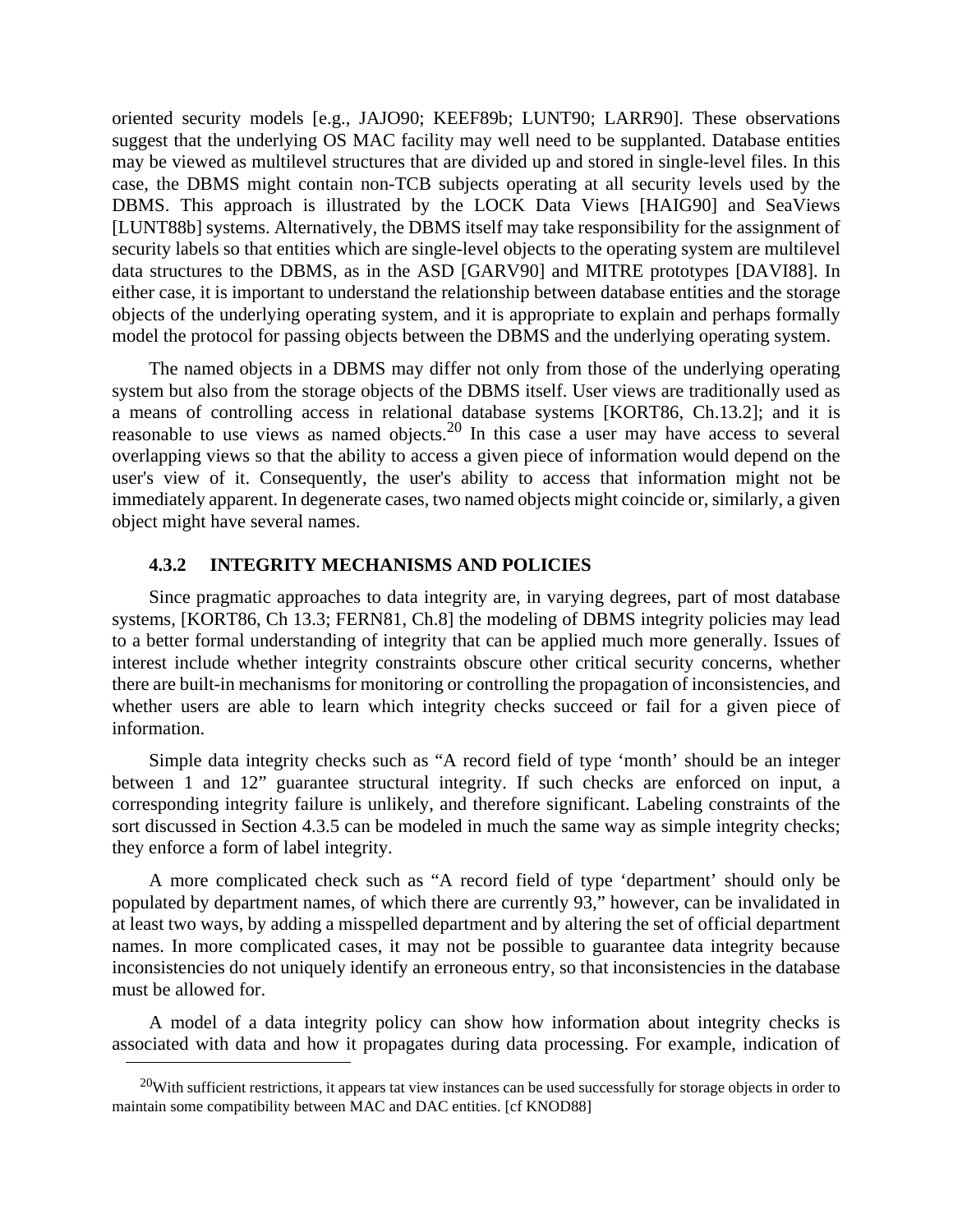whether a given record satisfies a particular integrity check is a security attribute that might be modeled as a category in an integrity label. The model could explain how this attribute is handled during data processing.

Finally, some system integrity issues appear to be unique to secure database systems. The scheduling of single-level updates associated with a series of multilevel updates has to be both correct and efficient, and it must allow secure recovery after system failure. [KEEF90]

### **4.3.3 AGGREGATlON**

The aggregation of less classified information to form a more highly classified body of information is illustrated by the following example: locations of individuals are unclassified, but total troop strength in a given area is classified, suggesting that a comprehensive database of troop locations should itself be classified. In some cases, aggregation problems can be handled by separating individual pieces of information into several or many categories. Once this is done, aggregate levels are automatically represented by a set of categories and thus by a higher security level. With this approach, no explicit modeling of aggregation control is needed.

An alternate approach is to place objects in "containers" that are classified at a higher level and allow them to be read only by subjects that are at the higher level and by TCB subjects that are authorized to extract individual objects as a form of controlled downgrading, as in the SMMS model. [LANDS4] Methods for simulating containers in a relational database system have been shown by Meadows. [MEAD90]

Yet another approach to controlling aggregation is to keep track of user queries and provide context dependent classification of query results. In this case, the first N items from an aggregate might be automatically downgraded, but the remaining items could only be obtained by users acting at the level of the aggregate. [HAlG90; cf LUNT89] This approach can be formalized by modeling the access histories of containers.

A rather general approach to aggregation is to introduce an aggregate level function, *g,* that associates each set of data items with a security level. One expects that if *H* is a subset of *K*, then *g* (*H*) ≤ g(*K*). Additionally, one expects that, for any *A*, *B*, and *C*, if *g*(*A*) ≤ *g* (*B*), then *g*(*A* ∪ *C*) ≤  $g(B \cup C)$ , since the information in  $A \cup C$  is obtainable from information at levels dominated by  $g(B \cup C)$ , since  $g(A) \leq g(B) \leq g(B \cup C)$  and  $g(C) \leq g(B \cup C)$ . Meadows provides further information regarding the construction of aggregate-level functions. [MEAD90b]

### **4.3.4 INFERENCE**

In contrast to aggregation, *inference* allows new information to combine with preexisting knowledge in a given environment, obtaining results that are not contained in the original aggregate. The inference of restricted information from authorized queries and database information is illustrated by the following examples:

- 1. The total.quantity of an item is classified, but its total cost and cost per item are not; two unclassified queries suffice to retrieve a piece of classified information. [DENN82]
- 2. An uncleared user query of the form, "Give me the contents of all containers which contain the fact that Flight 127 is carrying bombs to the front," might elicit a response of "access denied" because one or more of the requested records is classified, thereby indicating that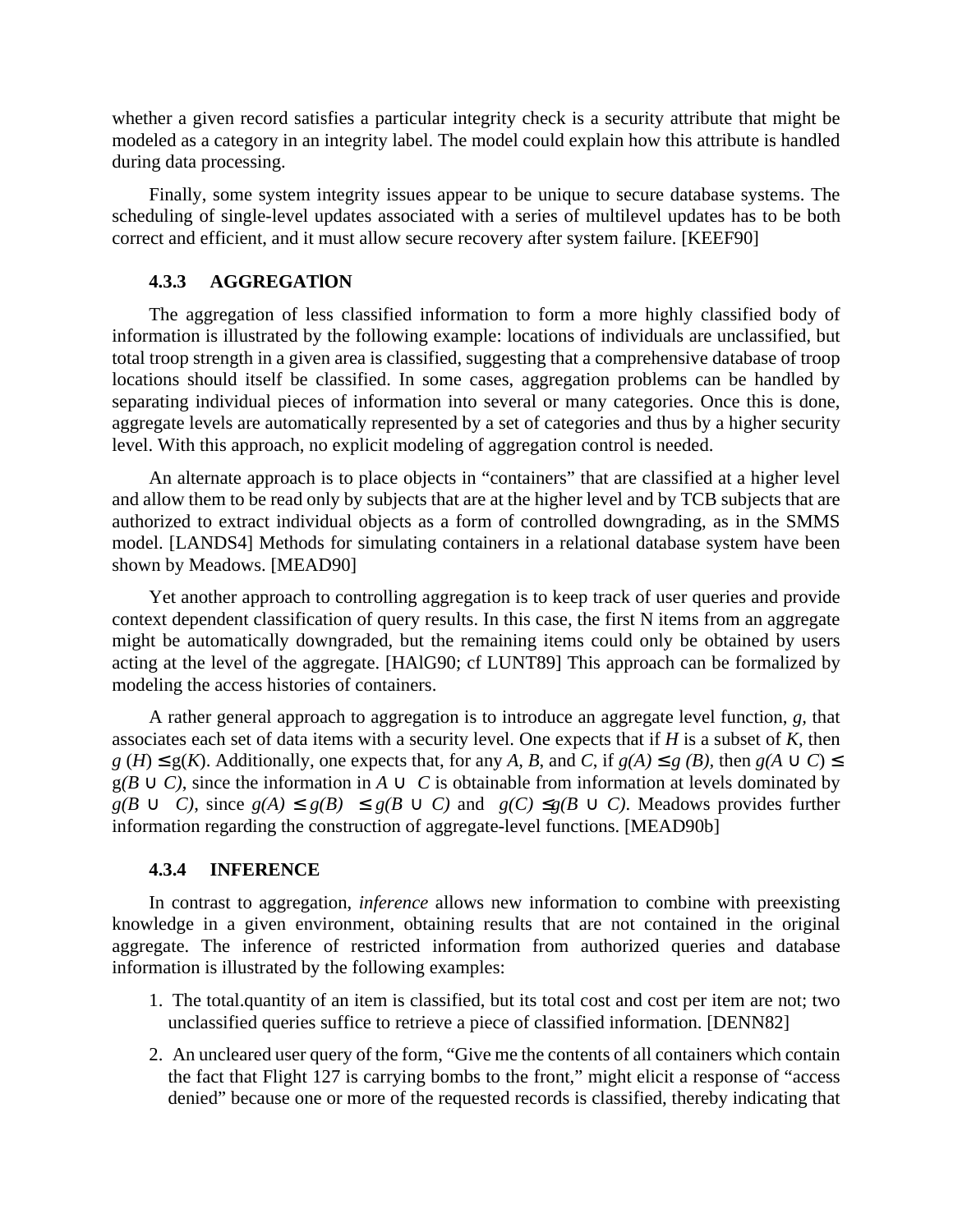Flight 127 is secretly carrying bombs to the front. [WISE90]

3. A customer's bank balance is restricted information. A user of a statistical database obtains the total of all bank balances for bank customers in Smalltown, along with a corresponding list of all customer names (of which there is only one). [KORT86]

The first inference example can be addressed by classifying one of the facts which led to the inference, by enforcing separation of duty so that no uncleared user is authorized to get both facts, or by maintaining user access histories and providing context dependent classification of query results. [HAIG90] A possible objective for the modeling effort is to provide enough information to see which options are available in the modeled system.

The second example looks superficially like a covert channel associated with error returns but is potentially more dangerous because it is so easy to use. It can be avoided by redefining the query semantics so that the phrase "all containers" implicitly refers to all containers at or below the user's level. With this change, the appropriate query response is no such records exist." A strong model and model interpretation would simply rule out this example.

The third example underscores the fact that inference problems also arise in commercial systems. [cf KORT86, Ch. 13.5; FERN81, Ch. 13] The need to model inference control thus extends beyond traditional multilevel security.

An extensive quantitative analysis of the inference problem may be found in *Crytography and Data Security* [DENN82] In the LOCK Data Views effort, much of the inference problem is delegated to a database system security officer who can specify content- and context- dependent classification rules. The classification of a field in a record may depend on its value, on other fields in the record it is displayed with, or on previous queries made by the user. [HAIG90] An interesting consequence of inference problems is that there may be no lowest, safe security level for a given piece of information: an otherwise unclassified piece of information might allow users at level {a} to infer information at level  $\{a, b\}$  and users at level  $\{p\}$  to infer information at level  $\{p, q\}$ . Thus,  ${a, b}, {p, q},$  and  ${a, b, p, q}$  would be admissible levels for this piece of information, whereas {a} and {p} would not. These and other considerations have led to an explicit axiomatization of inference in terms of an "infer" function [HAIG90] that could be included in a model's definition of security in order to explicitly capture an inference control policy.

Inference constraints may be enforced during database design, updating, and query processing. In principle, enforcement need only occur during query processing, but this approach may also be the least efficient. [cf KEEF89, HINK88, ROWE89, FORD90] Thus, locus of policy enforcement may be a significant factor in modeling inference control.

### **4.3.5 PARTIALLY AUTOMATED LABELING**

As discussed in Section 3.2, the usual labeling paradigm is that users know the sensitivities of their inputs and supply these sensitivities when the information is being entered. In the case of databases, however, information about object classifications may not be available when a database schema is defined. Including this classification information as part of the schema definition not only provides a uniform approach to classification, but also improves labeling accuracy by allowing specially authorized users to assign or constrain object sensitivity levels.

In actuality, information rather than data or containers for data is classified.<sup>21</sup> Consequently,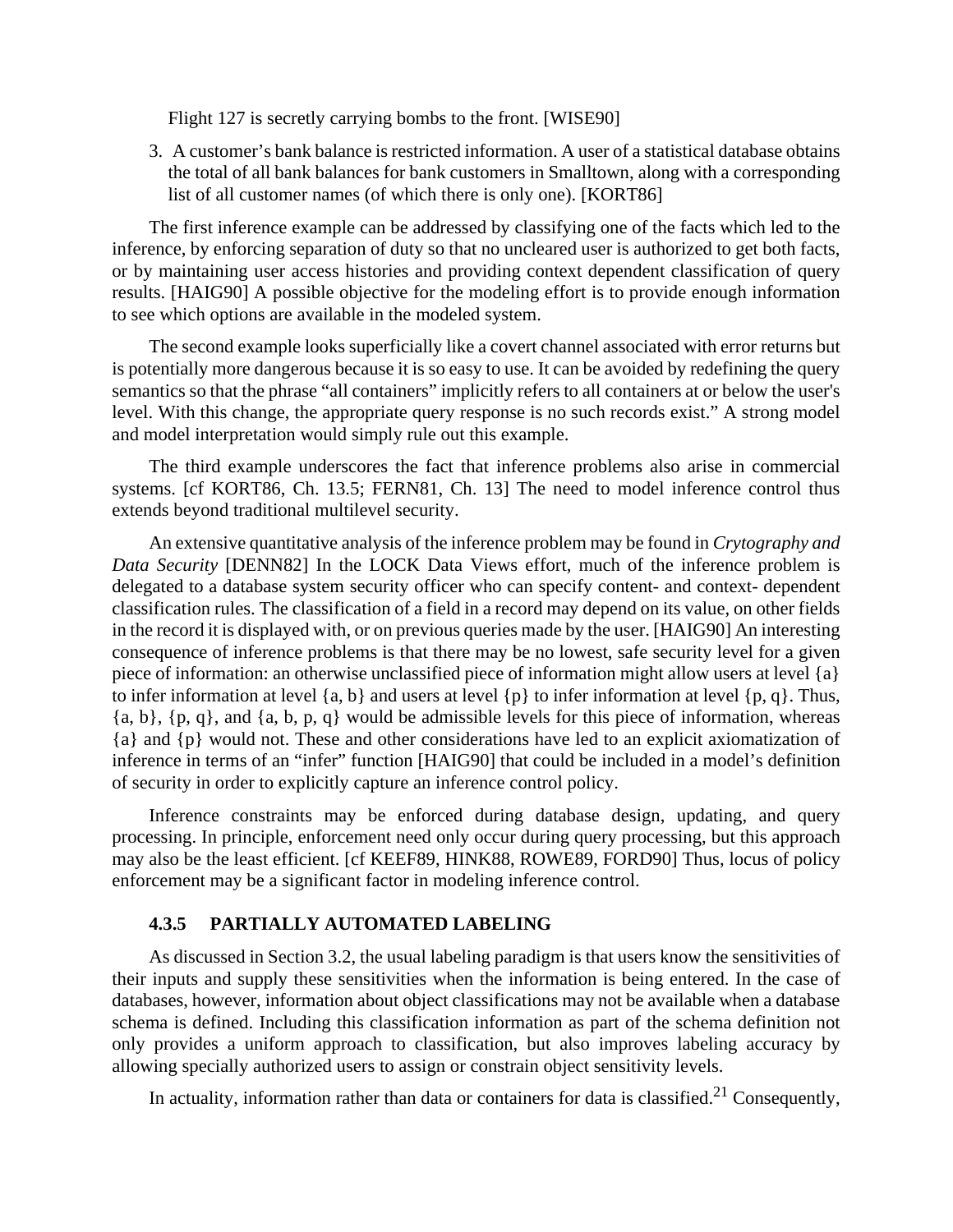a rule for classifying storage objects in a database may depend not only on the particular object but also on the data it contains and on how the data is used, as is illustrated by the following examples:

- 1. A ship's location might be unclassified when it was in a U.S. port but classified if it were fifty miles from Tripoli. [GRAU90]
- 2. Names of manufacturing companies are unclassified but most information about a particular spy plane, including its manufacturer, is classified.

In the first example, classification is content-dependent. As noted by Graubart, contentdependent classification is antithetical to the tranquility principle. [GRAU90] In the second example, whether or not the name of the plane's manufacturer is classified depends on its use in a given context. Lunt has argued that context-sensitive classifications are easily confused with inference problems [LUNT89] and that object-oriented systems are especially appropriate for handling context dependencies. [LUNT90]

Lack of tranquility exposes what has been called the "multi party update conflict" problem. Two users working at different classifications attempt to store conflicting reports, leading to questions about which report and which classification is correct, and whether or not the mistaken user should be so informed. One possibility is that the less -classified user has been given a "cover story" to hide publicly observable aspects of a classified situation. In this case, a possible approach to the update conflict is to store both the cover story and the truth in the same spot in the database with the two entries being distinguished only by their classification. This approach, known as "polyinstantiation," is not the only approach to multiparty update conflicts [KEEF90b], and it may well be inappropriate in situations where cover stories are not involved. [SMIT90]

A fairly wide variety of content-and/or context-dependent classification mechanisms have been investigated, but a general approach to the problem has yet to be developed. [SMIT88] As indicated in Section 3.2.1, traditional approaches to MAC modeling begin with the assumption that data sensitivity is user-supplied. As a result, some aspects may need to be rethought when modeling policies for automated data labeling.

### **4.4 SYSTEMS WITH EXTENDED SUPPORT FOR LABEL ACCURACY**

As mentioned in Section 3.1.5, security labels are used both to control information flow and to provide accurate s*ecurity markings* for data. These goals may well conflict, and this conflict may be theoretically unavoidable in some situations. [JONE75; DENN82, § 5.2.1] Policies and coping strategies for maintaining label accuracy have turned up in security models, whereas label accuracy itself has not yet been explicitly modeled.

The following paragraphs discuss pragmatic factors that inhibit accuracy, some coping strategies suggested by these factors, and the realization of these strategies in Compartmented Mode Workstations (CMWs). As a final example, the "Chinese wall" policy for stock market analysts is introduced and shown to be a variant of the workstation security policy.

### **4.4.1 FACTORS INHIBITING ACCURACY IN LABELING**

 $^{21}$ In some cases data itself is classified, as in the case of a secret code name for a classified project; but even here the intent is to classify all information associated with the named project.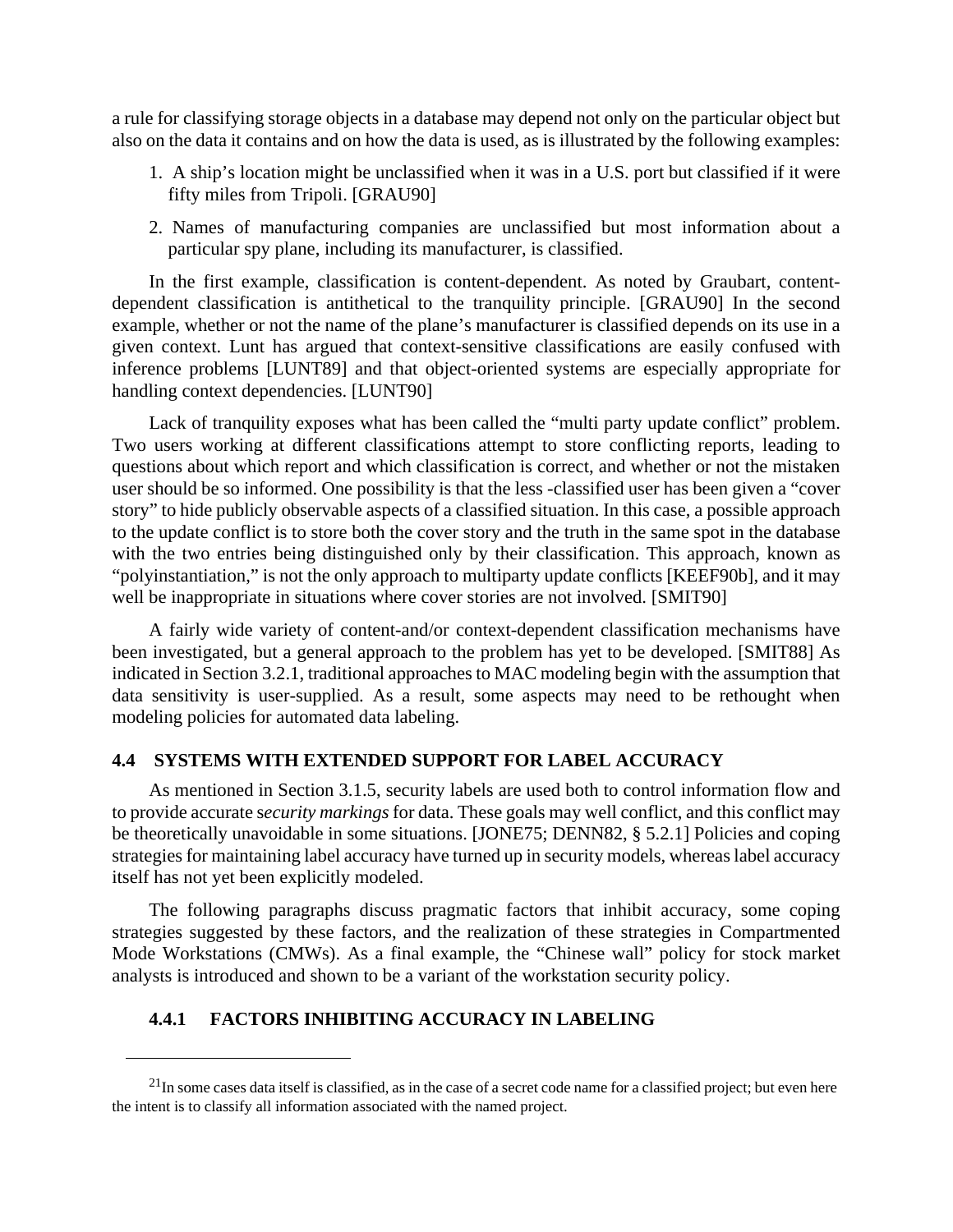In practice, several factors may interfere with accuracy in labeling, including the need to maintain labels across different working environments, the use of complex labeling schemes, and data fusion.

In many applications, the collection, processing, and distribution of information all take place in different environments. It can happen that labels are assigned during collection and used to control the ultimate distribution, but the majority of processing takes place in a system-high environment where automated access control is not supported or in a multilevel environment where not all security markings are used to control access by users. In these cases, it is necessary to accurately maintain security markings even when they are not needed to enforce access control in the information processing environment.

Some applications may involve the use of literally thousands of categories. Moreover, the required security markings may include not only a DoD classification but also code words, handling caveats, and/or release markings as well. Such markings usually form a lattice, but the rules for combining markings may be complex. [WOOD87]

The fusion of data at several security levels requires a convention for labeling fused data. Even if aggregation and inference issues are ignored, it is still necessary to find a level which dominates that of every data source. If the level of fused data can be predicted in advance, then aggregate data can be maintained in multilevel data structures, as in the SMMS. [LAND84] However, finding an appropriate aggregate level may be hindered by difficulty in combining labels or by the fact that the sources cannot be predicted in advance, either because they arrive in real time or because the avoidance of inappropriate sources is part of the fusion task itself.

#### **4.4.2 FLOATING SENSITIVITY LABELS**

If the security levels form a semi-lattice, then some form of "high water mark" policy may be used to maintain an upper bound on fused data. In such a policy, the TCB maintains the least upper bound of all data levels associated with an entity in a "floating" label. While the *TCSEC* requirements do not rule out floating labels, the MAC requirements do imply that the level of a subject must never float above the clearance of its user. At B2 and above, the covert channel requirements suggest that label data should not be exploitable as a covert channel. Unfortunately, most high watermark policies not only allow, but actually force, the existence of covert channels based on the use of floating labels. [DENN82, Ch.5.3]

The level of a process can be kept from floating too high by going to a dual-label mechanism in which a fixed label contains the subject's maximum security level, which dominates that of the floating label. In this situation, the fixed label is used only for access control and need only include those security attributes that are actually used for access control. Factors which favor acceptability of a covert channel include low bandwidth and the absence of application software that can exploit covert channels.

### **4.4.3 COMPARTMENTED MODE WORKSTATlONS (CMW)**

The CMW design described by Woodward [WOOD87] is for a dual label system. The fixed label contains a "sensitivity" level and is the only label used for access control. The floating label contains an "information" level that consists of a second sensitivity level and additional security markings. The sensitivity levels are used to control nondisclosure and consist of DoD clearance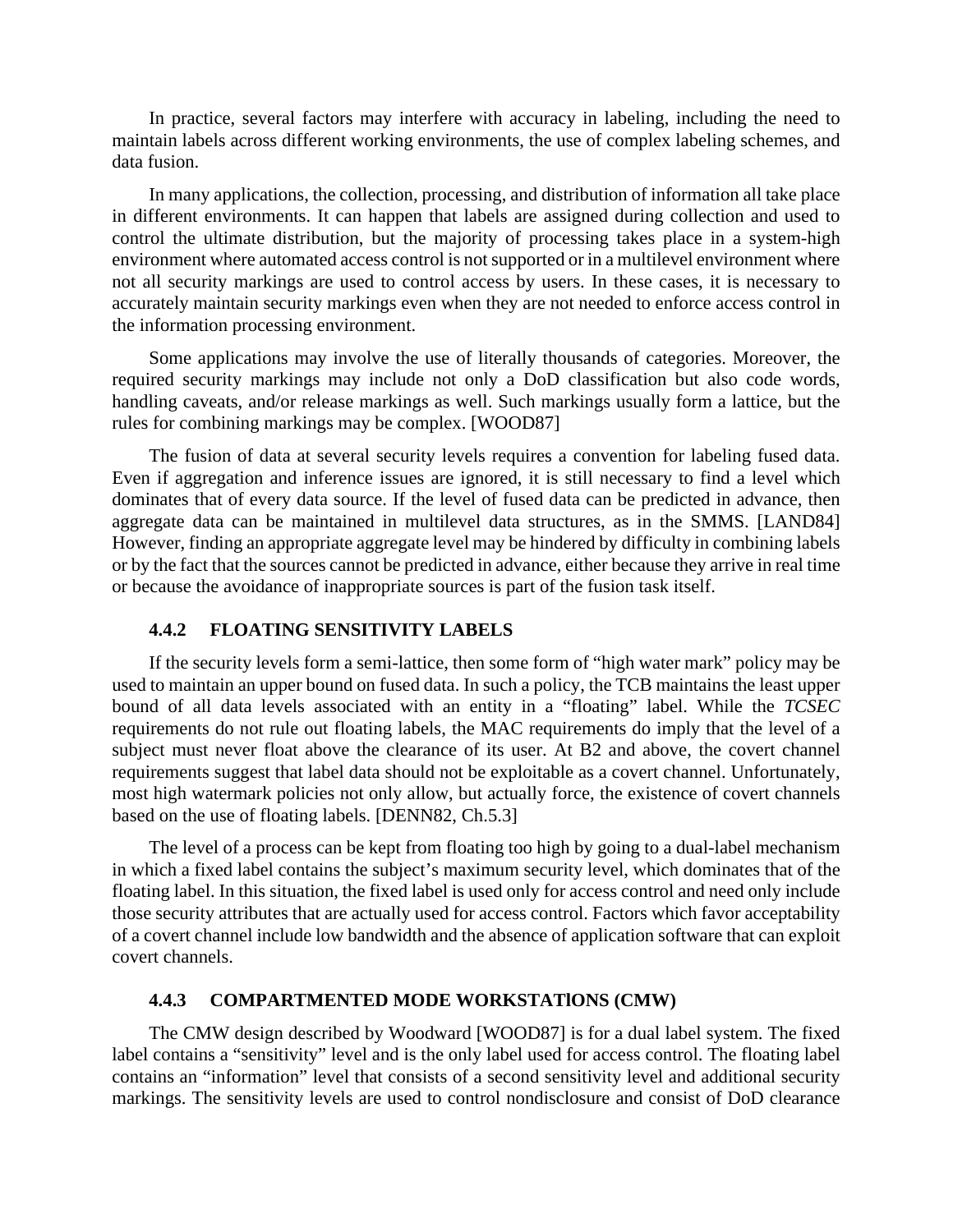and authorization components. The security markings form a lattice; hence, so do the information levels. The intended use of the two labels is that the fixed label enforces an upper bound on the sensitivity of information held by an entity, while the information level describes the current security level of information held. The covert channel problem resulting from the use of floating labels can lead to erroneous information labels but cannot be used to violate the access control policy enforced by the fixed labels.

A CMW security model has been developed by Bodeau and Millen. [MILL90] Its MAC policy may briefly be summarized as follows: when a user creates a new file or process, it receives a sensitivity level equal to that of the user's login level. By way of contrast, the information label for a newly created file contains the lowest possible information level. In particular, its sensitivity component is "unclassified." A *sensitivity label* never changes throughout the life of an entity, but the information label is allowed to float upwards in such a way that its sensitivity component is always dominated by the level of that entity's sensitivity label.

The rules of operation are such that, whenever an operation is invoked that involves an (intended) information flow from an entity  $E_1$  to an entity  $E_2$ , the sensitivity labels are checked to be sure that the sensitivity of  $E_2$  dominates that of  $E_1$ . The maximum of the information levels for  $E_1$  and  $E_2$  is then computed, and it becomes the new value of the information label for  $E_2$ . In addition to the properties just described, the CMW model also discusses privilege and DAC. The model does not address direct process-to-process communication, but does treat pipes as objects. As is appropriate when modeling a policy that is subject to misuse, the existence of a channel based on information labels is derivable from the model itself.

#### **4.4.4 THE CHINESE WALL SECURITY POLICY**

As presented by Brewer and Nash, the "Chinese Wall" Policy is a mandatory access control policy for stock market analysts. [BREW89] This organizational policy is legally binding in the United Kingdom stock exchange. According to the policy, a market analyst may do business with any company. However, every time the analyst receives sensitive "inside" information from a new company, the policy prevents him from doing business with any other company in the same industry because that would involve him in a conflict of interest. In other words, collaboration with one company places a "Chinese wall" between him and all other companies in the same industry. Same ness of industry might be judged according to business sector headings found in listings of the stock exchange, for example. Notice that this policy does not, by itself, prohibit conspiracies. For example, one market analyst can give information about a company in industry I to a company in industry J. Subsequently, another analyst can transfer this information from the company in industry J back to some other company in industry I. Analogous conspiracies between colliding processes, however, are explicitly ruled out in the corresponding system security policy and its model. [cf BREW89, Axiom 6]

Brewer and Nash argue that this policy cannot be modeled using models in the style of Bell and La Padula that obey tranquility. However, this policy can easily be modeled as a variant of the CMW model. Information and sensitivity levels are both sets of categories, where each category represents a different company. There is an accreditation range for information levels. A level belongs to the accreditation range if and only if it does not contain two or more companies from the same industry. The model must be extended slightly by adding information labels for users.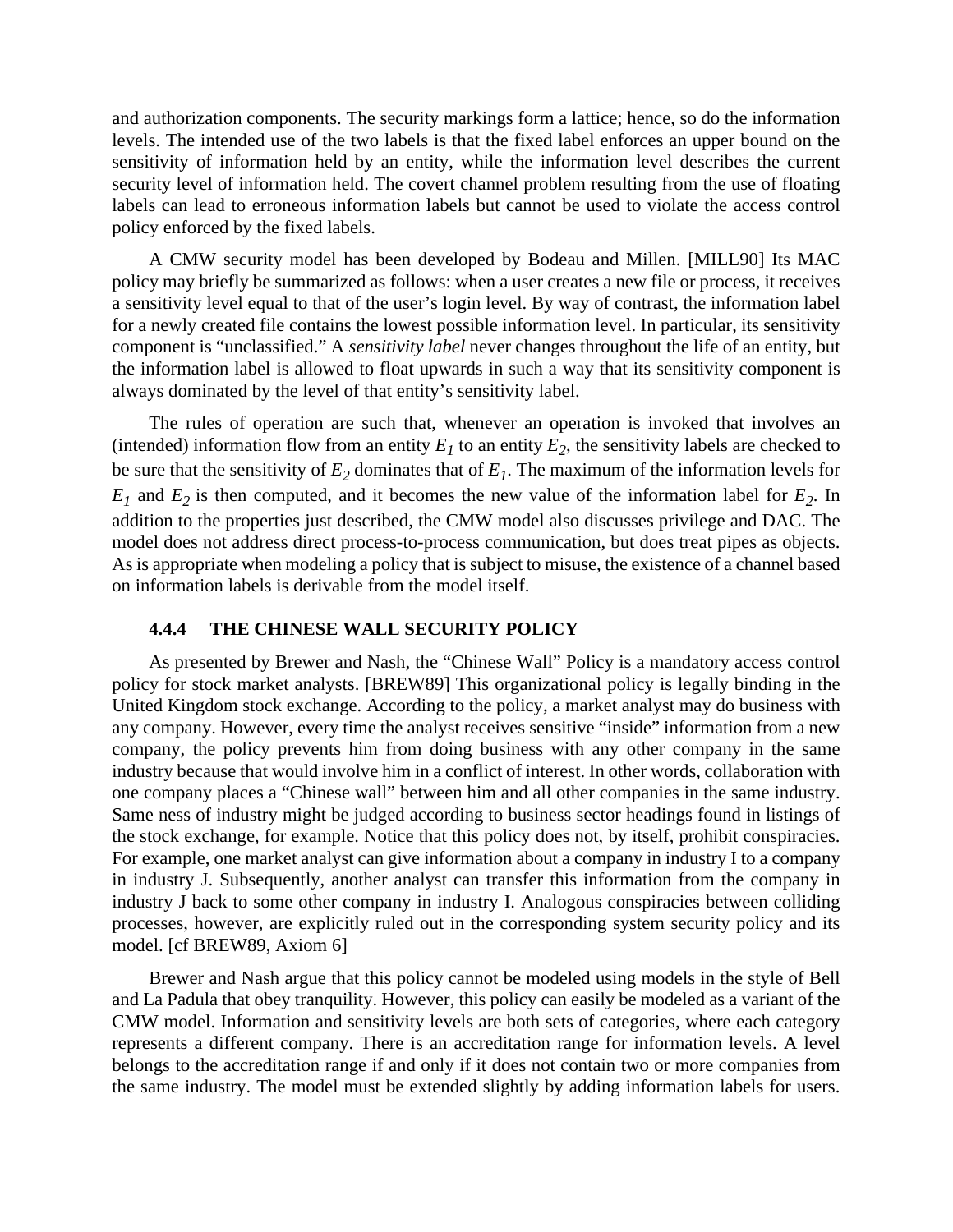Every user and every controlled entity has a system-high sensitivity level, reflecting the fact that an analyst may work with any particular company. Every user starts out with an empty (systemlow) information label. Each time an analyst attempts to read information in a new category (i.e., company), his information level floats up, unless it goes outside of the accreditation range, in which case his attempt is rejected. Notice that, as in the CMW example, there are thousands of categories. While the rule for combining categories is straightforward, the accreditation range is not. Additional thoughts on the use of accreditation ranges in controlling aggregation may be found in the paper "Extending the Brewer-Nash Model to a Multilevel Context." [MEAD90b]

# **5. MEETING THE REQUIREMENTS**

At evaluation class C1 and above, a "description of the manufacturer's philosophy of protection and an explanation of how this philosophy is translated into the TCB" is required. For evaluation classes B1 and above, this requirement is supplanted with explicit security modeling requirements. This section contains a listing of these requirements, followed by a discussion of how a security policy model can meet these requirements, as well as satisfy related assurance and architectural requirements.

## **5.1 STATED REQUIREMENTS ON THE SECURITY MODEL**

Requirements that are new at a given evaluation level are presented in bold face.

### *5.1.1 B1 REQUIREMENTS*

- **1. An informal or formal model of the security policy supported by the TCB shall be maintained over the life cycle of the ADP system. An informal or formal description of the security policy model enforced by the TCB shall be available.**
- **2. [The security model] shall be demonstrated to be consistent with its axioms.**
- **3. An explanation [shall be] provided to show that it is sufficient to enforce the security policy.**
- **4. The specific TCB protection mechanisms shall be identified and an explanation given to show that they satisfy the model.**

### *5.1.2 B2 REQUIREMENTS*

- **1. A formal** model of the security policy supported by the TCB shall be maintained over the life cycle of the ADP system. **A formal** description of the security policy model enforced by the TCB shall be available.
- 2. [The model] shall be **proven** consistent with its axioms.
- 3. [The model shall be] **proven** sufficient to enforce the security policy.

4. The specific TCB protection mechanisms shall be identified and an explanation given to show that they satisfy the model.

# *5.1.3 B3 REQUIREMENTS*

- 1. A formal model of the security policy supported by the TCB shall be maintained over the life cycle of the ADP system. A formal description of the security policy model enforced by the TCB shall be available.
- 2. [The model] shall be proven consistent with its axioms.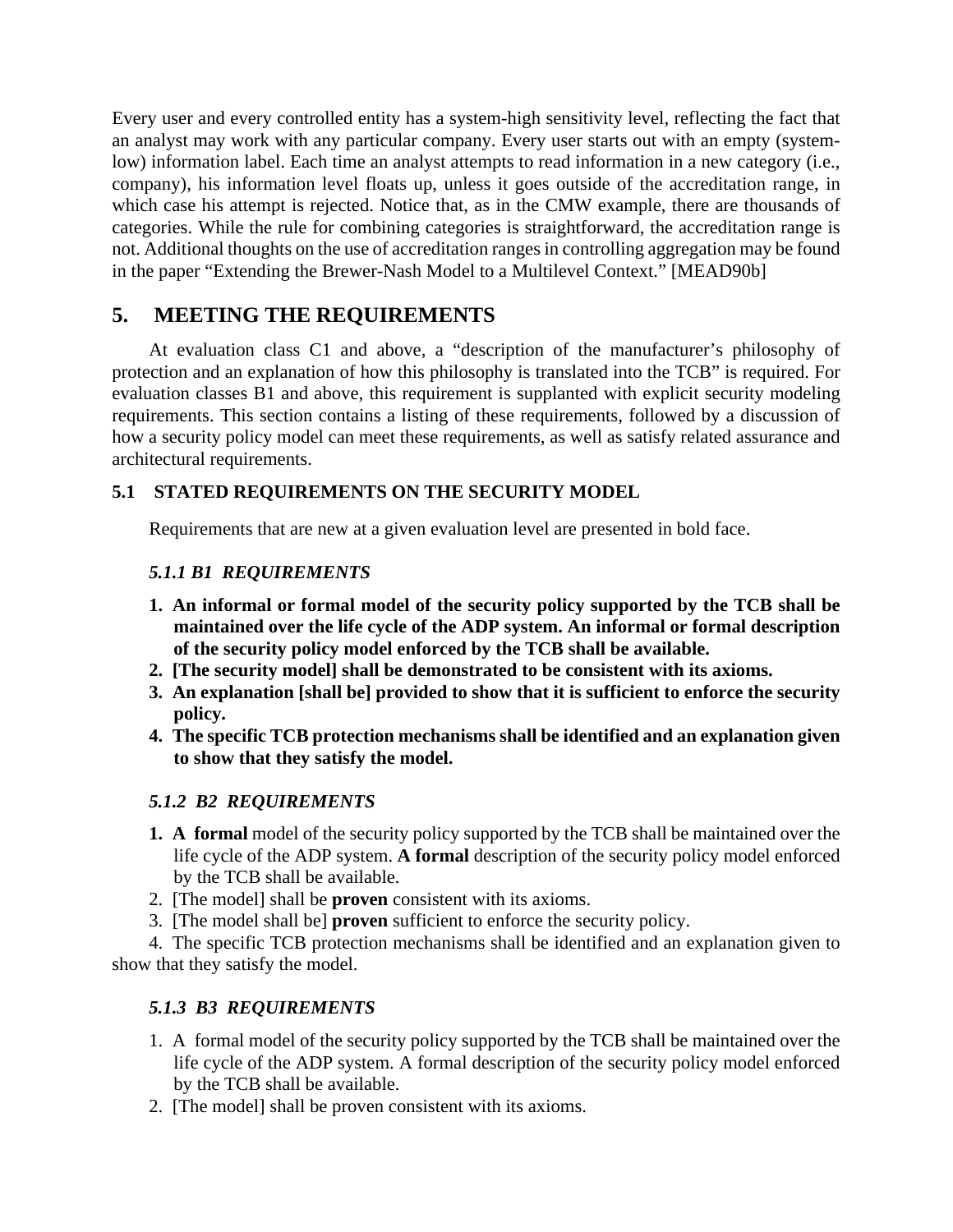- 3. [The model shall be] proven sufficient to enforce the security policy.
- 4. The specific TCB protection mechanisms shall be identified and an explanation given to show that they satisfy the model.
- *5. A convincing argument shall be given that the DTLS is consistent with the model.*

### *5.1.4 A1 REQUIREMENTS*

- 1. A formal model of the security policy supported by the TCB shall be maintained over the life cycle of the ADP system. A formal description of the security policy model enforced by the TCB shall be available.
- 2. [The model] shall be proven consistent with its axioms.
- 3. [The model shall be] proven sufficient to enforce the security policy.
- 4. The specific TCB protection mechanisms shall be identified and an explanation given to show that they satisfy the model.
- 5. A convincing argument shall be given that the DTLS is consistent with the model.
- **6. A combination of formal and informal techniques shall be used to show that the FTLS is consistent with the model. This verification evidence shall be consistent with that provided within the state-of-the-art of the particular National Computer Security Center endorsed formal specification and verification system used**.
- 7. During **the entire life cycle, i.e., during the design,** development and maintenance of the TCB, a configuration management system shall be in place... that maintains control of changes to the formal model....

### **5.2 DISCUSSION OF THE B1 REQUIREMENTS**

*1. Provided Model of the Security Policy Enforced by th***e** *TCB***.** The decision of whether to use a formal or informal model is a matter of choice, as can be seen from the *TCSEC* Glossary. An informal security policy model should be presented with enough precision that a formal mathematical model could be constructed if needed. A formal security model must conform to accepted standards of mathematical rigor.

The security model must present a definition of security and an enforcement policy (i.e., rules of operation) for controlled system entities. The controlled entities may be correctly interpreted as storage objects, devices, processes, and other controlled system resources. The model must present the system's notion of access and explain how access checks (or constraints) succeed in preventing unauthorized access. Thus, the model must consist of more than just a high-level description of security requirements.

Since formal proof is not required, a firm distinction between abstract security requirements and concrete enforcement mechanisms may be unnecessary. It is absent from the [NCSC88] definition of a security policy model. A distinction between the reference monitor and other portions of the TCB is also not required, but the role of TCB subjects in the enforcement of the security policy must be taken into account. Moreover, in the case of a retrofitted system that did not originally support trusted user roles, the interface between TCB subjects and the basic system kernel may be too complicated for TCB-subject modeling to be valuable.

*2. Demonstration of Internal Consistency.* The second modeling requirement covers two related concerns. The model must not contain inconsistencies. In other words, it must not contradict itself. Moreover, a formal or informal demonstration must show that the modeled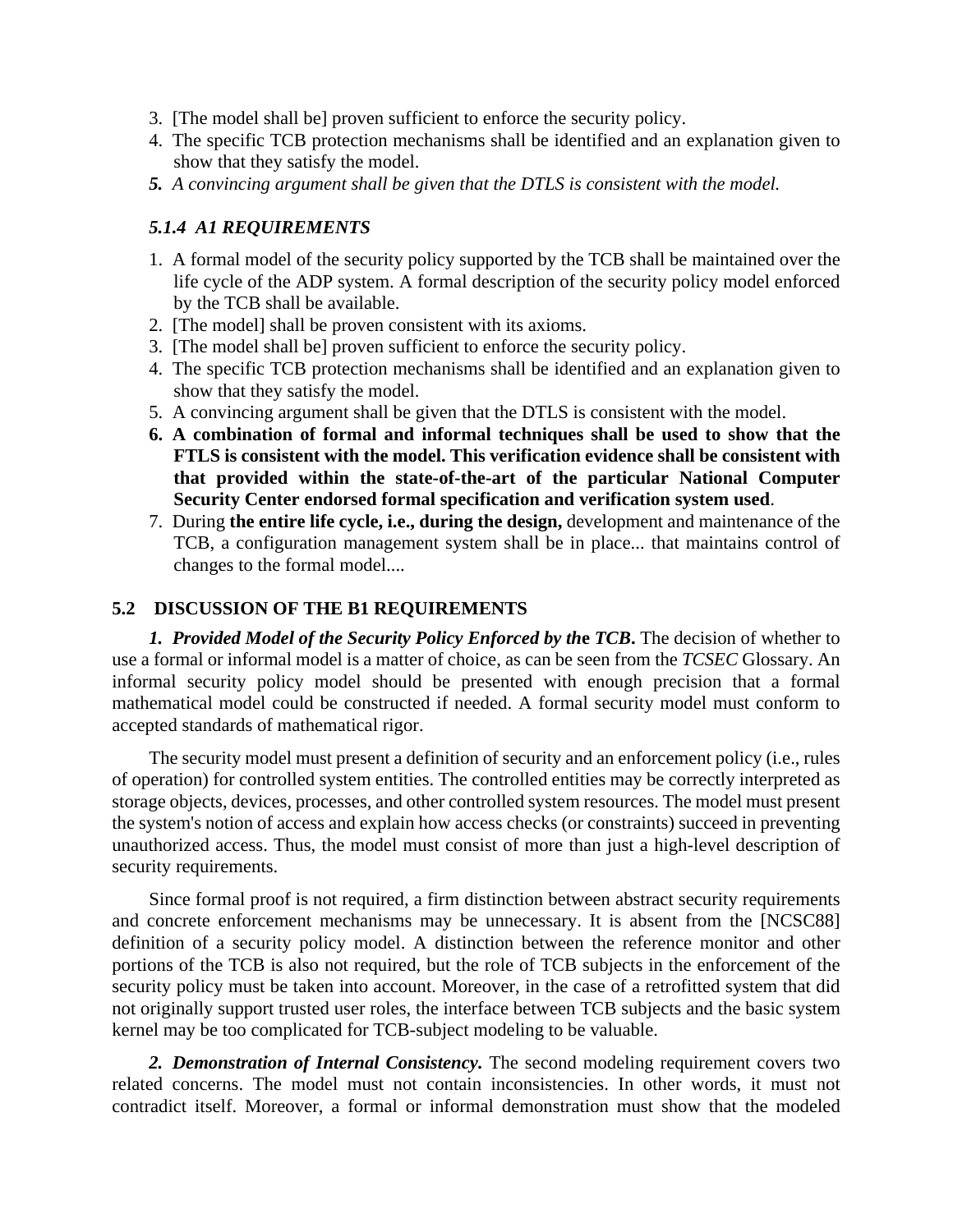enforcement policy is sufficient to achieve any modeled security requirements ("axioms"). In other words, the rules of operation must imply the definition of security.

*3. Explanation of Sufficiency to Enforce the Security Policy***.** An explanation must be provided to show that the model's description of the security policy is adequate-that the model leads to a system whose TCB enforces the advertised system security policy. For the model to be sufficient or adequate in this sense, it must include key ideas used in the design of the security enforcement mechanisms. The resulting rules of operation should provide a basis for understanding how the system's main security enforcement mechanisms enforce the security policy. In the case of networks and other complex systems, models of key subsystems are needed in addition to a model of the entire system. In particular, "the overall network policy must be decomposed into policy elements that are allocated to appropriate components and used as the basis for the security policy model for those components". [NCSC87, Sec. 3.1.3.2.2]

The system security policy itself must include the minimum requirements of Section 3.1.1 of the *TCSEC,* and the model should tailor Section 3.1.1 to the particular system at hand. The access control requirements in Section 3.1.1 must always be modeled, whereas the need to model the labeling and object reuse requirements will vary from one system to the next. [cf NCSC87, Sec. 3.1.4.4]

The security policy model must include a description of DAC. An explanation of how DAC interacts with MAC is encouraged but not explicitly required. In particular, there is no *a priori* requirement for DAC objects to coincide with MAC objects.

The security policy model must include a description of MAC. The decomposition of sensitivity levels into clearance, nondisclosure category, or other components need not be explicitly included unless such decomposition is essential to an understanding of the model. Flagrant examples of illegal information channels may be regarded as MAC policy violations, even though a covert channel analysis is not required. More specifically, a documented (or trivially inferred) use of a system function must not result in an illegal transfer of information.

Modeling of the following security policy requirements may be useful, but is traditionally not required:

- A process acting on behalf of a user must have a label that is dominated by the clearance and authorization of that user.
- Information flowing across a device must have an implicitly or explicitly associated sensitivity level, according to whether the device is classified as single-level or multi level.
- Object reuse and process initialization do not happen in such a way as to allow unauthorized disclosure.
- In a network, the overall network security policy is enforced by the NTCB.
- Additional vendor supplied security requirements, whether derived from governing regulations or customer needs, may be enforced by the TCB.

*4. TCB Protection Mechanisms and Correspondence to Model.* The *TCSEC* modeling requirements must be met in away that is consistent with the needs of the system development process and with actual TCB protection mechanisms. The vendor must supply a model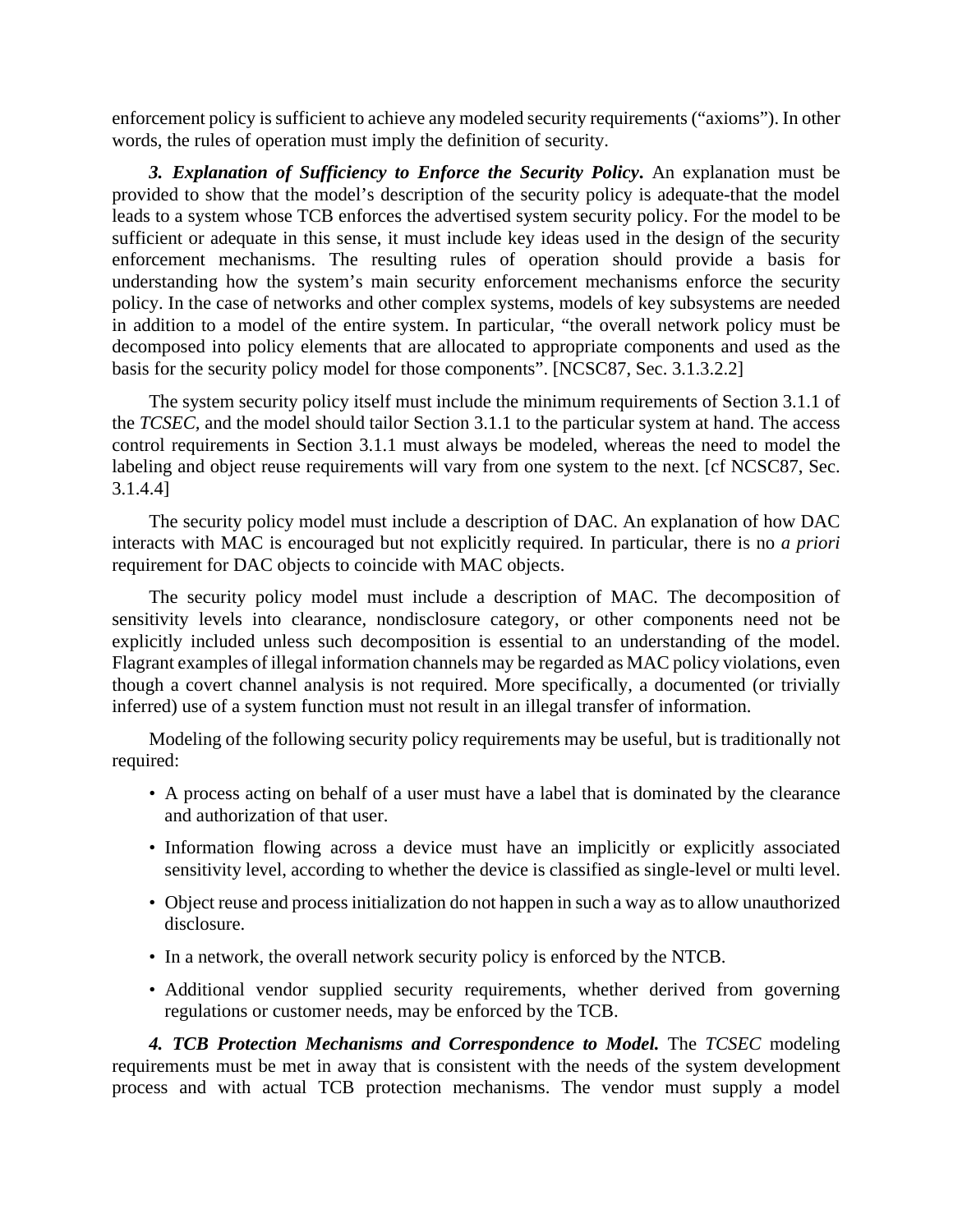interpretation showing how the rules of operation in the model relate to the actions of the TCB. The model interpretation must address the reference monitor interface and show how subject instructions are accounted for.

The following aspects of a system do not have to be modeled although their representation in the model may be useful:

- Error diagnostics,
- The contents of storage objects and other controlled entities,
- The scheduling of subjects and their synchronization with external inputs,
- Internal TCB structure,
- Portions of the TCB that do not support user-requested computation (e.g., securityadministrator functions), and
- An individual network component that has a very simple (or nonexistent) reference monitor and contains no subjects which act on behalf of users.

## **5.3 DISCUSSION OF THE B2 REQUIREMENTS**

*1. Provided Model of the Security Policy Enforced by the TCB***.** The model must be written in a formal mathematical notation; either mathematical English or a well-defined formal specification language is acceptable. From the *TCSEC* Glossary definition of a formal security policy model, it is clear that the model must describe both what security is and how it is enforced. As discussed in Section 3.2, the definition of security can be formalized using either externalinterface requirements or internal requirements on controlled entities. The explanation of how security is enforced typically takes the form of rules of operation.

*2. Demonstration of Internal Consistency*. A mathematical proof must be given showing that the rules of operation ensure satisfaction of the modeled security requirements.

*3. Explanation of Sufficiency to Enforce the Security Policy.* The proof referred to in this requirement is an informal, rather than a mathematical proof, because sufficiency depends on the typically informal security policy. The intent of this documentation requirement is that stronger evidence of sufficiency be provided at B2 than at B1. If the system has a novel approach to mandatory or discretionary access control, it may be necessary to model both what the system does and what Section 3.2.1 of the *TCSEC* requires and then to prove that the system does what is required. Stronger evidence of sufficiency is possible, if the model is compatible with other B2 security, accountability, and assurance requirements. For this reason, explicit inclusion of the following requirements may be useful:

- The TCB shall support the assignment of minimum and maximum security levels to all attached physical devices. These security levels shall be used by the TCB to enforce constraints imposed by the physical environments in which the devices are located.
- [The TCB design shall] separate those elements [of the TCB] that are protection-critical from those that are not.
- The TCB modules shall be designed such that the principle of least privilege is enforced.
- The user interface to the TCB shall be completely defined and all elements of the TCB identified.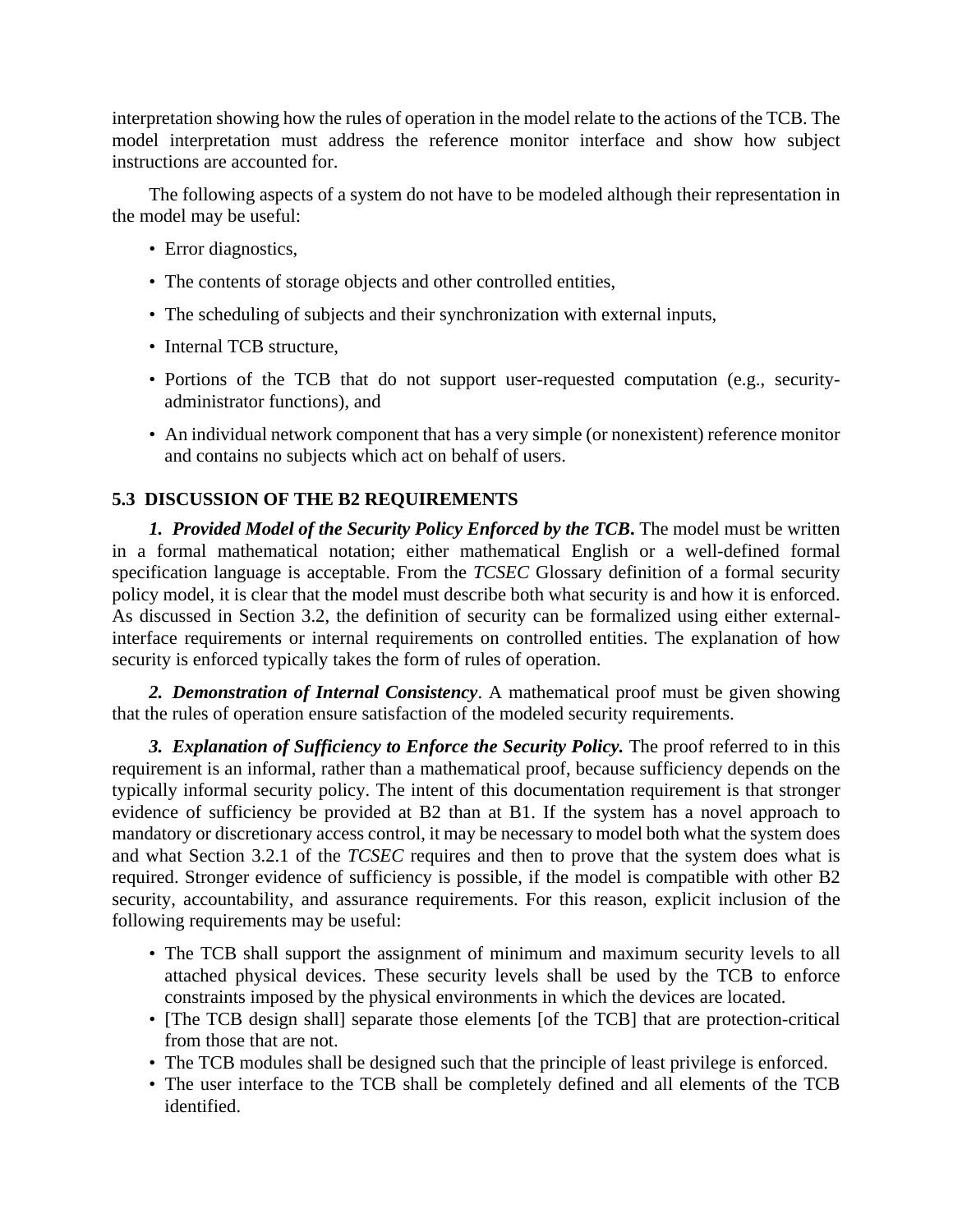- The TCB shall support separate operator and administrator functions.
- The system developer shall conduct a thorough search for covert storage channels.
- The TCB shall support a trusted communication path between itself and the user for initial login and authentication. Communications via this path shall be initiated exclusively by the user.

If separate security models are given for the security kernel and other components of the TCB, then the pieces must fit together correctly, and arguments should be given to the effect that overall system security is achieved and necessary checks are not inadvertently omitted. As indicated in Section 3.2, the notion of which storage channels are covert is partially reflected in the security model, and the inclusion of information flow requirements in the model's definition of security can reduce the effort needed to perform covert channel analysis.

*4. TCB Protection Mechanisms and Correspondence to Model.* The B2 requirements for validation of TCB protection mechanisms are basically the same as those discussed at the end of Section 5.2, except for an implicit completeness requirement. This requirement is that "the TCB shall enforce a mandatory access control policy over all resources (i.e., subjects, objects, and I/O devices) that are directly or indirectly accessible by subjects external to the TCB." This requirement should be reflected in the model interpretation, and its satisfaction may require extensions to the model in order to account for all accessible resources in the implementation. The model interpretation itself may be accomplished in two steps, by first mapping the model to the DTLS and then the DTLS to the TCB implementation.

## **5.4 Discussion of the B3 Requirements**

The B3 requirements include the B2 requirements as well as several new requirements.

*1, 2. Provided Model and Internal Consistency.* The basic structure of the security model is the same at B3 as at B2.

*3. Explanation of Sufficiency to Enforce the Security Policy.* There is one additional security policy requirement at B3, namely that access controls "shall be capable of specifying, for each named object, a list of named individuals and a list of groups of named individuals with their respective modes of access to that object. For each named object, it shall be possible to specify a list of named individuals and a List of groups of named individuals for which no access to the object is to be given."

In addition, the model may usefully reflect, and must be consistent with, the following B3 architectural assurance requirement: "The TCB shall be designed and structured to use a complete, conceptually simple protection mechanism with precisely defined semantics. This mechanism shall play a central role in enforcing the internal structuring of the TCB and the system. Significant system engineering shall be directed toward minimizing the complexity of the TCB and excluding from the TCB modules that are not protection-critical."

*4, 5. TCB Protection Mechanisms and DTLS Correspondence to Model.* The validation of TCB protection mechanisms is normally performed by showing that the model is an abstraction of the DTLS and then mapping the DTLS to the actual TCB implementation. (See Section 2.3.6.)

## **5.5 DISCUSSION OF THE A1 REQUIREMENTS**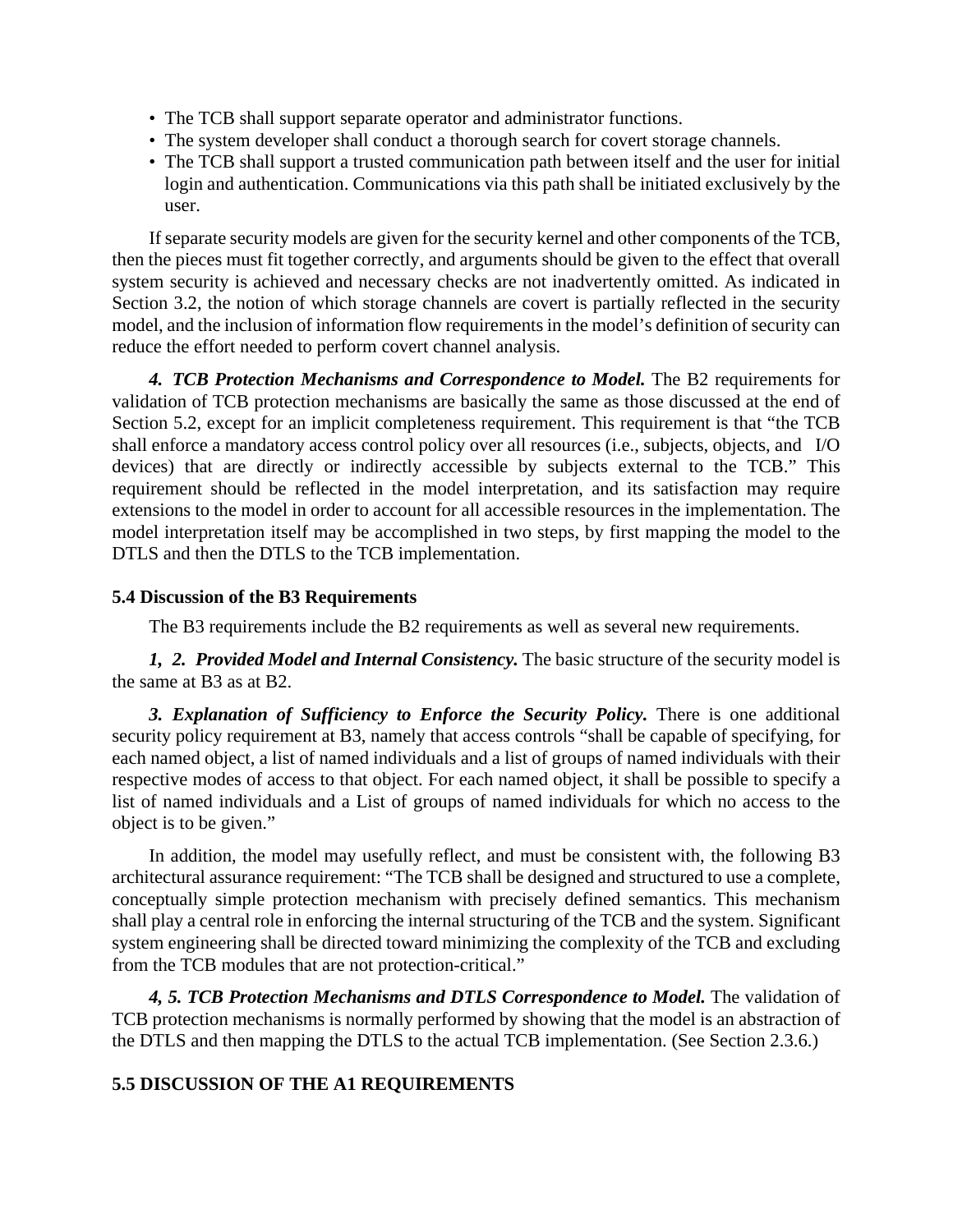*1-5. Previously Introduced Requirements.* The first five requirements are the same at A1 as at B3 (except for the fact that the FTLS rather than the DTLS is mapped to the implementation). The requirements for a formal covert channel analysis invite, but do not require, the use of information flow or similar external-interface models.

*6. FTLS Correspondence to Model.* The main new requirement at this level is that a "formal" mathematical proof be given showing that the security model is an abstraction of the FTLS. This proof may be carried out either by hand or with the use of an endorsed formal verification system. In either case, the vendor is responsible for providing an understandable, logically correct justification of correspondence. This justification normally begins with the formulation of a rigorous conjecture to the effect that the model is an abstraction of the FTLS. If part or all of the proof is presented to a verification system, then the vendor must demonstrate that the presented portion is correctly codified in the formal language of the verification system. This demonstration may require informal argument and an appeal to the semantics of the system's formal specification language.

There are two common ways of showing that the FTLS is consistent with the model: comparing the FTLS with the rules of operation and comparing the FTLS directly with the model's definition of security. In the latter case, the rules of operation and model interpretation are similar in purpose to the FTLS and its implementation correspondence, respectively. This parallelism of requirements does not necessarily imply duplication of effort, however, because there are no explicit requirements which force a distinction between the FTLS and the rules of operation.

*7. Configuration Management for the Model.* The requirement that the model and related documentation be maintained under configuration management is not a modeling requirement, perse. However, because of this requirement, extra care is needed to ensure that the model is given in a form that contributes to its maintainability.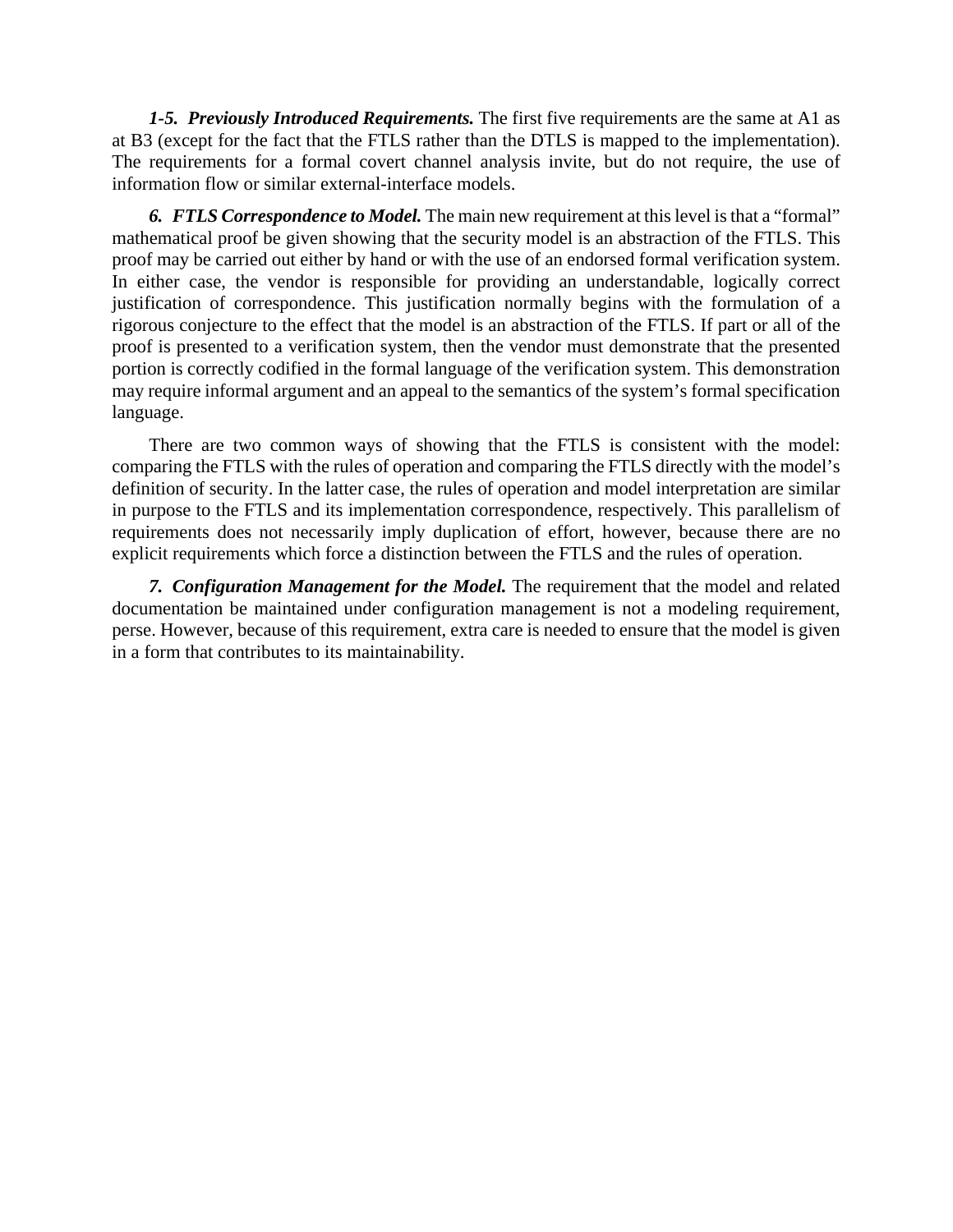# **APPENDIX A. SECURITY LEVELS AND PARTIALLY ORDERED SETS**

Policies that control information flow often rely on partially ordered sets of security attributes. This appendix introduces partial orderings as they relate to information flow and presents basic facts about partial orderings that are relevant to the modeling and implementation of label-based security policies. Many of these facts can also be found in the undergraduate text [ABBO69].

Most processes satisfy two basic information flow properties:

- *reflexivity:* A process can access any information it possesses. That is, information can always flow from a process to itself.
- *transitivity:* If information can flow from process  $P_1$  to process  $P_2$  and can flow from  $P_2$  to  $P_3$ , then information can flow from  $P_1$  to P3.1<sup>22</sup>

These two properties of information flow determine a preordering relation between processes. If processes are labeled in such a way as to make economical use of label values, then the following property may also hold as well:

*antisymmetry:* If information can flow from a process with label  $L_1$  to a process with label  $L_2$ , and conversely, then  $L_1 = L_2$ .

Thus, the intended relationship between labels and information flow leads to consideration of a reflexive, transitive, antisymmetric relation on label values, that is, a partial ordering. The intended relationship between information flow and this partial ordering can be expressed by saying that *L1*  $\leq L_2$ , if information is allowed to flow from controlled processes with label  $L_1$  to controlled processes with label *L2*. This relation is traditionally referred to as dominance: *L1*, is dominated by *L*<sub>2</sub> if and only if  $L_1$ ,  $\leq L_2$ .

The following sections introduce basic terminology and show how partial orderings can be constructed and manipulated through the use of embeddings, Cartesian products, and dual orderings.

## **A.l TERMINOLOGY**

Formally,  $\leq$  is taken to be a partial ordering on a set  $\wp$  whose elements are referred to as levels. A pair of the form ( $\wp$ ,  $\leq$ ) is a partially ordered set. For any levels  $L_1$  and  $L_2$ ,  $L_1 < L_2$  if and only if  $L_1 \le L_2$  and  $L_1 \ne L_2$ . The lowest, or minimum, level of  $\wp$ , if such exists, is that level which is dominated by all other levels in  $\wp$ . Similarly, the highest, or maximum, level dominates all other levels. A minimal level, by way of contrast, is one that fails to dominate any level other than itself. Similarly, a maximal level is not dominated by any other level. If there are several maximal levels then there is no maximum level.

Traditionally, the lowest level among all levels in a given system is referred to as system-low. Similarly, the highest level is system-high. However, these levels do not always exist. In Figure A.1, the highest level is *H*. There are two minimal levels, *L* and *L',* and, therefore, no lowest level.

<sup>&</sup>lt;sup>22</sup>This is a worst-case assumption;  $P_2$  might be constructed so that information from  $P_1$  was never passed along to  $P_3$ .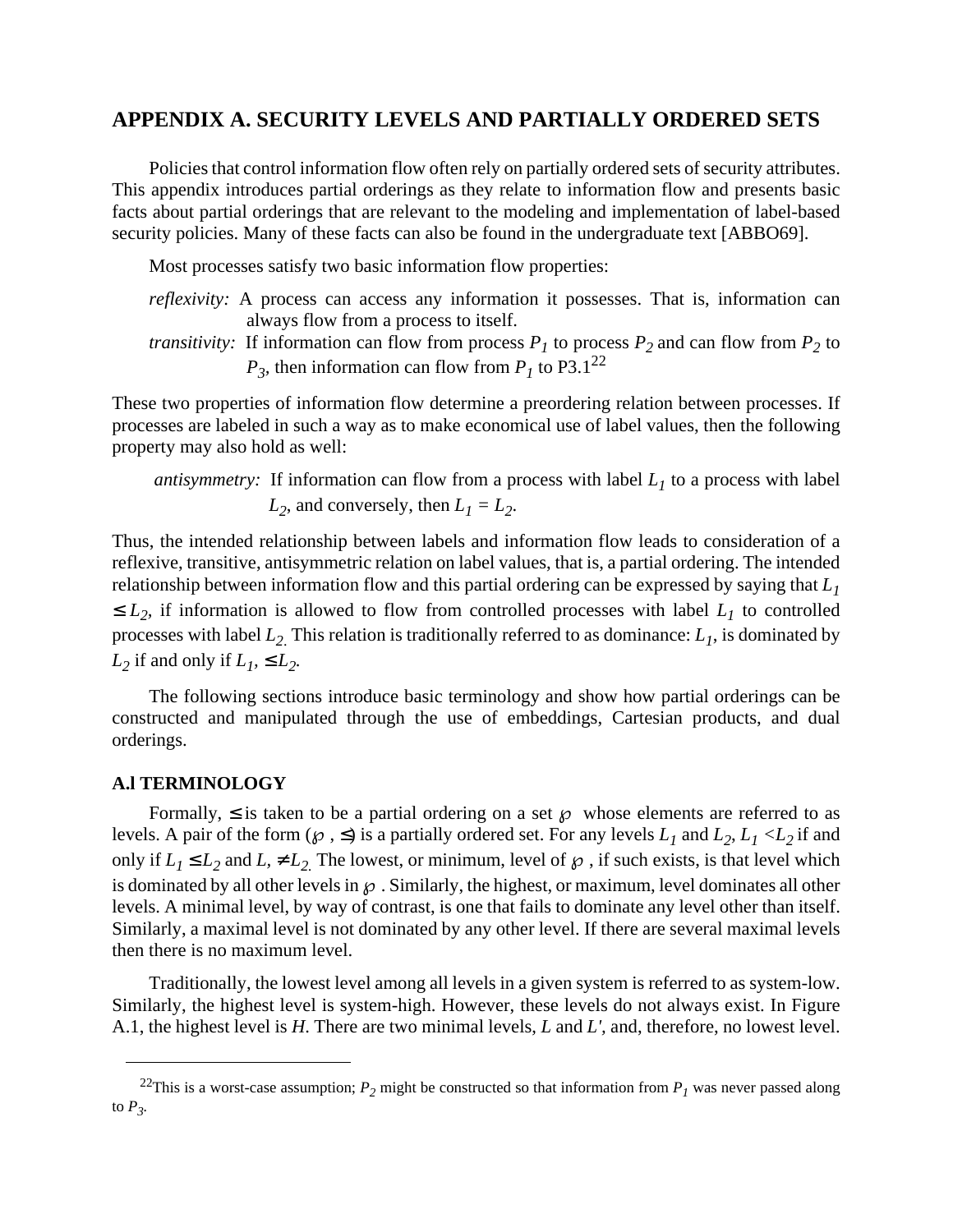(The intended partial ordering here is the transitive, reflexive closure of the relation actually pictured, so that  $L \leq H$ , by transitivity, and  $H \leq H$ , by reflexivity.



**Figure A.1. A Partial Ordering**

The greatest lower bound of two levels,  $L_1$  and  $L_2$ , is the highest level that is dominated by both  $L_1$  and  $L_2$ , provided such a level exists. Similarly, the least upper bound of  $L_1$  and  $L_2$ , is the lowest level that dominates both  $L_1$  and  $L_2$ , provided such exists. In the above diagram, *H* is the least upper bound of *M* and *M' . H*is also an upper bound of *L* and *L1,* but not the least such, because *M* and *M'* are both lower. Moreover, *L* and *L1* do not have a least upper bound, because the set of levels greater than both *L* and *L1* contains two minimal elements, namely *M* and *M'.* A partial ordering in which all pairs of levels have a least upper bound is a semilattice. A semilattice in which all pairs of levels have a greatest lower bound is a lattice.

Two levels *L1* and *L2* are incomparable if and only if *L1* neither dominates nor is dominated by  $L_2$ . A set of \* levels is linearly ordered if and only if no two elements of \* are incomparable. In the above diagram, *M* and *M'* are incomparable. The set {*L, M, H*} is Iinearly ordered (with *L <H,* by transitivity).

If C is any finite set, then the set of all subsets of  $C, *({\cal C})$ , is partially ordered by the setinclusion relation. In other words,  $L_1$  is dominated by  $L_2$  if and only if  $L_1$  is a subset of  $L_2$ ; in symbols,  $L_1$ ,  $\subseteq L_2$ . This gives a lattice ordering on  $P(C)^{23}$ . The lowest level of? *(C)* is the empty set; the minimum levels above the empty set are the singleton sets of the form {c}, where *c* belongs to *C*. These singleton levels are variously referred to as categories or atoms. The highest level is *C* itself.

#### **A.2 EMBEDDINGS**

 $\lambda$ 

When implementing a partially ordered set of levels, it is always possible to choose a larger implementation set whose additional elements are simply not used. In particular, any partially ordered set can be fully embedded in one of the form  $(P(C), \subseteq)$ ; that is, given any partial ordering ≤ on a set  $*$ , there is a one-to-one mapping *e* into a set of the form P(C) such that, for any  $L_1$ ,  $L_2$  in *\**,  $L_1 \le L_2$  if and only if *e* ( $L_1$ ) ⊆ *e* ( $L_2$ ). In fact, one may take *e*( $L$ ) = { $L^2 / L^2 \le L$ }. In the case of linearly ordered sets, the embedding  $f(L) = \{L^*, /L^* < L\}$  also works. For example, if \* is a linearly ordered set of 16 clearance levels, then \* may be fully embedded in a set of fifteen categories. A word of caution is in order regarding full embeddings: they need not preserve least upper bounds. If *L* is the least upper bound of  $L_1$  and  $L_2$ , then  $e(L)$  is an upper bound of  $e(L_1)$  and  $e(L_2)$ , but need not be the least upper bound. Greatest lower bounds can also fail to be preserved under full

 $^{23}P(C)$  is traditionally referred to as the "power set of C."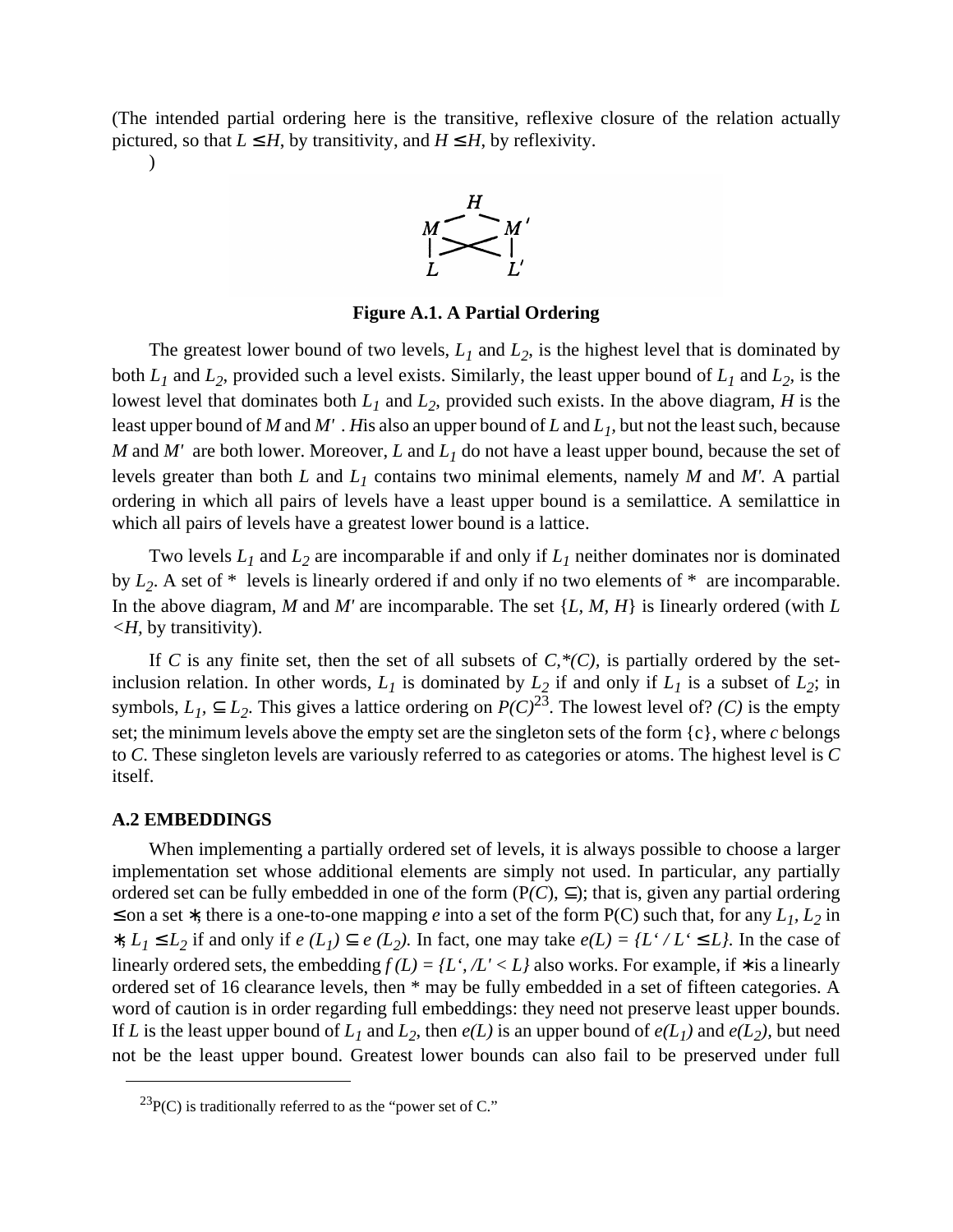embeddings.

As a further application of embeddings, consider the problem of specifying a set  $\Re$  of levels at which a given device may pass information. Assume  $\Re$  is convex in the sense that  $L \in \Re$ whenever  $L_1, L_2 \in \Re$  and  $L_1, \le L \le L_2$ . Assume also, that  $\Re$  is a subset of the system's accreditation range *A*. The partially ordered set *A* can always be embedded in a lattice ∗ in such a way that, for some device minimum, *min*, and some device maximum, *max*,  $\Re = \{L \in A \mid min \le L \le max\}$ . Thus, arbitrary *convex sets* may be specified as device ranges, at least if one allows unaccredited levels in the specification of the device range.

#### **A.3 CARTESIAN PRODUCTS**

The effect of simultaneously applying two label-based policies to a set of entities is the same as applying a corresponding composite policy to entities, each of which has a single composite label. If the partially ordered sets for the two policies are  $(*, \leq)$  and  $(*', \leq')$  then the composite label has values in the Cartesian product,  $(*, \leq)$  x  $(*', \leq') = (* x *, \leq'')$ , where the new partial order,  $\leq''$ , is defined by  $\langle L_1, L_1' \rangle \leq'' \langle L_2, L_2' \rangle$  if and only if  $L_1 \leq L_2$  and  $L_1' \leq L_2'$ . The sets \* and \*' are referred to as components of ∗ x ∗′. A sample Cartesian product ordering is illustrated in Figure A.2. Notice that, in the Cartesian product, the level  $\langle S, \emptyset \rangle$  is incomparable to the level  $\langle U, \{d\}\rangle$ . (Some punctuation has been omitted in the third lattice diagram.)



**Figure A.2. A Cartesian Product Ordering**

If *C* and *D* are disjoint, then the partially ordered sets ( $P(C)$ ,  $\subseteq$ ) x ( $P(D)$ ,  $\subseteq$ ) and ( $P(C \cup D)$ ,  $\subseteq$ ) are isomorphic, meaning that there is a full embedding which maps P(*C*) xP(D) on to P(C  $\cup$  D). In particular, traditional nondisclosure labels consisting of clearances and category sets can be fully embedded into a set of the form  $P(A)$ , with  $A = C \cup D$ .

Usually, there are several nonequivalent ways to decompose a partially ordered set into two components. For a partially ordered set of the form  $(P(A), \subseteq)$ ; there are *n* + 1 meaningfully different ways, where *n* is the number of categories in *A* (since the first component can have any number of categories between 0 and *n*). In particular, the decomposition into clearance and category components could be configuration dependent, even if the labels themselves were not.

#### **A.4 DUALITY**

The notion of duality between nondisclosure and integrity that is evident in some security policies has a formal analogue for partial orderings. For a given set \* and associated partial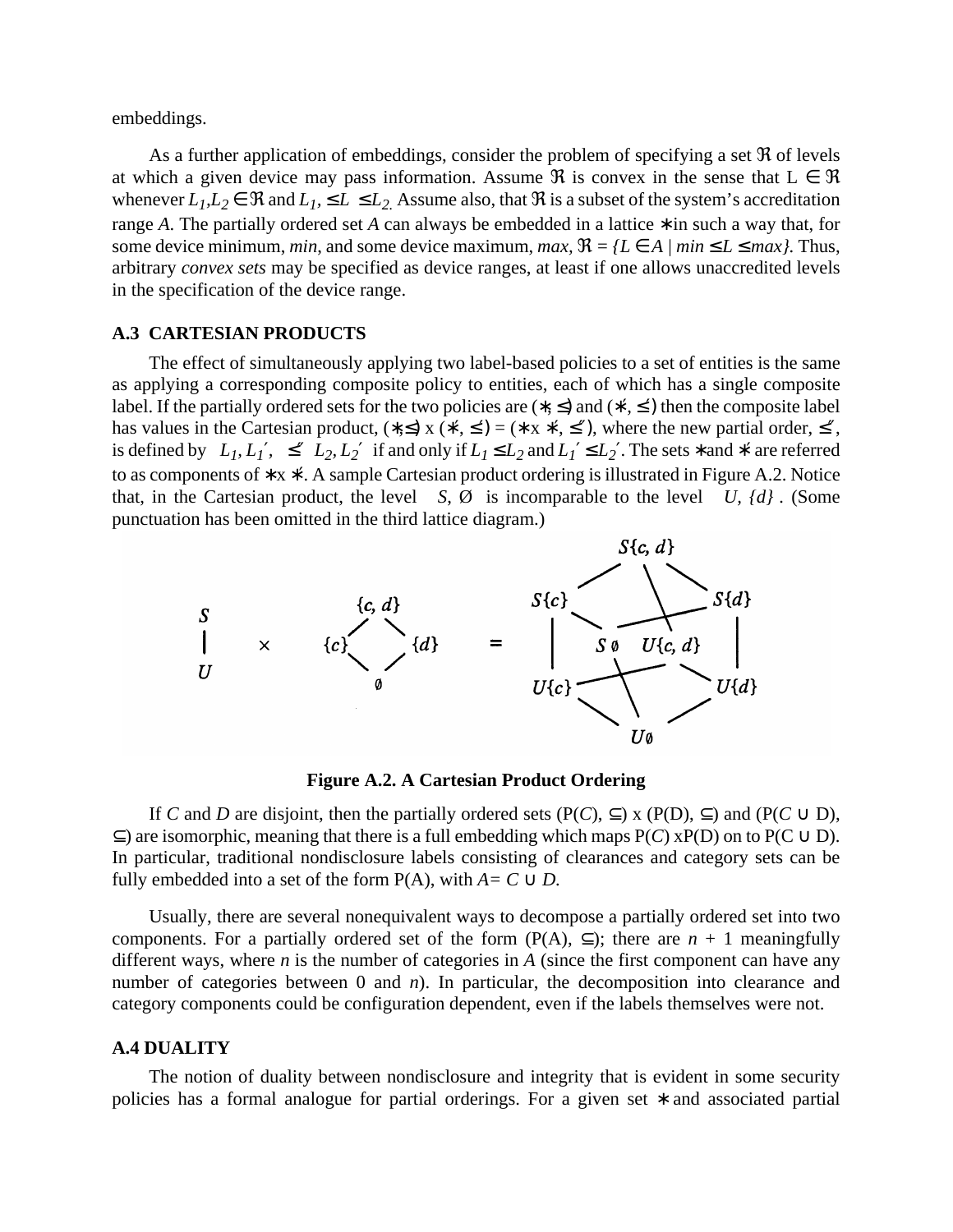ordering \*, the dual ordering for  $(*, *)$ ; is the relation \* defined by  $L_1 * L_2$  if and only if  $L_2 * L_1$ . A Biba policy (as described in Section 3.5.3) that is based on  $(*, *)$  can be rewritten as a nondisclosure policy based on the dual ordering (\*, \*), so that information is allowed to flow from  $L_1$ , to  $L_2$ , provided  $L_1$ ,  $L_2$ . Usually, to avoid confusion, the elements of the dual ordering would be renamed so that the intended ordering is obvious from the level itself.

The dual ordering for (\*(C),  $\subset$ ) is the set-containment relation,  $\supset$ , and the lattice (\*(C),  $\subset$ ) is isomorphic to (\*(C),  $\supseteq$ ) under the mapping *e* given by  $e(A) = C|A|$ , for each *A* in \*(C), where C A is the *complement set* containing those elements of *C* not in *A*. In this case, the categories of (\*(C),  $\supseteq$ ) are the dual categories of (\*(C),  $\subseteq$ ), that is, they are sets of the form *C* | {*c*}. In Figure A.2,  ${c} = C \setminus {d}$ , so that  ${c}$  is both a category and a dual category.

The ⊇ relation is the ordering used to ensure nondisclosure for "distribution" sets in Section 3.3.4. This observation suggests a method for accommodating release markings of the form "REL  $\leq$ countries $\geq$ " through the use of MAC categories. Each country *c* is associated with the dual category C { $c$ }; a message with category set *B* is releasable to country *c*, if  $B \subset C \setminus \{c\}$ , that is, if  $c \notin B$ . The most sensitive of these release markings, namely "NOFORN," is represented by the largest category set, the set *C* containing all relevant countries.

In a system with a nondisclosure policy based on  $(*\leq)$  and a Biba integrity policy based on  $(*,*)$ , the partial orderings that control information flow would be  $\leq$  and  $*$ , so that the two policies can be combined to obtain a single policy pertaining to information flow that is based on composite levels taken from the partially ordered set  $(*, \leq)$ x $(*, *)$ . Suppose each of the original orderings have minimum and maximum levels. If the minimum integrity level is integrity-low, then integrity-low is the maximum level with respect to the dual ordering. Consequently, the composite ordering contains the four levels indicated in Figure A.3. Notice that the composite level which represents both system-high nondisclosure and system-high integrity is not the maximum level but the one on the right.



### **Figure A.3. Extreme Points in a Product Ordering**

Finally, if nondisclosure and integrity are handled similarly, the decomposition of combined levels into nondisclosure and integrity components may be treated as a system configuration decision in order to handle varying emphasis on nondisclosure and integrity.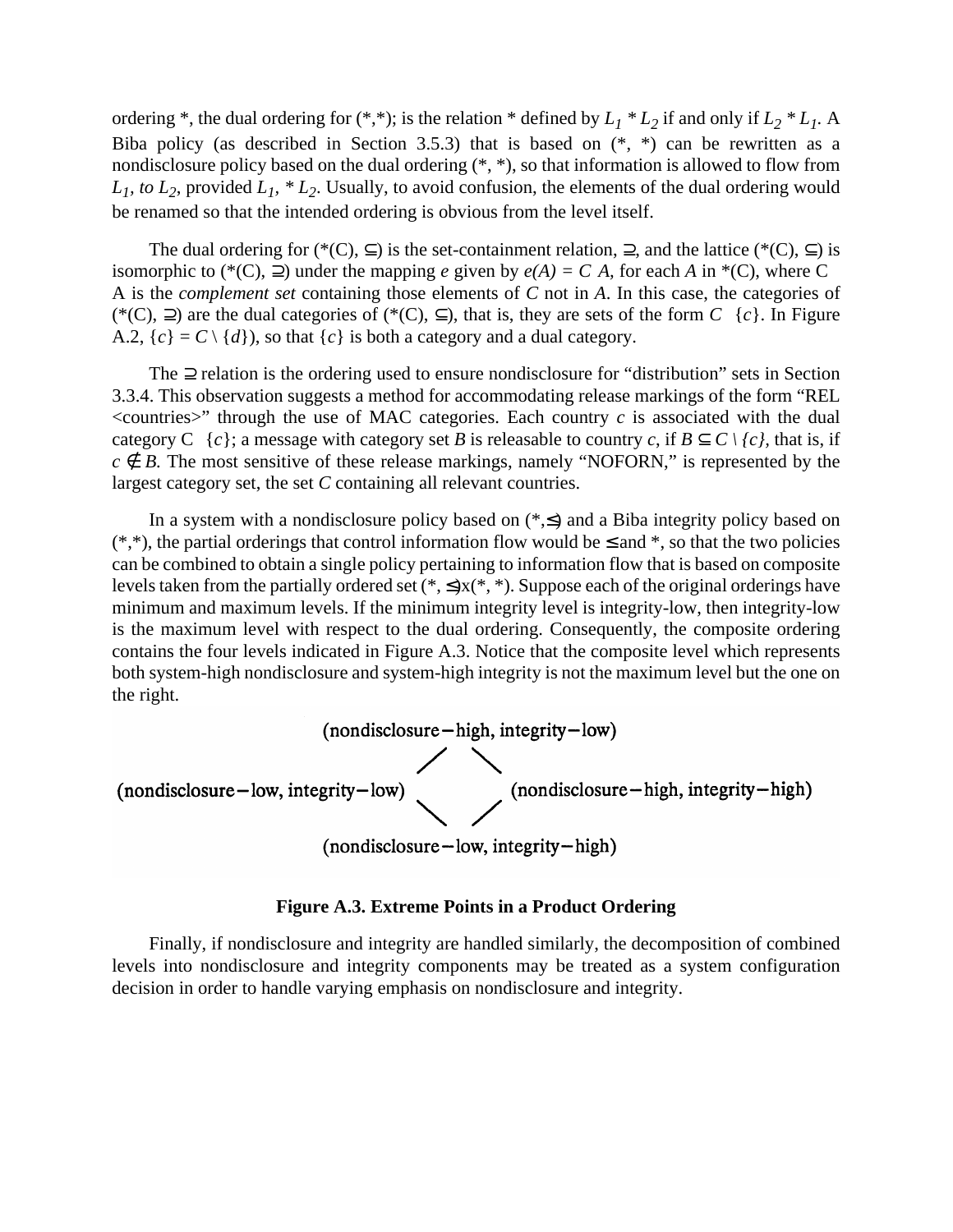## **APPENDIX B. AVAILABLE SUPPORT TOOLS**

This appendix discusses the use of NCSC-endorsed formal *verification systems* for security modeling. A list of endorsed verification systems called the *Endorsed Tools List (ETL)* is maintained by the NCSC. These tools define the level of rigor which must be met by formal assurance provided for systems receiving an Al evaluation. The following paragraphs discuss verification systems with emphasis on the two currently endorsed systems, GVE ("Gypsy Verification Environment") and FDM ("Formal Development Methodology").

In general, a verification system is defined by its specification language and its reasoning mechanism. Its implementation includes tools for parsing specifications, verifying their legality, and outputting conclusions which have been verified by the system. A verification system can provide a codification of a security model and can help demonstrate that its rules of operation are consistent with its security requirements. The utility of a verification system depends on the expressiveness of its specification language, the soundness of its reasoning mechanism, the correctness and utility of its implementation, and the quality of its documentation. [cf NCSC89]

Both GVE and FDM provide a rich variety of data types and associated operations from mathematics and computer science, (including scalar types, finite sets, sequences, and records.) Both systems have interactive theorem provers that may be used to verify specifications; they accept theorem-proving commands and include facilities for printing completed proofs. Both theorem provers use specially designed systems of logic that extend many-sorted, first-order logic. Both systems come with special-purpose tools for performing covert channel analysis via shared resource matrices. These systems are suitable for writing formal state-machine models, but they require specialized training.

The writing of formal models and specifications in a formalized language has been found to be the most fruitful aspect of using verification tools. This is the conclusion of several major verification efforts, including BLACKER, the Boeing LAN, LOCK, and the Multi net Gateway. The writing of formal descriptions encourages a more precise and abstract understanding of security, forces the resolution of design issues needed to complete the model or specification, and provides a clear basis for implementation analysis. In general, both manual proofs and machine proofs provide more assurance than specifications alone. Experience has shown that machine proofs are more reliable than hand proofs but that they are also more time consuming and are still not foolproof. There are still many sources of possible error. The *TCSEC* itself is based on policy directives rather than mathematical formalisms. Rigorous, general frameworks for computer security have not yet been developed.

## **B.1 FDM: THE FORMAL DEVELOPMENT METHODOLOGY**

FDM supports multilevel specifications at a series of abstraction levels. Each level refines the prior level by adding more detail and more functions. The FDM specification language, Ina Jo, provides a formalized notation for describing state machines that includes provisions for declaring state variables and for specifying initial states, state invariants, state transition constraints, and state transformations. Its type mechanism includes a general facility for declaring subtypes that is useful for classifying controlled entities in a security model, for example. The Ina Jo specification processor automatically generates correctness assertions to the effect that every reachable state satisfies the provided state invariants and state transition constraints.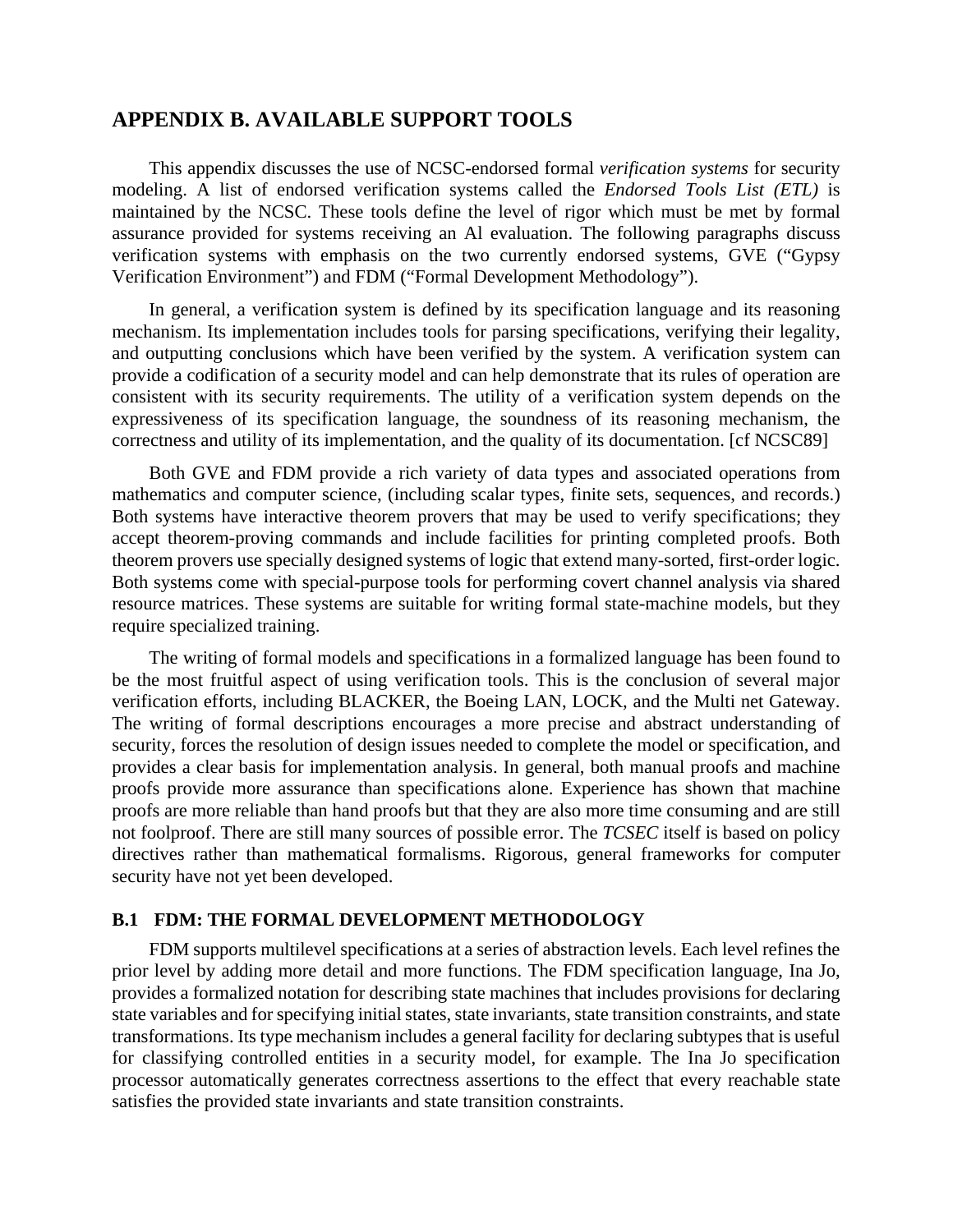FDM began in 1974 as an internal research project at the System Development Corporation (now UNlSYS Corporation). FDM is currently owned by PARAMAX Systems Corporation, a subsidiary of UNlSYS Corporation. Its early development was driven by specific problems in formal modeling and formal specification and verification with the goal of complementing system testing as a means of validating correctness. Since then, a series of incremental enhancements has increased its power, efficiency and portability, added new capabilities, and improved its documentation. FDM Release 12.4, the most recently endorsed version, contains two new flow tools: a shared resource matrix tool that assists in the manual analysis of potential covert channels and an automated flow tool for detecting and analyzing information flows in specifications. FDM Beta Release 12.5 contains a much improved flow tool and a new interactive tool for executing in a Jo specifications against user-supplied test cases. The FDM tools run on Sun Workstations, on DEC VAXes running Berkeley UNIX, and on Multics.

The available documentation on FDM includes the *FDM User Guide [EGGE89]*, the *Ina Jo Specification language Reference Manual* [SCHE89], and the *Interactive Theorem Prover (ITP) Reference Manual* [SCHO88]. Examples of Ina Jo based security modeling efforts may be found in [NCSC90b, CHEN90, FELL87, CHEH81].

## **B.2 GVE: THE GYPSY VERIFICATION ENVIRONMENT**

The GVE is an interactive system that makes extensive checks to ensure legality of specifications. In particular, recursive functions must terminate, partial functions must not be applied outside their domains, and theorems may be proved. The GVE maintains user databases and supports incremental program development through the use of "header" files.

The GVE specification language, Gypsy, has been used for a variety of security models, including several that are not based on state invariants and state transition constraints. Gypsy supports the use of local name spaces called "scopes" and includes "mapping" types that can be used as abstractions of hash tables and other complex data structures. In Gypsy, states can be modeled as records whose components represent state variables. Initial states and state transitions are described with the help of a binary "with" operator, and theorems about reachable states are stated directly using the "lemma" construct. Gypsy contains a programming language portion that has a Pascal-like syntax, includes condition handling facilities and concurrent processes, and is supported by a "verification condition generator" that allows proofs of program correctness. An operational semantics has been given for a portion of Gypsy. [GOOD90]

The development of the GVE began in 1974 at the University of Texas at Austin with the goal of verifying communications processing systems. Initial work with the first version of Gypsy led to significant language simplifications and some extensions in Gypsy 2.0. In 1986, Computational Logic, Inc., assumed responsibility for GVE and completed work on Gypsy 2.1. A subset of this has been implemented as Gypsy 2.05, the current language for the Gypsy methodology. The currently endorsed implementation is GVE 13.16. Recent work has been directed towards improved documentation, performance analysis and improvement, and the development of a better configuration management system. Version 20.70 of the GVE is currently being considered for NCSC endorsement.

Available documentation on GVE includes the *Report on Gypsy 2.05* [GOOD89], *Using the Gypsy Methodology* [GOOD88], and the *Gypsy Verification Environment User's Manual* [AKER90]. Examples of Gypsy-based security modeling efforts may be found in [DIVI90,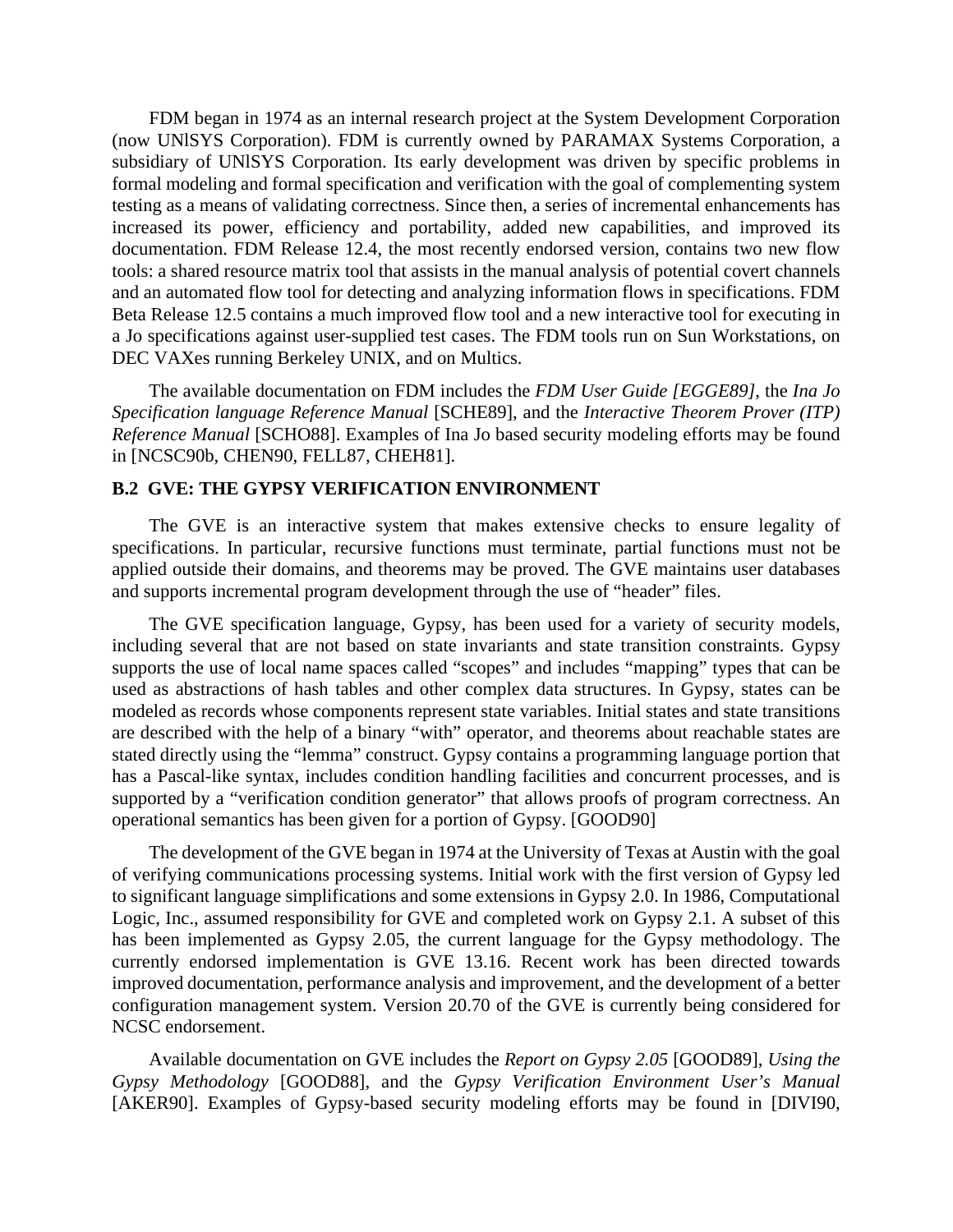FINE90, FREE88, CHEH81].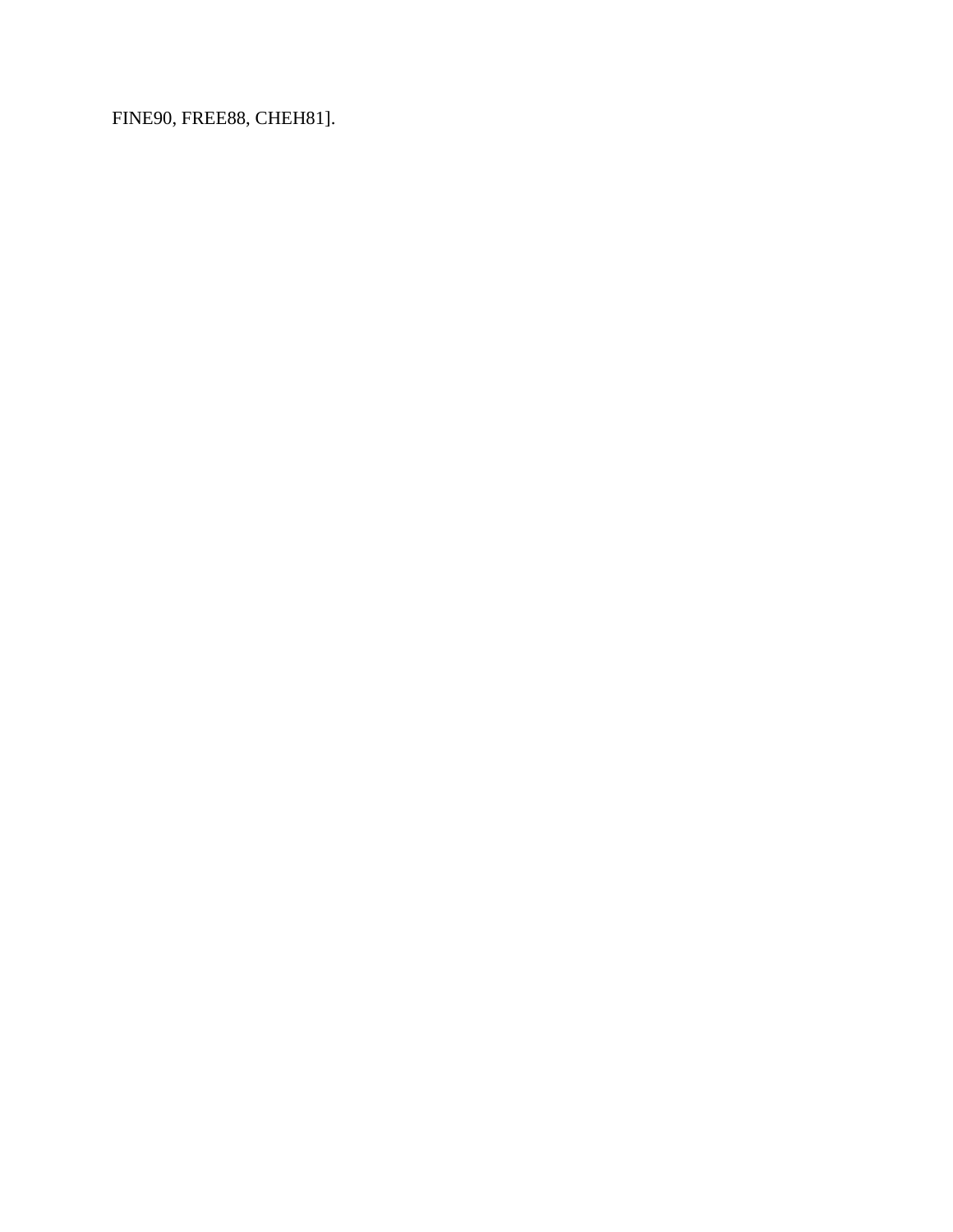# **APPENDIX C. PHILOSOPHY OF PROTECTION OUTLINE**

This appendix outlines material suitable for a Philosophy of Protection (POP) document. Its purpose is to provide a template for vendors who desire additional guidance in producing a POP. Unless otherwise noted, required portions of this and the following appendix are those which are accompanied by an explicit reference to the *TCSEC.*

There are no *TCSEC* requirements on the organization of this material or on how it is packaged in vendor-supplied documents. If the information outlined in this and the following appendix appears in two or more separate documents, careful cross referencing will help the reader assemble a complete picture.

## *1. INTRODUCTION*

Present "... a description of the manufacturer's philosophy of protection." [2.1.4.4]

A higher-level policy on the design and use of a trusted computing system is normally implemented by a combination of automated, procedural, and physical safeguards. The POP can show that these safeguards fit together in such away as to achieve stated security objectives. The POP is an open-ended document of varying length and content, and any relevant system-related activity may be used to substantiate the vendor's philosophy of protection; including requirements analysis, design, implementation, testing, marketing, and method of delivery. For systems in higher evaluation divisions, the POP is likely to contain several staff years of accumulated wisdom.

# *2. CONTROLLING SECURITY OBJECTIVES*

Describe the anticipated policy for use of the computer and the effect this policy has had on the security design. In other words, describe the security objectives which guide the design and use of the system being evaluated. Alternatively, give a summary with references to a separate security policy document (see Appendix D.2).

There are several questions that should be answered when preparing this section of the POP. In general terms, what is the system to which these objectives are applied, and how does the system support these objectives? What is the system interface, and what is the security *perimeter*, that is, the portion of the system and its environment where security objectives are actively addressed? (By definition, the security perimeter contains the TCB and associated controlled entities.)

## *3. AUTOMATED PROTECTION*

The POP should address how the implemented policy compares with the higher-level policy objectives. Is it more or less restrictive? Where, how, and why?

## *3.1 SYSTEM SECURITY REQUIREMENTS*

The POP gives security requirements imposed on the system in order to meet the above security objectives. It indicates which requirements are refinements or extensions of *TCSEC* requirements. Distinguish between "policy" requirements that are modeled with the assurance required for the system's evaluation class and other security-relevant functional requirements.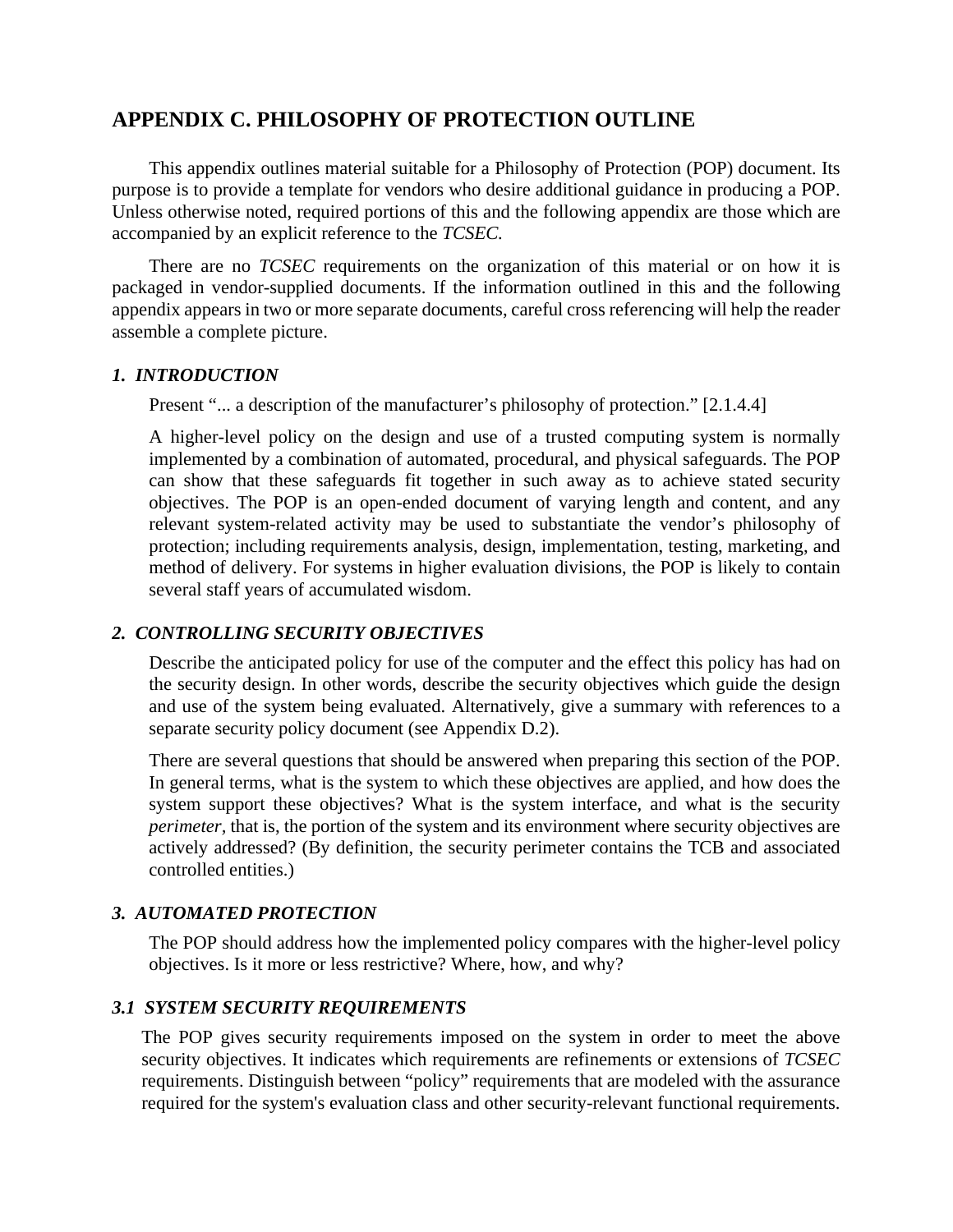At B1 and above, this distinction can be emphasized by merely summarizing policy requirements in the philosophy of protection and referencing their full presentation in a separate policy model document (see appendix D.4).

## *3.2 TCB STRUCTURE*

A description of the TCB provides needed context for an explanation of how the vendor's philosophy of protection is reflected in the TCB. Moreover, "if the TCB is composed of distinct modules, the interfaces between these modules shall be described." [2.1.4.4] Relevant aspects of the TCB hardware/software architecture include the TCB interface to untrusted resources, as well as software, firmware, and hardware protection mechanisms. For classes B2 and above, much of the needed information will be contained in the DTLS and need only be summarized here.

Brief answers and/or references are recommended for the following sorts of questions. What are the protected resources? How is subject activation and deactivation accomplished? How is I/O handled? How is output labeled and what security attributes are associated with "named users"? What are the named objects used for DAC, and what are the storage objects used for MAC? How are they created and destroyed? Are there "public" objects accessible to all users?

What are the main TCB software modules? What are their interfaces to each other, to the hardware, and to untrusted resources? What is the virtual machine architecture and its relationship to the underlying hardware? What is the hardware architecture? How does it perform task management, storage management, and device control?

## **3***.3 VALIDATION OF THE TCB WITH RESPECT TO THE SECURITY REQUIREMENTS*

"Documentation shall be available that provides a description of. how this philosophy [of protection] is translated into the TCB." [2.1.4.4] This requirement may be satisfied by directly relating the avowed philosophy to the TCB protection mechanisms.

At higher evaluation levels, this requirement is largely supplanted by other similar requirements. At B1 and above, it is supported by explanations which show that the TCB satisfies the security model and, therefore, enforces the modeled portion of the system security policy. At B2 and above, it is supported by the DTLS and by documentation showing that the DTLS accurately describes the TCB interface. At Al, it is supported by a proof showing that the FTLS satisfies the model and by informal testing and analysis showing that the FTLS accurately describes the TCB interface.

## *4. PROCEDURAL AND PHYSICAL SECURITY MECHANISMS*

In general, threats to the secure use of a system are thwarted by a combination of automated mechanisms, procedural methods, and physical constraints on the computing environment. The effectiveness of these combined safeguards can be argued by giving a taxonomy of potential threats against the system and by showing how each kind of threat is countered by a combination of TCB security requirements and related measures described in the Security Feature User's Guide and/or the Trusted Facility Manual.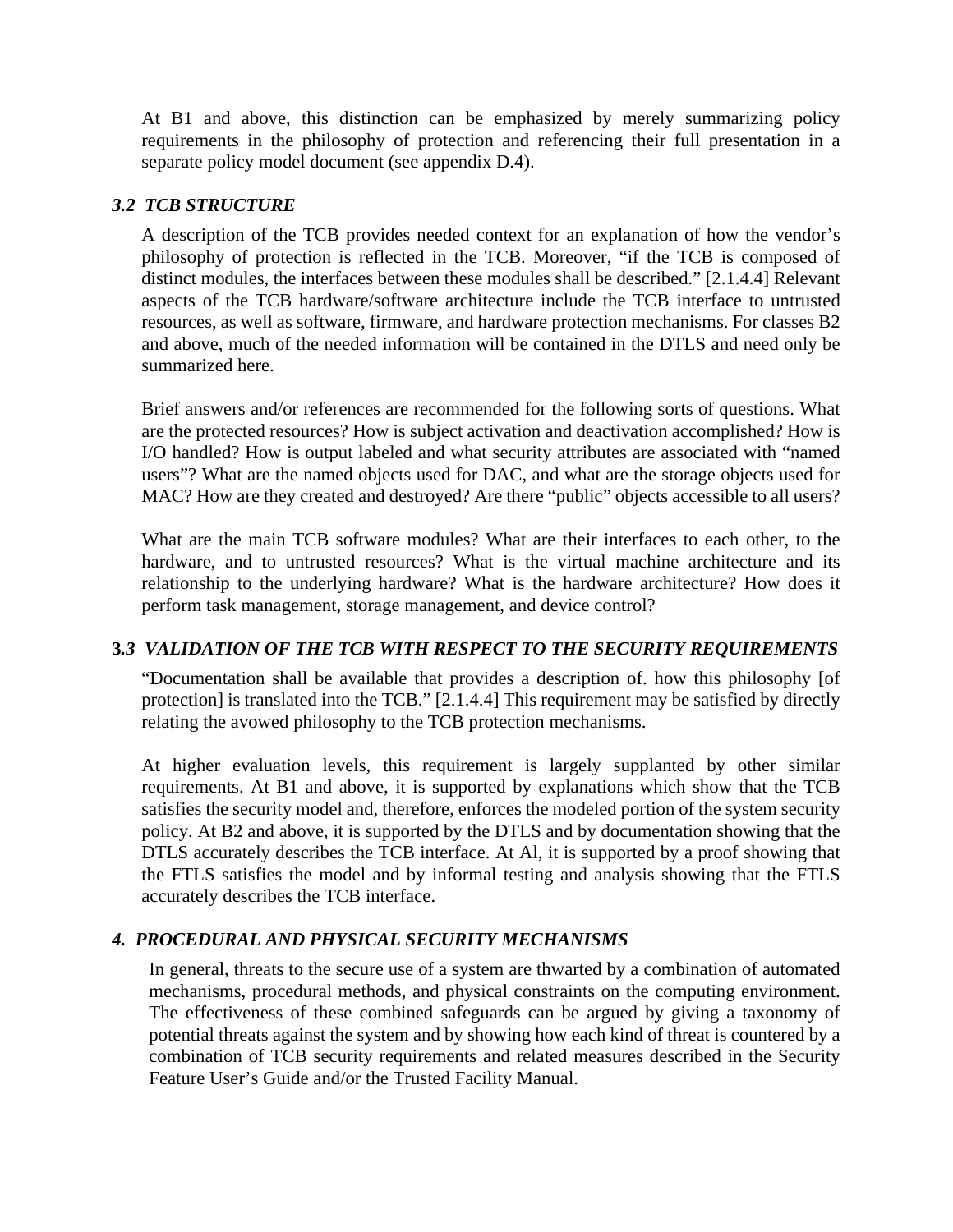## *5. NOTES AND CONCLUSIONS*

The POP should present any other significant aspects of the vendor's philosophy of protection. It should explain what conclusions are to be drawn from the empirical and analytical evidence presented.

## *6. GLOSSARY*

The POP should list technical terms and give definitions. It should include all terms whose usage differs with either *TCSEC* definitions or common usage. Include all terms for which multiple definitions are in common use (e. g., user, subject, object, trusted subject).

## *7. REFERENCES*

The POP should include references to relevant design documentation.

## *8. APPENDIX ON SATISFACTION OF THE (e.g., CLASS B2) CRITERIA*

It may be helpful to list each *TCSEC* requirement for the candidate evaluation class and show how it is met. This step is definitely optional, but it can help resolve questions about the meaning of particular requirements as they apply to particular systems.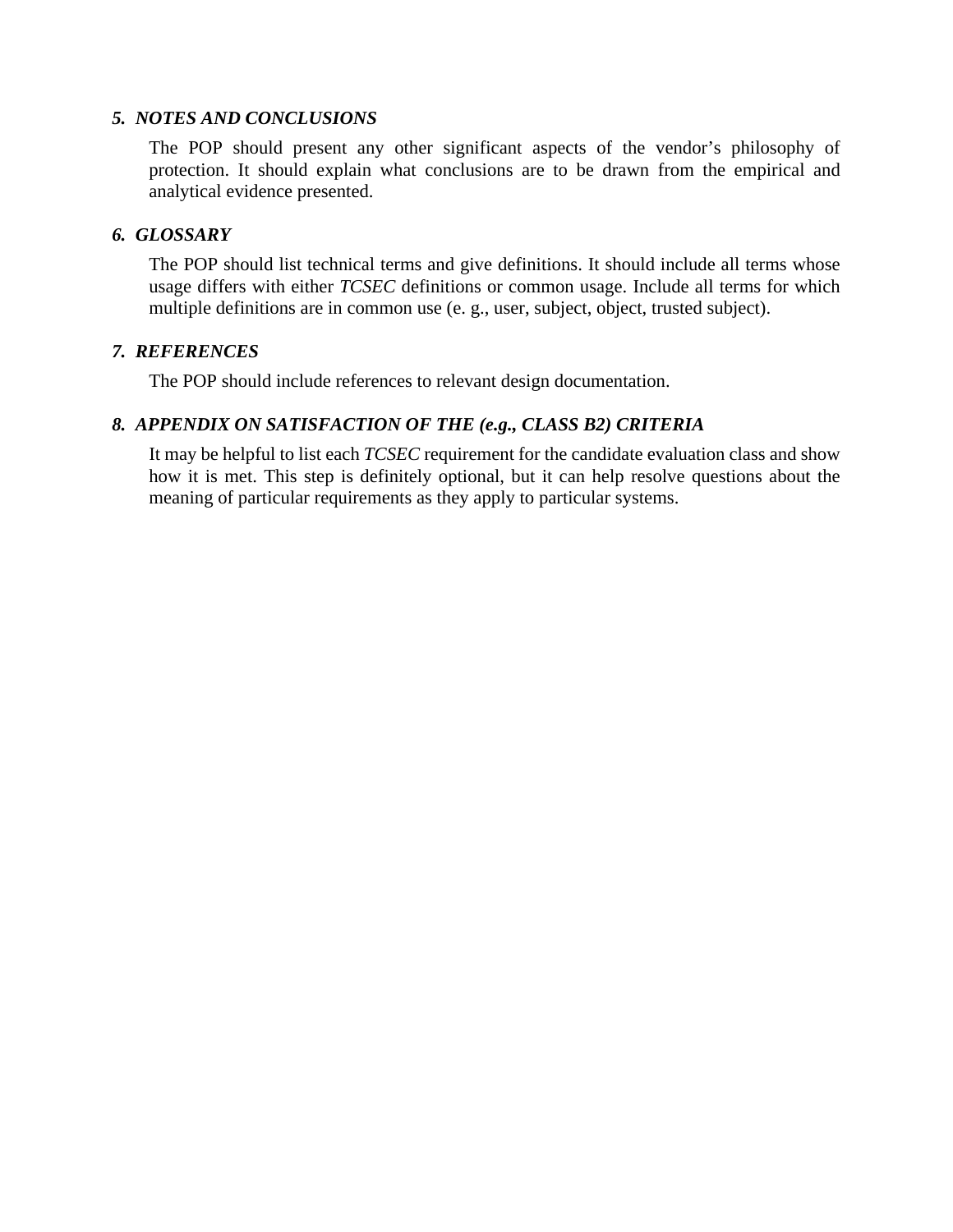# **APPENDIX D. SECURITY MODEL OUTLINE**

The following outline contains a suggested organization of material for a *Security Policy Model* Document. Its purpose is to provide a template for vendors who desire additional guidance in producing a security policy model. Any or all of this material could appropriately be included in the Philosophy of Protection.

## *1. INTRODUCTION*

The purpose of this document is to present "an informal or formal model of the security policy supported by the TCB." [3.1.3.2.2] By definition, the security model includes a definition of security describing the policy enforced by the system as well as rules of operation giving design guidance on how to enforce the requirements in the definition of security.

A summary of the manufacturer's philosophy of protection [cf 2.1.4.4] may help establish an appropriate context for the presentation of the security policy and model. In particular, a summary of the TCB protection mechanisms, their support for the security policy, and their role in implementing the model will help establish the relevance of the model to the system being developed.

## *2. THE SECURITY POLICY*

"A statement of intent with regard to control over access to and dissemination of information, to be known as the security policy, must be precisely defined and implemented for each system that is used to process sensitive information." [5.3.1] It will help avoid confusion if high-level security policy objectives are carefully distinguished from, and related to, derived policies that directly impact the design and use of the system. The policies that most need to be modeled are those giving the actual security requirements to be enforced by the system and the rules of operation showing how these requirements are enforced.

The security policy statement should answer several questions. Is the security policy composed of several different policy elements? Is the system composed of several subsets, subsystems, components, or layers? If so, for each identified portion, what security services are provided, and what security services are relied on as provided by other portions? What are the interfaces between the various portions to be modeled? How do they combine to form the complete system?

## *2.1 MARKING OF INFORMATION*

"...it is necessary that the system mark information with appropriate classification or sensitivity labels and maintain these markings as the information moves through [and is exported from] the system." [5.3.1.3] A marking policy is required in relation to MAC and may be appropriate for any policy based on the use of associated security attributes.

Several questions concerning the marking of information should be answered within the security model. How are security attributes assigned to controlled entities and under what authorization? To what extent are marking decisions made, remembered, and then repeatedly applied fora period of time? How is object reuse accomplished? How do security attributes propagate during the processing of information (e.g., when a new storage object is created)?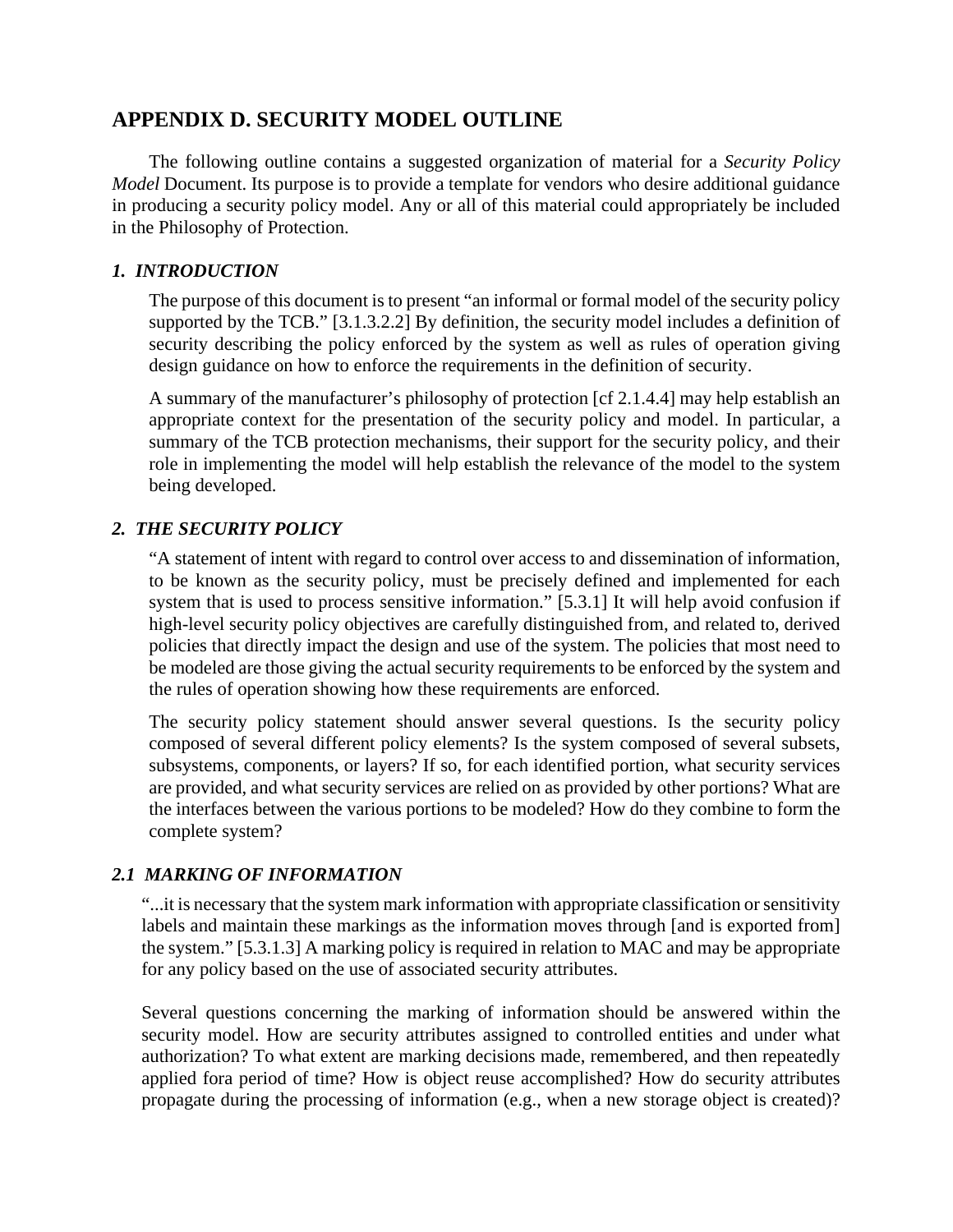How (and under what circumstances) are security attributes presented "`then information leaves the system? What is the precise marking policy for paged hardcopy output? Are there additional marking requirements for this system that are not covered in the *TCSEC*? How is the level of a subject tied to the clearance and authorization of its user? Is a given I/O action taken on behalf of a particular user? If so, is it consistent with the clearance and authorization of that user?

The following questions are relevant at B2 and above. How are minimum and maximum device levels used? What is the policy for changing device levels? How is the marking policy allocated to different portions of the TCB? How does the marking policy interact with special user roles associated with security administration and system operation?

## **2.2 MANDATORY SECURITY POLICY**

The security model should "... include a set of rules for controlling access based directly on a comparison of the individual's clearance or authorization for the information and the classification or sensitivity designation of the information being sought, and indirectly on considerations of physical and other environmental factors of control." [5.3.1.1]

## **2.3 POLICY REGARDING NEED-TO-KNOW**

The security model should "... include a consistent set of rules for controlling and limiting access based on identified individuals who have been determined to have a need-to-know for the information." [5.3.1.2] "The AIS shall function so that each user has access to all of the information to which the user is entitled... but no more." [DOD88a, Enclosure 3] The model should answer the following questions: What system policy and mechanisms are offered in support of this objective? And to what extent do they support it?

## **2.4 ADDITIONAL SECURITY POLICY ELEMENTS**

"The security policy must accurately reflect the laws, regulations, and general policies from which it is derived." [5.3.1] This portion is dictated by specific customer requirements, of which there could be many. The following list presents a typical slice through four government policy-making levels. Each level is followed by a list of examples. At each level, the boldface example is the one chosen for elaboration at lower levels:

National Policy on Secrecy, Integrity, and Availability (Executive Order 12356 covers secrecy policy [REAG82]);

National Department Policy

(e.g., DOE, **DOD**, NlST HEW)

(Dir. 5200.28 [DOD88a], *TCSEC* [NCSC85] refine [REAG82]);

Branch Policy (e.g., **USAF**, USN, NSA, DIA);

Command Center Policy

(e.g., Strategic Air Command, Electronic Systems Command).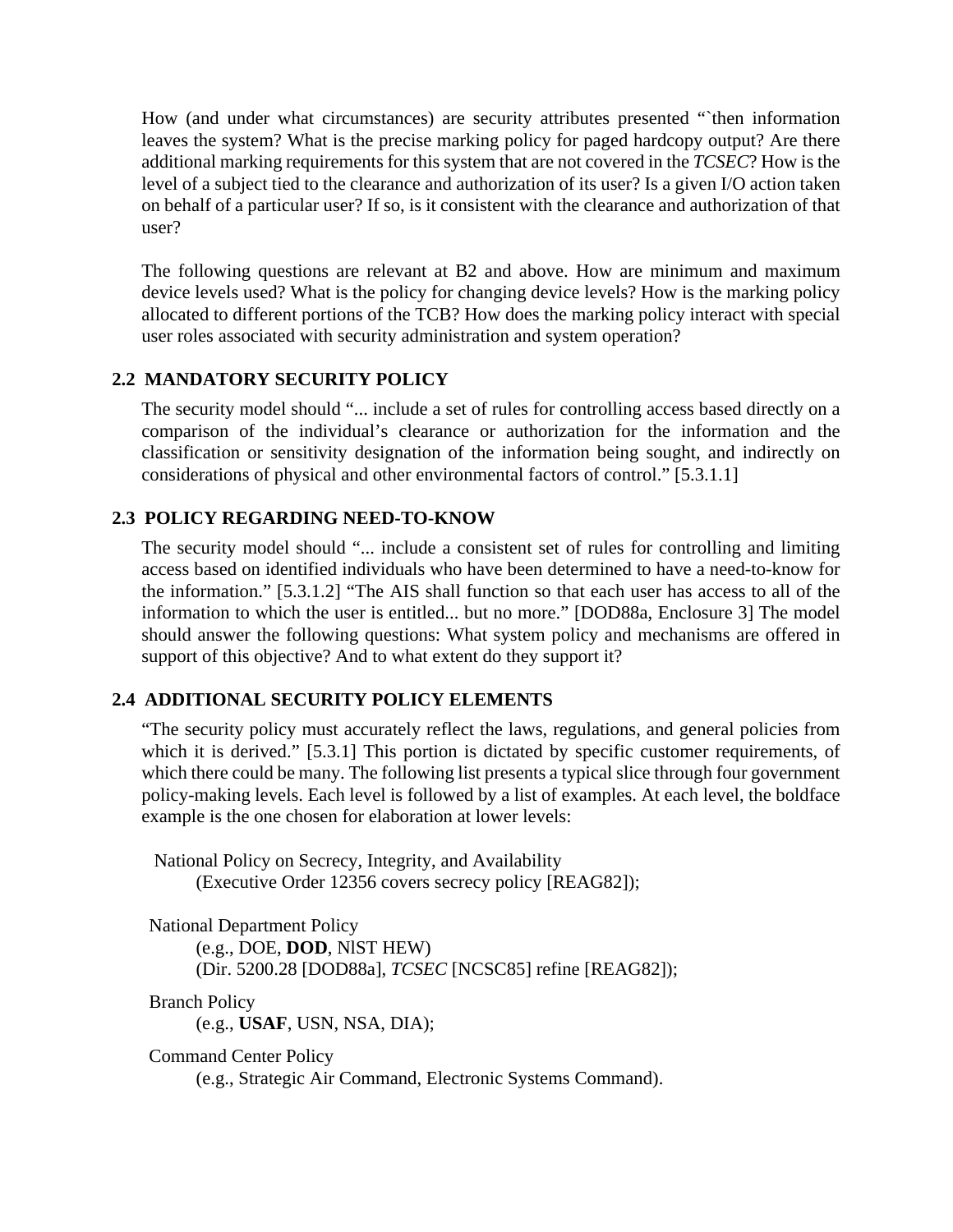## *3. ADEQUACY OF THE MODELING PARADIGM*

The security model should explain how the security model's definition of security manages to capture essential notions of computer security and how the modeled policy relates to the intended policy and to the implemented policy. It should indicate the overall abstraction level used in the model. At B2 and above, it should explain any formalization techniques that might interfere with a correct understanding of the model.

## *3.1 HERITAGE*

The security model should:

- a. Identify any previous models and mathematical formalisms upon which the model is based,
- b. Briefly describe these previous model(s); identify (and emphasize) those portions from which the model is derived,
- c. Identify areas where the model has extended the base model(s) in order to provide better correspondence to policy or to model new policy elements.
- d. If the model is not based on a state-machine paradigm, motivate and explain the paradigm.

## **3.2 SUFFICIENCY TO ENFORCE THE POLICY**

The model should "show that it [the model] is sufficient to enforce the security policy." [3.1.4.4] It should also explain why a system based on the model will adequately support the security policy identified in Section 2. If the model is based on a previous security model, it should explain how differences enumerated in parts 3.1(b) and (c) above maintain or enhance the adequacy of the original approach.

## *3.3 RELEVANCE TO THE ACTUAL SYSTEM*

The security model should briefly describe the intended interpretations of the various constructs found in the model. At B2 and above, it should also discuss whether all system resources are accounted for in the model.

## *4. THE SECURITY POLICY MODEL*

The presentation of the model might be loosely divided into four sections: basic concepts, a definition of security, other requirements reflected in the model, and rules of operation. Some systems will have a more elaborate structure, due to distinctions between system and subsystem models or between external and internal requirements. In the case of security properties enforced by TCB subjects, the distinction between requirements and rules of operation may be moot. An informal model may legitimately be presented as part of the security policy.

## *4.1 BASlC CONCEPTS*

This section should introduce the basic data types, constants, and operations that will be used to build the model. It also presents the underlying model of computation; specifies the various kinds of controlled entities and security attributes that will occur in the model; and identifies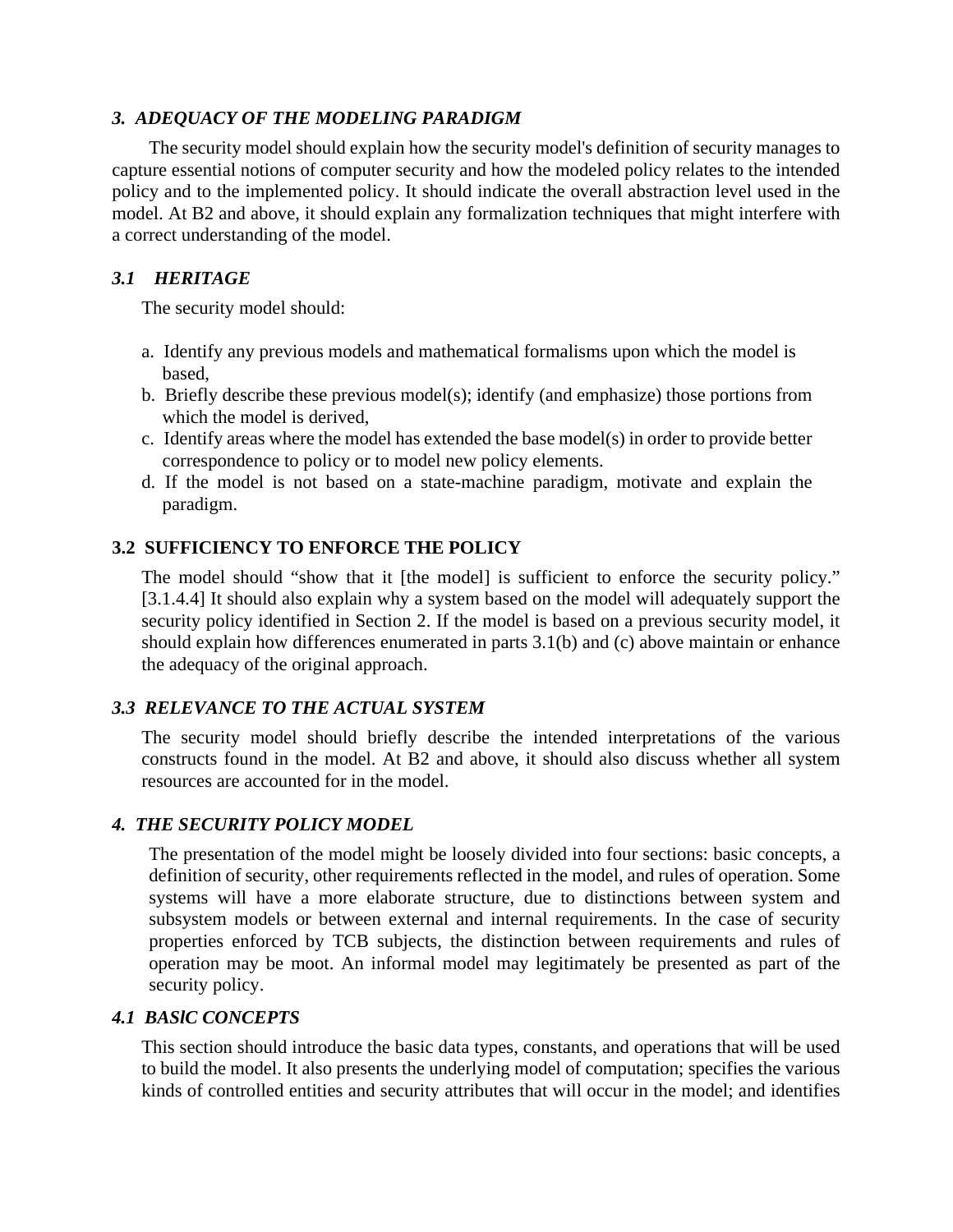particular security-critical subjects, objects, or unlabeled TCB entities that will play a distinguished role in the model. It should also answer several general questions. Are there special objects that are not accessible by non-TCB subjects? If so, what is their role, and how are they protected from access by subjects outside of the TCB? Which subjects are inside the TCB; why are they considered part of the TCB? How are these TCB subjects created (i.e., statically during system initialization or dynamically by other TCB subjects)? What portions of the system policy are implemented by TCB subjects exempt from one or more constraints enforced by the reference monitor? How are devices modeled? What special properties must hold at system start-up (e.g., initial-state requirements in the case of a state machine model)? What are the security attributes of each predefined security-critical entity (e.g., security level, owner or user, access control lists, associated user roles, exemptions from access control)?

In a system with multiple subpolicies or a layered design with differing security services provided by different layers, some or all of the above questions may have multiple answers, depending on the policy or layer.

## **4.2 SECURITY POLICY REQUIREMENTS**

In the case of an access control model in the tradition of Bell and La Padula, the security policy requirements include the following kinds of assertions or "axioms":

secure state invariants

MAC invariants (e.g., simple security, \*-property) DAC invariants (may legitimately be empty for some policies) Usage invariants (e.g., no subject can access an unused entity) Other policy-specific state invariants;

secure state transition constraints

MAC constraints (e.g., tranquility)

DAC constraints (e.g., getting access implies authorization)

Creation constraints (e.g., assignment of security attributes)

Other policy-specific state transition constraints.

In the case of a model in the tradition of Goguen and Meseguer, support for a mandatory access control objective would involve a statement of noninterference. It would be a statement to the effect that the system view available to a subject (or user) cannot be influenced by the behavior of other subjects (users) whose security level fails to be dominated by that of the given subject.

# *4.3 OTHER SECURITY REQUIREMENTS REFLECTED IN THE MODEL*

The following questions are relevant at B2 and above; they may, optionally, be addressed in the model. Which objects can be viewed by someone acting in a special role associated with system operation or security administration? What activities can be accomplished only by invoking such a role (e.g., shutdown and restart the system, make backup tapes, restore files, set the clock, take devices off line, collect performance statistics, kill runaway programs, manipulate printer queues)? Which objects can be viewed or modified by the security administrator? In how many ways can the security administrator perform downgrading? What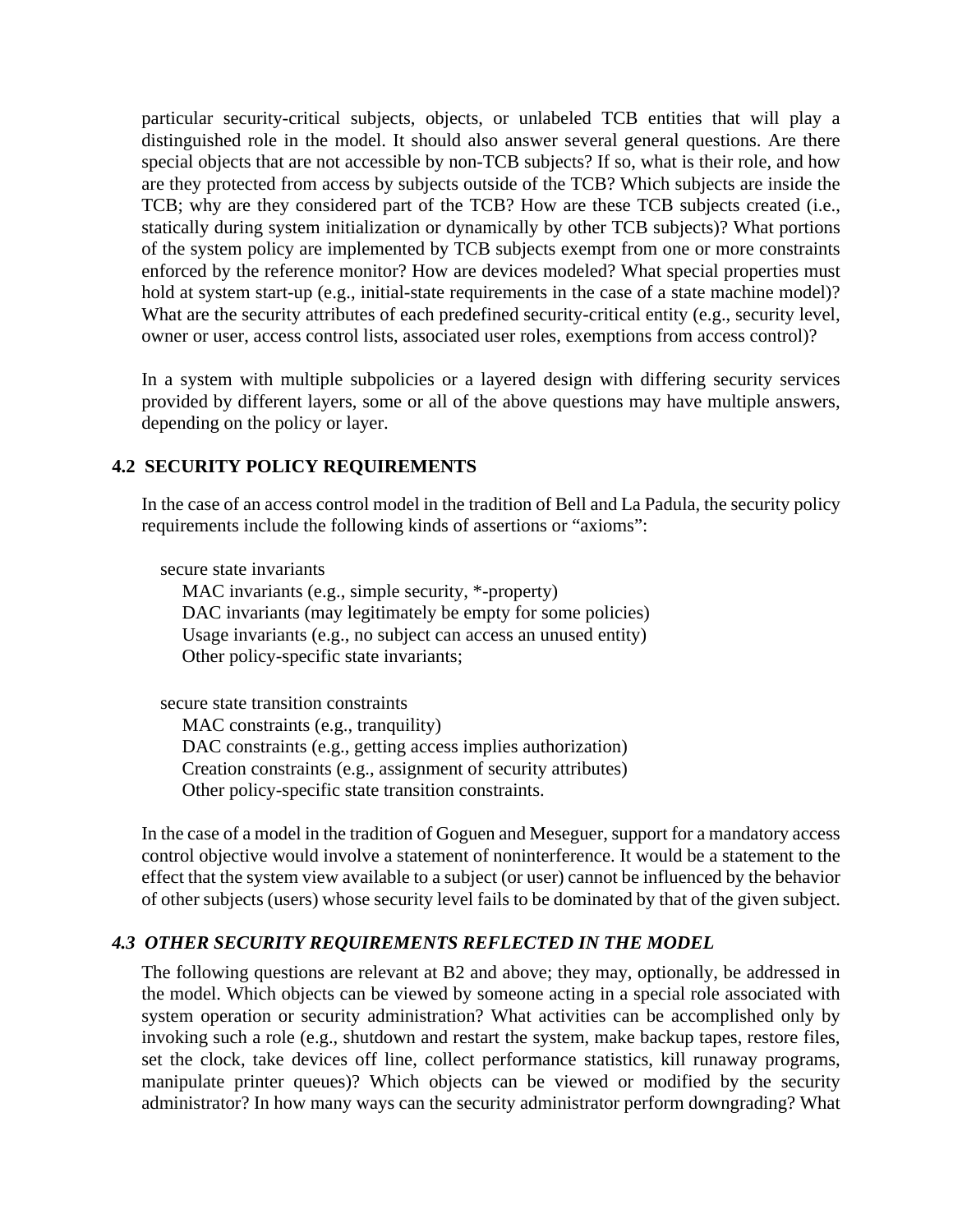activities can be accomplished only by invoking this role (e.g., suspend and restore auditing, save audit data on tape, change object ownership, view or modify security attributes of arbitrary controlled entities, or view or modify user authentication data)?

The following questions are relevant at B3 and above and may optionally be addressed in the model. What is the purpose of each exemption allowed for subjects inside the TCB? Which TCB subjects are involved in identification and authentication and therefore need access to user authentication data? Which TCB subjects are involved with trusted path and related activities (e.g., set password, Iogout)? Does modification of discretionary access require use of trusted path? What privileges are afforded to TCB software supporting special user roles, and to what extent can these privileges be passed on to the system operator and security administrator?

## *4.4 RULES OF SAFE OPERATION*

The model should present key ideas needed to understand the design of the policy enforcement mechanism, identify basic kinds of interactions with the TCB and explain what constraints are enforced in order to satisfy the model's definition of security.

## *5. VALIDATION OF CONSISTENCY*

"[The model] shall be... demonstrated/proven consistent with its axioms." [3.1.3.2.2, 3.2.3.2.2] The model should demonstrate that any system which obeys the identified rules of operation also satisfies the model's definition of security. Depending on how the rules of operation are specified, it may also be necessary to justify internal consistency among the rules of operation themselves.

## *6. NOTES A ND CONCLUSIONS*

There should be a section in the model that explains what conclusions are to be drawn from the empirical and analytical evidence presented. Significant ramifications of the security model should be mentioned.

## *7. GLOSSARY*

The model should list technical terms and give definitions; including all terms whose usage differs with either *TCSEC* definitions or common usage. It should also include all terms for which multiple definitions are in common use (e.g., user, subject, object, trusted subject).

#### *8. REFERENCES*

The model should include references to design documentation and previous security models on which it was based.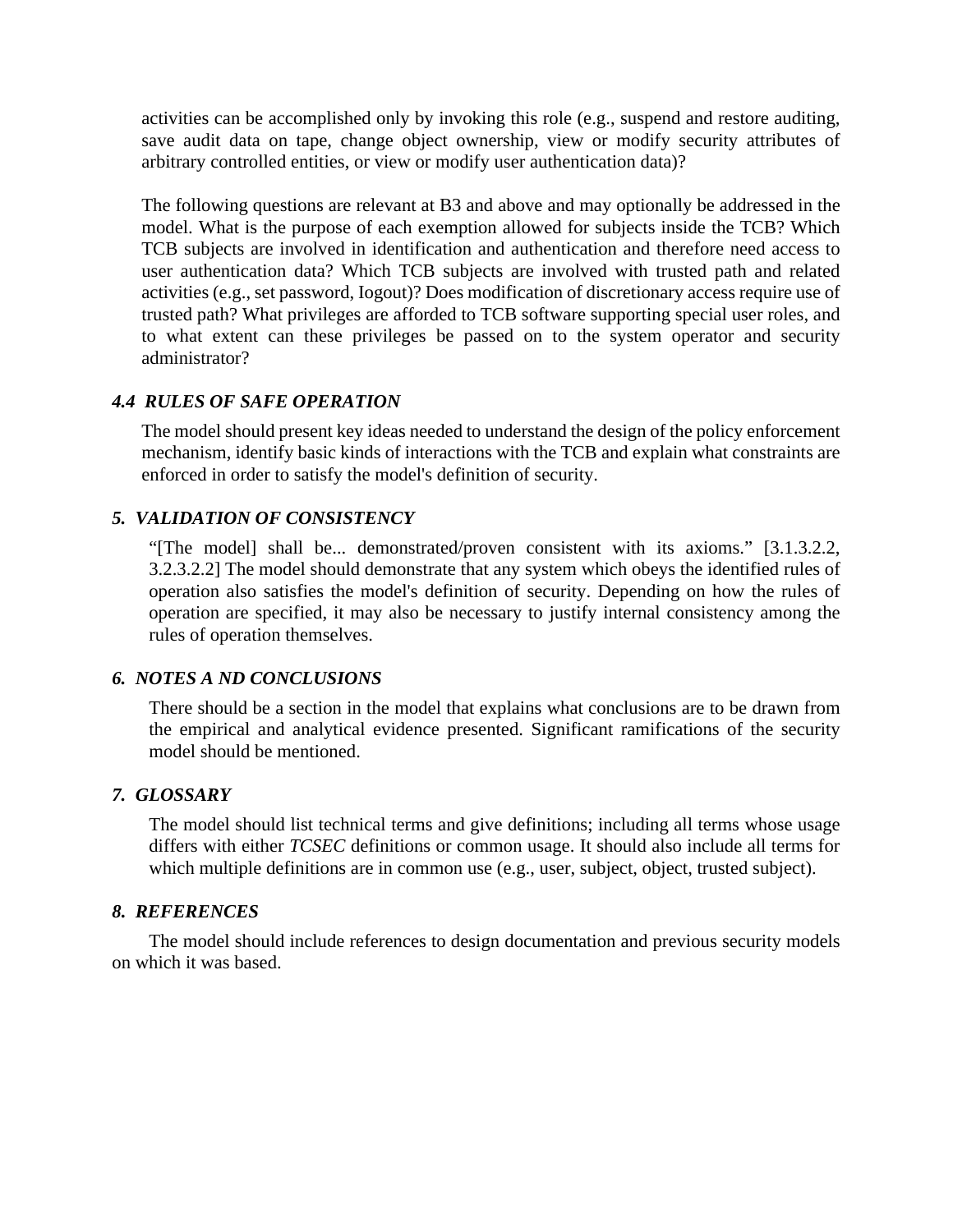# **APPENDIX E. GLOSSARY**

This Glossary contains definitions of terms involved in security modeling. When possible, definitions are based primarily on the NCSC Charter [DOD88a, Definitions], the TCSEC [NCSC85, Glossary], the TNI [NCSC87, Glossary], the *Computer Security Subsystem Interpretation* [NCSC88a, Glossary], Criteria Interpretation Reports [NCSC88b], and the NCSC *Glossary of Computer Security Terms* [NCSC88]. In some cases, additional information has been added to previously given definitions in order to provide further clarification; this additional information is distinguished by its enclosure in doublebrackets ([ ..... ])

#### Access *(to Information)*

The ability and opportunity to obtain knowledge of classified, sensitive unclassified, or unclassified information. [DOD88a]

#### Access *(to a Resource)*

(1) A specific type of interaction between a subject and an object that results in the flow of information from one to the other. [NCSC85; NCSC87]

(2) The ability and the means necessary to store or retrieve data, to communicate with, or to make use of any resource of an ADP system. [NCSC87]

## *Access Control*

(1) Restrictions controlling a subject's access to an object. [ANDE72; NCSC87]

(2) The limiting of rights or capabilities of a subject to communicate with other subjects or to use functions or services in a computer system or network. [NCSC87]

## *Access Control Attribute*

Security attribute used for access control.

#### *Access Control Model*

A model that gives rules of operation showing how access decisions are made. Traditionally, an access control model involves a set of states together with a set of primitive operations on states whose behavior is defined by rules of operation. Typically, each *state* contains a set S of "subjects," a set *O* of "objects," and an access matrix A. For each subject sand object *o, A [s, o]* is a set of access *rights,* such as *read, write, execute,* and *own.*

#### *Accreditation (of an AIS)*

A formal declaration by the *designated approving authority* that the AIS is approved to operate in a particular security mode using a prescribed set of safeguards. [DOD88a]

#### *Accreditation Range (of a Net'ork Host)*

A set of mandatory access control levels for data storage, processing, and transmission. The accreditation range will generally reflect the sensitivity levels of data that the accreditation authority believes the host can reliably keep segregated with an acceptable level of risk in the context of the particular network for which the accreditation range is given. [NCSC87] in practice, several different accreditation ranges may be associated with a host. A *network* accreditation range is the set of levels that are permitted for transmission of data on the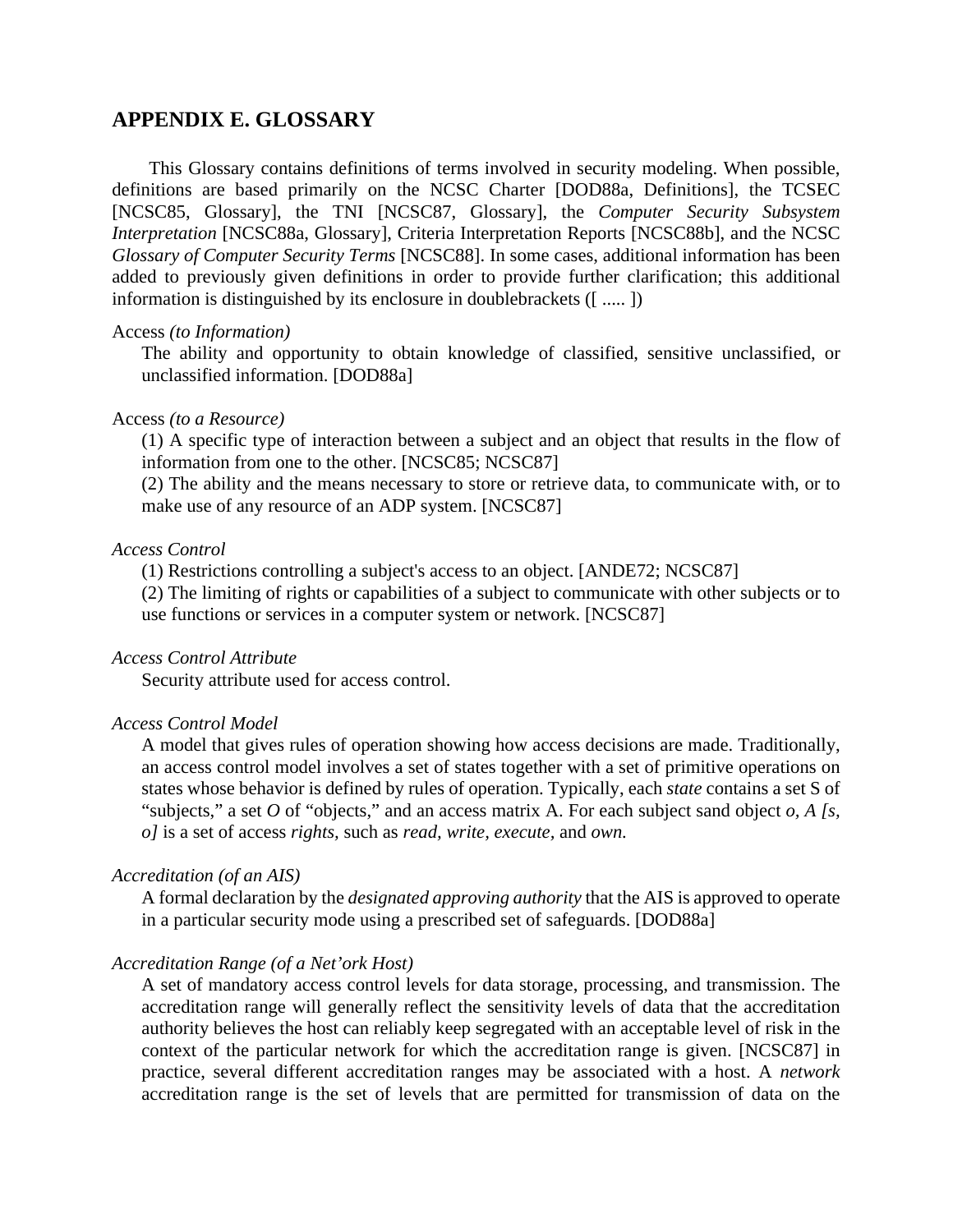network. The host's *network* interface accreditation range is given by minimum and maximum levels for the associated/O device. The *host* accreditation range is the set of all levels that may be used within the host itself. Finally, the host's user accreditation range is the subset of the host accreditation range obtained by excluding levels that are associated exclusively with TCB subjects, trusted user roles, or related security critical objects.i

#### *Aggregation Problem*

An occurrence when a user's right to several pieces of information results in knowledge they do not have a right to. It can happen that a user is not allowed access to a collection of data items, but is allowed access to any given item in the collection. In this case, the aggregation problem is to prevent the user (or a subject acting on their behalf) from gaining access to the whole collection through repeated accesses to items in the collection.

## *Antisymmetry*

A relation in which no two elements are equivalent. More precisely, a relation *R* is antisymmetric if and only if, for all *x*, *y*, *x R y* and *y R x* implies  $x = y$ 

## *Application-Dependent Security Model*

A security model that includes security-relevant information about the semantics of a particular application; an application dependent model contrasts with a security model for a generalpurpose computing system that supports a variety of differing applications. Database security models are application security models in this sense.

## *Assurance (Activity)*

Activity aimed at achieving a level of assurance, including informal argument, mathematical proof, the performance of dynamic checks on the behavior of an AlS, and the performance of static checks on AS hardware or software.

## *Assurance (Measure)*

A measure of confidence that the security features and architecture of an AIS accurately mediate and enforce the security policy. [NCSC88;cf DOD88a]

## *Attribute*

*See security attribute.*

## *Automated Information System (AIS)*

An assembly of computer hardware, software, and/or firmware configured to collect, create, communicate, compute, disseminate, process, store, and/or control data or information. [DOD88a]

## *AIS Security*

Measures and controls that protect an AIS against denial of service and unauthorized (accidental or intentional) disclosure, modification, or destruction of AISs and data. AIS security includes consideration of all hardware and/or software functions, characteristics and/ or features; operational procedures, accountability procedures, and access controls at the central computer facility, remote computer, and terminal facilities; management constraints;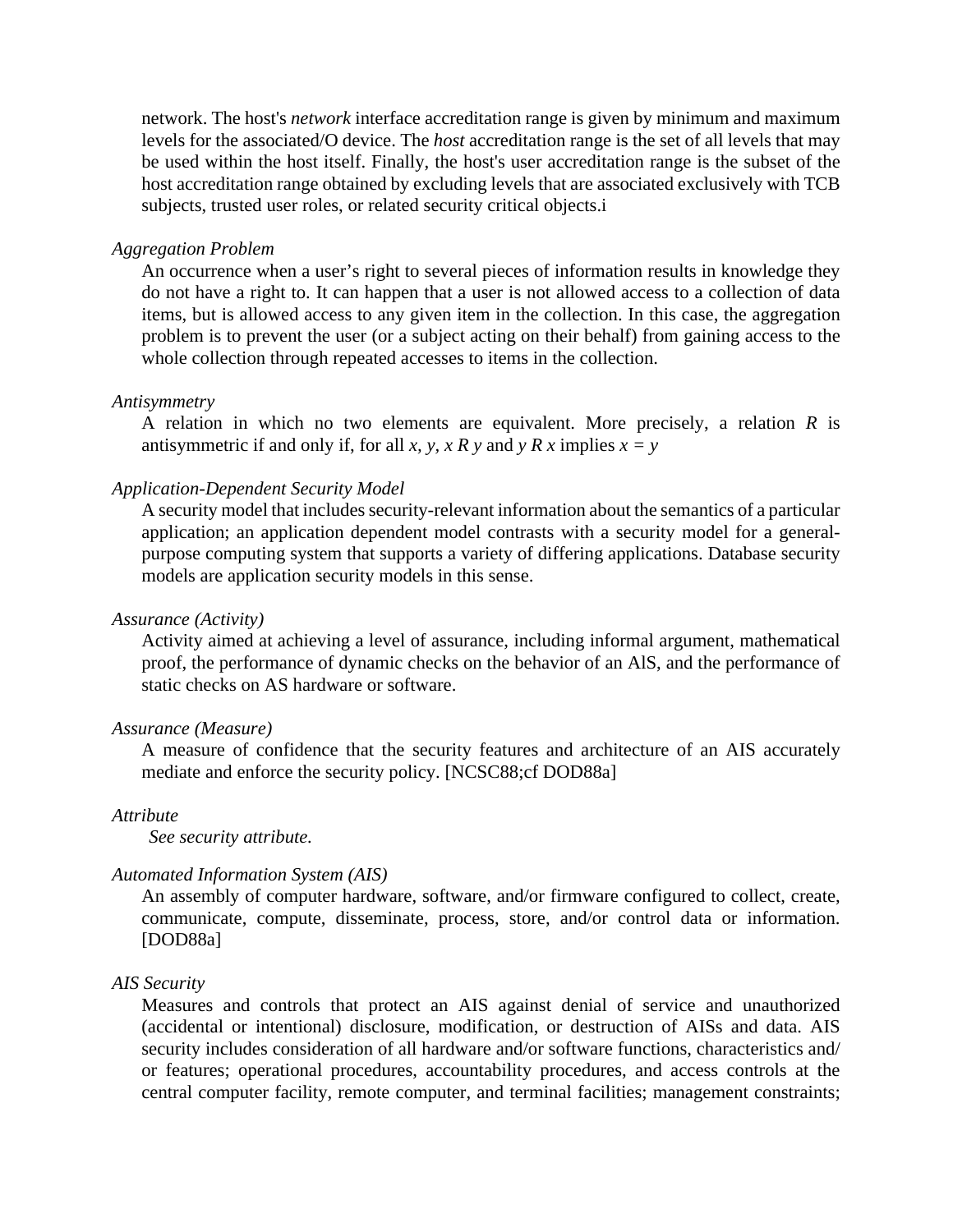physical structures and devices; and personnel and communication controls needed to provide an acceptable level of risk for the AIS and for the data and information contained in the AIS. It includes the totality of security safeguards needed to provide an acceptable protection level for an AIS and for data handled by an A'S. [NCSC88]

## *Centralized Authority*

Authority to modify security attributes that is limited to the system security administrator acting on behalf of the system's owner (e.g., DOD).

#### *Clients*

People or processes accessing an AIS either by direct connections (i.e., via terminals) or indirect connections (i.e., prepare input data or receive output that is not reviewed for content or classification by a responsible individual). [cf DOD88a, definition of user]

## *Compatibility Property (on Directories)*

The requirement that any file in a directory have a security level which dominates that of the parent directory. [WALT74]

## *Component (of a Network)*

A device or set of devices, consisting of hardware, firmware, and/or software that performs a specific function on a computer communications network. A component is a part of the larger system and may itself consist of other components. Examples include modems, telecommunications controllers, message switches, technical control devices, host computers, gateways, communications subnets, etc. [NCSC87]

## *Component Security Model*

A subsystem security model for a system that is the union of its modeled component subsystems.

#### *Control Objectives*

Higher-level policy objectives that constrain the design and use of a trusted computing system; specific control objectives are listed in Section 5 of the *TCSEC.*

## *Controlled Entity*

Any system resource (e.g., process, storage object, I/O device) for which the TCB controls access by users. (See also *System Entity, Explicitly controlled Entity.*)

## *Convex Set (of Levels)*

A set of levels that does not contain any "holes" with respect to the dominance relation. Formally, a partially ordered set \* of levels is convex if and only if  $L \in *$  whenever  $L_1$ ,  $L_2 \in$ \* and  $L_1 \le L \le L_2$ 

#### *Covert Channel*

A communication channel that allows a process to transfer information in a manner that violates the [intent of the system] security policy. [NCSC85] [In some cases, the offending process may be external to the system that has the covert channel.] A covert channel typically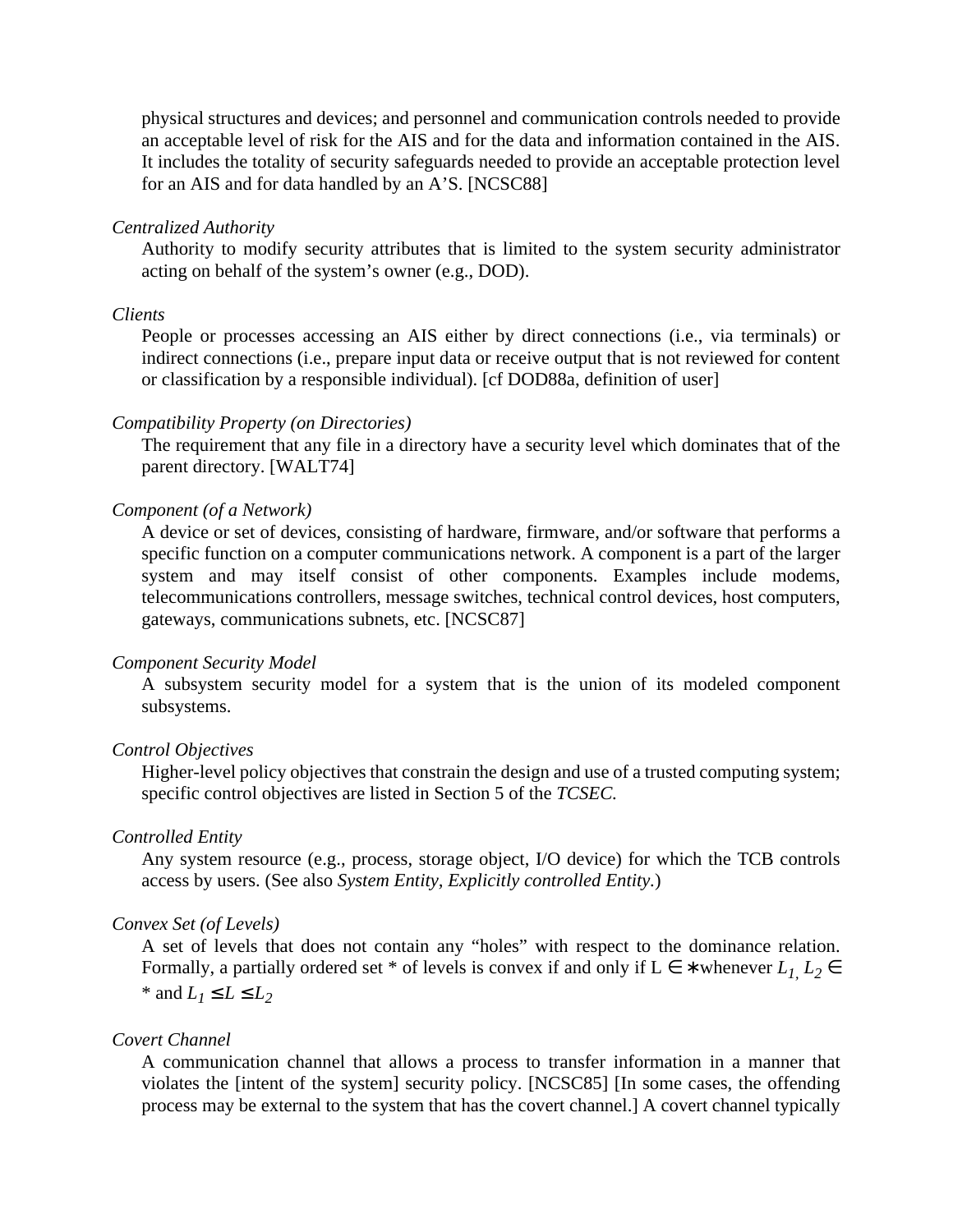communicates by exploiting a mechanism not intended to be used for communication. [NCSC87]

## *Covert Channel Analysis*

Determination of the extent to which the security policy model and subsequent lower-level program descriptions may allow unauthorized access to information. Covert channel analysis properly includes all forms of covert channels, external as well as internal, and timing as well as storage channels.

## *Covert Storage Channel*

A covert channel that involves the direct or indirect writing of a storage location by one process and the direct or indirect reading of the storage location by another process. [NCSC87]

## *Covert Timing Channel*

A covert channel in which one process signals information to another by modulating its own use of system resources (e.g., CPU time) in such a way that this manipulation affects the real response time observed by the second process. [NCSC87]

## *Denial of Service*

Any action or series of actions that prevent any part of a system from functioning in accordance with its intended purpose. This includes any action that causes unauthorized destruction, modification, or delay of service. [NCSC88]

## *Descriptive Top-Level Specification (DTLS)*

A top Level specification that is written in a natural language (e.g., English), an informal design notation, or a combination of the two. [NCSC85]

## *Designated Approving Authority (DAA)*

The official who has the authority to decide on accepting the security safeguards prescribed for an AlS. [DOD88a]

## *Deterministic*

An AIS characterized by having its behavior, in principle, entirely determined by its inputs.

## *Discretionary Access Control (DAC)*

A means of restricting access [to named] objects based on the identity of [named users or] subjects and/or groups to which they belong. [NCSC85] It is not necessary for the creator of an object to control access to that object. [NCSC88b] At levels C2 and higher, a system must protect objects by default at creation time; the default protection may be changed only by authorized individuals and processes acting on their behalf. [NCSC88b] DAC is often employed to enforce need-to-know. [NCSC87] The controls are [often] discretionary in the sense that a subject with a certain access permission is capable of passing that permission (perhaps indirectly) on to any other subject (unless restrained by mandatory access control). [NCSC85]

## *Disjoint (Objects)*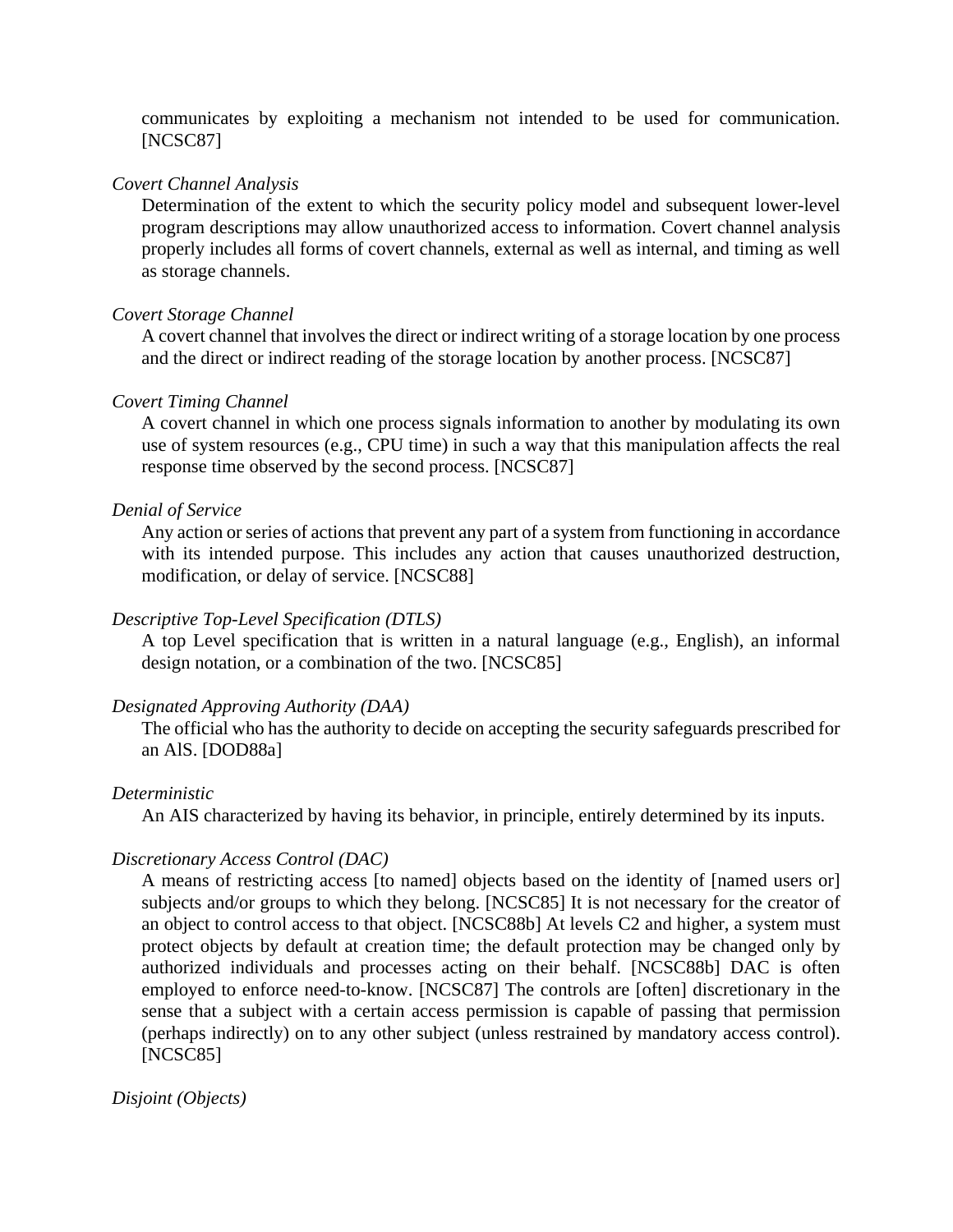A relationship between objects. Two objects are disjoint if and only if writing to either object cannot affect the value of the other.

#### *Distributed* Authority

An AIS characterized by having authority to modify security attributes given to arbitrary users for entities under their control.

## *Dominate*

A relationship in which security level  $S_l$  is said to dominate security level  $S_2$  if the hierarchical classification of  $S<sub>1</sub>$  is greater than or equal to that of  $S<sub>2</sub>$  and the non hierarchical categories of  $S_1$  *i*nclude all those of  $S_2$  as a subset. [NCSC85] [More generally, if  $S_1$  and  $S_2$  are levels from any partially ordered set of security attributes, then  $S_1$  dominates  $S_2$  if and only if  $S_2 \leq S_1$ .

## *Encapsulated Device*

An abstract representation of an I/O device, its associated device driver, and other related entities such as attached hardware and dedicated device buffers. An encapsulated device is an I/O port for an AIS.

## *Encapsulation Mechanism*

A mechanism that provides restricted access to a data structure or other entity. Typically, the encapsulation mechanism supports a set of "abstract operations" on a data structure; the operations together with the data structure form a "data abstraction." The abstract operations are usually defined in terms of more elementary operations that are not available to users of the data abstraction, and TCB support is needed to prevent users of the data abstraction from accessing the data structure by means of more elementary operations.

## *Endorsed Tools List*

The list of formal verification tools endorsed by the NCSC for the development of systems with high levels of trust. [NCSC88]

## *Entity*

See Controlled Entity

#### *Evaluation*

The process of determining whether a computing system meets given requirements.

## *Exempt Subject*

A TCB subject that is exempt from some of the constraints imposed on non-TCB subjects and is thus able to perform actions that are not available to non-TCB subjects.

## *Explicitly Controlled Entity*

A controlled entity for which there are explicitly associated security attributes, such as subjects and storage objects, in the case of a MAC policy, or named objects, in the case of a DAC policy. In addition to explicitly controlled entities, there may be implicitly controlled entities, including fragments of controlled entities and composite entities.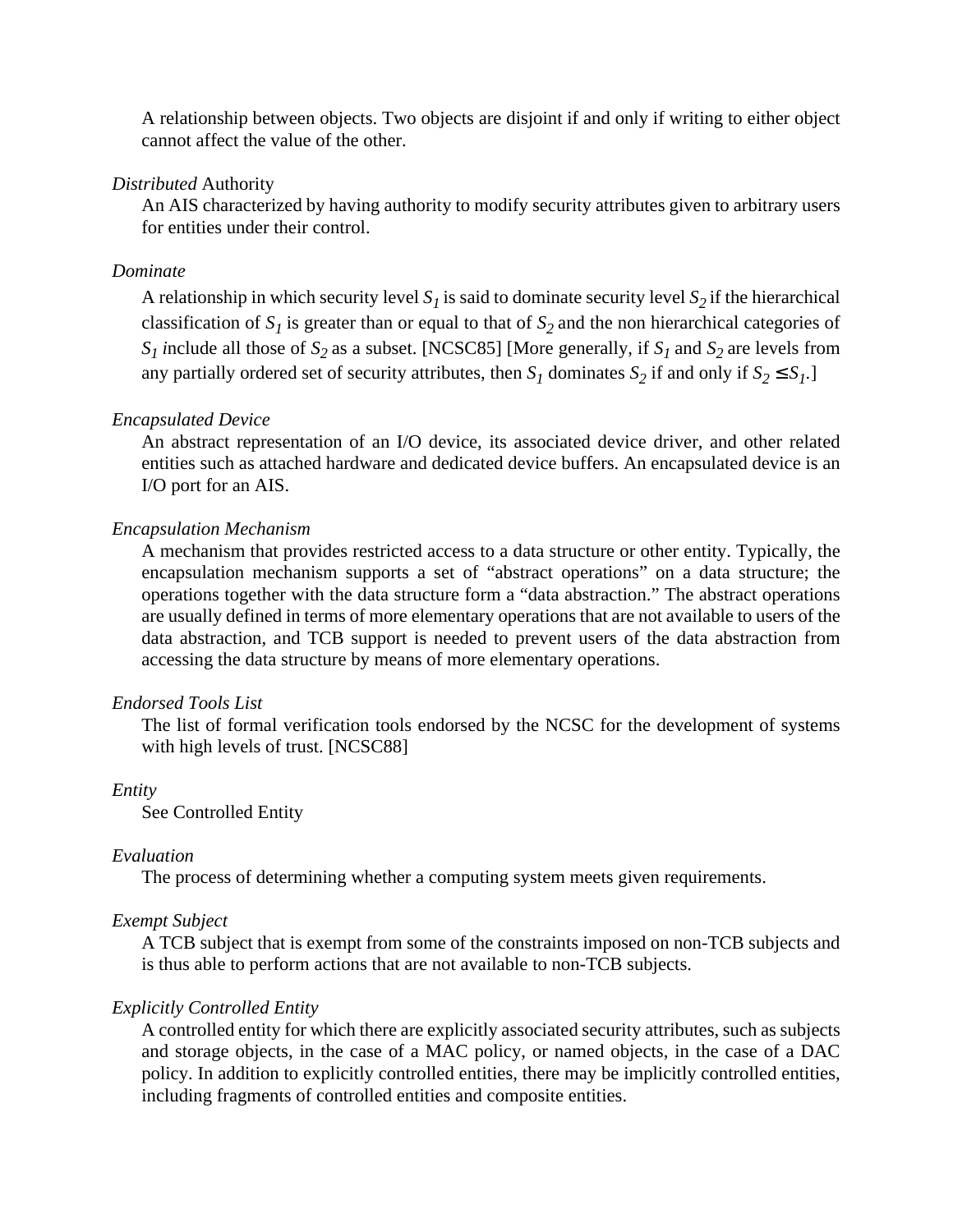### *External-Interface Model*

A model whose definition of security is cast in terms of external-interface requirements. The purpose of an external-interface model is to present system requirements while avoiding unnecessary constraints on internal structure.

## *External-Interface Requirement*

A requirement that must hold for the interface between a system and its environment.

## *Floating Label Policy*

A policy based on security levels in which the level of an entity can increase as a result of receiving information from a higher-level entity.

## *Formal Proof*

(1) [A mathematical proof:] A complete and convincing mathematical argument, presenting the full logical justification for each proof step for the truth of a theorem or set of theorems. [NCSC85]

(2) A machine checked proof: Text that a *proof checker* has accepted as evidence showing that a conjecture is a valid consequence of its axioms.

(3) A Hilbert proof in a theory T: a sequence of formulas, each of which is either an axiom of T or is a direct consequence of preceding formulas in the sequence by virtue of a rule of inference associated with the underlying formal system. [cfMEND79]

## *Formal Security Policy Model*

A mathematically precise statement of a [system] security policy. [NCSC85] Some formal modeling techniques include: state-transition models, temporal-logic models, denotationalsemantics models, and algebraic-specification models. An example is the model described by Bell and La Padula in *Secure Computer Systems*: *Unified Exposition and Multics Interpretation.* [NCSC85] To be adequately precise, a model [in the tradition of Bell and LaPadula] must represent the initial state of a system, the way in which the system progresses from one state to another, and a definition of a "secure" state of the system. To be acceptable as a basis for a TCB, the model must be supported by a formal proof that, if the initial state of the system satisfies the definition of a "secure state" and if all assumptions required by the model hold, then all future states of the system will be secure. [NCSC85] [More generally, the model should contain a *definition of security* that regulates how a system manages, protects, and distributes sensitive information as well as *rules of operation* that show how the definition of security is to be enforced. At levels B2 and above, it must be supported by a formal proof showing that the rules of operation guarantee satisfaction of the definition of security.]

## *Formal (Security) Verification*

The process of using formal proofs to demonstrate the consistency between Ball [all valid interpretations of] a formal specification of a system and a formal security policy model (design verification) or between the formal specification and [all valid interpretations of] its high-level program [i.e., software] implementation (implementation verification). [NCSC85] [In general, programs, like specifications, are subject to multiple interpretations because programming languages allow compilers to take minor liberties in order to produce optimal code.]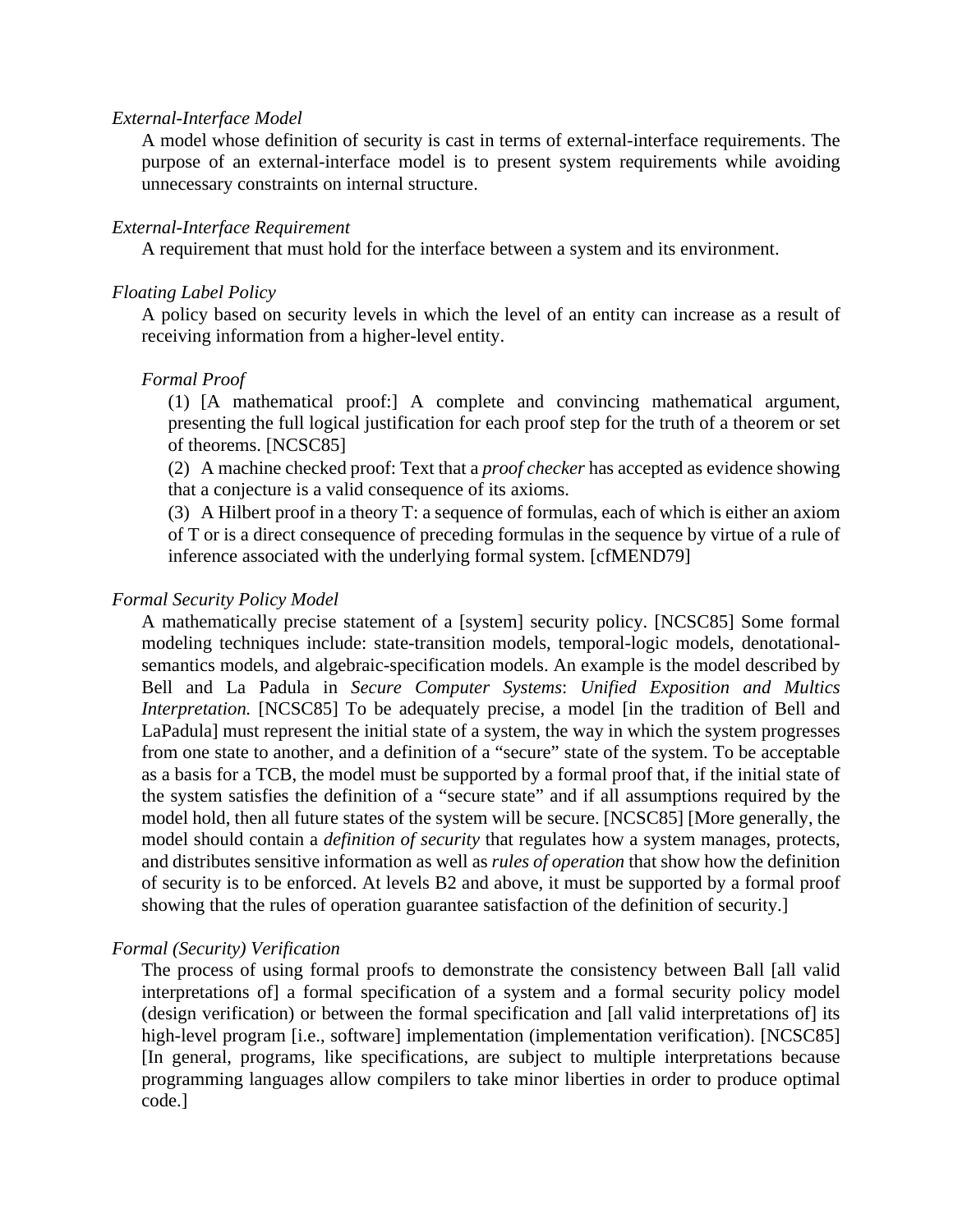## *Formal Top-Level Specification (FTLS)*

A top-level specification that is written in a formal mathematical language to allow theorems showing the correspondence of the system specification to its formal requirements to be hypothesized and formally proven. [NCSC85]

### *Host (on a Network)*

Any computer-based system connected to the network and containing the necessary protocol interpreter software to initiate network access and carry out information exchange across the communications network. [NCSC87]

## I*ndividual Component (of a Network)*

A component of a network that is not subdivided into smaller components for purposes of security analysis.

## *Individual Component Model*

A security policy model for an individual component of a network.

## *Inference Problem*

The occurrence when a user is able to deduce information to which they do not have privilege from information to which they do have privilege. It can happen that a user is not allowed access to a piece of information that is logically inferrible from known information and pieces of information that the user does have access to. In this case, the inference problem is to prevent the user (or a subject acting on their behalf) from indirectly gaining access to the inferrible information.

## *Informal Security Policy Model*

A precise description of the security policy enforced by the system. It must identify the rules and practices that regulate how a system manages, protects, and distributes sensitive information. [cf NCSC88, *Security Policy Model*]

#### *Information-Flow Model*

A definition of security (typically a state-machine model) which depicts allowed information flows that occur in response to individual user inputs and changes of state.

#### *Informational Attribute*

A security attribute that is used for some other purpose than access control within a given computing system; the association may be for later use outside the system, for example.

#### *Integrity (of Data)*

- (1) The property that data meet an a priori expectation of quality. [NCSC88]
- (2) The state that exists when the quality of stored information is protected from contamination or degradation by information of lower quality. [COUR89]

#### *Integrity (of a System or Process)*

The quality that a system or process: has when it performs its intended function in an unimpaired manner, free from deliberate or inadvertent unauthorized manipulation. [NCSC88]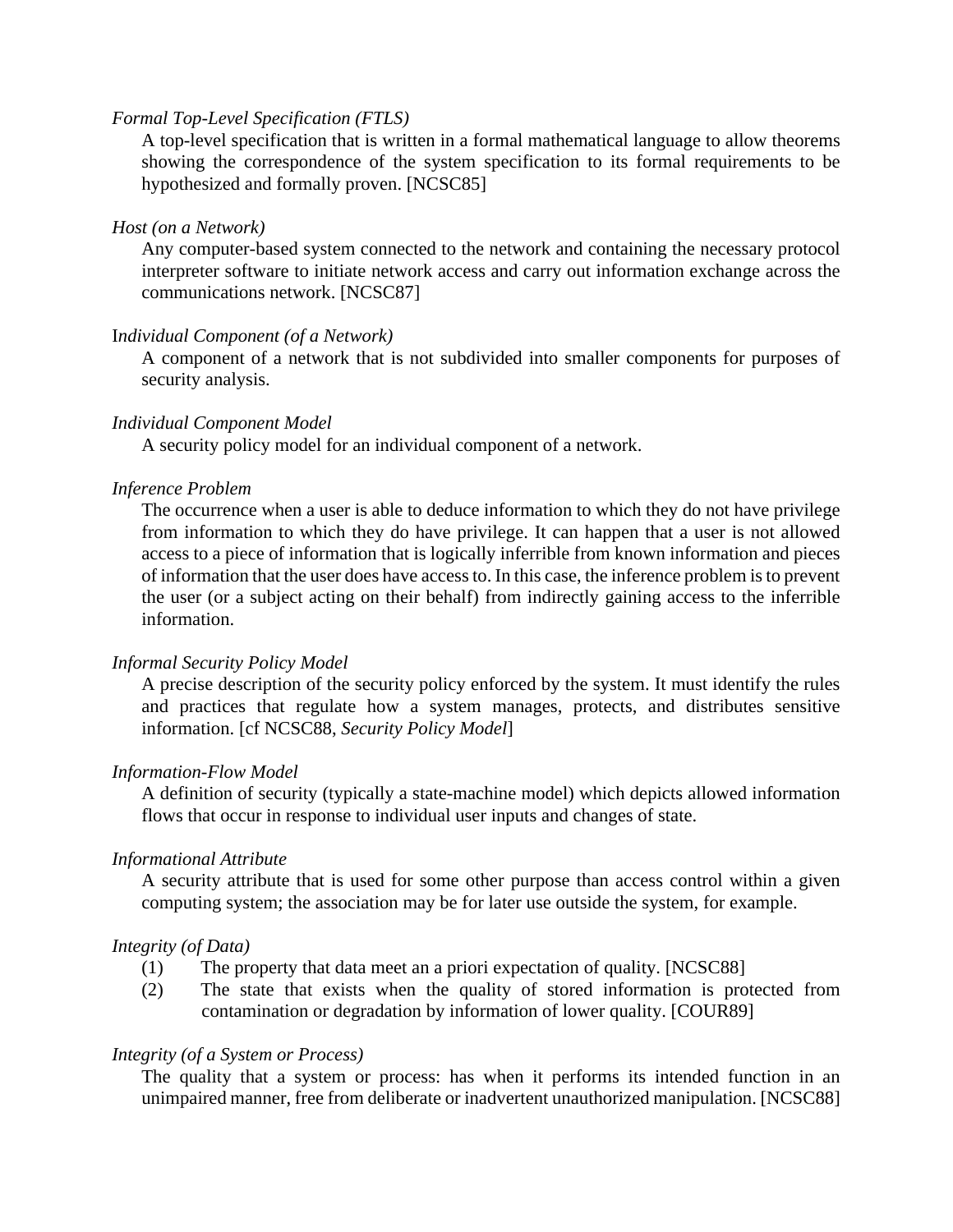#### *Integrity Attribute, Integrity Level*

A security attribute used to prevent unauthorized or inappropriate modification or destruction of information.

#### *Internal-Security Model*

A security model whose definition of security consists of internal security requirements.

#### *Internal-Security Requirement*

A system requirement that is stated in terms of desired relationships among controlled entities, constraints on their interaction, or in terms of allowed forms of interaction.

### *Internal Subject*

A subject that is not acting as direct surrogate for a user. A process which is not associated with any user but performs system-wide functions such as packet switching, line printer spooling, and so on. [NCSC87]

#### *In variant*

An assertion that is true in every reachable state.

## *Label*

See Security Label.

#### *Level*

A security attribute chosen from a partially ordered set of security attributes. For a given system configuration, the accreditation process should ensure that levels are limited to an appropriate accreditation range and that the system never assumes one level dominates another when, in reality, it does not. (See also, Security Level.)

#### *Least Privilege*

A principle which requires that each subject in a system be granted the most restrictive set of privileges (or lowest clearance) needed for the performance of authorized tasks. The application of this principle limits the damage that can result from accident, error, or unauthorized use. [NCSC85]

#### *Loose Access Control Attribute*

A security attribute that controls access to system resources without controlling access to the information they contain in some cases.

#### *Mandatory Access Control (MAC)*

A means of restricting access to objects based on the sensitivity (as represented by a label) of the information contained in the objects and the formal authorization (i.e., clearance) of subjects to access information of such sensitivity. [NCSC85]

#### *Mandatory Security Policy*

A policy that is based on constraints imposed by a recognized authority for the protection of sensitive information and applied uniformly to all users of a computing system.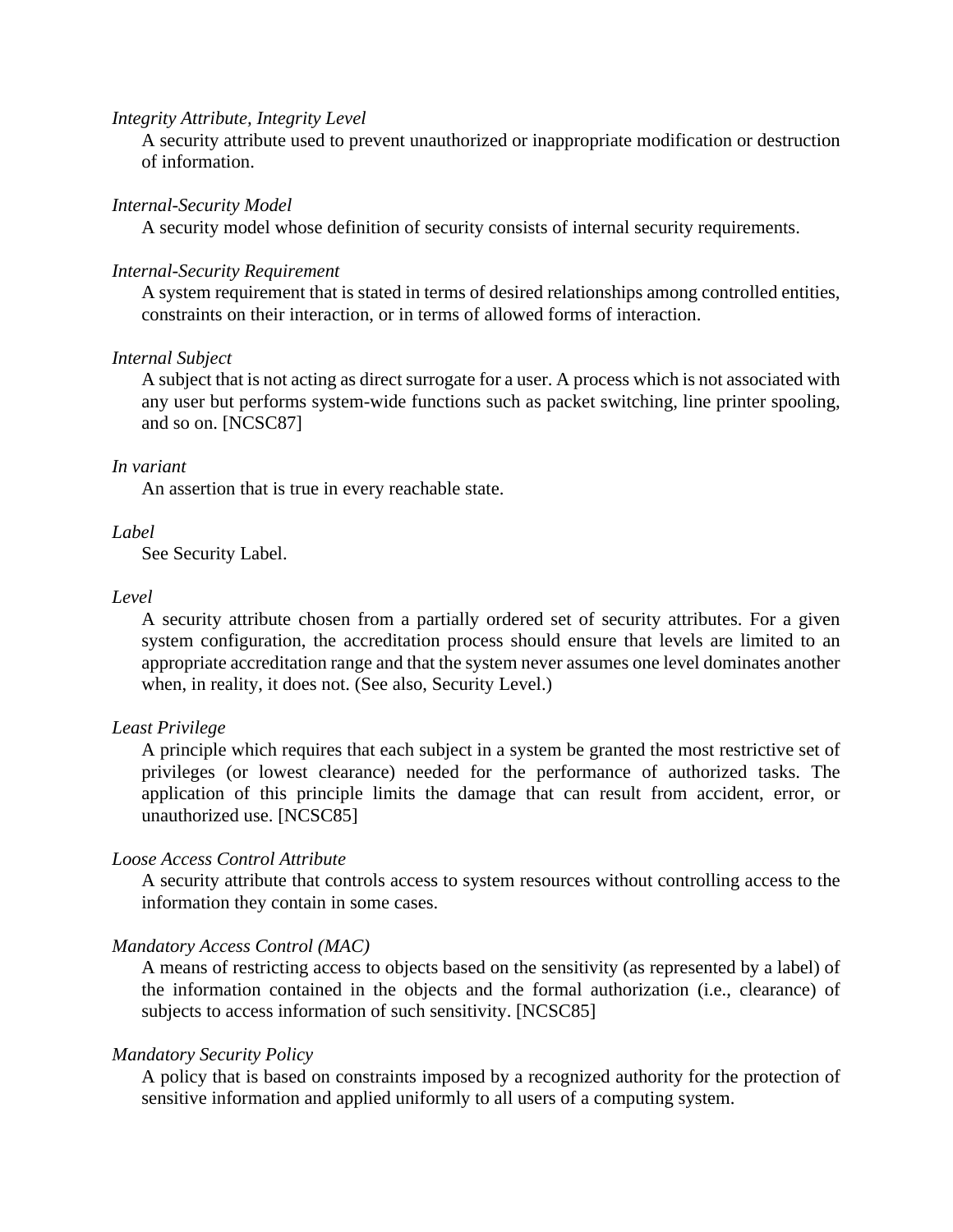### *Mealy Machine*

A model of computation consisting of inputs, outputs, states, an initial state, a statetransformation function that shows how a given input and state induce a new state, and an output function that shows the output which results from a given input in a given state.

#### *Model*

An abstraction or simplification of reality, the purpose of which is to capture key aspects of the behavior of that reality.

#### *Model Interpretation*

An intended association between the constructs of a model and identified aspects of the system being modeled; this association provides a means of judging whether assertions in the model are true of the modeled system. If they are, then the system is said to satisfy the model with respect to the given interpretation, and the interpretation is said to be accurate.

#### *Model of Computation*

A general model of a potentially large class of computing systems.

#### *Moore Machine*

A model of computation consisting of inputs, outputs, states, an initial state, a statetransformation function that shows how a given input and state induce a new state, and an output function that maps each state to an associated output.

#### *Multilevel Device*

A device that is used in a manner that permits it to simultaneously process data of two or more levels without risk of compromise. To accomplish this, sensitivity labels are normally stored on the same physical medium and in the same form (i.e., machine-readable or human-readable) as the data being processed. [NCSC85]

#### *Multilevel Data Structure*

A data structure that contains (or overlaps) several objects whose security levels are not necessarily the same.

#### *Named Object*

An object which is directly manipulable at the TCB interface. The object must have meaning to more than one process. [NCSC88a] [In other words, a named object is a data structure or other controlled entity to which discretionary access controls can be directly applied. DAC attributes need only be associated with a data structure if it is directly visible at the TCB interface and has meaning to more than one process.]

## *Need-to-Know*

[Determination by an authorized holder of sensitive information of] the necessity for [another person to have] access to, knowledge of, or possession of [specific] information required to carry out ~specific: official duties. [NCSC88]

#### *Network*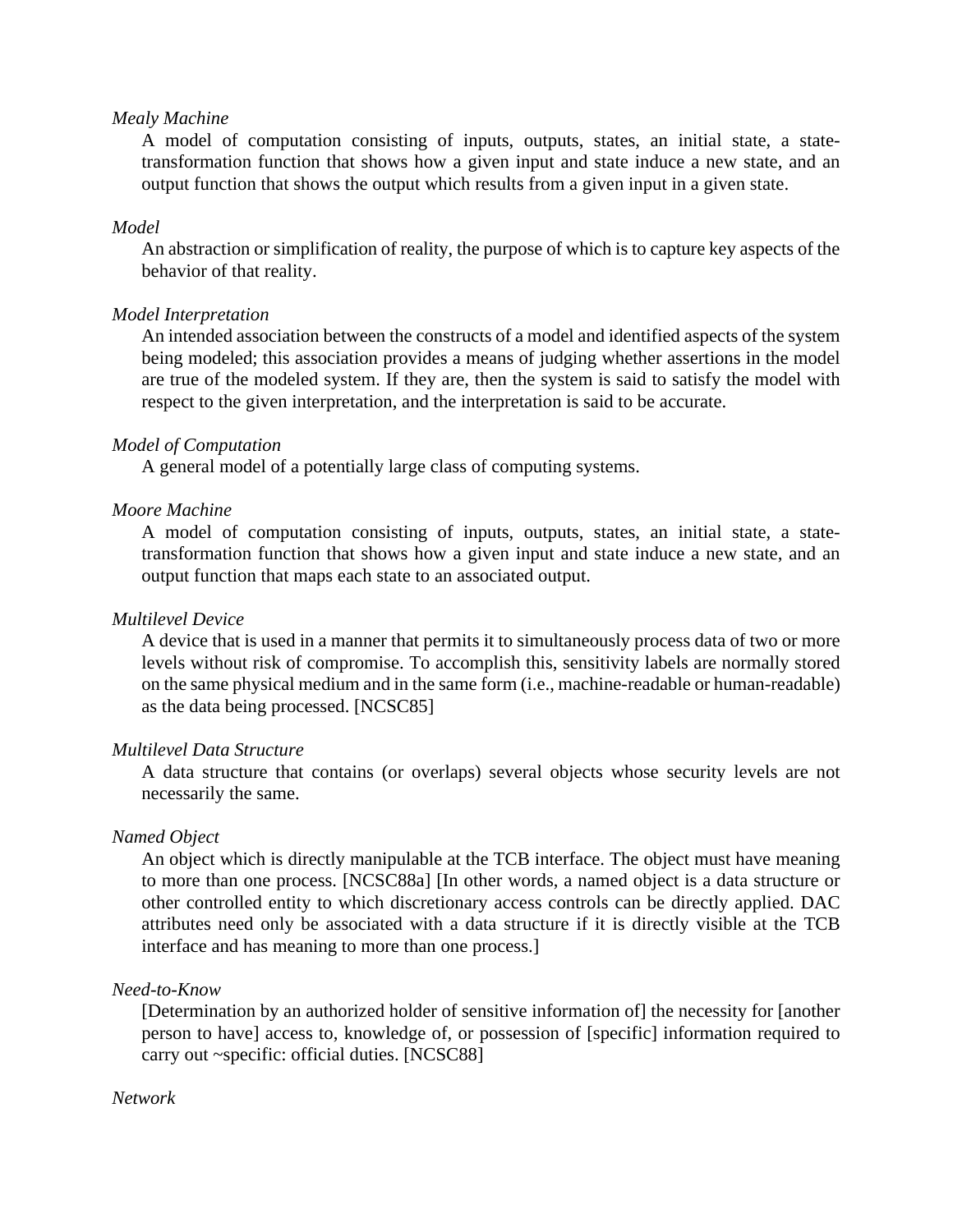See *network system or network subsystem.*

#### *Network Security Model*

That portion of a security policy model for a network that describes overall network security policy as opposed to security services provided by particular components.

#### *Network Subsystem*

A component of a network that might itself be partitioned into smaller components.

#### *Network System*

A system which is implemented with a collection of interconnected network components. A network system is based on a coherent security architecture and design. [NCSC87]

#### *Network Trusted Computing Base (NTCB)*

The totality of protection mechanisms within a network system—including hardware, firmware, and software ... the combination of which is responsible for enforcing a security policy. [NCSC87]

#### *Nondeterministic*

A characteristic of an AlS where its behavior is not entirely determined by its inputs.

## *Nondisclosure Attribute*

A security attribute used to prevent the unauthorized release of information. Usually, nondisclosure attributes belong to a partially ordered set of nondisclosure levels.

#### *Nondisclosure Controls*

Automated controls used to prevent the unauthorized release of information.

#### *Object*

A passive entity that contains or receives information. Access to an object potentially implies access to the information it contains. Examples of objects are: records, blocks, pages, segments, files, directories, directory trees, and programs, as well as bits, bytes, words, fields, processors, video displays, keyboards, clocks, printers, network nodes, etc. [NCSC85]

#### *Owner (of an Entity)*

The user (or users) responsible for controlling the use of a controlled entity.

#### *Partial Ordering*

A relation that is transitive, reflexive, and antisymmetric.

#### *Partially Trusted Subject*

A subject, typically a TCB subject, that has two security levels, "alter-min" and "view-max," and is constrained in such a way that it may only write at levels dominating alter-min and read at levels dominated by view-max.

### *Philosophy Of Protection (Protection Philosophy)*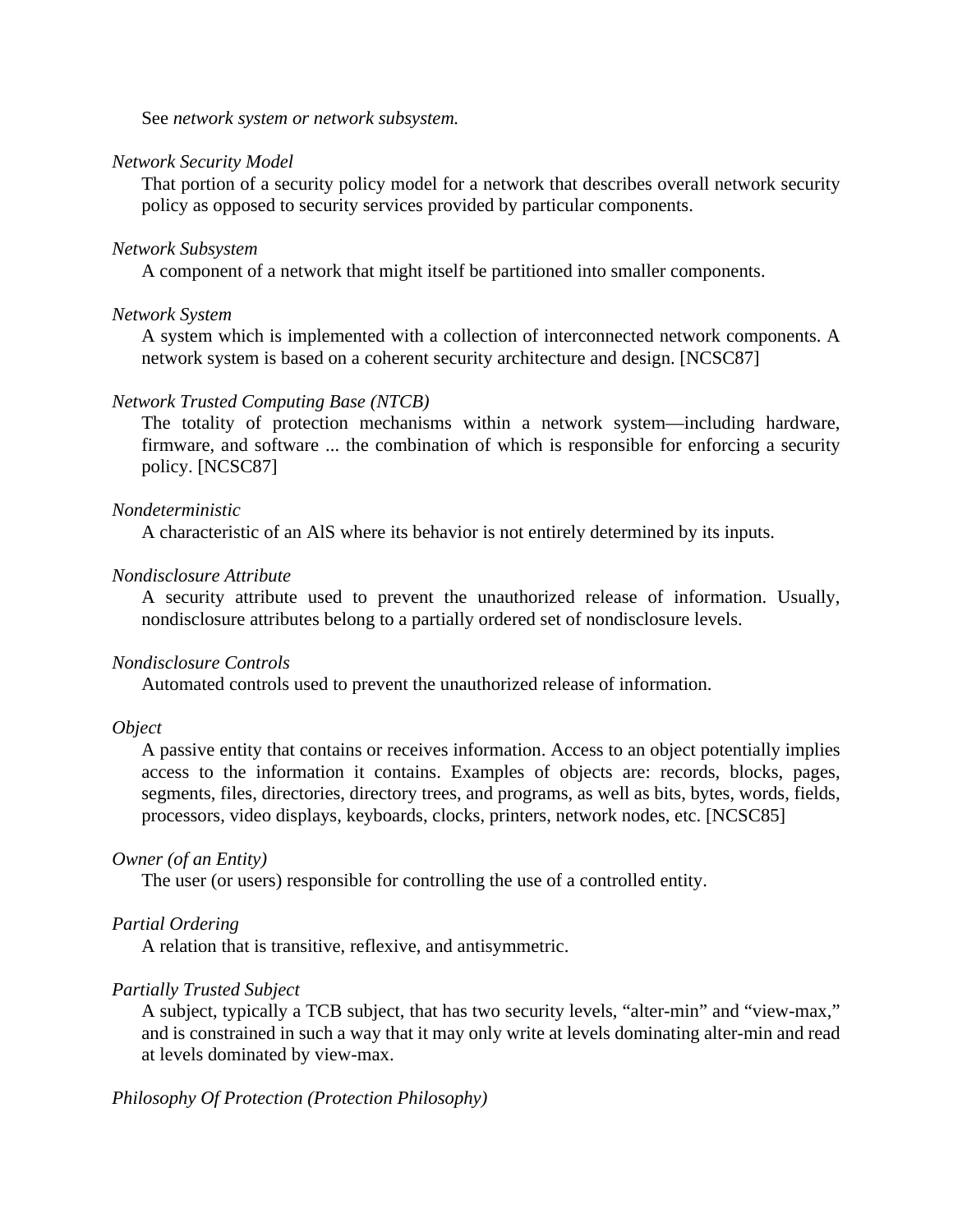An informal description of the overall design of a system that delineates each of the protection mechanisms employed. A combination (appropriate to the evaluation class) of formal and informal techniques is used to show that these mechanisms are adequate to enforce the security policy. [NCSC85]

## *Policy*

A high-level overall plan embracing the general goals and acceptable procedures, especially of a governmental body.

## *Process (Single-threaded).*

A sequential program in execution. It is completely characterized by a single execution point (represented by the machine state) and an address space. [NCSC85]

## *Process Family (Multithreaded Process)*

A program in execution, especially one with multiple points of control.

## *Proof Checker*

A tool that (1) accepts as input an assertion (called a conjecture), a set of assertions (called assumptions), and a proof; (2) terminates and outputs either success or failure; and (3) if it succeeds, then the conjecture is a valid consequence of the assumptions. [NCSC89] [A proof checker is typically supported by a formal semantics that determines interpretations of formula S; in this case, a formula  $*$  is a valid consequence of a set  $\Phi$  of formulas if and only if every interpretation which satisfies  $\Phi$  also satisfies  $*$ .]

#### *Protection State*

That portion of the system state which is crucial to understanding an access control policy and is therefore not abstracted away in an access control model.

#### *Reachable State*

Any state that can be obtained from an initial state via inputs and state transformations.

#### *Read Access (to an Entity)*

Permission to read information. [NCSC87]

#### *Reference Monitor Concept*

An access control concept that refers to an abstract machine that mediates all accesses to objects by subjects. [NCSC85]

#### *Reflexivity*

Property of a binary relation *R* which says that every element is related to itself, that is, *x R x*, for all *x*.

#### *Release Markings*

Authorized markings placed on a document by its originator for the purpose of imposing restrictions on dissemination of the document and the information it contains.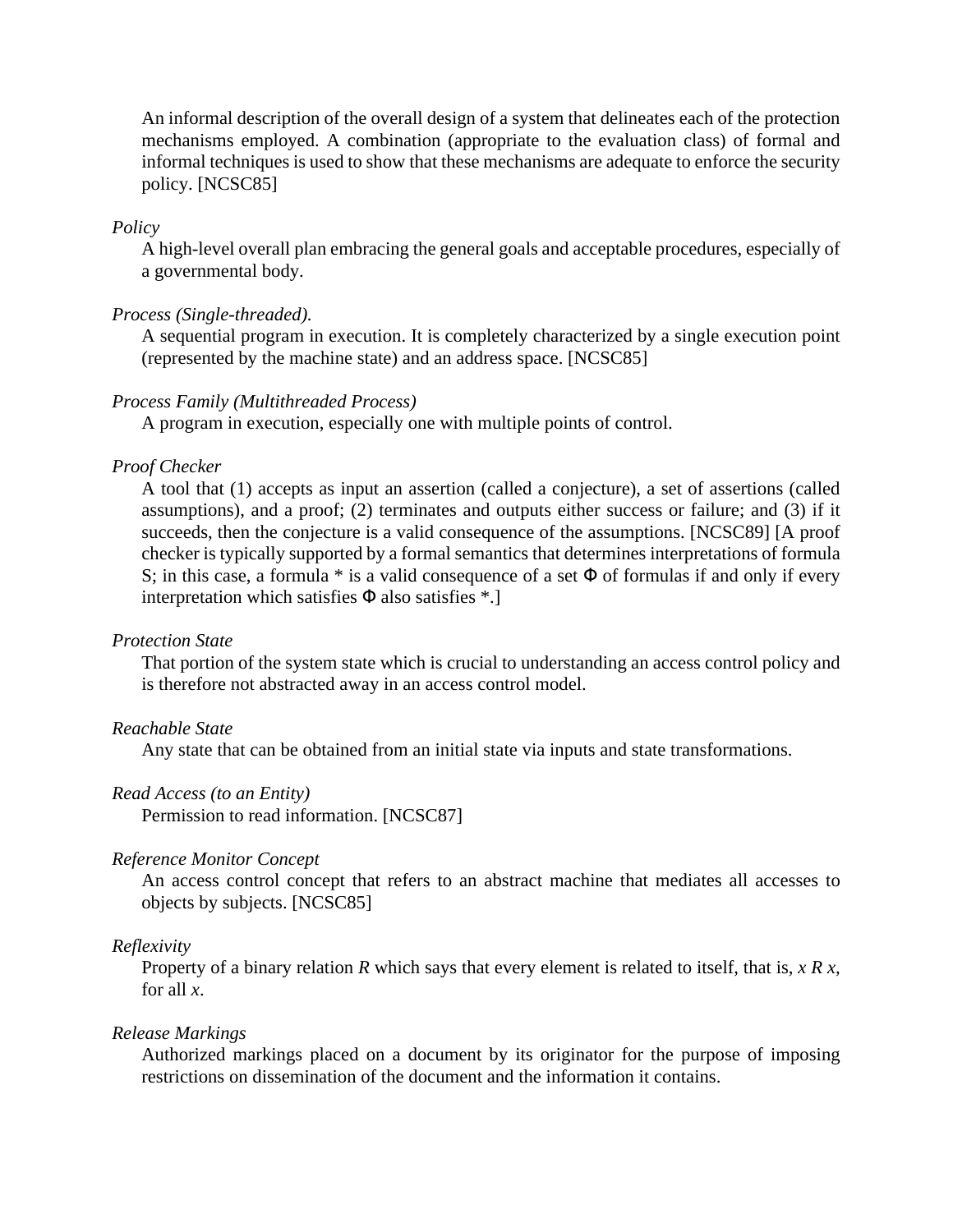## *Role Support Program*

A program that is executed in support of an associated user role.

#### *Rules of Operation*

Descriptions of key ideas associated with the design of the security-enforcement mechanisms in a trusted computing system. Rules of operation typically describe basic state transformations that accomplish necessary access control checks.

## *Secure System*

An AlS that satisfies an associated system security policy.

### *Security Administrator*

A user responsible for the security of an AlS and having some authority to enforce security safeguards on other users of the AlS.

#### *Security Attribute*

Any piece of information that may be associated with a controlled entity or user for the purpose of implementing a security policy.

#### *Security-Critical Data*

User authentication data, audit data, audit control data, security attributes of controlled entities, or other data that are necessary for the correct functioning of the TCB.

## *Security Label*

A container for associated security attributes of a controlled entity, especially attributes in a partially ordered set of security attributes related to information flow.

#### *Security Level*

The combination of a hierarchical classification and a set of nonhierarchical categories that represents the sensitivity of information. [NCSC85] [in some contexts, this term is used more generally to mean, simply, a level in a partially ordered set of security attributes.]

#### *Security Markings*

Security attributes not used for mandatory access control.

#### *Security Mechanism*

A concretely given security requirement, especially one that is not directly tied to a controlling security objective.

#### *Security Perimeter*

The portion of a system and its environment where security objectives are actively addressed. The security perimeter contains the TCB and associated controlled entities.

#### *Security Policy (Automated Information System)*

A set of restrictions and properties that specify how an AIS prevents information and computing resources from being used to violate an organizational security policy. It should be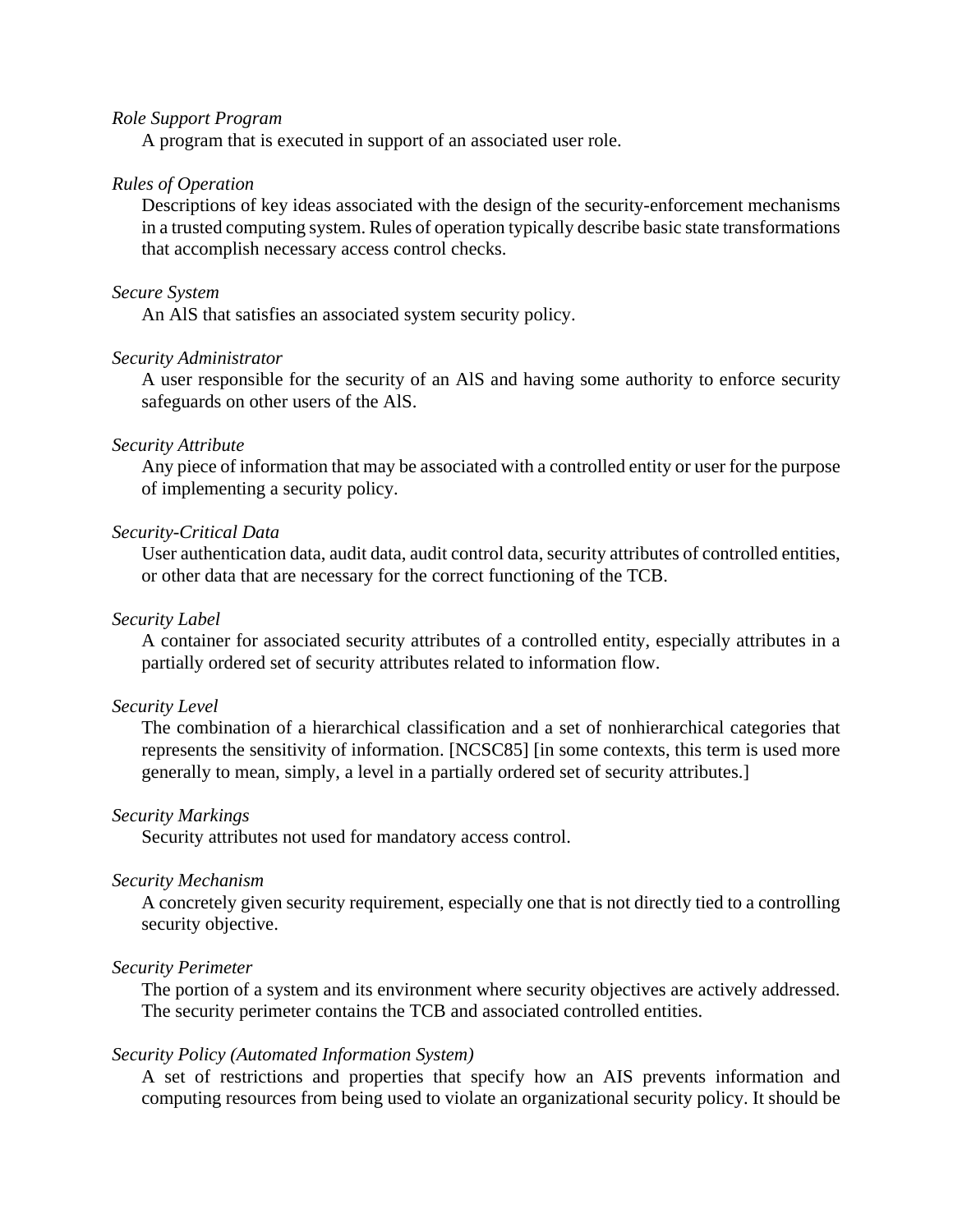accompanied by a persuasive set of engineering arguments showing that these restrictions and properties play a key role in the enforcement of the organizational security policy. [cf STER91]

## *Security Policy (Organizational)*

A set of laws, rules, and practices that regulates how an organization manages, protects, and distributes sensitive information. [NCSC85]

## *Security Policy Model*

- (1) An informal presentation of a *formal security policy model*. [NCSC85]
- (2) A [precise, if not] formal presentation of the security policy enforced by the system. It must identify the set of rules and practices that regulates how a system manages, protects, and distributes sensitive information. [NCSC88]

## *Security Requirements*

Types and levels of protection necessary for equipment, data, information, applications, and facilities to meet [a given] security policy. [NCSC88]

## *Sensitive Information*

Information that, as determined by a competent authority, must be protected because its unauthorized disclosure, alteration, loss, or destruction is deemed to at least cause perceivable damage to someone or something. [NCSC85] [Sensitive information includes both classified information and unclassified sensitive information. [cf DOD88a]]

### *Sensitivity Label*

A piece of information that represents the security level of an object and that describes the sensitivity (e.g., classification) of data in the object. Sensitivity labels are used by the TCB as the basis for mandatory access control decisions. [NCSC85]

## *Separation of Duty*

A design principle in which user roles are defined so that privileges are divided among several roles in such a way as to inhibit the abuse of any given role.

## *Simple Security Condition (i. e., Simple Security Property)*

- (1) A Bell-La Padula security model rule [i.e.,state in varian]: allowing a subject read access to an object only if the security level of the subject dominates the security level of the object. [NCSC85]
- (2) A state invariant to the effect that a subject may have read access to an object only if its maximum security level dominates the security level of the object. [BELL76]

## *Single-Level Device*

A device that is used to process data of a single security level at any onetime. Since the device need not be trusted to separate data of different security levels, sensitivity labels do not have to be stored with the data being processed. [NCSC85]

### *\* properly (Star Property)*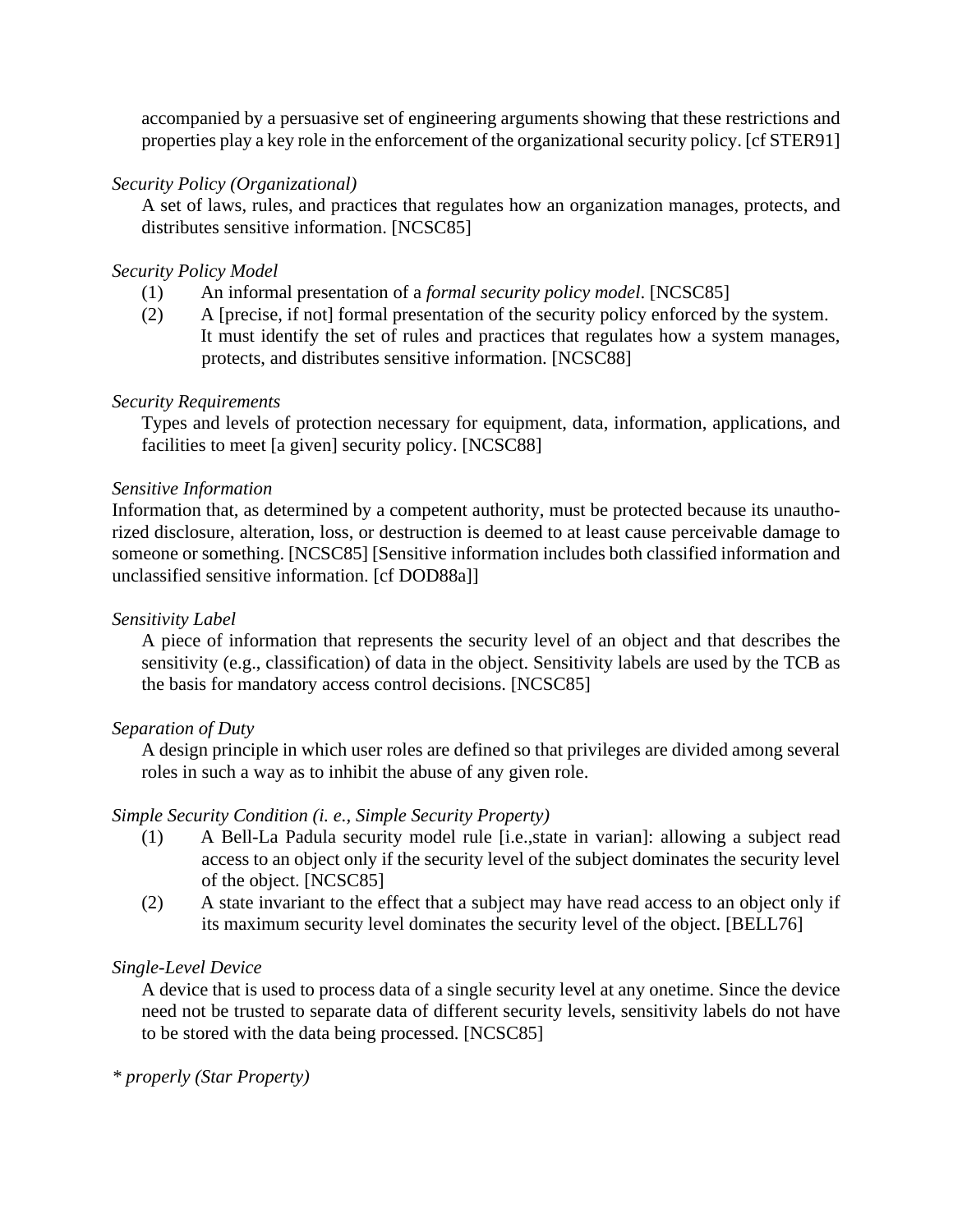(1) A Bell-LaPadula security model rule [i.e.,state invariant] allowing a subject write access to an object only if the security level of the subject is dominated by the security level of the object [NCSC85].

(2) A state invariant to the effect that an untrusted subject may write only objects at or above and may read only objects at or below its current security level. [BELL76]

### *State*

That component of a state machine model which holds the current (abstracted) state of the system being modeled.

## *Storage Object*

An object that supports both read and write accesses. [NCSC85]

## *State Invariant*

A property that is true of all reachable states.

## *State Machine*

A model of computation involving inputs, outputs, states, and state transition functions, for example, a Mealy machine or a Moore machine.

## *State Transition Constraint*

A relationship between states that must hold for every state transition; the tranquility property is a simple state transition constraint.

## *Subject*

An active entity, generally in the form of a person, process [, process family], or device, that causes information to flow among objects or changes the system state. Technically, [in Multics, it is] a process/domain pair, where a domain is the set of objects that a [process or] subject has the [potential or actual] ability to access. (NCSC85]

## *Submodel*

A portion of a security policy model that deals with a particular policy objective, a particular system component, requirements that relate internal components, or rules of operation showing how security is enforced.

## *Subsystem Security Model*

A security model for a subsystem of a larger system.

#### *System Entity*

Any system resource (e.g., process, storage object, I/O device) that is directly or indirectly accessible by users.

#### *System Operator*

A user responsible for the routine operation and maintenance of the system.

#### *System Security Model*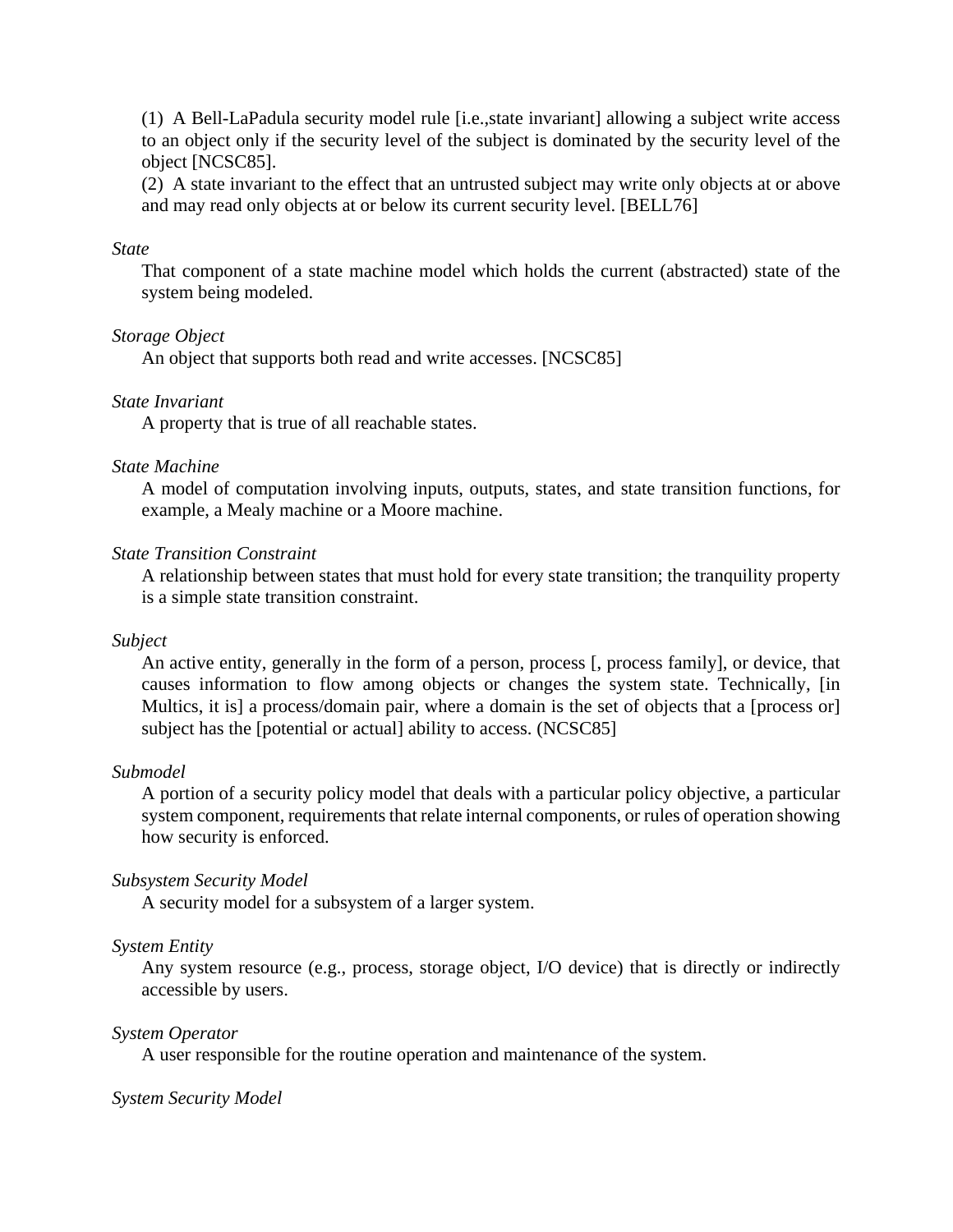A security model for an entire system, as opposed to a subsystem model.

### *TCB Subject*

A subject internal to the TCB. The two main kinds of TCB subjects are multilevel subjects (ones that compute the security levels or security attributes of their outputs) and trusted-role subjects.

## *Tight Access Control Attribute*

A security attribute that controls access to system entities and the information they contain.

## *Top-Level Specification (TLS)*

A nonprocedural description of system behavior at the most abstract level. Typically, a functional specification that omits all implementation details. [NCSC85] [A TLS discusses what a system does as opposed to how; the requirement that the specification be "nonprocedural" applies to the content rather than the form of the specification.]

## *Tranquility*

A property applied to a set of (typically untrusted) controlled entities saying that their security level may not change (except possibly at the instigation of trusted processes).

## *Transitivity*

Property of a binary relation *R* which says that if *x R y* and *y R z*, then *x R z*.

#### *Trojan Horse*

A computer program with an apparently or actually useful function that contains additional (hidden) functions that surreptitiously exploit the legitimate authorizations of the invoking process to the detriment of security. For example, making a "blind copy" of a sensitive file for the creator of the Trojan horse. [NCSC85]

#### *Trusted Computer System*

A system that employs [i.e, whose design employs] sufficient hardware and software integrity measures to allow its use for [enforcing a system security policy, such as a nondisclosure policy, that allows] processing simultaneously a range of sensitive or classified information. [NCSC87]

## *Trusted Computing Base (TCB)*

The totality of protection mechanisms within a computer system, including hardware, firmware, software, [and data], the combination of which is responsible for enforcing a [system] security policy. [NCSC85] It creates a basic protection environment and provides additional user services required for a trusted computer system. [NCSC87] A TCB [thus] consists of one or more components that together enforce a unified [system] security policy over a product or system. The ability of a TCB to correctly enforce an [organizational] security policy depends solely [i.e., jointly] on the mechanisms within the TCB, on the correct input by system administrative personnel of parameters (e.g.,a user's clearance) related to the security policy [,and on the proper actions of its users (e.g., proper labeling of input, password secrecy]:. [NCSC85]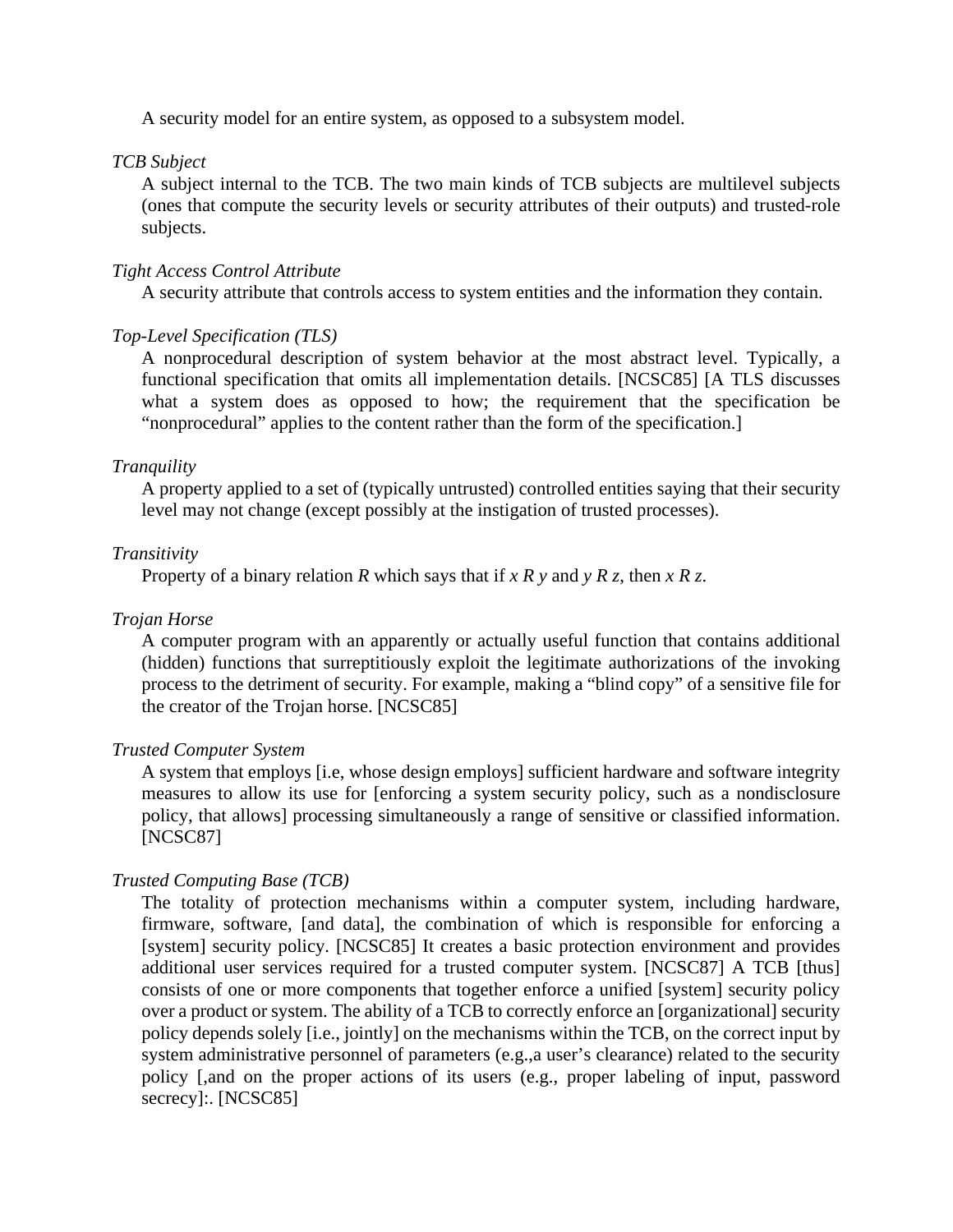## *Trusted Role Process*

A process that supports a trusted user role by manipulating security-criticaI data.

## *Trusted User Role*

A user role that involves handling security-critical information maintained by the system.

#### *Type Enforcement*

A form of mandatory access control in which objects and subjects are assigned types, and access by subjects to objects is restricted by looking up allowed accesses in a "type" table.

#### *User*

Any person who interacts directly with a computing system; [NCSC85] see also *clients*.

#### *User Granularity*

A property of access control attributes which determines whether they are "coarse," controlling access on the basis of broadly defined classes of users, or "fine," with the ability to control access by individual users and processes acting on their behalf.

#### *User Role*

A prescribed use of an AIS as defined by a combination of procedural and software constraints.

## *Verification*

The process of comparing two levels of system specification for proper correspondence (e.g., security policy model with top-level specification, top-level specification with source code, or source code with object code). This process may or may not be automated. [NCSC89]

#### *Verification System*

An integrated set of tools and techniques for performing verification. [NCSC89]

#### *Write Access*

Permission to write information. [NCSC87]

## **REFERENCES**

| ABBO69 | Abbot, J. C., Sets, Lattices, and Boolean Algebras, Chapter 4, Allyn and Bacon, 1969. |  |  |  |  |  |  |  |
|--------|---------------------------------------------------------------------------------------|--|--|--|--|--|--|--|
|--------|---------------------------------------------------------------------------------------|--|--|--|--|--|--|--|

- ABRA90 Abrahms, M. D., et al., "A Generalized Framework for Access Control: An Informal Description," *13th National Computer Security Conference*, pp. 135-143, NCSC/ NCSL, October 1990.
- AGER82 Agerwala, T., and N. I. Arvind, "Data Flow Systems," Computer Vol. 15, No. 2, pp. 10-14, IEEE, February 1982.
- AKER90 Akers, R. L. et al., *Gypsy Verification Environment User's Manual,* Computational Logic Inc., Austin TX 78703, July 1990.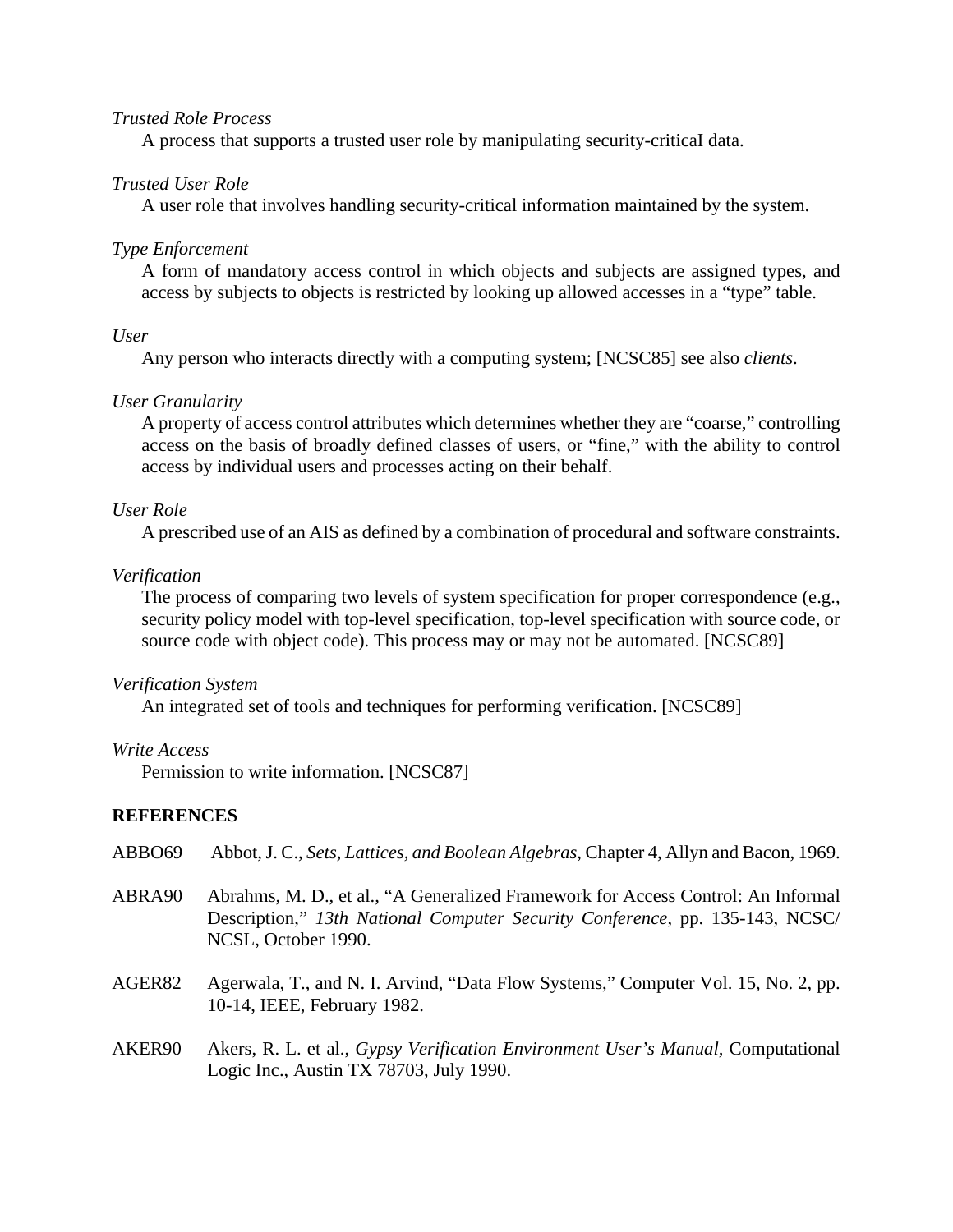- ANDE72 Anderson, J. P., *Computer Security Technology Planning Study Vol I,* ESD-TR-73- 51, NTIS# AD-758206, Electronic Systems Division, Air Force Systems Command, October 1972.
- ANDR80 Andrews, G. R., and R. P. Reitman, "An Axiomatic Approach to Information Flow in Programs," *ACM Transactions on Programming Languages and Systems,* Vol. 2, No. 1, pp. 56-76, ACM, January 1980.
- BELL73 Bell, D. E., and L. J. La Padula, *Secure Computer Systems, VoI. I: Mathematical Foundations,* ESD-TR 73-278, NTlS# AD-770768, Electronic Systems Division, Air Force Systems Command, November 1973.
- BELL74 Bell, D. E., *Secure Computer Systems, Vol III: A Refinement of the Mathematical Model,* ESD-TR-73-278, NTIS# AD-780528, Electronic Systems Division, Air Force Systems Command, April 1974.
- BELL74a Bell, D. E., and L. J. La Padula, "Secure Computer Systems: Mathematical Foundations and Model," M74-244, The MITRE Corporation, Bedford MA, October 1974.
- BELL76 **\_\_\_\_\_\_\_,** Secure Computer System: Unified Exposition and Multics Interpretation, ESD-TR-75-306, NTIS# AD-A023588, Electronic Systems Division, Air Force Systems Command, March 1976.
- BELL86 Bell, D. E., "Secure Computer Systems: A Network Interpretation," *Second Aerospace Computer Security Conference: Protecting Intellectual Property,* pp 32- 39, IEEE, December 1986.
- BELL88 \_\_\_\_\_\_\_\_ "Concerning 'Modeling' of Computer Security," *1988 Symposium on Security and Privacy,* pp. 8-13, IEEE, April 1988.
- BELL88a \_\_\_\_\_\_\_\_ "Security Policy Modeling for the Next-Generation Packet Switch," *1988 Symposium on Security and Privacy,* pp. 212-216, lEEE, April 1988.
- BELL90 \_\_\_\_\_\_\_\_,"Lattices, Policies, and Implementations," *13th National Computer Security Conference,* pp. 165-171, NIST/NCSC, October 1990.
- BIBA77 Biba, K. J., "Integrity Considerations for Secure Computer Systems," ESD-TR-76- 372, NTlS# AD-A039324, Electronic Systems Division, Air Force Systems Command, April 1977.
- BISH90 Bishop, M., "A Model of Security Monitoring," *Fifth Computer Security Applications Conference,* pp. 46-52, held December 1989, lEEE, 1990.
- BODE88a Bodeau, D. J., "Some Observations on B1 Informal Models," MTP 278, The MITRE Corporation, Bedford MA, September 1988.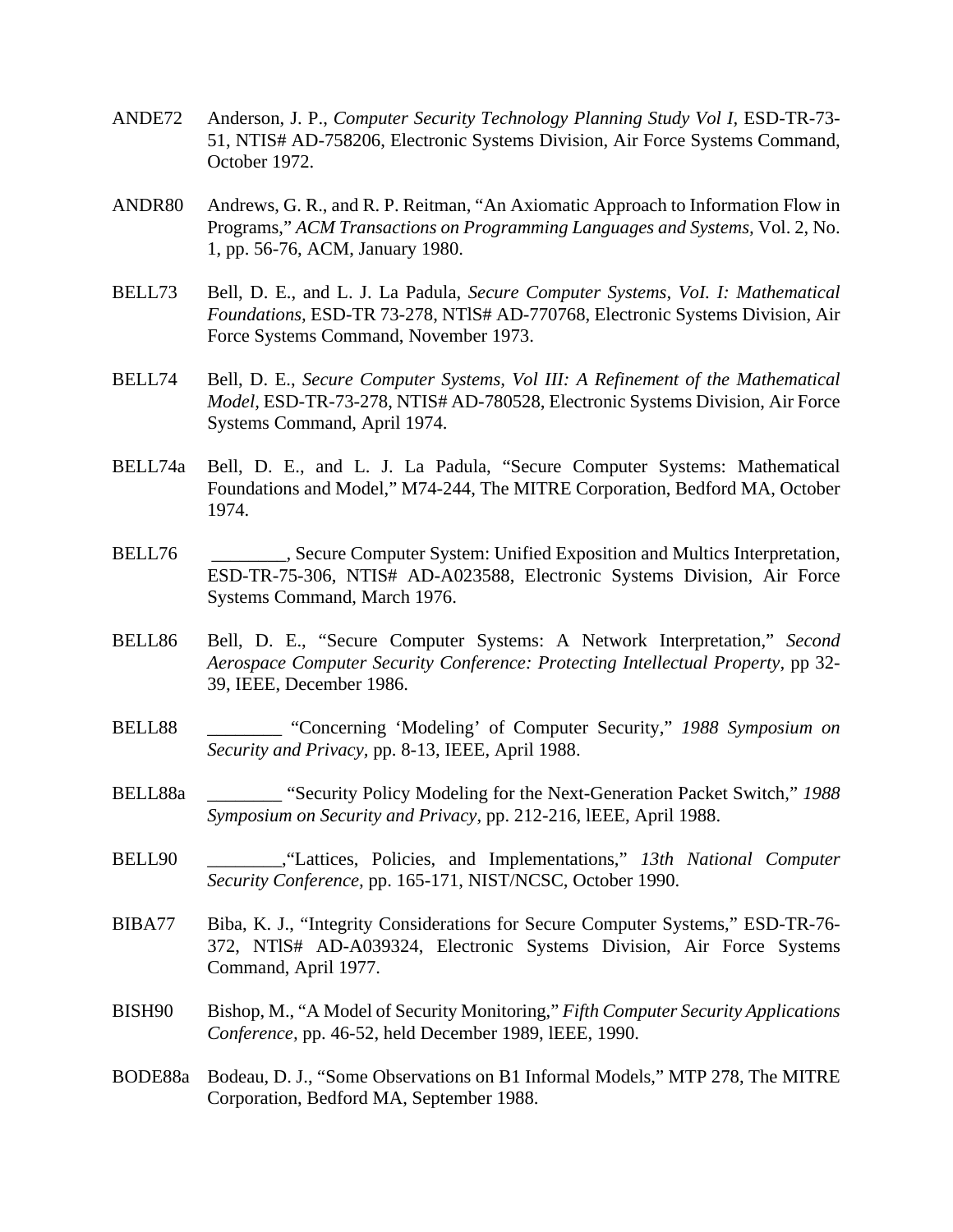- BOEB85 Boebert, W. E., and R. Y. Kain, "A Practical Alternative to Hierarchical Integrity Policies," *8th National Computer Security Conference,* pp. 18-29, NBS/NCSC, October 1985.
- BREW89 Brewer, D. F. C. and M. J. Nash, "The Chinese Wall Security Policy," *1989 Symposium on Security and Privacy,* pp. 206-214, IEEE, May 1989.
- BRIT84 Britton, D. E., "Formal Verification of a Secure Network with End-to-End Encryption," *1984 Symposium on Security and Privacy,* pp. 154-166, IEEE, April 1984.
- CHEH81 Cheheyl, M. H., et al., "Verifying Security," *Computing Surveys*, Vol. 13, No. 3, pp. 279-339, ACM, September 1981.
- CHEN90 Cheng, P.-C., and V. D. Gligor, "On the Formal Specification and Verification of a Multiparty Session Protocol," *1990 Symposium on Research in Security and Privacy,* pp. 216-233, IEEE, May 1990.
- CHIS85 Chisholm, G. H. et al., "Preliminary Report on the Formal Analysis of the Draper FTP Hardware and Software Using ITP, "ANL/MCS-TM-59, NTIS# DE86003985, Argonne National Laboratory, Argonne, IL 60439, September 1985.
- CLAR87 Clark, D. D. and D. R. Wilson, "Comparison of Commercial and Military Computer Security Policies," *1987 Symposium on Security and Privacy,* pp. 184-194, IEEE, April 1987.
- CLAR89 \_\_\_\_\_\_\_\_, "Evolution of a Model for Computer Integrity," in *Report of the* I*nvitational Workshop on Data Integrity Special Publication* 500-168, pp. A.2.1- A.2.13, NIST, January 1989.
- COHE77 Cohen, E., "Information Transmission in Computational Systems," *6th ACM Symposium on Operating Systems Principles, ACM SIGOPS Operating Systems Review* Vol. 11, No. 5, pp. 133-139, ACM, November 1977.
- CONG87 Congress, 100th, *Computer Security Act of 1987*, Public Law 100-235, January 1988.
- CONG88 \_\_\_\_\_\_\_\_, *Computer Matching and Privacy Protection Act of 1988,* Public Law 100- 503, October 1988.
- COUR89 \_\_\_\_\_\_\_\_ Courtney, R. H., "Some Informal Comments About Integrity and the Integrity Workshop," *Report of the Invitational Workshop on Data Integrity,* NIST Special Publication 500-168, pp. A.1.1-A.1.1 8, NIST, January 1989.
- DAVl88 Davison, Jay W., "Implementation Design for a Kernelized Trusted DBMS," *Fourth Aerospace Computer Security Applications Conference,* pp. 91-98, IEEE, December 1988.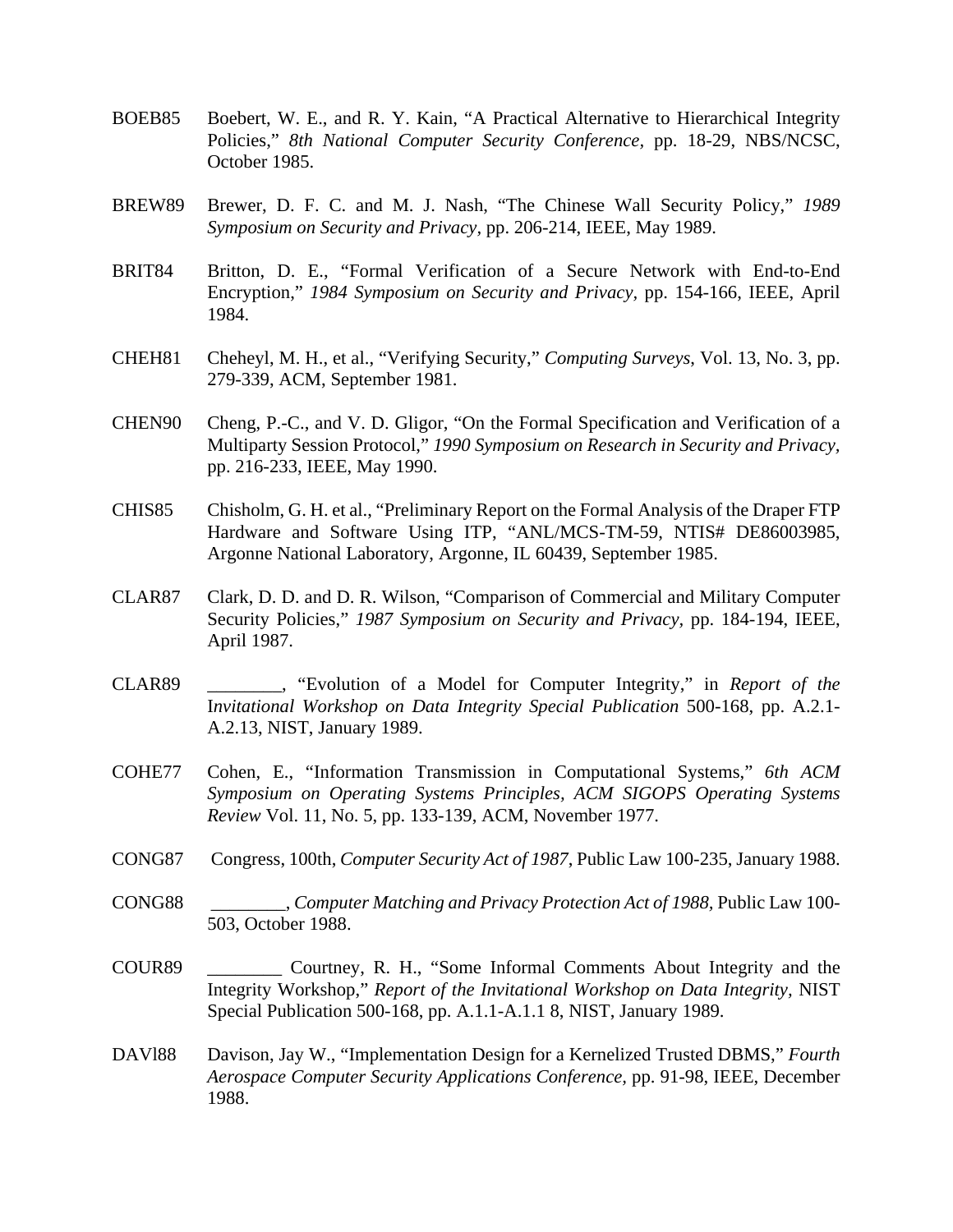- DENN76 Denning, D. E., "A Lattice Model of Secure Information Flow," *Communications of the ACM,* Vol. 19, No. 5, pp. 236-243, ACM, May 1976.
- DENN77 \_\_\_\_\_\_\_\_, and P. J. Denning, "Certification of Programs for Secure Information Flow," *Communications of the ACM,* Vol. 20, No. 7, pp. 504-512, ACM, July 1977.
- DENN82 \_\_\_\_\_\_\_\_, *Cryptography and Data Security*, Addison-Wesley, 1982.
- DENN88 \_\_\_\_\_\_\_ et al., "The Sea View Security Model," *1988 Symposium on Security and Privacy,* pp. 218-233, lEEE, April 1988.
- DlAZ89 Diaz, M., et al., *The Formal Description Technique Estelle*, North-Holland, 1989.
- DION81 Dion, L. C., "A Complete Protection Model," 1981 *Symposium on Security and Privacy*, pp. 49-55, IEEE, April 981.
- D1V190 DiVito, B. L., et al., "Specification and Verification of the ASOS Kernel," *1990 Symposium on Research in Security and Privacy,* pp. 61-74, IEEE, May 1990.
- DOD82 Department of Defense, *Department of Defense Privacy Program,* DoD Directive 5400.11, June 1982.
- DOD86 \_\_\_\_\_\_\_\_, Information Security Program Regulation, DoD Regulation 5200.1, May 1986.
- DOD88 \_\_\_\_\_\_, *Defense System Software Development,* DOD 2167A-STD, June 1985.
- DOD88a \_\_\_\_\_\_\_\_, *Security Requirements for Automated Information Systems* (AISs), DoD Directive 5200.28, March 1988.
- EGGE89 Eggert, P. et al., *FDM User Guide,* Unisys Corporation, Culver City, CA 90230, September 1989.
- EIJK89 Eijk, P. H. J. van, C. A. Vissers, and M. Diaz, *The Formal Description Technique LOTOS,* North-Holland, 1989.
- FARM86 Farmer, W. M., D. M. Johnson, and F. J. Thayer, "Towards a Discipline for Developing Verified Software," *9th National Computer Security Conference,* pp. 91- 98, NBS/NCSC, September 1986.
- FEIE77 Feiertag, R. J., K. N. Levitt, and L. Robinson, "Proving Multilevel Security of a System Design," *6th Symposium on Operating Systems Principles, ACM Operating Systems Review*, Vol. 11 No.5, pp. 57-65, November 1977.

FEl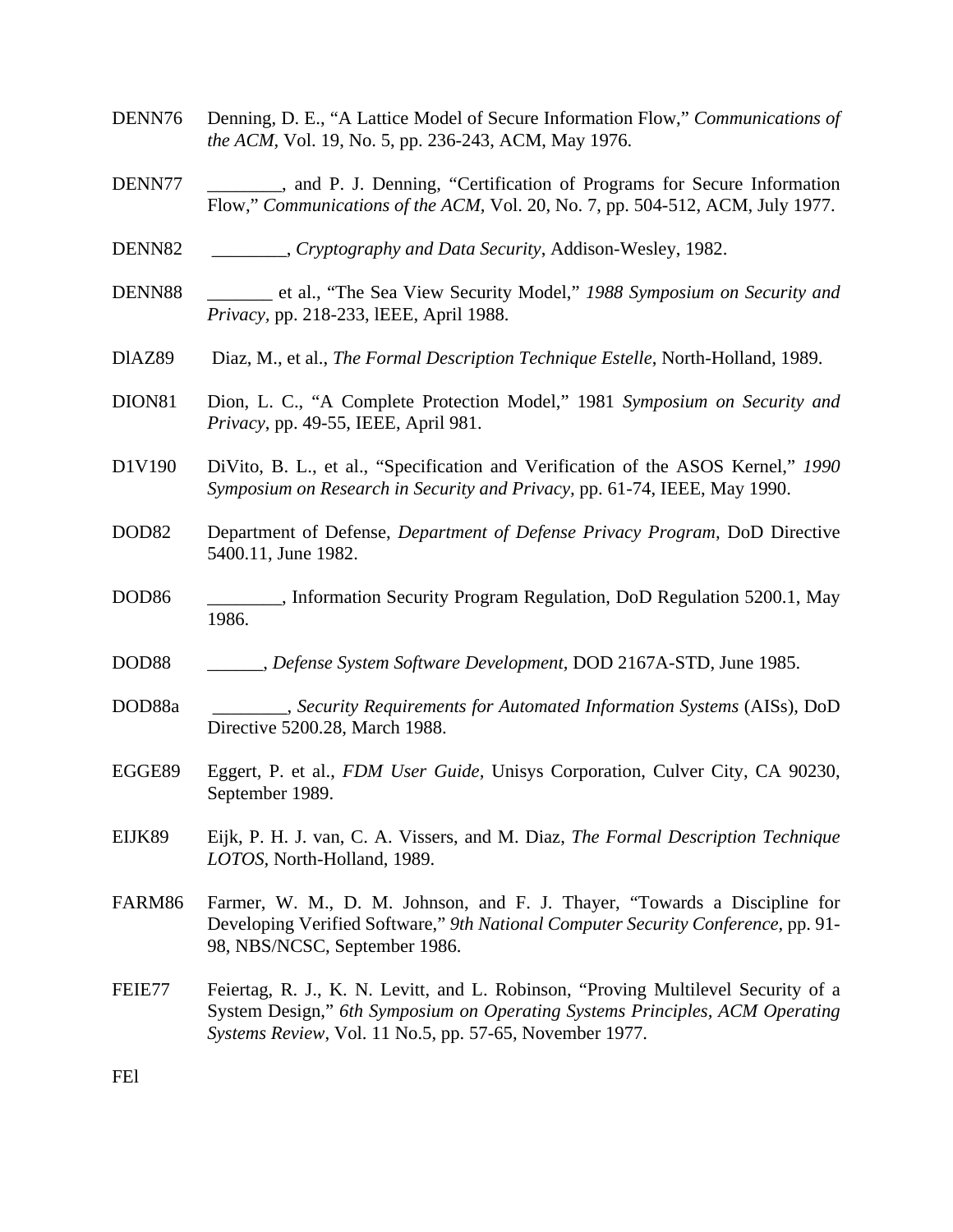- FEIE80 Feiertag, R. J., "A Technique for Proving Specifications are Multilevel Secure," CSL-1 09, SRI International, Menlo Park, January 1980.
- FELL87 Fellows, J. et al, "The Architecture of a Distributed Trusted Computing Base," *10th National Computer Security Conference,* pp. 68-77, NBS/NCSC, September 1987.
- FERN81 Fernandez, E. B., R. C. Summers, and C. Wood, *Database Security and Integrity,* Addison-Wesley, 1981.
- FlNE89 Fine, T., et al., "Noninterference and Unwinding for LOCK," *The Computer Security Foundations Workshop II,* IEEE-CS Order No. 1955, pp. 22-30, IEEE, June 1989.
- FINE90 Fine, T, "Constructively Using Noninterference, *1990 Symposium on Research in Security and Privacy,* pp. 162-169, lEEE, May 1990.
- FORD90 Ford, W. R., J. P. O'Keeffe, and B. M. Thuraisingham, "Database Inference Controller ... An Overview," MTR 10963, Volume 1, The MlTRE Corporation, Bedford MA, August 1990.
- FREE88 Freeman, J. W., R. B. Neely, and G. W. Dinolt, "An Internet Security Policy Model," *11th National Computer Security Conference,* pp. 10-19, NBS/NCSC, October 1988.
- GAJN88 Gajnak, G. E., "Some Results from the Entity/Relationship Multilevel Secure DBMS Project," *Fourth Aerospace Computer Security Applications Conference,* pp. 66-71, lEEE, December 1988.
- GALO89 Galovich, S., *Introduction to Mathematical Structures*, Harcourt, Brace & Jovanovich, 1989.
- GARV90 "A Layered TCB Implementation Versus the Hinke-Schaefer Approach," in *Database Security III:* Status and Prospects, pp. 151-165, edited by D.L. Spooner and C. Landwehr, North-Holland/lFlP, 1990.
- GASS87 Gasser, M., *Building a Secure Computer System,* Van Nostrand, 1987.
- GLAS87 Glasgow, J. I., and G. H. MacEwen, "The Development and Proof of a Formal Specification for a Multilevel Secure System," *ACM Transactions on Computing Systems,* Vol. 5, No. 2, pp. 151-184, ACM, May 1987.
- GLIG86 Gligor, V. D. et al., "On the Design and the Implementation of Secure Xenix Workstations," *1986 Symposium on Security and Privacy* pp. 102-117, IEEE, April 1986.
- GOGU82 Goguen, J. A., and J. Meseguer, "Security Policies and Security Models," *1982 Symposium on Security and Privacy* pp. 11-20, IEEE, April 1982.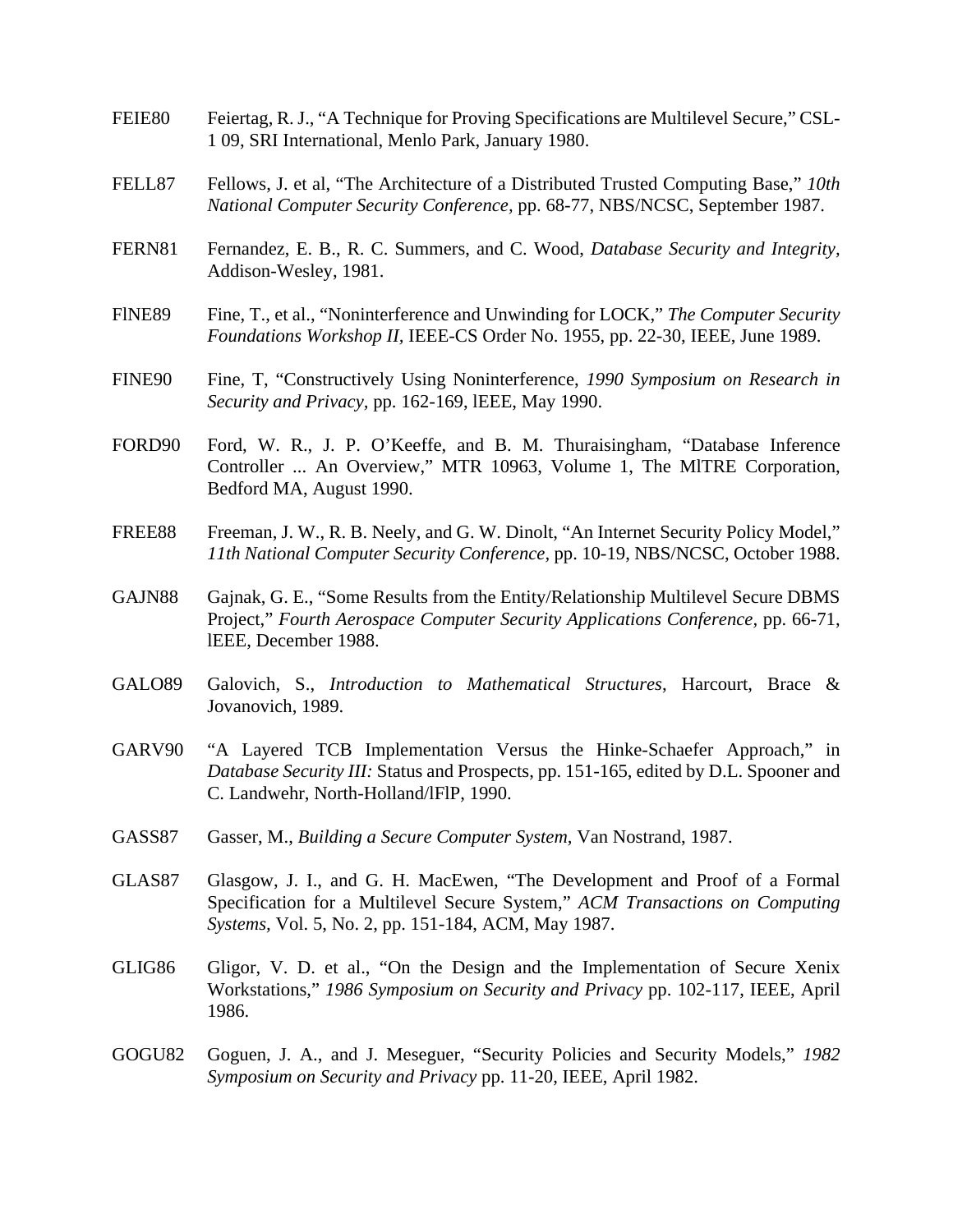- GOGU84 \_\_\_\_\_\_\_\_, "Unwinding and Inference Control," *1984 Symposium on Security and Privacy* pp. 75-85, IEEE, May 1984.
- GOLD80 Goldberg, A., *Smalltalk-80: The language and its Implementation,* Addison-Wesley, Reading, MA, 1983.
- GOOD88 Good, D. l., B. L. DiVito, and M. K. Smith, *Using the Gypsy Methodology* Computational Logic, Inc., Austin TX 78703, January 1988.
- GOOD89 Good, D. l., R. L. Akers, and L. M. Smith, *Report on Gypsy 2.05,* Computational Logic, Inc., Austin TX 78703, August 1989.
- GOOD90 Good, D. l., A. E. Siebert, and W. D. Young, *Middle Gypsy 2.05 Definition,* Technical Report 59, Computational Logic Inc., Austin TX 78703, May 1990.
- GOVE84 Gove, R. A., "Extending the Bell & La Padula Security Model," *7th DoD/NBS Computer Security Conference*, pp. 112-119, NBS/NCSC, September 1984.
- GRAH72 Graham, G. S., and P. J. Denning, Protection-Principles and Practice," *Proceedings of the 1972 AFIPS Spring Joint Computer Conference,* Vol. 40, pp. 417-429, AFIPS Press, 1972.
- GRAU89 Graubart, R. G., "On the Need for a Third Form of Access Control," *12th National Computer Security Conference,* pp. 296-304., NIST/NCSC, October 1989.
- GRAU90 \_\_\_\_\_\_\_\_, "Comparing DBMS and Operating System Security Requirements: The Need for a Separate DBMS Security Criteria," in *Database Security III: Status and Prospects,* pp. 109-114, edited by D. L. Spooner and C. Landwehr, North-Holland/ IFIP, 1990.
- GRAY91 Gray, J. W., III, "Toward a Mathematical Foundation for Information Flow Security," *IEEE Symposium on Research in Security and Privacy,* pp. 21-34, lEEE, May 1991.
- HAIG84 Haigh, J. T., "A Comparison of Formal Security Policy Models," *7th DoD/NBS Computer Security Conference,* pp. 88-111, NBS/NCSC, September 1984.
- HAIG87 \_\_\_\_\_\_\_\_, "An Experience Using Two Covert Channel Analysis Techniques on a Real System Design," *lEEE Transactions on Software Engineering*, Vol. SE-13, No. 2, pp. 157-168, IEEE, February 1987.
- HAIG87a \_\_\_\_\_\_\_\_, and W. D. Young, "Extending the Noninterference Version of MLS for SAT," *IEEE Transactions on Software Engineering,* Vol. SE-13, No. 2, pp. 141-150, IEEE, February 1987.
- HAIG90 \_\_\_\_\_\_\_\_, et al., "The LDV Approach to Database Security, "*Database Security III: Status and Prospects*, pp. 323-339, edited by D. L. Spooner and C. Landwehr, North-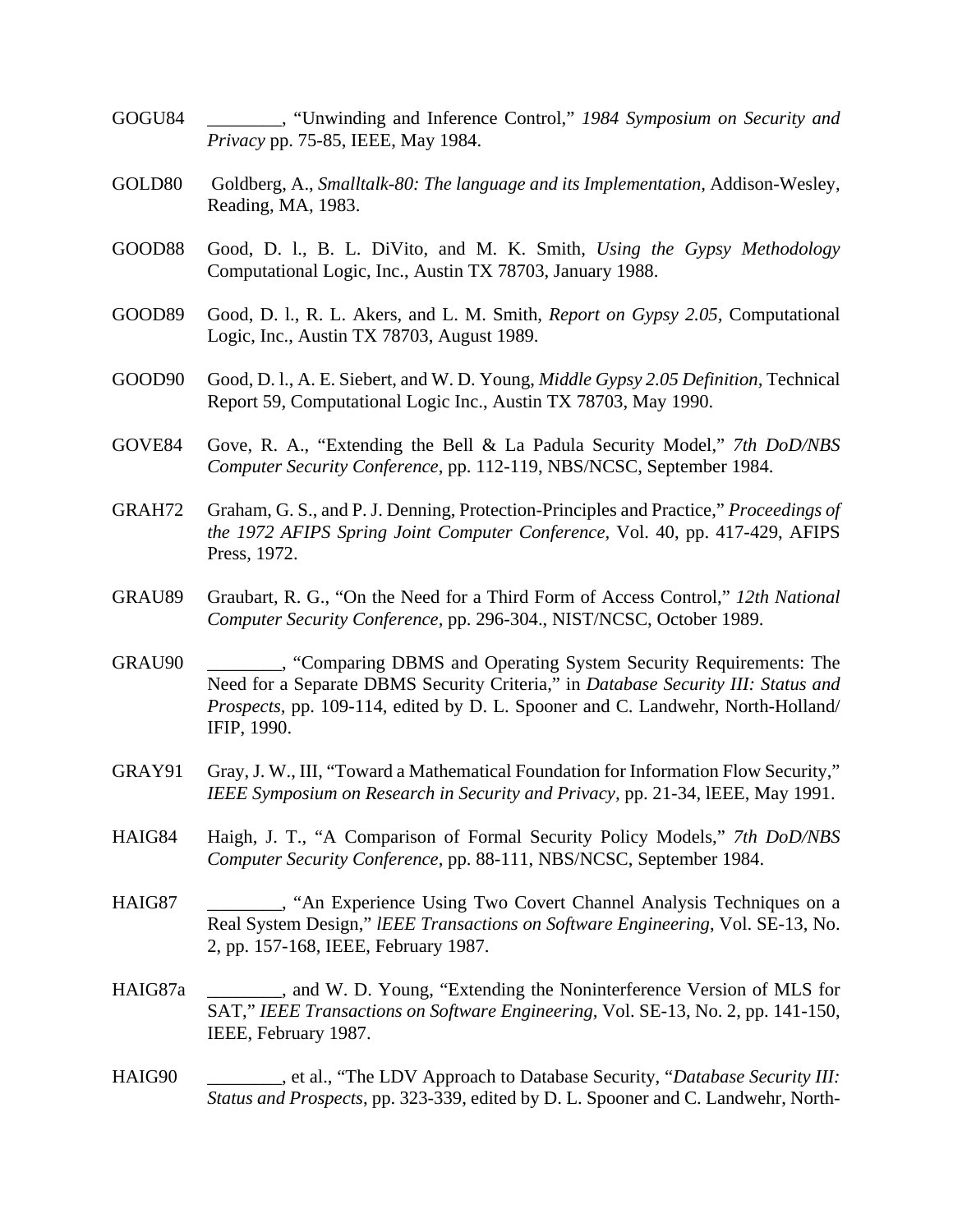Holland/IFIP, 1990.

- HAMM80 Hamming, R. W., *Coding and Information Theory,* Prentice-Hall, Englewood Cliffs, NJ, 1980.
- HARR76 Harrison, M. A., W. L. Ruzzo, and J. D. Ullman, "Protection in Operating Systems," *Communications of the ACM,* Vol. 19, No. 8, August 1976.
- HINK88 Hinke, T. H., "Inference Aggregation Detection in Database Management Systems," *1988 Symposium on Security and Privacy*, pp. 96-106, IEEE, April 1988.
- HINK90 \_\_\_\_\_\_\_\_, "DBMS Trusted Computing Base Taxonomy, in *Database Security III: Status and Prospects,* pp. 97-108, edited by D. L. Spooner and C. Landwehr, North-Holland/IFlP, 1990.
- HOAR85 Hoare, C. A. R., *Communicating Sequential Processes*, Prentice-Hall, 1985.
- HONE85 Honeywell Information Systems, Inc., *SCOMP Interpretation of the Bell-LaPadula Model*, January 1985.
- HUBB86 Hubbard, B. S., S. A. Walker, and R. R. Henning, "Database Systems and the Criteria: Do They Relate?," *9th National Computer Security Conference*, pp. 21-24, NBS/ NCSC, September 1986.
- ISO84 International Standards Organization, *Information processing systems Open Systems Interconnection Basic Reference Model,* ISO7498-1984 (E), (available from) American National Standards Association, New York, 1984.
- ISO89 \_\_\_\_\_\_\_\_, *Information Processing Systems Open Systems Interconnection Basic Reference Model Part 2: Security Architecture,* ISO7498-2:1984 (E), (available from) American National Standards Association, New York, 1989.
- ISRA87 Israel, H., "Design of Originator Controls in a Computer System: a Trusted Discretionary Access Control Mechanism," *3rd Symposium on Physical"/Electronic Security,* pp. 3-1-3-6, Armed Forces Communications and Electronics Association, Philadelphia, August 1987.
- JAJO90 Jajodia, S., and B. Kogan, "Integrating an Object-Oriented Data Model with Multilevel Security," *1990 Symposium on Research in Security and Privacy,* pp. 76- 85, IEEE, May 1990.
- JOHN88 Johnson, D. M., and F. J. Thayer, "Security and the Composition of Machines," *The Computer Security Foundations Workshop,* pp. 72-89, the MITRE Corporation, Bedford MA, June 1988.
- JONE75 Jones, A. K., and R. J. Lipton, "The Enforcement of Security Policies for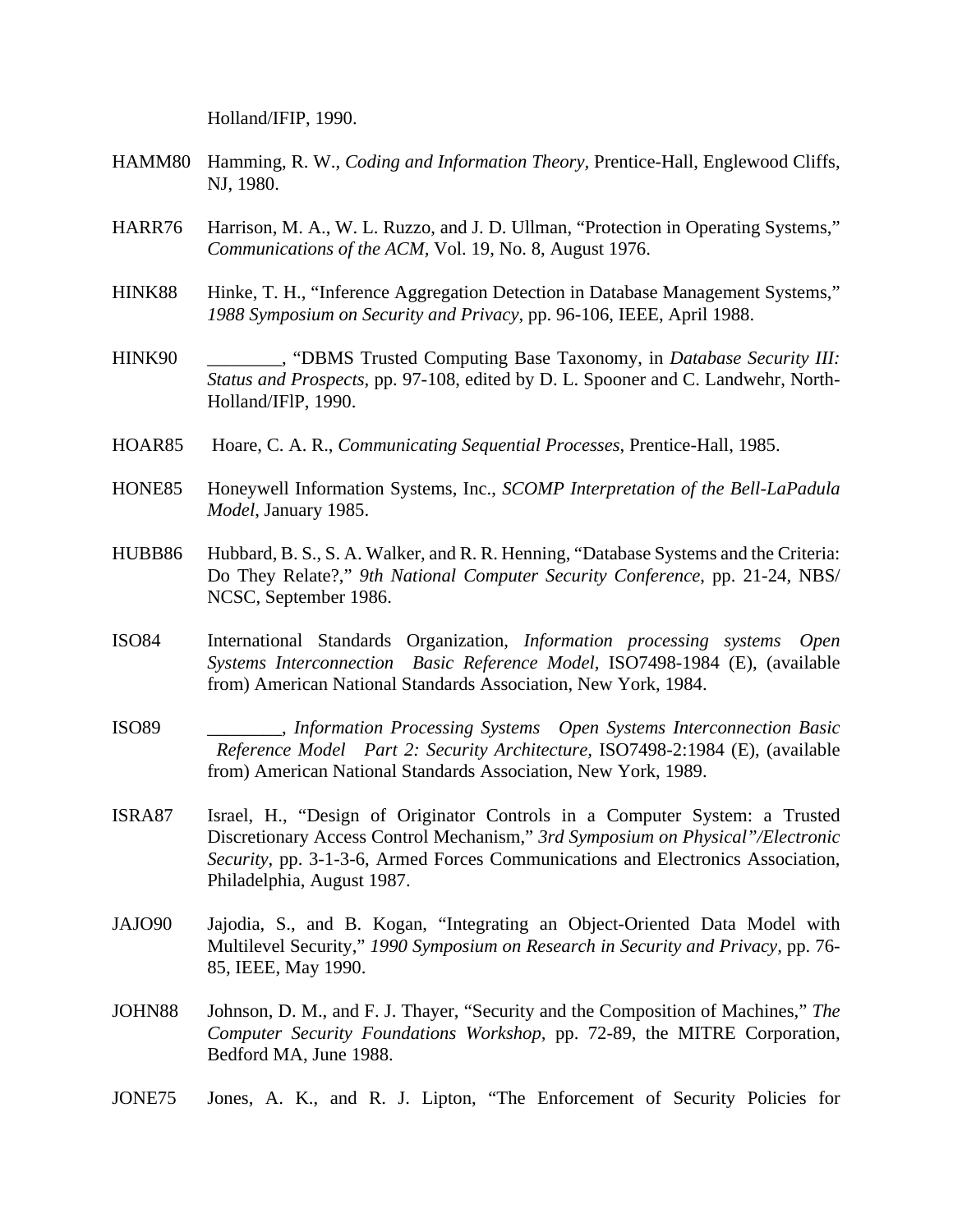Computation," *ACM Operating Systems Review* Vol. 9, No. 5, pp. 197-206, November 1975.

- KARG89 Karger, P. A., "New Methods for Immediate Revocation," *1989 Symposium on Security and Privacy* pp. 48-55, IEEE, May 1989.
- KATZ89 Katzke, S. W., and Z. G. Ruthberg, editors, *Report on the Invitational Workshop on Integrity Policy in Computer Information Systems (WIPCIS),* Special Publication 500-160, NIST, January 1989.
- KEEF89 Keefe, T. F., M. B. Thuraisingham, and W. T. Tsai, "Secure Query-Processing Strategies," *IEEE Computer,* Vol. 22, No.3, pp. 63-70, March 1989.
- KEEF89b Keefe, T. F., W. T. Tsai, and M. B. Thuraisingham, "SODA: A Secure Object-Oriented Database System," *Computers and Security* Vol. 8, No. 6, pp. 517-533, Elsevier Science, October 1989.
- KEEF90 Keefe, T F., and W. T. Tsai, "Multiversion Concurrency Control for Multilevel Secure Database Systems," *1990 Symposium on Research in Security and Privacy*, pp. 369-383, IEEE, May 1990.
- KEEF90b \_\_\_\_\_\_\_\_, et al., "Multi-Party Update Conflict: The Problem and Its Solutions," *Filth Computer Security Applications Conference*, pp. 222-231, held December 1989, lEEE, 1990.
- KNOD88 Knode, R. B., and R. A. Hunt, "Making Databases Secure with TRUDATA Technology," *Fourth Aerospace Computer Security Applications Conference,* pp. 82- 90, December 1988, IEEE.
- KORT86 Korth, H. F., and A. Silberschatz, *Database System Concepts,* McGraw Hill, 1986.
- LAMP71 Lampson, B. W., "Protection," Proceedings, *5th Princeton Symposium on Information Sciences and Systems,* March 1971, and SIGOPS Operating Systems Review, Vol. 8, No. 1, pp. 18-24, ACM, January 1974.
- LAMP73 \_\_\_\_\_\_\_\_, "A Note on the Confinement Problem," *Communications of the ACM,* VoI. 16, No. 10, pp. 613-615, ACM, October 1973.
- LAMP82 Lamport, L., R. Shostak, and M. Pease, "The Byzantine Generals' Problem," *ACM Transactions on Programming Languages and Systems,* Vol. 4, No. 3, pp. 382-401, ACM, July 1982.
- LAMP85 Lamport, L., and P. M. Melliar-Smith, "Synchronizing Clocks in the Presence of Faults," *Journal of the ACM,* Vol. 32, No. 1, pp. 52-78, ACM, January 1985.
- LAND81 Landwehr, C. E., "Formal Models for Computer Security," *Computing Surveys*, Vol.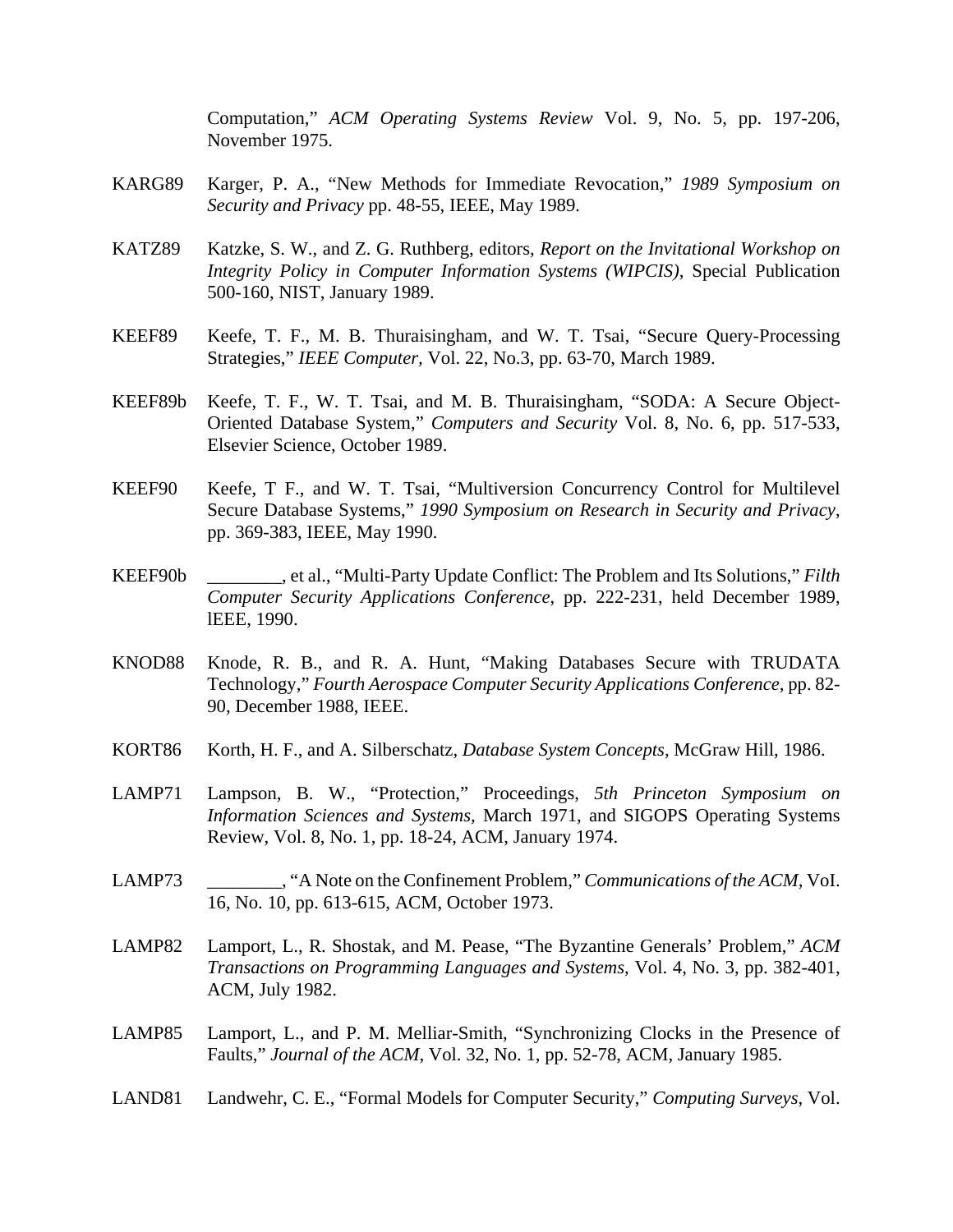13, No. 3, pp. 247-278, ACM, September 1981.

- LAND84 \_\_\_\_\_\_\_\_, C. L., Heitmeyer, and J. McLean, "A Security Model for Military Message Systems," *ACM Transactions on Computer Systems*, Vol. 2, No. 3, pp. 198-221, ACM, August 1984.
- LAND89 Landauer, J., T Redmond, and T Benzel, "Formal Policies for Trusted Processes," *The Computer Security Foundations Workshop II,* pp. 31-40, IEEE #1955, June 1989.
- LAPA73 La Padula, L. J., and D. E. Bell, *Secure Computer Systems, VoI. Il: A Mathematical Model,* ESD-TR-73-278, NTlS #AD-771 543, Electronic Systems Division, Air Force Systems Command, November 1973.
- LAPA89 La Padula, L. J., "The 'Basic Security Theorem' of Bell and LaPadula Revisited," *Cipher* January 1989.
- LAPA90 \_\_\_\_\_\_\_\_, "Formal Modeling in a generalized Framework for Access Control," *The Computer Security Foundations Workshop III*, pp. 100-109, IEEE, June 1990.
- LARR90 Larrondo-Petrie, M. M., et al., "Security Policies in Object-Oriented Databases," in *Database Security III: Status and Prospects,* pp. 257-268, edited by D. L. Spooner and C. Landwehr, North-Holland/IFIP, 1990.
- LEE88 Lee, T. M. P., "Using Mandatory Integrity to Enforce 'Commercial' Security," *1988 Symposium on Security and Privacy,* pp. 140-146, IEEE, April 1988.
- LIPN82 Lipner, S. B., "Nondiscretionary Controls for Commercial Applications," *1982 Symposium on Security and Privacy,* pp. 2-10, IEEE, April 1982.
- LUNT88 Lunt, T. F., "Access Control Policies: Some Unanswered Questions," *The Computer Security Foundations Workshop*, pp. 227-245, M88-37, The MITRE Corporation, Bedford MA, June 1988.
- LUNT88b \_\_\_\_\_\_\_\_, et al., "A Near-Term Design for the Sea ViewMultilevel Database System," *1988 Symposium on Security and Privacy,* pp. 234-244, IEEE, April 1988.
- LUNT89 \_\_\_\_\_\_\_\_, "Aggregation and Inference: Facts and Fallacies," *1989 Symposium on Security and Privacy,* pp. 102-109, IEEE, May 1989.
- LUNT90 \_\_\_\_\_\_\_\_, "Multilevel Security for Object-Oriented Database Systems," in *Database Security III:* Status and Prospects, pp. 199-209, edited by D. L. Spooner and C. Landwehr, North-Holland/IFIP, 1990.
- MAIM90 Maimone, W. T., and l. B. Greenberg, "Single-Level Multiversion Schedulers for Multilevel Secure Database Systems," *Computer Security Applications Conference,* pp. 137-147, IEEE, December 1990.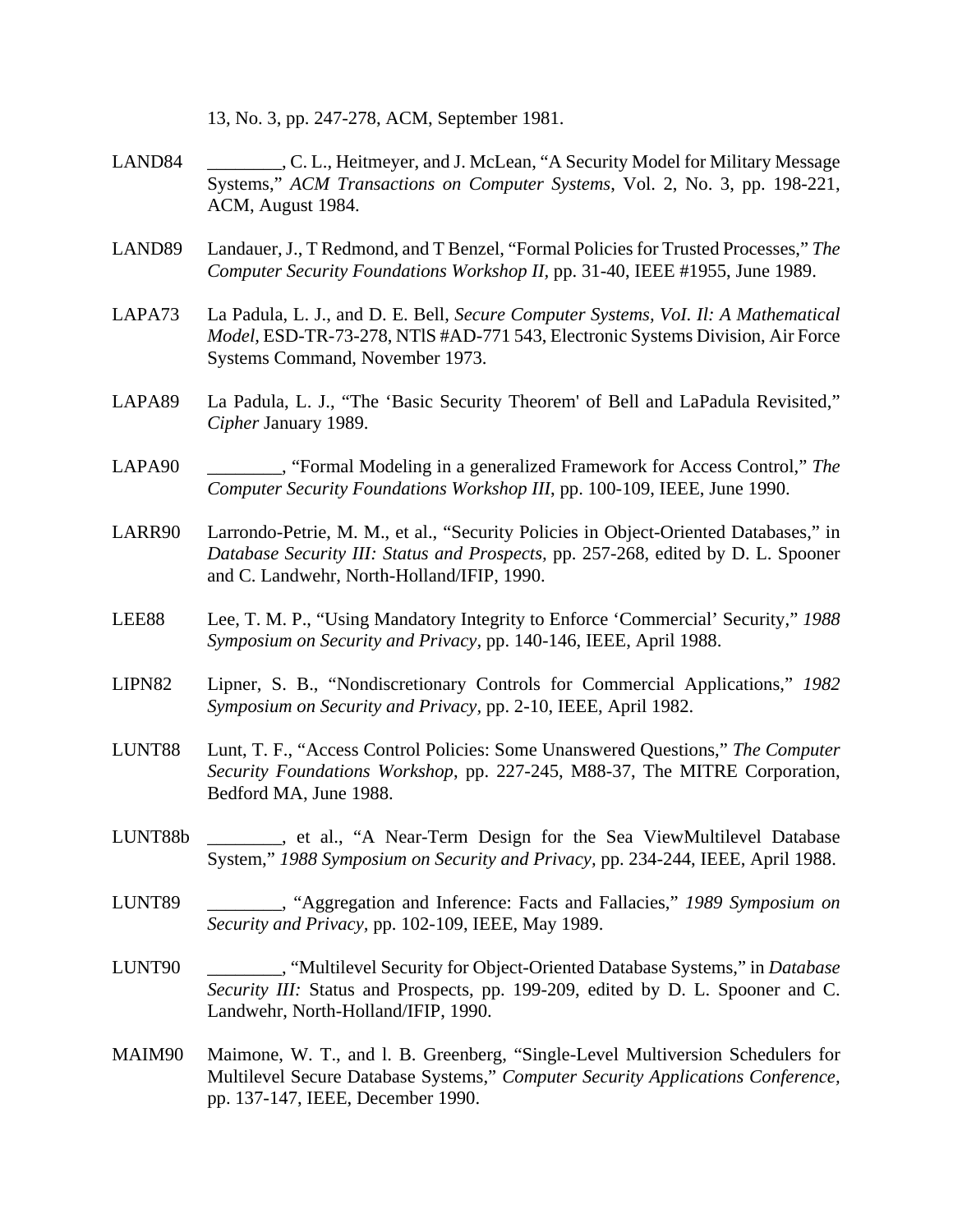- MANN82 Manna, Z., and A. Pnueli, "Verification of Concurrent Programs: Temporal Proof Principles," *Logic of Programs,* edited by D. Kozen, Lecture Notes in Computer Science 131, Springer-Verlag, 1982.
- MARC86 Marcus: L., and T. Redmond, "A Semantics of Read," *9th National Computer Security Conference,* pp. 184-193, NBS/NCSC, September 1986.
- MARG85 Margulies, B. l., *Multics Interpretation of the Bell and La Padin La Model,* Honeywell Information Systems, August 1985.
- MCCO90 McCollum, C. J., J. R. Messing, and L. Notargiacomo, "Beyond the Pale of MAC and DAC Defining New Forms of Access Control," *1990 Symposium on Research in Security and Privacy* pp. 190-200, IEEE, May 1990.
- MCCU88 McCullough, D., "Covert Channels and Degrees of Insecurity," *The Computer Security Foundations Workshop,* pp. 1-33, M88-37, The MITRE Corporation, Bedford MA, June 1988.
- MCCU88a , Foundations of Ulysses: *The Theory of Security,* RADC-TR-87-222, NTIS# AD-A200110, Air Force Systems Command, July 1988.
- MCLE85 McLean, J., "A Comment on the 'Basic Security Theorem' of Bell and La Padula," *Information Processing Letters,* Vol. 20, pp. 67-70, Elsevier, 1985.
- MCLE87 \_\_\_\_\_\_\_, "Reasoning About Security Models," *1987 Symposium on Security and Privacy,* pp. 123-131, IEEE, April 1987.
- MCLE88 \_\_\_\_\_\_\_\_, "The Algebra of Security," *1988 Symposium on Security and Privacy*, pp. 2-7, IEEE, April 1988.
- MCLE90 \_\_\_\_\_\_\_\_, "Security Models and Information Flow," *1990 Symposium on Research in Security and Privacy*, pp. 180-187, lEEE, May 1990.
- MEAD90 Meadows, C., "Constructing Containers Using a Multilevel Relational Data Model," *Database Security, III: Status and Prospects,* pp. 127-141, North-Holland/IFIP, 1990.
- MEAD90b , "Extending the Brewer-Nash Model to a Multilevel Context," *1990 Symposium on Research in Security and Privacy,* pp. 95-102, IEEE, May 1990.
- MEND79 Mendleson, E., *Introduction to Mathematical Logic,* D. Van Nostrand, 1979.
- MILL76 Mien, J. K., "Security Kernel Validation in Practice," *Communications of the ACM*, Vol. 19, No. 5, May 1976.
- MILL81 \_\_\_\_\_\_\_\_ "Information Flow Analysis of Formal Specifications," *1981 Symposium on Security and Privacy,* pp. 3-8, IEEE, April 1981.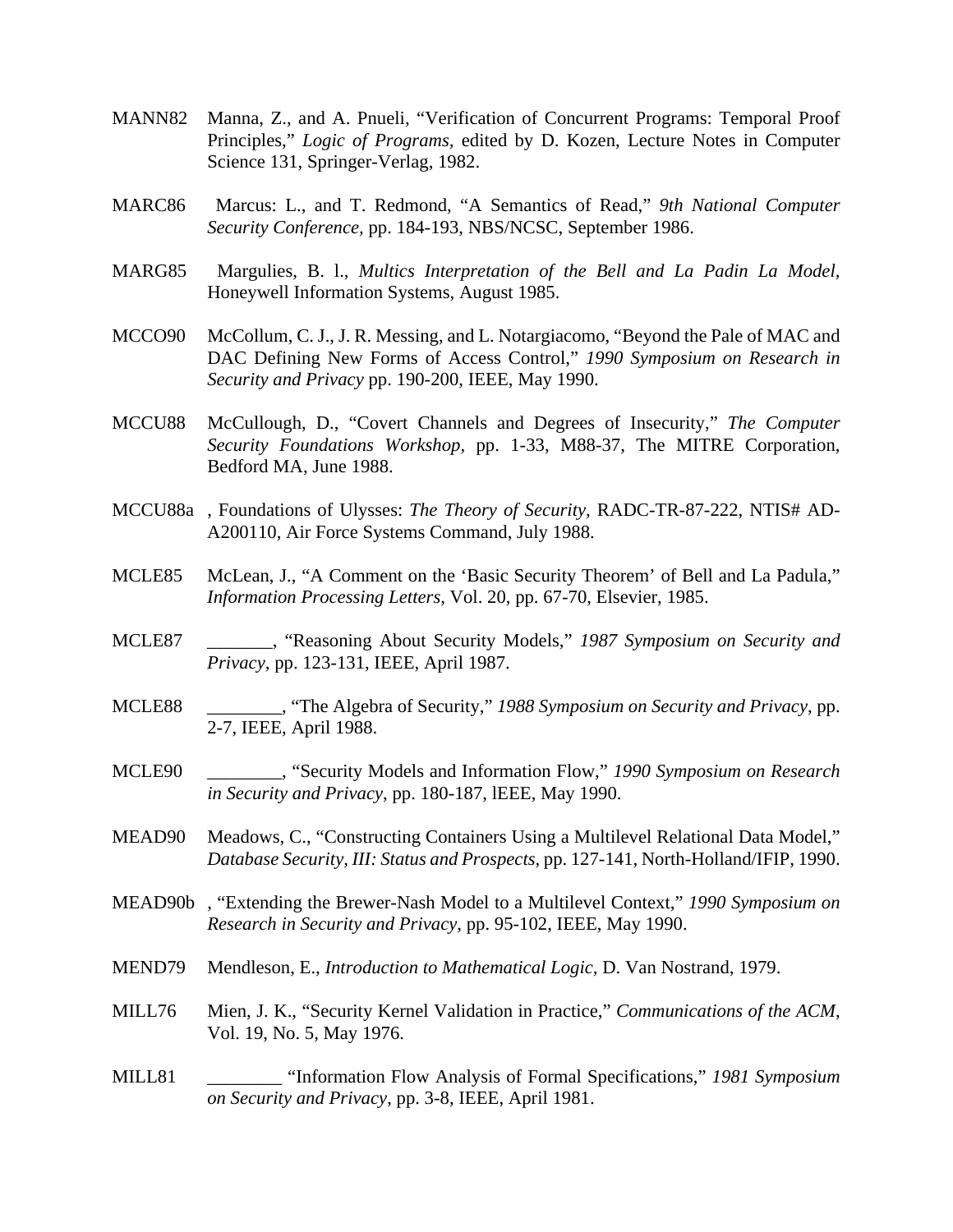- MILL84 \_\_\_\_\_, "Al Policy Modeling," *7th DoD/NBS Computer Security Conference*, pp. 137—145, NBS/NCSC, September 1984.
- MILL88 \_\_\_\_\_\_\_\_, and M. W. Schwartz, "The Cascading Problem for Interconnected Networks," *Fourth Aerospace Computer Security Applications Conference,* pp. 269- 274, IEEE, December 1988.
- MILL89 \_\_\_\_\_\_\_\_\_, "Models of Multilevel Security," Advances in Computers, Vol. 29, pp. 1-45, Academic Press, 1989.
- MILL90 \_\_\_\_\_\_\_\_\_, and D. J. Bodeau, "A Dual-Label Model for the Compartmented Mode Workstation," M90-51, The MlTRE Corporation, Bedford MA, August 1990.
- MILN83 Milner, R., "Calculi for Synchrony and Asynchrony," *Theoretical Computer Science,* Vol. 25, No. 3, pp. 267-310, Elsevier, 1983.
- MOOR90 Moore, A. P., "The Specification and Verified Decomposition of System Requirements Using CSP," *IEEE Transactions on Software Engineering,* Vol. 16, No. 9, pp. 932-948, September 1990.
- NCSC85 National Computer Security Center, *Department of Defense Trusted Computer Security Evaluation Criteria,* DOD 5200.28-STD, December 1985.
- NCSC85a \_\_\_\_\_\_\_, *Computer Security Requirements: Guidance for Applying the Department of Defense Trusted Computer System Criteria in Specific Environments,* CSC-STD-03-85, National Computer Security Center, June 1985.
- NCSC87 \_\_\_\_\_\_\_\_, *Trusted Network Interpretation,* NCSC-TG-005, National Computer Security Center, July 1987.
- NCSC87a \_\_\_\_\_\_\_\_, *A Guide to Understanding Discretionary Access Control in Trusted Systems,* NCSC-TG-003, National Computer Security Center, September 1987.
- NCSC88 \_\_\_\_\_\_\_, *Glossary of Computer Security Terms,* NCSC-TG-04, National Computer Security Center, October 1988.
- NCSC88a \_\_\_\_\_\_\_\_, *Computer Security Subsystem Interpretation,* NCSC-TG-009, Version-1, National Computer Security Center, September 1988.
- NCSC88b \_\_\_\_\_\_\_\_, "Criteria Interpretations," *Ratings Maintenance Program Notes,* National Computer Security Center, September 1988.
- NCSC89 \_\_\_\_\_\_\_\_, *Guidelines for Formal Verification Systems*, Version-1, NCSC-TG-014, National Computer Security Center, April 1989.
- NCSC89a \_\_\_\_\_\_\_\_ *A Guide to Understanding Trusted Facility Management*, Version-I,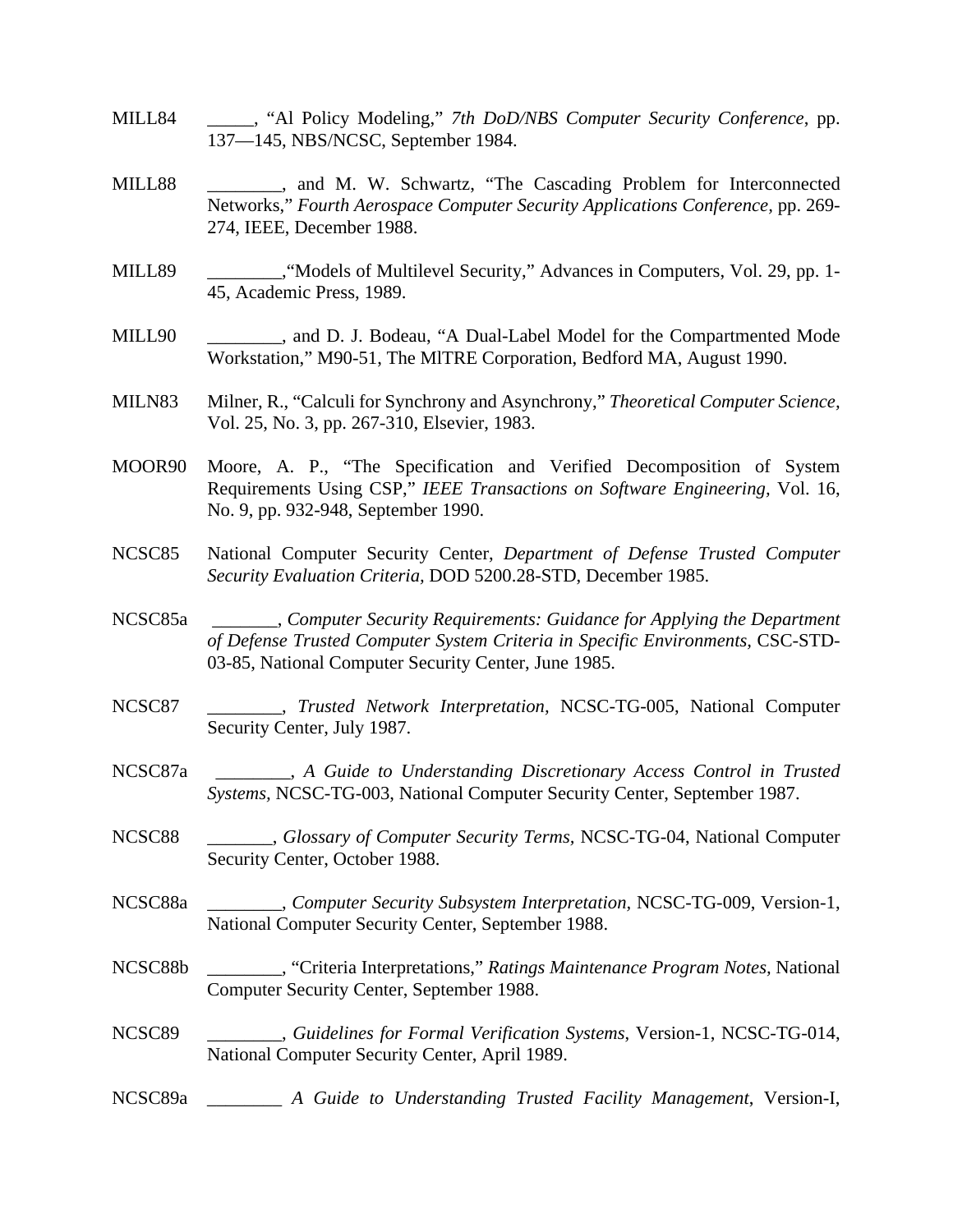NCSC-TG-015, National Computer Security Center, October 1989.

- NCSC90a \_\_\_\_\_\_\_\_, *Guidelines for Writing Trusted Facility Manuals*, National Computer Security Center (in preparation).
- NCSC90b \_\_\_\_\_\_\_,*Trusted Unix Working Group (TRUSlX) Formal Security Policy Model for the UNIX System,* NCSC-TG-020-B, National Computer Security Center, (draft) July 1990.
- NCSC90c \_\_\_\_\_\_\_\_, *Trusted Product Evaluations:* A Guide for Vendors, NCSC-TG-002, National Computer Security Center, June 1990.
- NCSC91 \_\_\_\_\_\_\_, *Trusted Database Management System Interpretation of the Trusted Computer System Evaluation Criteria,* NCSC-TG-021, National Computer Security Center, April 1991.
- NCSC9b \_\_\_\_\_\_\_, *Final Evaluation Report, Secure Ware Incorporated, Compartmented Mode Workstation Plus,* National Computer Security Center, January 1991.
- PAYN90 Payne, C. N., J. N. Froscher, and J. P. McDermott, "On Models for a Trusted Application System," *Sixth Computer Security Applications Conference*, pp. 58-67, IEEE, December 1990.
- PITT87 Pittelli, P. A., "The Bell-La Padula Computer Security Model Represented as a Special Case of the Harrison-Ruzzo-Ullman Model," *10th National Computer Security Conference,* pp. 118-121, NBS/NCSC, September 1987.
- PITT88 \_\_\_\_\_\_\_\_, "Formalizing Integrity Using Non-Interference," *11th National Computer Security Conference,* pp. 38-42, NBS/NCSC, 1988.
- PNUE81 Pnueli, A., "Temporal Semantics of Concurrent Programs," *Theoretical Computer Science,* Vol. 13, Elsevier, 1981.
- POPE73 Popek, G. J., "Access Control Models," ESD-TR-73-106, NTIS# AD-761807, Electronic Systems Division, Air Force Systems Command, February 1973.
- POPE78 \_\_\_\_\_\_\_\_, and D. A. Farber, "A Model for Verification of Data Security in Operating Systems," *Communications of the ACM,* pp. 737-749, Vol. 21, September 1978.
- PORT85 Porter, S., and T. S. Arnold, "On the Integrity Problem," *8th National Computer Security Conference,* pp. 15-16, NBS/NCSC, October 1985.
- POZZ86 Pozzo, M. P., and T. E. Gray, "Managing Exposure to Potentially Malicious Programs, *9th National Computer Security Conference*, pp. 75-80, NBS/NCSC, September 1986.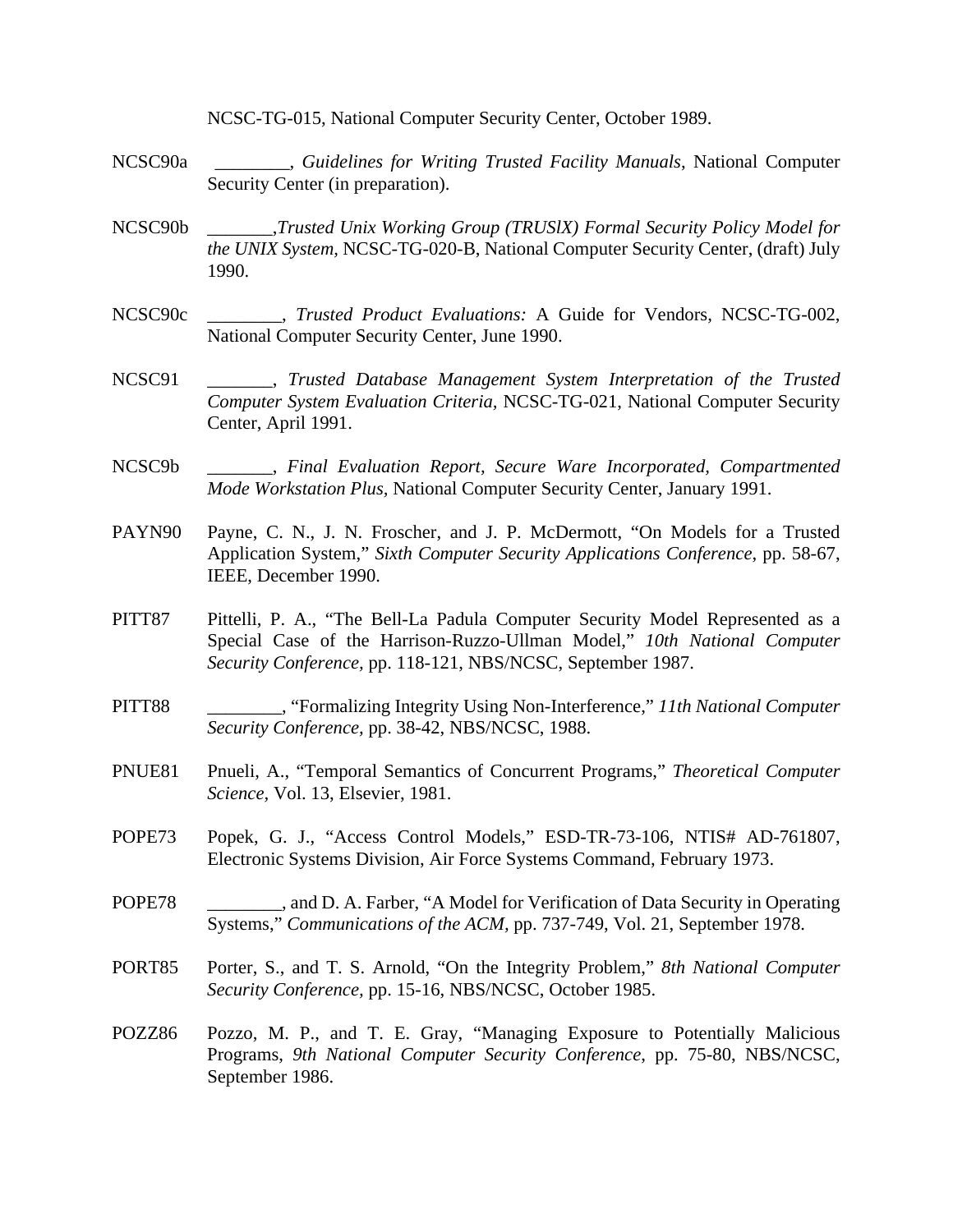- REAG82 Reagan, R. L., *Executive Order 12356,* U. S. Printing Office, April 1982.
- REIT79 Reitman, R. P., "A Mechanism for Information Control in Parallel Systems," *Proceedings 7th Symposium on Operating Systems Principles, ACM SIGOPS Operating Systems Review* Vol.13, No. 4, pp. 55-63, December 1979.
- ROSK90 Roskos, J. E., et al., "A Taxonomy of Integrity Models, Implementations and Mechanisms," *13th National Computer Security Conference,* pp. 541-551, NlST/ NCSC, October 1990.
- ROWE89 Rowe, N. C., "Inference-Security Analysis Using Resolution Theorem- Proving, *Filth International Conference on Data Engineering,* pp. 410-416, IEEE, February 1989.
- RUSH85 Rushby, J. M., "The SRI Security Model," Computer Science Laboratory, SRI International, Menlo Park, CA 94025,1985.
- RUSH89 \_\_\_\_\_\_, and F. von Henke, *Formal Verification of a Fault Tolerant Clock Synchronization Algorithm,* NASA Contractor Report 4239, Langley Research Center, Hampton, VA 23665, June 1989.
- RUTH89 Ruthberg, Z. G., and W. T., Polk, editors, *Report of the Invitational Workshop on Data Integrity* Special Publication 500-168, NIST, September 1989.
- SALT75 Saltzer, J., and M. Schroeder, "The Protection of Information in Computer Systems," Proceedings of the IEEE, Vol. 63, No. 9, September 1975.
- SAND88 Sandhu, R. S., "The N Tree: A Two Dimension Partial Order for Protection Groups," *ACM Transactions on Computer Systems,* Vol. 6, No. 2, pp. 197-222, May 1988.
- SAND90 \_\_\_\_\_\_\_\_, and S. Jajodia, "Integrity Mechanisms in Database Management Systems," *13th National Computer Security Conference*, pp. 526-540, NIST/NCSC, October 1990.
- SAYD87 Saydjari, O. S. and J. M. Beckman, "Locking Computers Securely," *10th National Computer Security Conference,* pp. 129-141, NCSC/ICST, September 1987.
- SCHA85 Schaefer, M., and D. E. Bell, "Network Security Assurance," *8th National Computer Security Conference, DoD Computer Security Center*, pp. 64-69, October 1985.
- SCHE73 Schell, R. R., P. J. Downey, and G. J. Popek, "Preliminary Notes on the Design of Secure Military Computer Systems," ESD-TR-80-127, NTIS# AD-A089433, Electronic Systems Division, U.S. Air Force, January 1973.
- SCHE85 Schell, R. R., T. F. Tao, and M. Heckman, "Designing the GEMSOS Security Kernel for Security and Performance, *8th National Computer Security Conference,* pp. 108- 119, NBS/NCSC, October 1985.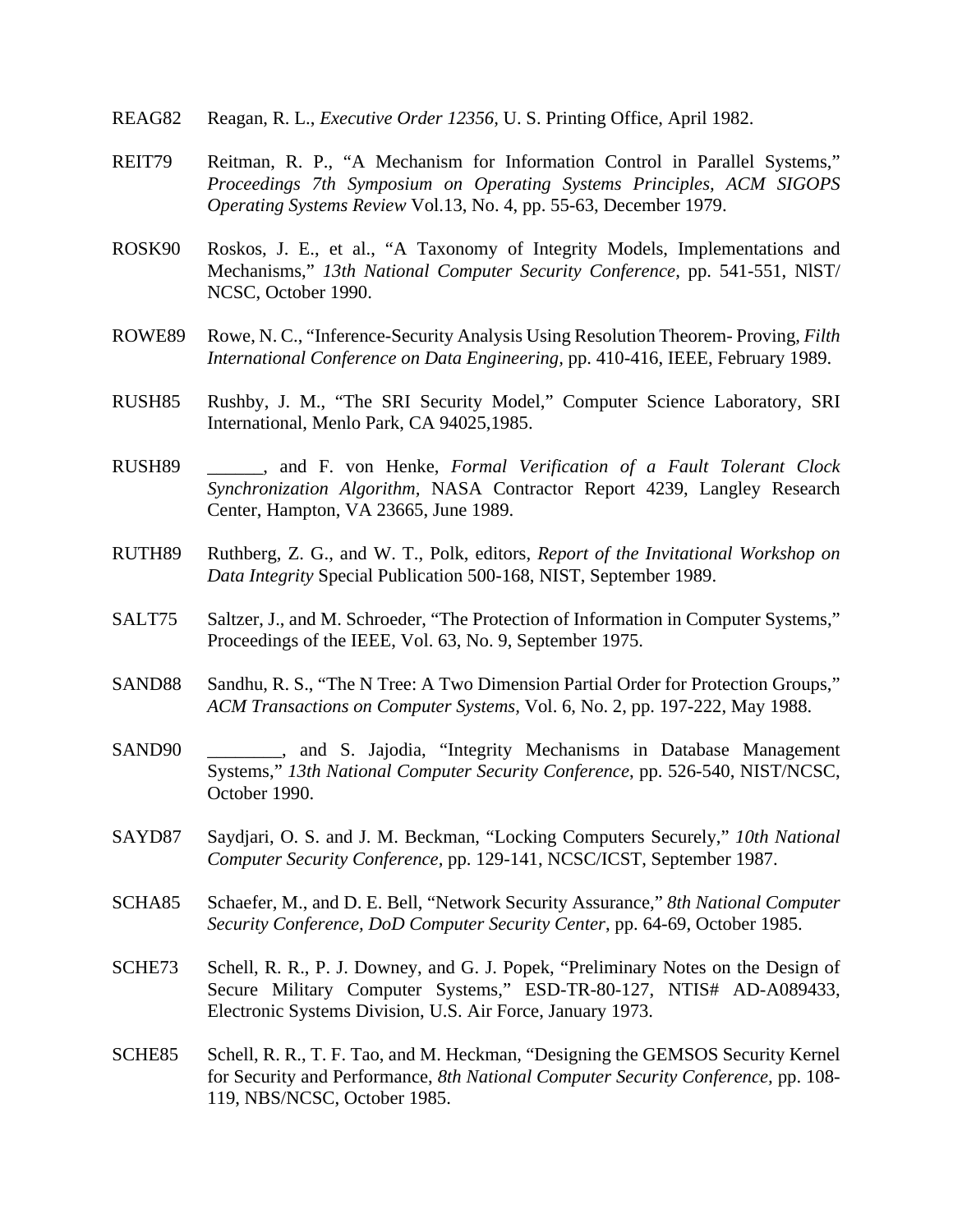- SCHE89 Scheid, J. and S. Holtsberg, *Ina Jo Specification Language Reference Manual, Unisys* Corporation, Culver City, CA 90230, May 1989.
- SCHN85 Schnackenberg, D. D., "Development of a Multilevel Secure Local Area Network," *8th National Computer Security Conference,* pp. 97-104, NBS/NCSC, October 1985.
- SCHO88 Schorre, D. V., et. al., I*nteractive Theorem Prover (ITP) Reference Manual,* Unisys Corporation, Culver City, CA 90230, November 1988.
- SHOC88 Shockley, W. R., "Implementing the Clark/Wilson Integrity Policy Using Current Technology," *11th National Computer Security Conference,* pp. 29-39, NBS/NCSC, October 1988.
- SMIT88 Smith, G. W., "Identifying and Representing the Security Semantics of an Application," *Fourth Aerospace Computer Security Applications Conference,* pp. 1 25-130, IEEE, December 1988.
- SMIT90 . "Solving Multilevel Database Security Problems: Technology is not Enough," in *Database Security, III: Status and Prospects,* pp. 115-126, edited by D. L. Spooner and C. Landwehr, North-Holland/IFIP, 1990.
- STAC90 Stachour, P. D. and B. M. Thuraisingham, "Design of LDV: A Multilevel Secure Relational Database Management System," *IEEE Transactions on Knowledge and Data Engineering,* VoI. 2, No. 2, pp. 190-209, lEEE, June 1990.
- STER91 Sterne, D. F., "On the Buzzword 'Security Policy,' " *1991 Symposium on Research in Security and Privacy,* pp. 219-230, IEEE, 1991.
- TANE87 Tanenbaum, A. S., Operating Systems: *Design and Implementation,* Prentice-Hall, 1987.
- TANE88 \_\_\_\_\_\_\_\_, *Computer Networks*, Second Edition, Prentice Hall, 1988.
- TAYL84 Taylor, T., "Comparison Paper Between the Bell and La Padula Model and the SRI Model," 1984 Symposium on Security and Privacy, pp. 195-202, IEEE, May 1984.
- THOM90 Thompson, D. J., "Role-Based Application Design and Enforcement," *Fourth IFIP WG 11.3 Workshop on Database Security,* IFIP Working Group 1.3 and U.S. Office of Navel Research, Halifax, England, September 1990.
- THUR89 Thuraisingham, B. M., "A Functional View of Multilevel Databases," Computers and Security, Vol. 8, No. 8, pp. 721-730, Elsevier Science, December 1989.
- WALT74 Walter, K. G. et a., "Primitive Models of Computer Security," Case Western Reserve University, and ESD-TR-74-1 17, NTlS #AD778467, Electronic Systems Division, Air Force Systems Command, January 1974.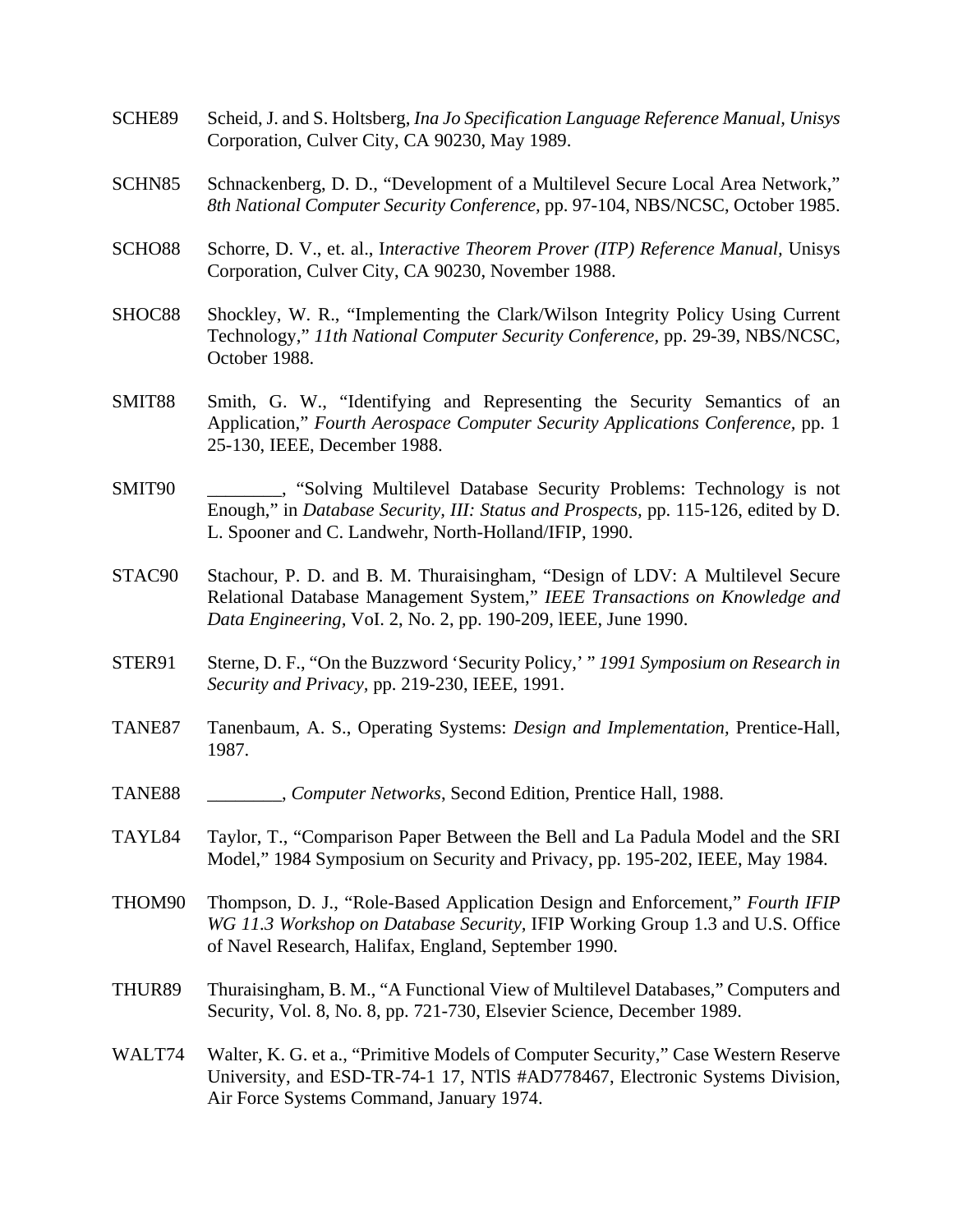- WALT74a \_\_\_\_\_\_\_, "Modeling The Security Interface," Case Western Reserve University, August 1974.
- WEIS69 Weissman, C., "Security Controls in the ADEPT-SO Time Sharing System," *1969 AFlPS Fall Joint Computer Conference,* Vol. 35, pp. 119-133, AFIPS Press, 1969.
- WHIT84 The White House, *National Policy on Telecommunications and Automated Information Systems Security,* NSDD-145, September 1984.
- WILL91 Williams, J. G., "Modeling Nondisclosure in Terms of the Subject-Instruction Stream," *1991 Symposium on Research in Security and Privacy,* lEEE, May 1991.
- WISE90 Wiseman, S. R., "On the Problem of Security in Databases," *in Database Security, III: Status and Prospects,* pp. 301-310, edited by D. L. Spooner and C. Landwehr, North-Holland/IFIP, 1990.
- WITT9O Wittbold, J. T., and D. M. Johnson, "Information Flow in Nondeterministic Systems," *1990 Symposium on Research in Security and Privacy*, pp. 144-161, lEEE, May 1990.
- WOOD87 Woodward, J. P. L., "Exploiting the Dual Nature of Sensitivity Labels," *1987 Symposium on Security and Privacy,* pp. 23-30, lEEE, April 1987.US.

 GOVERNMENT PRINTING OFFICE 1996-717-902/82621